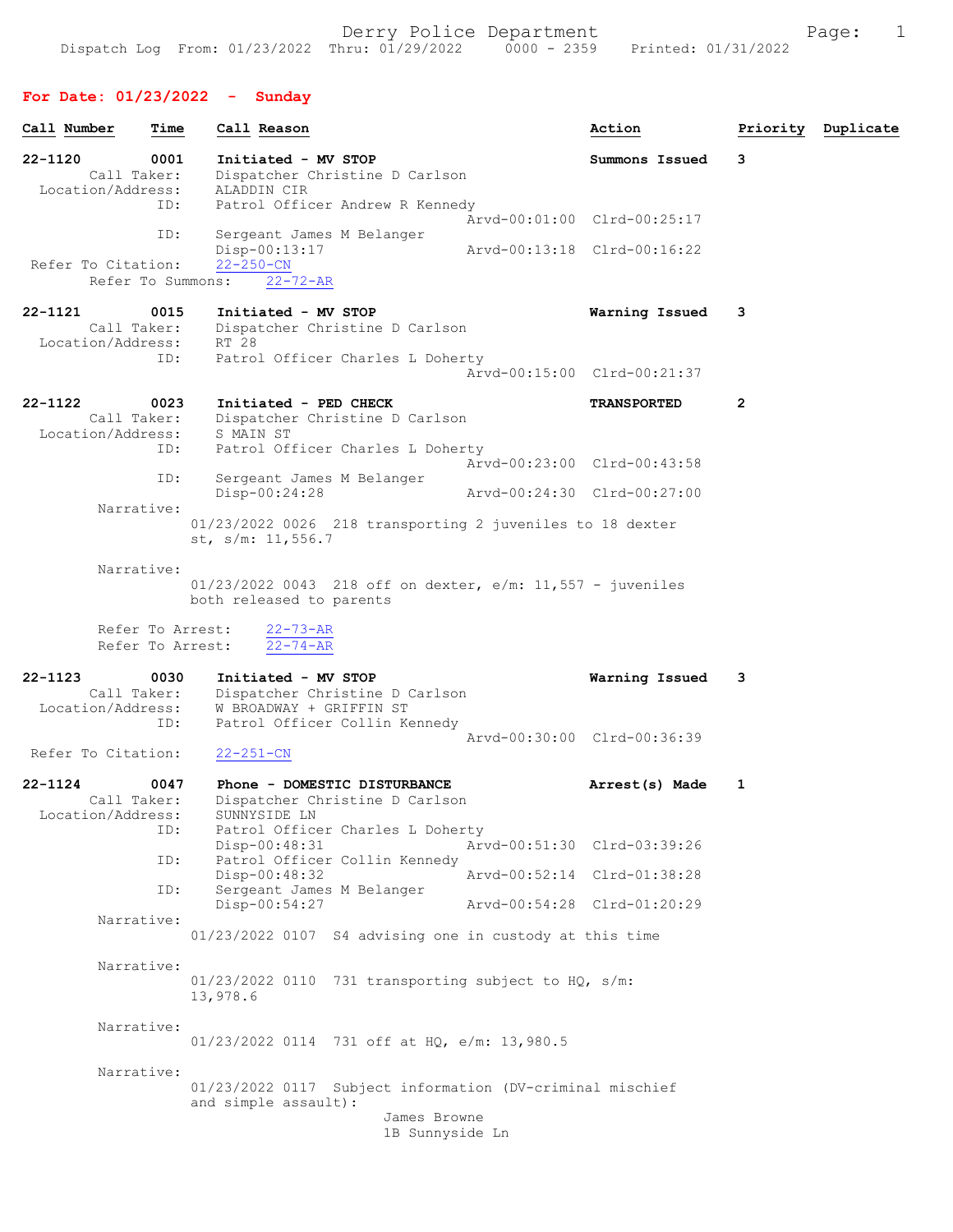Derry Police Department Page: 2 Dispatch Log From: 01/23/2022 Thru: 01/29/2022 Derry NH DOB: 10/7/87 Narrative: 01/23/2022 0127 B/C called at this time Narrative: 01/23/2022 0133 Subject placed in cell 3 at this time Narrative: 01/23/2022 0202 Subject checked at this time Narrative: 01/23/2022 0231 Subject checked at this time Narrative: 01/23/2022 0301 Subject checked at this time Narrative: 01/23/2022 0320 B/C off at HQ Narrative: 01/23/2022 0339 Subject released at this time w/ a court date of 4/7/22 as per b/c Mencis Refer To Arrest: 22-75-AR 22-1125 0131 Initiated - MV STOP Warning Issued 3 Call Taker: Dispatcher Christine D Carlson Location/Address: BIRCH ST ID: Patrol Officer Awess Abdulkadir Arvd-01:31:00 Clrd-01:46:02 ID: Patrol Officer Andrew R Kennedy<br>Disp-01:33:51 Arvd-01:33:52 Clrd-01:46:01 Disp-01:33:51<br><u>22-252-CN</u> Refer To Citation: 22-1126 0254 Initiated - MV CHECK Vehicle checked 1 Call Taker: Dispatcher Christine D Carlson Location/Address: [DY 1516] ROCKINGHAM RD ID: Patrol Officer Andrew R Kennedy Arvd-02:54:00 Clrd-03:07:56 ID: Patrol Officer Awess Abdulkadir Disp-02:57:23 Arvd-02:57:24 Clrd-03:07:54 Refer To Field Int: 22-266-FI 22-1127 0405 Phone - FOLLOW-UP Services Rendered 2 Call Taker: Dispatcher Christine D Carlson Location/Address: SUNNYSIDE LN<br>ID: Patrol Office Patrol Officer Charles L Doherty<br>Disp-04:05:12 Arv Disp-04:05:12 Arvd-04:11:56 Clrd-04:41:16 ID: Patrol Officer Andrew R Kennedy Disp-04:11:26 Clrd-04:11:55 22-1128 0445 Initiated - FOLLOW-UP Services Rendered 2 Call Taker: Dispatcher Christine D Carlson Location/Address: SUNNYSIDE LN<br>ID: Patrol Office Patrol Officer Charles L Doherty Arvd-04:45:00 Clrd-04:47:23 22-1129 0450 Phone - ALARM, BURGLAR False Alarm 1 Call Taker: Dispatcher Christine D Carlson<br>Location/Address: [DY 81] TSIENNETO RD Location/Address: [DY 81] TSIENNETO RD ID: Patrol Officer Jack Stafford Disp-04:51:20 Arvd-04:52:35 Clrd-04:58:59 ID: Patrol Officer Awess Abdulkadir Disp-04:51:40 Clrd-04:55:13<br>ID: Patrol Officer Andrew R Kennedy Patrol Officer Andrew R Kennedy Disp-04:55:04 Arvd-04:55:06 Clrd-04:58:58 ID: Patrol Officer Awess Abdulkadir<br>Disp-04:57:52 Ar Disp-04:57:52 Arvd-04:57:53 Clrd-04:58:56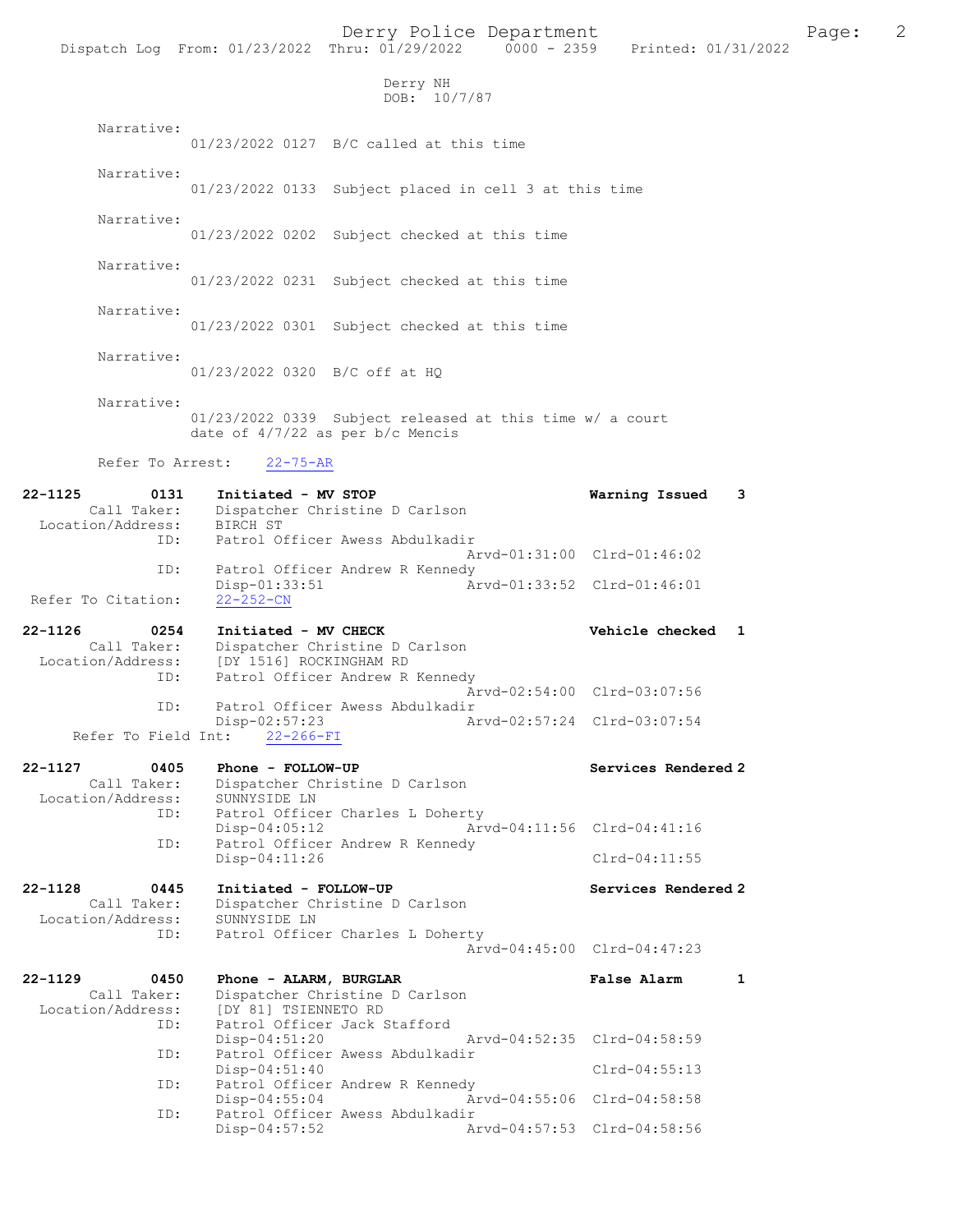Narrative:

01/23/2022 0451 Employee entrance, workroom floor

## Refer To Field Int: 22-262-FI

| 22-1130     | 0542<br>Call Taker:                          | Initiated - SUBPOENA DELIVERY<br>Dispatcher Christine D Carlson                                                                                        | Served                      | $\mathbf{1}$ |
|-------------|----------------------------------------------|--------------------------------------------------------------------------------------------------------------------------------------------------------|-----------------------------|--------------|
|             | Location/Address:                            | PARKLAND DR                                                                                                                                            |                             |              |
|             | ID:                                          | Patrol Officer Andrew R Kennedy                                                                                                                        | Arvd-05:42:00 Clrd-06:10:57 |              |
| $22 - 1131$ | 0638<br>Call Taker:                          | Phone - SUSPICIOUS ACTIVITY<br>Dispatcher Christine D Carlson                                                                                          | Report Taken                | $\mathbf{2}$ |
|             | Location/Address:<br>ID:                     | [DY 3487] ROCKINGHAM RD<br>Patrol Officer Andrew R Kennedy<br>Disp-06:41:47                                                                            | Arvd-06:44:10 Clrd-07:15:47 |              |
|             | Cleared By:<br>ID:                           | Dispatcher Jonathon S Pickering<br>Patrol Officer Jack Stafford<br>Disp-06:41:48                                                                       | Arvd-06:48:16 Clrd-07:15:53 |              |
|             | Cleared By:<br>ID:                           | Dispatcher Jonathon S Pickering<br>Patrol Officer Samuel J Troy                                                                                        | Arvd-06:52:31 Clrd-07:15:48 |              |
|             | Cleared By:<br>ID:                           | Disp-06:42:57<br>Dispatcher Jonathon S Pickering<br>Patrol Officer Charles L Doherty                                                                   |                             |              |
|             | Cleared By:<br>Narrative:                    | $Disp-06:45:00$<br>Dispatcher Jonathon S Pickering                                                                                                     | Arvd-06:47:01 Clrd-07:15:50 |              |
|             |                                              | $01/23/2022$ 0645 MA 2FFW86, black honda civic w/ 4 people in<br>it                                                                                    |                             |              |
|             | Narrative:                                   | 01/23/2022 0652 130 has vehicle stopped on 28 by john deere                                                                                            |                             |              |
|             | Narrative:                                   | 01/23/2022 0653 130 clear of stop                                                                                                                      |                             |              |
|             | Narrative:                                   | 01/23/2022 0707 properties checked on Rockingham Rd, Chester<br>Rd, and W Broadway                                                                     |                             |              |
|             | Refer To Incident:                           | $22 - 105 - OF$                                                                                                                                        |                             |              |
| 22-1132     | 0655<br>Call Taker:                          | Phone - ARREST<br>Dispatcher Christine D Carlson                                                                                                       | Arrest(s) Made              | $\mathbf{2}$ |
|             | Location/Address:<br>ID:                     | [DY 2] MUNICIPAL DR<br>Patrol Officer Cody Johnson                                                                                                     |                             |              |
|             | Cleared By:<br>ID:                           | Disp-06:55:59<br>Dispatcher Jonathon S Pickering<br>Patrol Officer Cody Johnson                                                                        | Arvd-06:56:00 Clrd-07:32:12 |              |
|             | Dispatched By:<br>Arrived By:<br>Cleared By: | Disp-07:53:31<br>Dispatcher Jonathon S Pickering<br>Dispatcher Jonathon S Pickering<br>Dispatcher Jonathon S Pickering                                 | Arvd-07:53:32 Clrd-08:53:21 |              |
|             | Narrative:                                   | $01/23/2022$ 0714 LPD has a subject in custody on a Derry 12-<br>hr Domestic Violence violation, LPD off at DPDHQ with<br>subject                      |                             |              |
|             | Narrative:                                   | 01/23/2022 0723 placed in cell #3                                                                                                                      |                             |              |
|             | Narrative:                                   | 01/23/2022 0729 Subject Info:<br>James Browne<br>1 Sunnyside Ln #B<br>Derry, NH DOB:10/17/1987<br>Arrested for Stalking (Violation of Bail Conditions) |                             |              |
|             | Narrative:                                   | 01/23/2022 0739 bail set at No Bail per BC Mencis                                                                                                      |                             |              |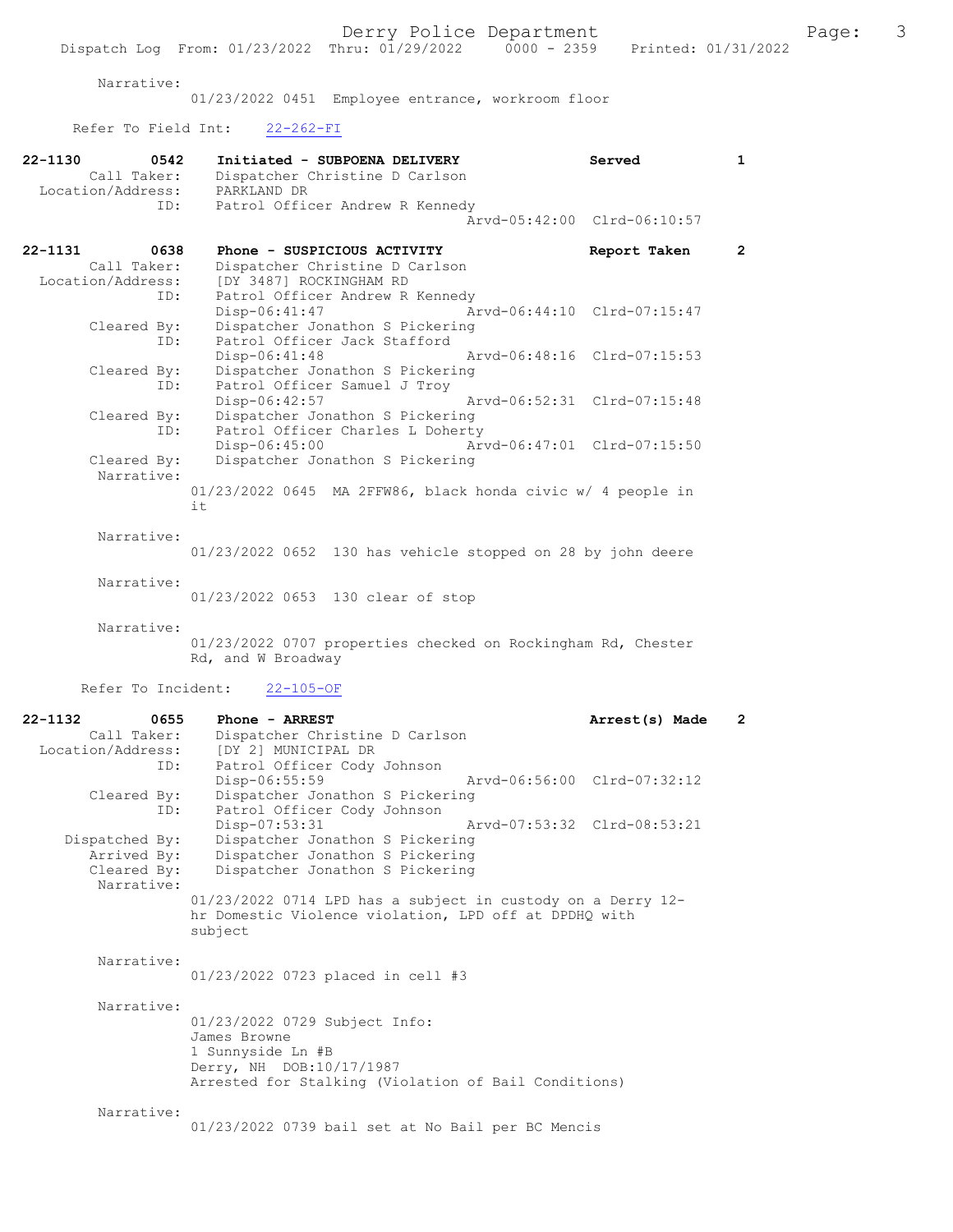Narrative:

01/23/2022 0803 115 transporting subject to Brentwood s/m: 63789.4

Narrative:

01/23/2022 0832 115 off at Brentwood e/m: 63811.1

Refer To Arrest: 22-76-AR

| 22-1133<br>Call Taker:<br>Location/Address: | 0837<br>ID: | Initiated - MV STOP<br>Dispatcher Jonathon S Pickering<br>[DY 3316] KENDALL POND RD<br>Patrol Officer Samuel J Troy | Warning Issued              |  |
|---------------------------------------------|-------------|---------------------------------------------------------------------------------------------------------------------|-----------------------------|--|
| Refer To Citation:                          |             | $22 - 254 - CN$                                                                                                     | Aryd-08:37:00 Clrd-08:47:13 |  |
| 22-1134<br>Call Taker:                      | 0939        | Initiated - MV CHECK<br>Dispatcher Jonathon S Pickering                                                             | Vehicle checked 1           |  |

| Location/Address: [DY 15] HAMPSTEAD RD |     |                                           |  |                             |  |
|----------------------------------------|-----|-------------------------------------------|--|-----------------------------|--|
|                                        | ID: | Detective Kimberly M Bouse                |  |                             |  |
|                                        |     |                                           |  | Arvd-09:39:00 Clrd-10:04:38 |  |
|                                        | ID: | Patrol Officer Cody Johnson               |  |                             |  |
|                                        |     | Disp-09:39:32                             |  | Arvd-09:46:52 Clrd-10:04:40 |  |
|                                        | ID: | Patrol Officer Samuel J Troy              |  |                             |  |
|                                        |     | Disp-09:46:28                             |  | Arvd-09:46:29 Clrd-10:04:39 |  |
| Dispatched By:                         |     | Patrol Officer Scott M Beegan             |  |                             |  |
|                                        |     | Arrived By: Patrol Officer Scott M Beegan |  |                             |  |
| Refer To Field Int: 22-276-FI          |     |                                           |  |                             |  |

| $22 - 1135$       | 1156        |                              | Phone - UNWANTED SUBJECT            | Report Taken                |  |
|-------------------|-------------|------------------------------|-------------------------------------|-----------------------------|--|
|                   | Call Taker: |                              | Dispatcher Jonathon S Pickering     |                             |  |
| Location/Address: |             |                              | [DY 3289] BIRCH ST                  |                             |  |
|                   | ID:         |                              | Patrol Officer Nicholas M Granville |                             |  |
|                   |             | Disp-11:57:37                |                                     | Arvd-12:00:54 Clrd-12:25:26 |  |
|                   |             |                              | ID: Patrol Officer Cody Johnson     |                             |  |
|                   |             | Disp-11:57:39                |                                     | Arvd-12:02:51 Clrd-12:21:03 |  |
|                   |             | Refer To Incident: 22-106-OF |                                     |                             |  |

| 22-1136<br>1220    | Phone - MV ACCIDENT              | Report Taken                |  |
|--------------------|----------------------------------|-----------------------------|--|
| Call Taker:        | Dispatcher Jonathon S Pickering  |                             |  |
| Location/Address:  | FOLSOM RD + FRANKLIN ST          |                             |  |
| ID:                | Patrol Officer Charles L Doherty |                             |  |
|                    | Disp-12:20:59                    | Arvd-12:21:49 Clrd-13:02:48 |  |
| ID:                | Patrol Officer Cody Johnson      |                             |  |
|                    | $Disp-12:21:08$                  | Arvd-12:25:32 Clrd-13:06:33 |  |
| ID:                | Detective Sergeant Ryan O'Rourke |                             |  |
|                    | Disp-12:29:17                    | Arvd-12:29:17 Clrd-12:57:44 |  |
| Cleared By:        | Patrol Officer Scott M Beegan    |                             |  |
| Refer To Citation: | $22 - 255 - CN$                  |                             |  |
| Narrative:         |                                  |                             |  |

01/23/2022 1223 off with NH 313523 and NH 4059264

Narrative:

01/23/2022 1226 next on the list for NH 4059264, Spacetown unable to tow, Recovery Solutions notified

Narrative:

01/23/2022 1227 AAA requested for NH 313523, notified and responding

Narrative:

01/23/2022 1244 Recovery Solutions on scene

Narrative:

01/23/2022 1247 AAA on scene

Refer To Accident: 22-35-AC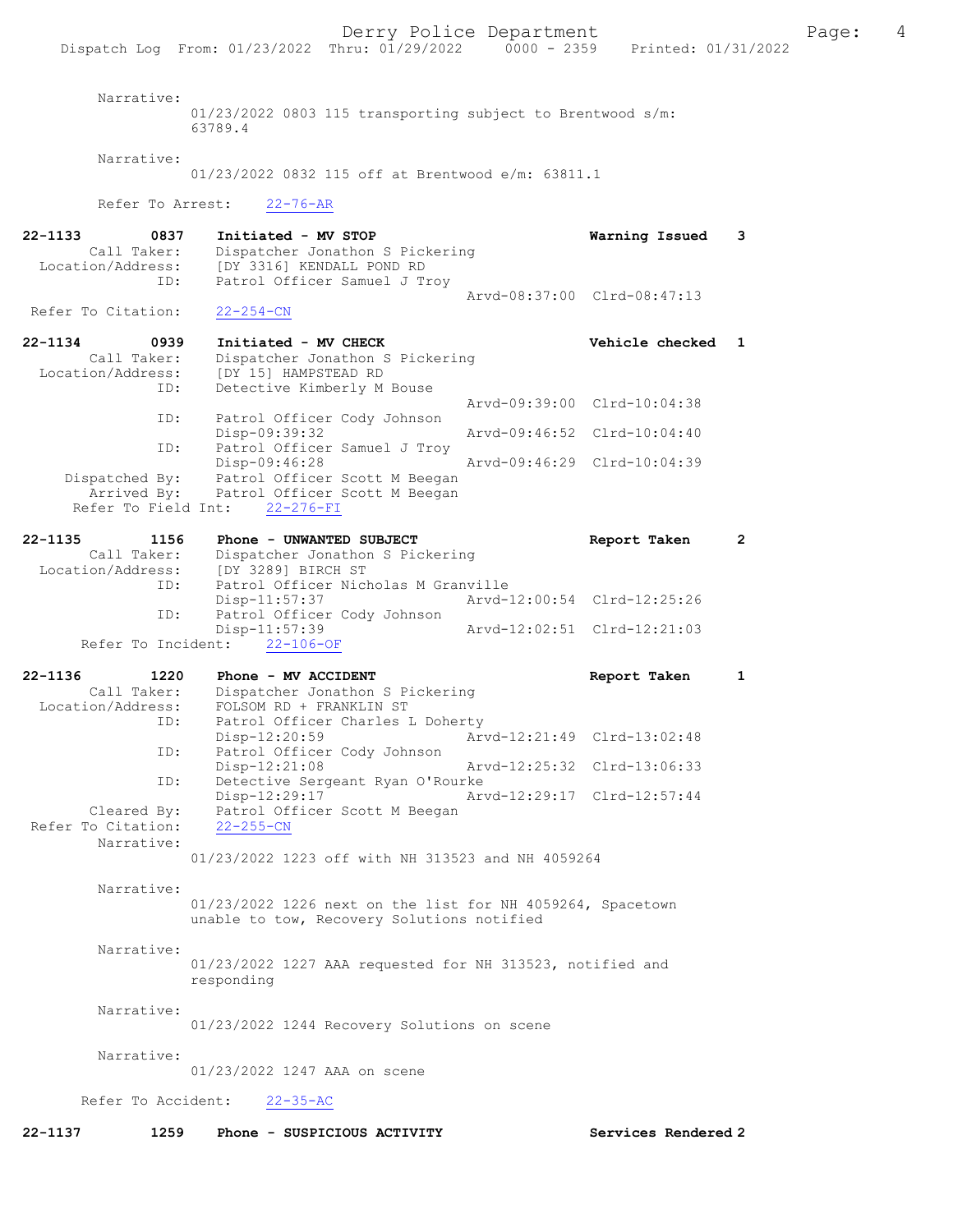Derry Police Department Fage: 5 Dispatch Log From: 01/23/2022 Thru: 01/29/2022 0000 - 2359 Printed: 01/31/2022 Call Taker: Dispatcher Jonathon S Pickering Location/Address: [DY 1152] S MAIN ST ID: Patrol Officer Samuel J Troy Disp-12:59:31 Arvd-13:01:02 Clrd-13:25:43 ID: Patrol Officer Nicholas M Granville<br>Disp-12:59:34 Arvd-Arvd-13:02:47 Clrd-13:25:43 Narrative: 01/23/2022 1302 customer requesting a check on employee Narrative: 01/23/2022 1325 subjects checked, no issues found Refer To Field Int: 22-290-FI 22-1138 1325 Initiated - SUBPOENA DELIVERY Served 1 Call Taker: Dispatcher Jonathon S Pickering Location/Address: [DY 2] MUNICIPAL DR ID: Patrol Officer Cody Johnson Arvd-13:25:00 Clrd-13:43:22 22-1139 1347 Phone - DISTURBANCE Report Taken 1 Call Taker: Dispatcher Jonathon S Pickering Location/Address: [DY 997] PARKLAND DR ID: Patrol Officer Nicholas M Granville Disp-13:47:13 Arvd-13:50:31 Clrd-14:04:35 ID: Patrol Officer Samuel J Troy Disp-13:47:14 Arvd-13:50:31 Clrd-14:47:31 ID: Patrol Officer Cody Johnson Disp-13:48:24 Arvd-13:52:08 Clrd-14:04:36 ID: Patrol Officer Charles L Doherty Disp-13:52:09 Arvd-13:52:09 Clrd-14:47:31<br>ID: Detective Sergeant Ryan O'Rourke Detective Sergeant Ryan O'Rourke<br>Disp-13:54:20 Art Disp-13:54:20 Arvd-13:54:20 Clrd-14:05:39 Narrative: 01/23/2022 1357 off with subject on Kendall Pond Rd Narrative: 01/23/2022 1400 subject in custody Narrative: 01/23/2022 1405 223 transporting subject to PMC s/m: 48367.1 Narrative: 01/23/2022 1409 223 off at PMC e/m: 48367.9 Refer To Incident: 22-107-OF 22-1140 1403 Phone - DOMESTIC DISTURBANCE Verbal in Nature 1 Call Taker: Dispatcher Jonathon S Pickering Location/Address: SENTER COVE RD ID: Patrol Officer Nicholas M Granville<br>Disp-14:04:38 Mrvd-14:10:10 Clrd-14:34:01 Disp-14:04:38 Arvd-14:10:10 Clrd-14:34:01 ID: Patrol Officer Cody Johnson Disp-14:04:41 Arvd-14:10:11 Clrd-14:33:59 Refer To Field Int: 22-264-FI 22-1141 1539 Phone - WELFARE CHECK 1500 Matter Rectified 2 Call Taker: Patrol Officer Scott M Beegan Location/Address: CHASES GROVE RD ID: Patrol Officer Michael P Accorto Disp-15:41:17 Arvd-15:54:44 Clrd-16:20:45 Cleared By: Patrol Officer Robert Corwin Refer To Field Int: 22-346-FI 22-1142 1550 Phone - SUSPICIOUS ACTIVITY Arrest(s) Made 2 Call Taker: Patrol Officer Scott M Beegan Location/Address: [DY 151] E BROADWAY ID: Patrol Officer Ryan M Panaro Disp-15:52:04 Arvd-15:53:52 Clrd-17:26:37 Cleared By: Patrol Officer Robert Corwin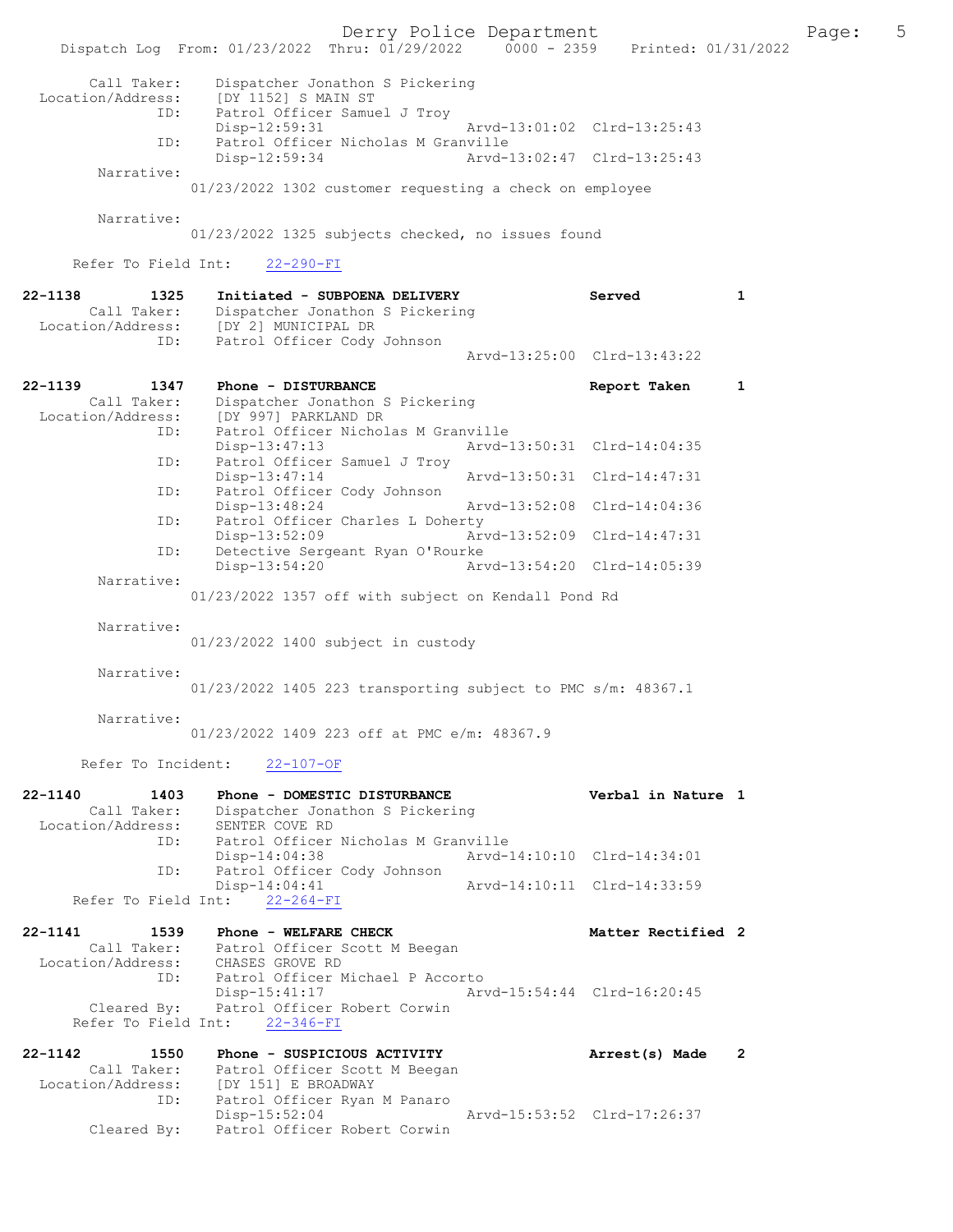Derry Police Department The Rage: 6 Dispatch Log From: 01/23/2022 Thru: 01/29/2022 0000 - 2359 Printed: 01/31/2022 ID: Patrol Officer Samuel J Troy Disp-15:52:15 Arvd-16:01:08 Clrd-17:38:33 Cleared By: Patrol Officer Robert Corwin ID: Sergeant Jared Knox Disp-15:53:47 Arvd-15:53:49 Clrd-16:40:11 Cleared By: Patrol Officer Robert Corwin Narrative: 01/23/2022 1605 one in custody Narrative: 01/23/2022 1609 transporting one male to DPD s/m 44986.5 Narrative: 01/23/2022 1610 LBP notified/responding Narrative: 01/23/2022 1612 off at PD e/m 44987.4 Narrative: 01/23/2022 1632 LBP on scene Narrative: 01/23/2022 1645 One male in custody Name: Christopher Collins Address: 403 Collettes Grove Rd. Derry, NH 03038 DOB: 04/22/1988 Charges: DUI(1st) Open Container Narrative: 01/23/2022 1737 Released on PR Bail w/court date 02/03/22 Narrative: 01/23/2022 1738 released to sober party Refer To Arrest: 22-78-AR 22-1143 1558 Phone - MEDICAL EMERGENCY Transported to Hospital 1 Call Taker: Patrol Officer Scott M Beegan Location/Address: WALNUT HILL RD ID: Patrol Officer Melissa M Houde Disp-15:58:45 Arvd-16:03:39 Clrd-16:11:50 Arrived By: Patrol Officer Robert Corwin Cleared By: Patrol Officer Robert Corwin Refer To Field Int: 22-265-FI 22-1144 1657 Initiated - MV STOP Warning Issued 3 Call Taker: Patrol Officer Robert Corwin Location/Address: POND RD ID: Patrol Officer Melissa M Houde Arvd-16:57:00 Clrd-17:00:26<br>22-256-CN Refer To Citation: 22-1145 1701 Phone - DISTURBANCE 1 Report Taken 1 Call Taker: Patrol Officer Robert Corwin Location/Address:<br>ID: BIRCH ST<br>BIRCH ST<br>Patrol Officer Melissa M Houde Disp-17:01:48 Arvd-17:06:22 Clrd-17:57:27 ID: Patrol Officer Michael P Accorto Disp-17:01:51 Arvd-17:03:32 Clrd-20:40:16<br>ID: Patrol Officer Ryan M Panaro Patrol Officer Ryan M Panaro Disp-17:27:01 Clrd-17:27:04<br>Sergeant Jared Knox ID: Sergeant Jared Knox Disp-17:55:51 Arvd-17:55:53 Clrd-17:57:24 ID: Patrol Officer Melissa M Houde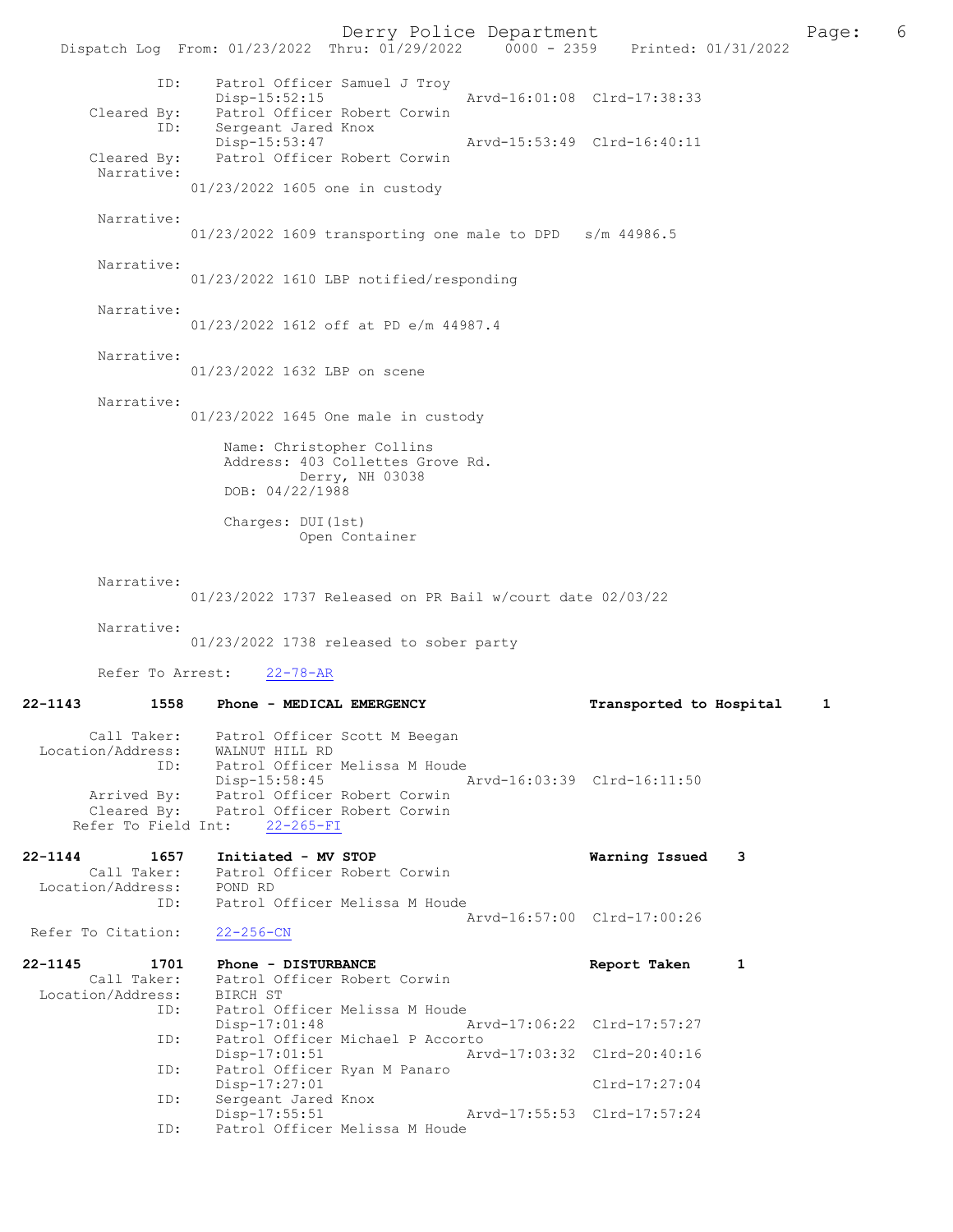Derry Police Department Fage: 7 Dispatch Log From: 01/23/2022 Thru: 01/29/2022 0000 - 2359 Printed: 01/31/2022 Disp-19:58:20 Arvd-19:58:28 Clrd-20:13:17 ID: Patrol Officer Melissa M Houde Disp-20:13:22 Arvd-20:40:13 Clrd-21:05:32 Cleared By: Patrol Officer Kevin L Davies ID: Patrol Officer Samuel J Troy Disp-20:30:46 Clrd-20:30:49 Refer To Incident: 22-108-OF 22-1146 1704 Phone - SUSPICIOUS ACTIVITY No Action Required 2 Call Taker: Patrol Officer Scott M Beegan Location/Address: KELLEY DR ID: Patrol Officer Collin Kennedy Disp-17:57:21 Clrd-18:04:02 Dispatched By: Patrol Officer Robert Corwin Cleared By: Patrol Officer Robert Corwin ID: Patrol Officer Melissa M Houde Disp-18:10:16 Arvd-18:19:06 Clrd-18:43:01 Dispatched By: Patrol Officer Robert Corwin Arrived By: Patrol Officer Robert Corwin Cleared By: Patrol Officer Robert Corwin Narrative: nh 3585552 22-1147 1723 911 - VEHICLE OFF THE ROAD Matter Rectified 2 Call Taker: Patrol Officer Robert Corwin Location/Address: ISLAND POND RD ID: Patrol Officer Ryan M Panaro Disp-17:27:09 Arvd-17:39:08 Clrd-17:55:57 Narrative: 01/23/2022 1739 off with NH #4783254 22-1148 1758 Phone - VEHICLE OFF THE ROAD No Action Required 2 Call Taker: Patrol Officer Kevin L Davies Location/Address: ISLAND POND RD ID: Patrol Officer Ryan M Panaro Disp-17:59:43 Arvd-18:00:13 Clrd-18:00:16 Narrative: See Call 22-1147 22-1149 1802 Phone - NOISE COMPLAINT 1000 No Action Required 2 Call Taker: Patrol Officer Kevin L Davies Location/Address: FAIRWAY DR ID: Patrol Officer Samuel J Troy Disp-18:03:41 Arvd-18:04:21 Clrd-18:15:44 Arrived By: Patrol Officer Robert Corwin Cleared By: Patrol Officer Robert Corwin ID: Patrol Officer Melissa M Houde Disp-18:03:53 Arvd-18:05:12 Clrd-18:08:58 Cleared By: Patrol Officer Robert Corwin ID: Patrol Officer Collin Kennedy Disp-18:04:08 Arvd-18:04:23 Clrd-18:15:46 Dispatched By: Patrol Officer Robert Corwin Arrived By: Patrol Officer Robert Corwin Cleared By: Patrol Officer Robert Corwin ID: Sergeant Jared Knox Disp-18:04:16 Arvd-18:07:47 Clrd-18:16:05 Dispatched By: Patrol Officer Robert Corwin Arrived By: Patrol Officer Robert Corwin Cleared By: Patrol Officer Robert Corwin Narrative: 01/23/2022 1816 mother trying to give kids bath

Refer To Field Int: 22-294-FI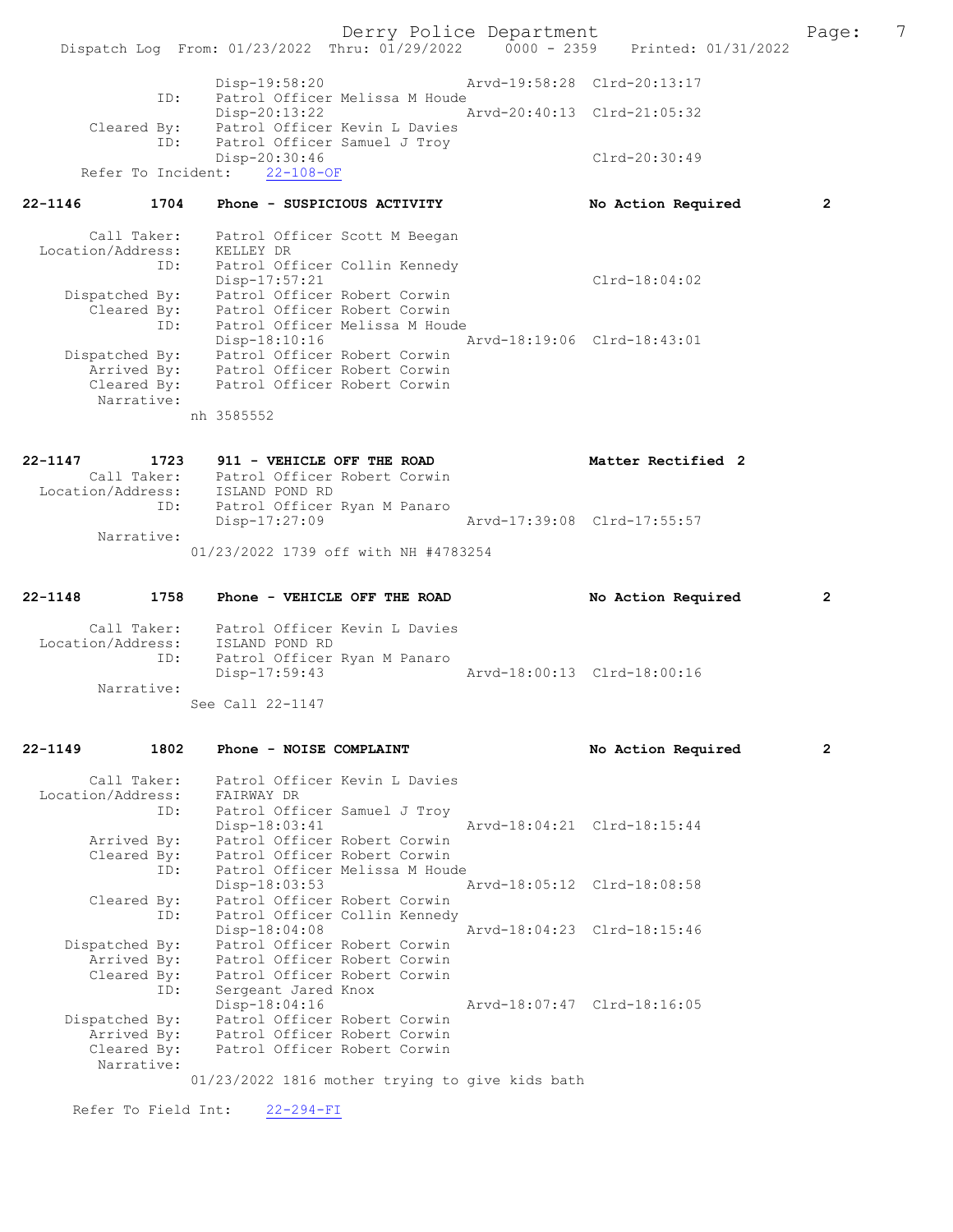Derry Police Department Fage: 8

|         |             |                                       |                                                                                        |                             | Dispatch Log From: 01/23/2022 Thru: 01/29/2022 0000 - 2359 Printed: 01/31/2022 |                |
|---------|-------------|---------------------------------------|----------------------------------------------------------------------------------------|-----------------------------|--------------------------------------------------------------------------------|----------------|
| 22-1150 | 1839        |                                       | Phone - SUSPICIOUS ACTIVITY                                                            |                             | No Action Required                                                             | $\overline{2}$ |
|         |             |                                       | Call Taker: Patrol Officer Robert Corwin<br>Location/Address: CRYSTAL AVE              |                             |                                                                                |                |
|         |             |                                       |                                                                                        |                             |                                                                                |                |
|         | ID:         |                                       | Patrol Officer Samuel J Troy                                                           |                             |                                                                                |                |
|         |             | Disp-18:40:37                         |                                                                                        |                             | Arvd-18:45:23 Clrd-18:47:20                                                    |                |
|         | ID:         |                                       | Patrol Officer Collin Kennedy                                                          |                             |                                                                                |                |
|         |             | $Disp-18:40:40$                       |                                                                                        | Arvd-18:43:48 Clrd-18:47:23 |                                                                                |                |
|         |             |                                       | Arrived By: Patrol Officer Kevin L Davies<br>ID: Patrol Officer Melissa M Houde        |                             |                                                                                |                |
|         |             |                                       |                                                                                        |                             |                                                                                |                |
|         |             | Disp-18:43:11                         | Patrol Officer Kevin L Davies                                                          |                             | Arvd-18:43:19 Clrd-18:47:18                                                    |                |
|         | Arrived By: |                                       |                                                                                        |                             |                                                                                |                |
| 22-1151 | 1928        | Phone - FOLLOW-UP                     |                                                                                        |                             | Cleared                                                                        | $\overline{2}$ |
|         | Call Taker: |                                       | Patrol Officer Kevin L Davies                                                          |                             |                                                                                |                |
|         |             | Location/Address: [DY 2] MUNICIPAL DR |                                                                                        |                             |                                                                                |                |
|         | ID:         |                                       | Patrol Officer Melissa M Houde                                                         |                             |                                                                                |                |
|         |             |                                       | Disp-19:28:58                                                                          | Arvd-19:29:00 Clrd-19:58:06 |                                                                                |                |
|         | Cleared By: |                                       | Patrol Officer Robert Corwin                                                           |                             |                                                                                |                |
| 22-1152 | 2110        |                                       | Phone - DOMESTIC DISTURBANCE                                                           |                             | Report Taken                                                                   | 1              |
|         | Call Taker: |                                       | Patrol Officer Kevin L Davies                                                          |                             |                                                                                |                |
|         |             | Location/Address: FAIRWAY DR          |                                                                                        |                             |                                                                                |                |
|         | ID:         |                                       | Patrol Officer Samuel J Troy                                                           |                             |                                                                                |                |
|         |             | Disp-21:12:06                         |                                                                                        |                             | Arvd-21:15:36 Clrd-21:54:13                                                    |                |
|         |             |                                       |                                                                                        |                             |                                                                                |                |
|         |             |                                       | Arrived By: Patrol Officer Robert Corwin<br>Cleared By: Patrol Officer Robert Corwin   |                             |                                                                                |                |
|         | ID:         |                                       | Patrol Officer Collin Kennedy                                                          |                             |                                                                                |                |
|         |             | Disp-21:12:08                         |                                                                                        | Arvd-21:16:21 Clrd-21:54:12 |                                                                                |                |
|         |             |                                       | Arrived By: Patrol Officer Robert Corwin<br>Cleared By: Patrol Officer Robert Corwin   |                             |                                                                                |                |
|         |             |                                       |                                                                                        |                             |                                                                                |                |
|         |             |                                       |                                                                                        |                             |                                                                                |                |
|         |             |                                       | By. 10000 0001<br>ID: Sergeant Jared Knox<br>Disn=21:22:31 Arvd-21:24:00 Clrd-21:53:42 |                             |                                                                                |                |
|         |             |                                       | Arrived By: Patrol Officer Robert Corwin<br>Cleared By: Patrol Officer Robert Corwin   |                             |                                                                                |                |
|         |             |                                       |                                                                                        |                             |                                                                                |                |
|         | Narrative:  |                                       |                                                                                        |                             |                                                                                |                |
|         |             |                                       | yelling and crying coming from apartment                                               |                             |                                                                                |                |
|         |             | Refer To Incident: 22-109-OF          |                                                                                        |                             |                                                                                |                |
| 22-1153 | 2202        |                                       | Phone - SUSPICIOUS ACTIVITY                                                            |                             | Matter Rectified 2                                                             |                |
|         |             |                                       | Call Taker: Patrol Officer Robert Corwin                                               |                             |                                                                                |                |
|         |             |                                       | Location/Address: FAIRWAY DR<br>ID: Patrol Officer Samuel J Troy                       |                             |                                                                                |                |
|         |             |                                       |                                                                                        |                             |                                                                                |                |
|         |             | $Disp-22:03:02$                       |                                                                                        |                             | Arvd-22:04:23 Clrd-22:35:58                                                    |                |
|         |             |                                       | Arrived By: Patrol Officer Kevin L Davies                                              |                             |                                                                                |                |
|         | Cleared By: |                                       | Patrol Officer Kevin L Davies                                                          |                             |                                                                                |                |

22-1154 2210 Phone - NOISE COMPLAINT Could Not Locate 2 Call Taker: Patrol Officer Robert Corwin Location/Address: FAITH DR ID: Patrol Officer Melissa M Houde Disp-22:16:30 Arvd-22:21:31 Clrd-22:24:40 Arrived By: Patrol Officer Kevin L Davies Cleared By: Patrol Officer Kevin L Davies Narrative: loud car noises

Disp-22:03:05 Arvd-22:04:26 Clrd-22:35:55

Disp-22:06:52 Arvd-22:06:54 Clrd-22:35:51

Disp-22:03:52 Arvd-22:05:23 Clrd-22:14:36

ID: Patrol Officer Collin Kennedy

 Arrived By: Patrol Officer Kevin L Davies Cleared By: Patrol Officer Kevin L Davies ID: Patrol Officer Melissa M Houde

Cleared By: Lieutenant Shawn P O'Donaghue

 Dispatched By: Patrol Officer Kevin L Davies Arrived By: Patrol Officer Kevin L Davies

ID: Sergeant Jared Knox

Arrived By: Patrol Officer Kevin L Davies

Cleared By: Patrol Officer Kevin L Davies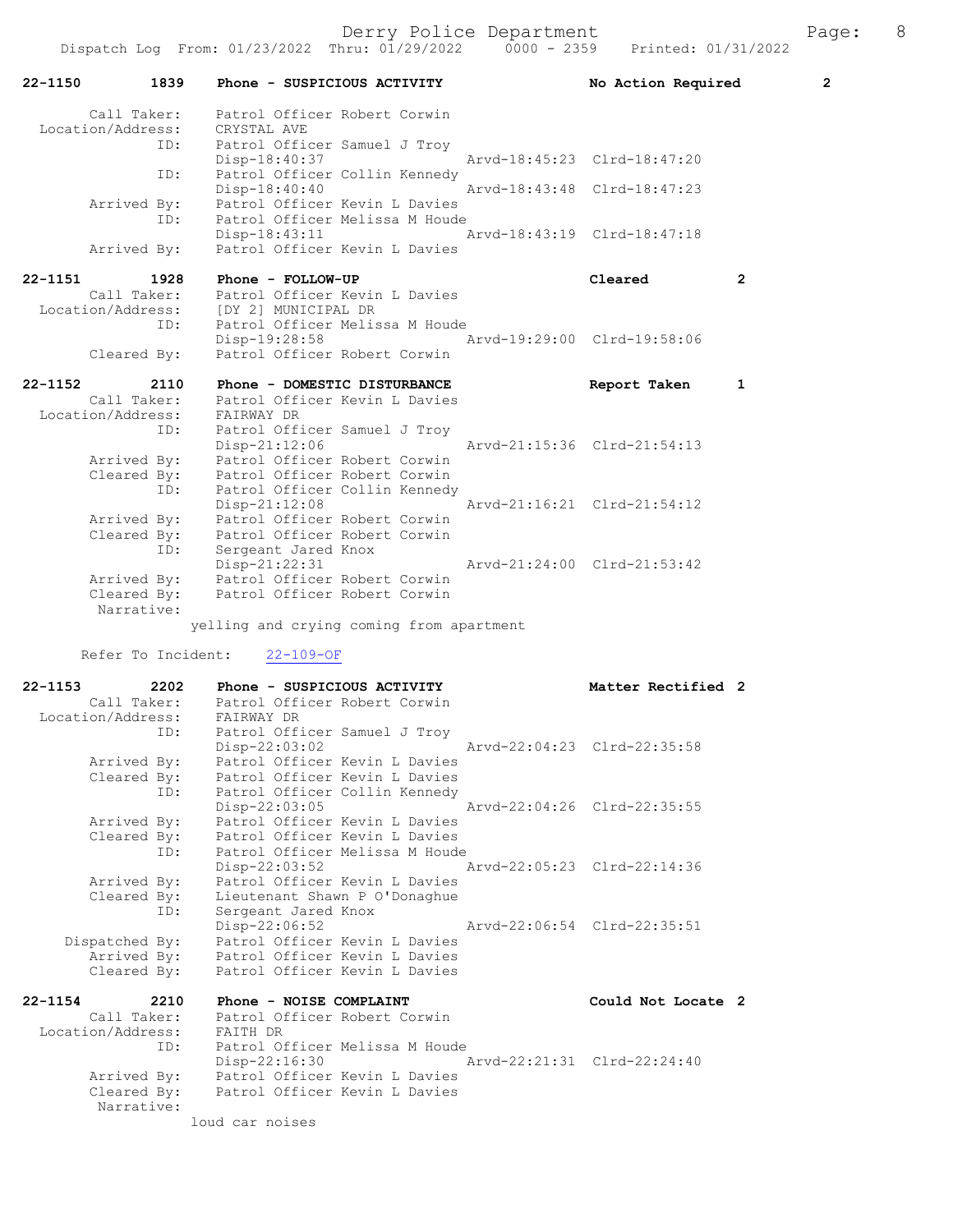| $22 - 1155$<br>2309<br>Call Taker:<br>Location/Address:<br>ID: | Radio - FOLLOW-UP<br>Dispatcher Christine D Carlson<br>PARKLAND DR<br>Patrol Officer Awess Abdulkadir<br>Disp-23:09:35 | Services Rendered 2<br>Arvd-23:12:10 Clrd-23:34:17 |
|----------------------------------------------------------------|------------------------------------------------------------------------------------------------------------------------|----------------------------------------------------|
| $22 - 1156$<br>2331                                            | Initiated - MV STOP                                                                                                    | 3<br>Warning Issued                                |
| Call Taker:                                                    | Dispatcher Christine D Carlson                                                                                         |                                                    |
| Location/Address:                                              | E BROADWAY + RAILROAD AVE                                                                                              |                                                    |
| ID:                                                            | Patrol Officer Andrew R Kennedy                                                                                        |                                                    |
|                                                                |                                                                                                                        | Arvd-23:31:00 Clrd-23:46:54                        |
| ID:                                                            | Patrol Officer Awess Abdulkadir                                                                                        |                                                    |
|                                                                | $Disp-23:38:43$                                                                                                        | Aryd-23:39:50 Clrd-23:46:52                        |
| Refer To Citation:                                             | $22 - 257 - CN$                                                                                                        |                                                    |

## For Date: 01/24/2022 - Monday

| $22 - 1157$ | 0016              | Initiated - MV STOP             | Warning Issued 3            |  |
|-------------|-------------------|---------------------------------|-----------------------------|--|
|             | Call Taker:       | Dispatcher Christine D Carlson  |                             |  |
|             | Location/Address: | A ST                            |                             |  |
|             | TD:               | Patrol Officer Awess Abdulkadir |                             |  |
|             |                   |                                 | Arvd-00:16:00 Clrd-00:23:56 |  |

Refer To Citation: 22-258-CN

22-1158 0037 Initiated - MV STOP No Action Required 3 Call Taker: Dispatcher Christine D Carlson<br>Location/Address: E BROADWAY + MOUNT WASHINGTON S

LOCATION E BROADWAY + MOUNT WASHINGTON ST<br>ID: Patrol Officer Awess Abdulkadir -<br>Patrol Officer Awess Abdulkadir Arvd-00:37:00 Clrd-00:39:37

22-1159 0041 Initiated - MV STOP Warning Issued 3 Call Taker: Dispatcher Christine D Carlson<br>Location/Address: E BROADWAY + HOODKROFT DR ess: E BROADWAY + HOODKROFT DR<br>ID: Patrol Officer Awess Abdul ID: Patrol Officer Awess Abdulkadir Arvd-00:41:00 Clrd-00:51:47<br>22-259-CN Refer To Citation:

#### 22-1160 0322 Phone - MV REPO No Action Required 1

Call Taker: Dispatcher Christine D Carlson<br>ion/Address: SPRING DR Location/Address:

### 22-1161 0720 911 - WELFARE CHECK Services Rendered 2 Call Taker: Dispatcher Jess W Arcand Location/Address: KENDALL POND RD<br>ID: Patrol Officer N Patrol Officer Nicholas M Granville<br>Disp-07:21:07 Arvd-0 Disp-07:21:07 Arvd-07:22:05 Clrd-07:39:53<br>ID: Patrol Officer James M McClafferty Patrol Officer James M McClafferty<br>Disp-07:21:27 Arvd Disp-07:21:27 Arvd-07:24:19 Clrd-07:38:05<br>ID: Sergeant Seth Plumer Sergeant Seth Plumer<br>Disp-07:25:23 Disp-07:25:23 Arvd-07:25:29 Clrd-07:39:55 Refer To Field Int: 22-267-FI

| $22 - 1162$        | 0734        | Initiated - MV STOP         |                             | Warning Issued 3 |  |
|--------------------|-------------|-----------------------------|-----------------------------|------------------|--|
|                    | Call Taker: | Dispatcher Jess W Arcand    |                             |                  |  |
| Location/Address:  |             | TSIENNETO RD                |                             |                  |  |
|                    | ID:         | Patrol Officer Sara R Joyce |                             |                  |  |
|                    |             |                             | Aryd-07:34:00 Clrd-07:39:22 |                  |  |
| Refer To Citation: |             | $22 - 260 - CN$             |                             |                  |  |

22-1163 0820 Initiated - MV STOP Warning Issued 3 Call Taker: Dispatcher Jess W Arcand Location/Address: TSIENNETO RD ID: Patrol Officer Sara R Joyce Arvd-08:20:00 Clrd-08:24:14<br>22-261-CN Refer To Citation: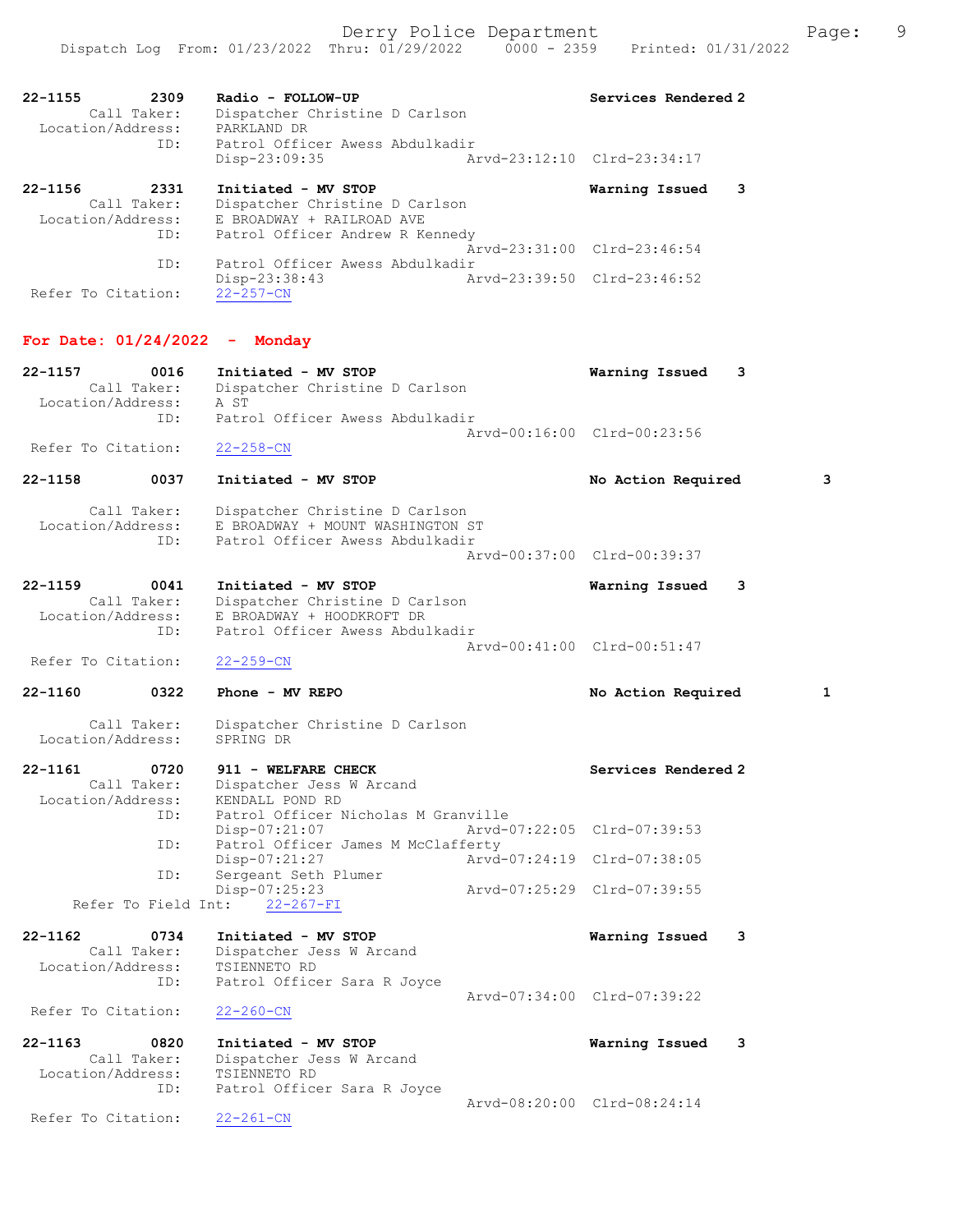|             |                                                 | Derry Police Department                                                                                                                         |                             |                    |   | Page: | 10 |
|-------------|-------------------------------------------------|-------------------------------------------------------------------------------------------------------------------------------------------------|-----------------------------|--------------------|---|-------|----|
|             |                                                 | Dispatch Log From: 01/23/2022 Thru: 01/29/2022 0000 - 2359 Printed: 01/31/2022                                                                  |                             |                    |   |       |    |
| $22 - 1164$ | 0823<br>ID:                                     | Initiated - SUBPOENA DELIVERY<br>Call Taker: Dispatcher Jess W Arcand<br>Location/Address: COURTHOUSE LN<br>Patrol Officer Nicholas M Granville |                             | Served             | 1 |       |    |
|             |                                                 |                                                                                                                                                 | Arvd-08:23:00 Clrd-08:30:34 |                    |   |       |    |
| 22-1165     | 0856<br>Call Taker:<br>Location/Address:<br>ID: | Initiated - SUBPOENA DELIVERY<br>Dispatcher Jess W Arcand<br>WALNUT HILL RD<br>Patrol Officer Michael P Accorto                                 | Arvd-08:56:00 Clrd-08:58:58 | Not Served         | 1 |       |    |
| 22-1166     | 0857                                            | Initiated - SUBPOENA DELIVERY                                                                                                                   |                             | Not Served         | 1 |       |    |
|             | ID:                                             | Call Taker: Dispatcher Jess W Arcand<br>Location/Address: CHASES GROVE RD<br>Patrol Officer James M McClafferty                                 | Arvd-08:57:00 Clrd-09:06:07 |                    |   |       |    |
| 22-1167     | 0907                                            | Initiated - SUBPOENA DELIVERY                                                                                                                   |                             |                    |   | 1     |    |
|             |                                                 |                                                                                                                                                 |                             | No Action Required |   |       |    |
|             | Call Taker:<br>Location/Address:<br>ID:         | Dispatcher Jess W Arcand<br>SILVESTRI CIR<br>Patrol Officer Michael P Accorto                                                                   | Arvd-09:07:00 Clrd-09:11:00 |                    |   |       |    |
| 22-1168     | 0920                                            | Phone - LARCENY /FORGERY/ FRAUD                                                                                                                 |                             | Report Taken       | 2 |       |    |
|             | Location/Address: BOWERS RD<br>ID:              | Call Taker: Dispatcher Jess W Arcand<br>Patrol Officer James M McClafferty                                                                      |                             |                    |   |       |    |
|             | Refer To Incident:                              | Disp-09:20:37<br>$22 - 110 - OF$                                                                                                                | Arvd-09:32:50 Clrd-11:04:41 |                    |   |       |    |
| 22-1169     | 0921                                            | Initiated - SUBPOENA DELIVERY                                                                                                                   |                             | Not Served         | 1 |       |    |
|             | Location/Address:<br>ID:                        | Call Taker: Dispatcher Jess W Arcand<br>LINLEW DR<br>Patrol Officer Michael P Accorto                                                           |                             |                    |   |       |    |
|             |                                                 |                                                                                                                                                 | Arvd-09:21:00 Clrd-09:24:41 |                    |   |       |    |
| 22-1170     | 0924<br>Location/Address:                       | Initiated - SUBPOENA DELIVERY<br>Call Taker: Dispatcher Jess W Arcand<br>LINLEW DR                                                              |                             | Not Served         | 1 |       |    |
|             | ID:                                             | Patrol Officer Michael P Accorto                                                                                                                | Arvd-09:24:00 Clrd-09:25:07 |                    |   |       |    |
| 22-1171     | 0937                                            | Initiated - PAPER SERVICE                                                                                                                       |                             | No Action Required |   | 3     |    |
|             | Call Taker:<br>Location/Address:<br>ID:         | Dispatcher Jess W Arcand<br>MANNING ST<br>Patrol Officer Nicholas M Granville                                                                   |                             |                    |   |       |    |
|             |                                                 |                                                                                                                                                 | Aryd-09:37:00 Clrd-09:42:34 |                    |   |       |    |
| 22-1172     | 0941<br>Call Taker:<br>Location/Address:<br>ID: | Initiated - MV STOP<br>Dispatcher Jess W Arcand<br>BYPASS <sub>28</sub><br>Patrol Officer Sara R Joyce                                          |                             | Warning Issued     | 3 |       |    |
|             | Refer To Citation:                              | $22 - 262 - CN$                                                                                                                                 | Arvd-09:41:00 Clrd-09:46:12 |                    |   |       |    |
|             |                                                 |                                                                                                                                                 |                             |                    |   |       |    |
| $22 - 1173$ | 1012<br>Call Taker:<br>Location/Address:<br>ID: | Initiated - MV STOP<br>Dispatcher Jess W Arcand<br>S MAIN ST<br>Patrol Officer Sara R Joyce                                                     |                             | Warning Issued     | 3 |       |    |
|             | Refer To Citation:                              | $22 - 263 - CN$                                                                                                                                 | Arvd-10:12:00 Clrd-10:17:45 |                    |   |       |    |
| $22 - 1174$ | 1052                                            | Walk-In - ASSAULT                                                                                                                               |                             | Report Taken       | 1 |       |    |
|             | Call Taker:<br>Location/Address:<br>ID:         | Dispatcher Jess W Arcand<br>S MAIN ST<br>Patrol Officer Brendan S Holden                                                                        |                             |                    |   |       |    |
|             |                                                 | Disp-10:52:38                                                                                                                                   | Arvd-10:52:40 Clrd-11:04:32 |                    |   |       |    |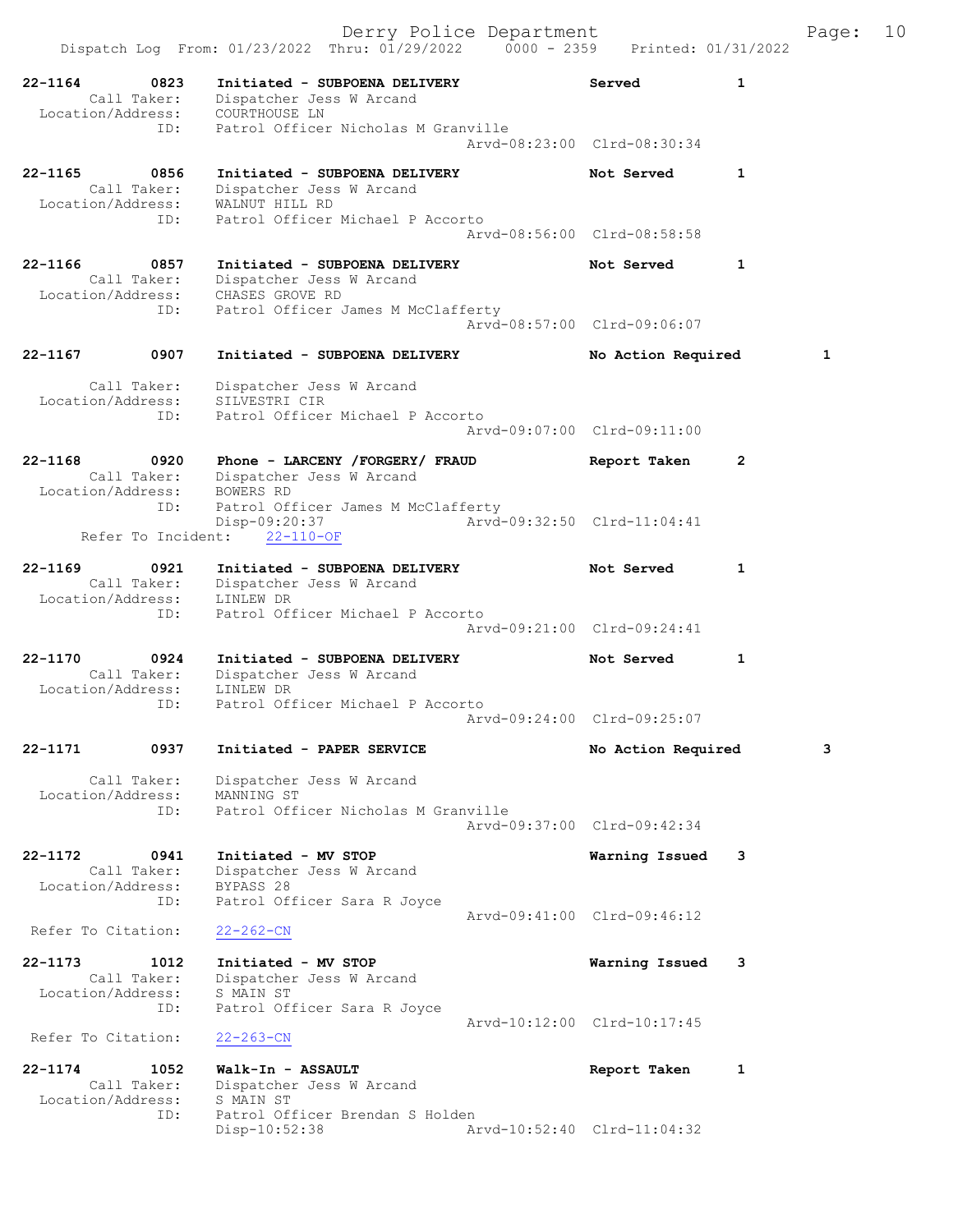Refer To Incident: 22-111-OF

| 22-1175<br>1139<br>Call Taker:<br>Location/Address:<br>ID: | Walk-In - SEXUAL OFFENDER REGISTRATION<br>Dispatcher Jess W Arcand<br>MUNICIPAL DR                                                                                    | Services Rendered 1                  |
|------------------------------------------------------------|-----------------------------------------------------------------------------------------------------------------------------------------------------------------------|--------------------------------------|
|                                                            | Detective Mark Borgatti<br>$Disp-11:40:04$                                                                                                                            | Arvd-11:40:06 Clrd-11:40:12          |
| 22-1176<br>1155<br>Call Taker:<br>Location/Address:        | 911 - MEDICAL EMERGENCY<br>Dispatcher Jess W Arcand<br>TSIENNETO RD                                                                                                   | Services Rendered 1                  |
| ID:<br>ID:                                                 | Patrol Officer Michael P Accorto<br>Disp-11:56:31<br>Patrol Officer Nicholas M Granville                                                                              | Arvd-12:00:31 Clrd-12:18:13          |
|                                                            | Disp-11:56:33<br>Refer To Field Int: 22-274-FI                                                                                                                        | Arvd-12:00:29 Clrd-12:18:30          |
| 22-1177<br>1200                                            | Phone - ASSIST OTHER AGENCY                                                                                                                                           | Cancelled Prior to Arrival 3         |
| Call Taker:<br>Location/Address:<br>ID:<br>Narrative:      | Dispatcher Jess W Arcand<br>HAMPSTEAD RD + VILLAGE BROOK LN<br>Patrol Officer James M McClafferty<br>$Disp-12:01:06$<br>01/24/2022 1201 ASSIST RCSD ON A TRAFFIC STOP | $Clrd-12:01:46$                      |
| $22 - 1178$<br>1202<br>Location/Address:                   | 911 - ABANDONED 911<br>Call Taker: Dispatcher Jess W Arcand<br>HOOD RD                                                                                                | Services Rendered 1                  |
| ID:<br>Narrative:                                          | Patrol Officer James M McClafferty<br>Disp-12:03:37                                                                                                                   | Arvd-12:06:51 Clrd-12:18:57          |
|                                                            | 01/24/2022 1203 ELEVATOR                                                                                                                                              |                                      |
|                                                            |                                                                                                                                                                       |                                      |
| 22-1179<br>1208                                            | Initiated - FOLLOW-UP                                                                                                                                                 | $\overline{2}$<br>No Action Required |
| Call Taker:<br>Location/Address: ASHLEIGH DR<br>ID:        | Dispatcher Jess W Arcand<br>Patrol Officer Charles L Doherty                                                                                                          |                                      |
|                                                            |                                                                                                                                                                       | Arvd-12:08:00 Clrd-12:27:41          |
| 22-1180<br>1230<br>Call Taker:<br>Location/Address:<br>ID: | Initiated - MV STOP<br>Dispatcher Jess W Arcand<br>N HIGH ST<br>Patrol Officer Sara R Joyce                                                                           | 3<br>Warning Issued                  |
| Refer To Citation:                                         | $22 - 264 - CN$                                                                                                                                                       | Arvd-12:30:00 Clrd-12:37:30          |
| 22-1181<br>1231<br>Call Taker:<br>Location/Address:        | Phone - WELFARE CHECK<br>Dispatcher Jess W Arcand<br>FAIRWAY DR                                                                                                       | Services Rendered 2                  |
| ID:<br>ID:                                                 | Patrol Officer Sara R Joyce<br>$Disp-12:37:44$<br>Patrol Officer Nicholas M Granville                                                                                 | Arvd-12:44:58 Clrd-12:53:58          |
| Refer To Field Int:                                        | Disp-12:37:46<br>$22 - 291 - FI$                                                                                                                                      | Arvd-12:44:57 Clrd-12:53:57          |
| 22-1182<br>1249<br>Call Taker:<br>Location/Address:        | Initiated - Loose Dog Complaint<br>Dispatcher Jess W Arcand<br>PINKERTON ST                                                                                           | Services Rendered 2                  |
| ID:                                                        | Captain George R Feole                                                                                                                                                | Arvd-12:49:00 Clrd-12:56:27          |
| ID:<br>Refer To Field Int:                                 | Patrol Officer Michael P Accorto<br>Disp-12:49:51<br>$22 - 275 - FI$                                                                                                  | Arvd-12:52:21 Clrd-12:53:35          |
| $22 - 1183$<br>1255<br>Call Taker:                         | Initiated - FOLLOW-UP                                                                                                                                                 | Cleared<br>$\mathbf{2}$              |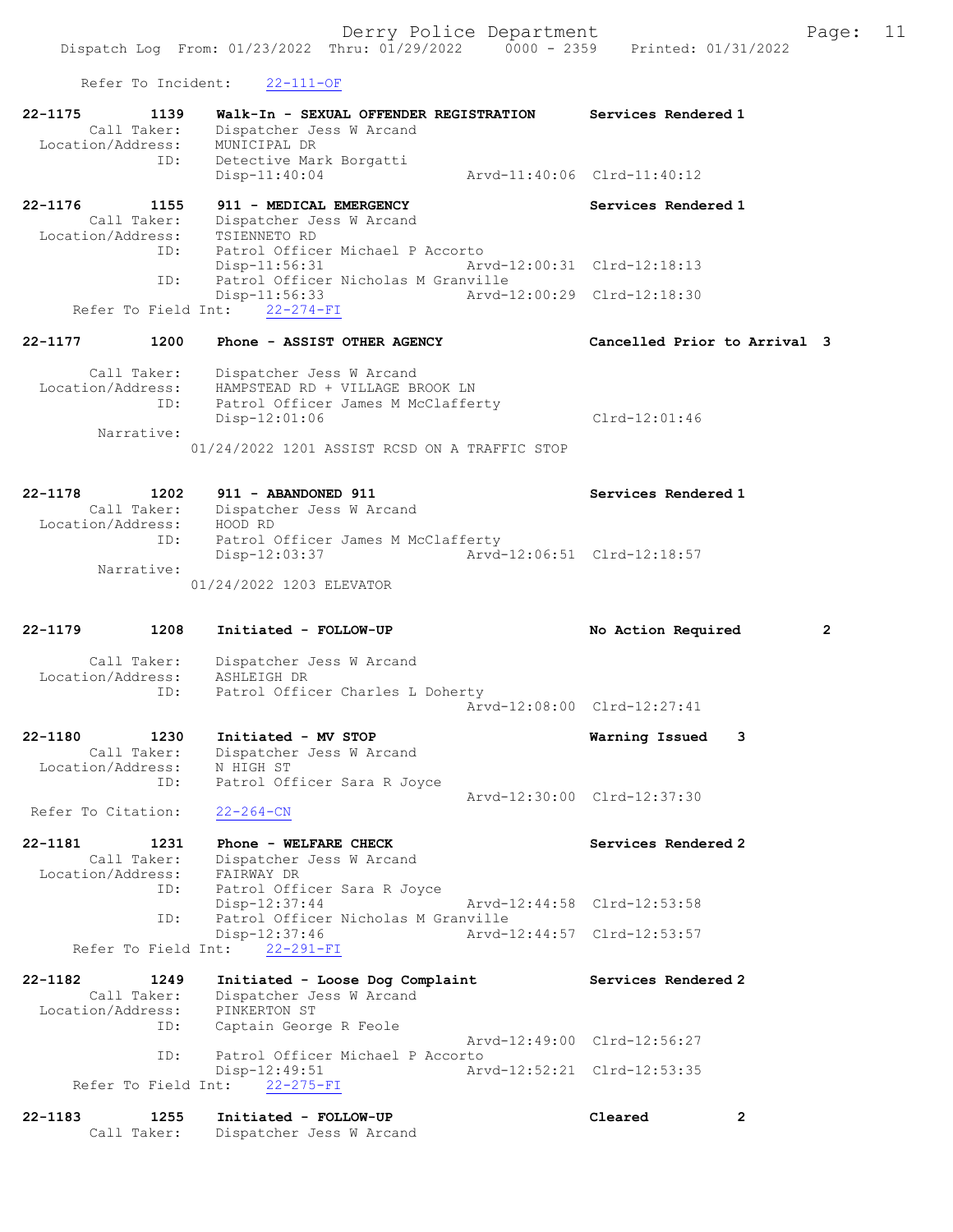Derry Police Department<br>Page: 12 Page: 12 Printed: 01/31/2022 Dispatch Log From: 01/23/2022 Thru: 01/29/2022 Location/Address: MUNICIPAL DR ID: Patrol Officer Brendan S Holden Arvd-12:55:00 Clrd-13:19:49 22-1184 1314 Initiated - SUBPOENA DELIVERY Cleared 1 Call Taker: Dispatcher Jess W Arcand<br>.on/Address: PARKLAND DR Location/Address:<br>TD: Patrol Officer Nicholas M Granville Arvd-13:14:00 Clrd-13:26:51 22-1185 1327 Phone - MV ACCIDENT 1 22-1185 Report Taken 1 Call Taker: Sergeant Seth Plumer Location/Address: [DY 1198] BYPASS 28<br>ID: Patrol Officer Sara Patrol Officer Sara R Joyce Disp-13:27:25 Arvd-13:27:26 Cleared By: Dispatcher Jess W Arcand Dispatcher Jess W Arcand Narrative: 01/24/2022 1403 REPORTABLE. HALON VS STREET SIGN Refer To Accident: 22-36-AC 22-1186 1327 Phone - DOMESTIC DISTURBANCE Arrest(s) Made 1 1<br>Call Taker: Sergeant Seth Plumer Sergeant Seth Plumer Call Taker: Sergeant St<br>Location/Address: FAIRWAY DR ID: Patrol Officer James M McClafferty<br>Disp-13:27:50 Arvd-Disp-13:27:50 Arvd-13:27:54 Clrd-15:15:35<br>Cleared By: Dispatcher Christina L Power Cleared By: Dispatcher Christina L Power ID: Patrol Officer Nicholas M Granville Disp-13:27:53 Arvd-13:28:28 Clrd-14:43:43 Cleared By: Dispatcher Jess W Arcand<br>ID: Patrol Officer Michael P. Patrol Officer Michael P Accorto Disp-13:34:11 Clrd-13:36:26<br>Dispatched By: Lieutenant Michael T Muncey Dispatched By: Lieutenant Michael T Muncey Cleared By: Lieutenant Michael T Muncey ID: Patrol Officer Brian J Landry Disp-13:34:28 Clrd-13:34:36 Dispatched By: Lieutenant Michael T Muncey Cleared By: Lieutenant Michael T Muncey ID: Sergeant Seth Plumer Disp-14:07:58 Arvd-14:08:00 Clrd-14:24:07 Dispatched By: Dispatcher Jess W Arcand Arrived By: Dispatcher Jess W Arcand Cleared By: Dispatcher Jess W Arcand ID: Patrol Officer Michael P Accorto Disp-14:11:22 <br>Dispatched By: Dispatcher Jess W Arcand Arvd-14:11:24 Clrd-14:34:49 Dispatcher Jess W Arcand Arrived By: Dispatcher Jess W Arcand<br>Cleared By: Dispatcher Jess W Arcand Dispatcher Jess W Arcand Narrative: 01/24/2022 1410 ONE IN CUSTODY. 122 EN ROUTE TO HQ WITH ONE SM 64070.9 Narrative: 01/24/2022 1418 OFF AT HQ EM 64073.0 Narrative: 01/24/2022 1437 IDENTIFIED AS: JENNIFER PIKE 9 FAIRWAY DR APT 15 DERRY NH DOB 10/16/81 CHARGED WITH: DV SIMPLE ASSAULT (X3), AND DV 2ND DEGREE **ASSAULT**  Narrative: 01/24/2022 1439 BC MENCIS NOTIFIED Narrative: 01/24/2022 1719 released on \$1,000.00 PR bail with a SC date of 2/10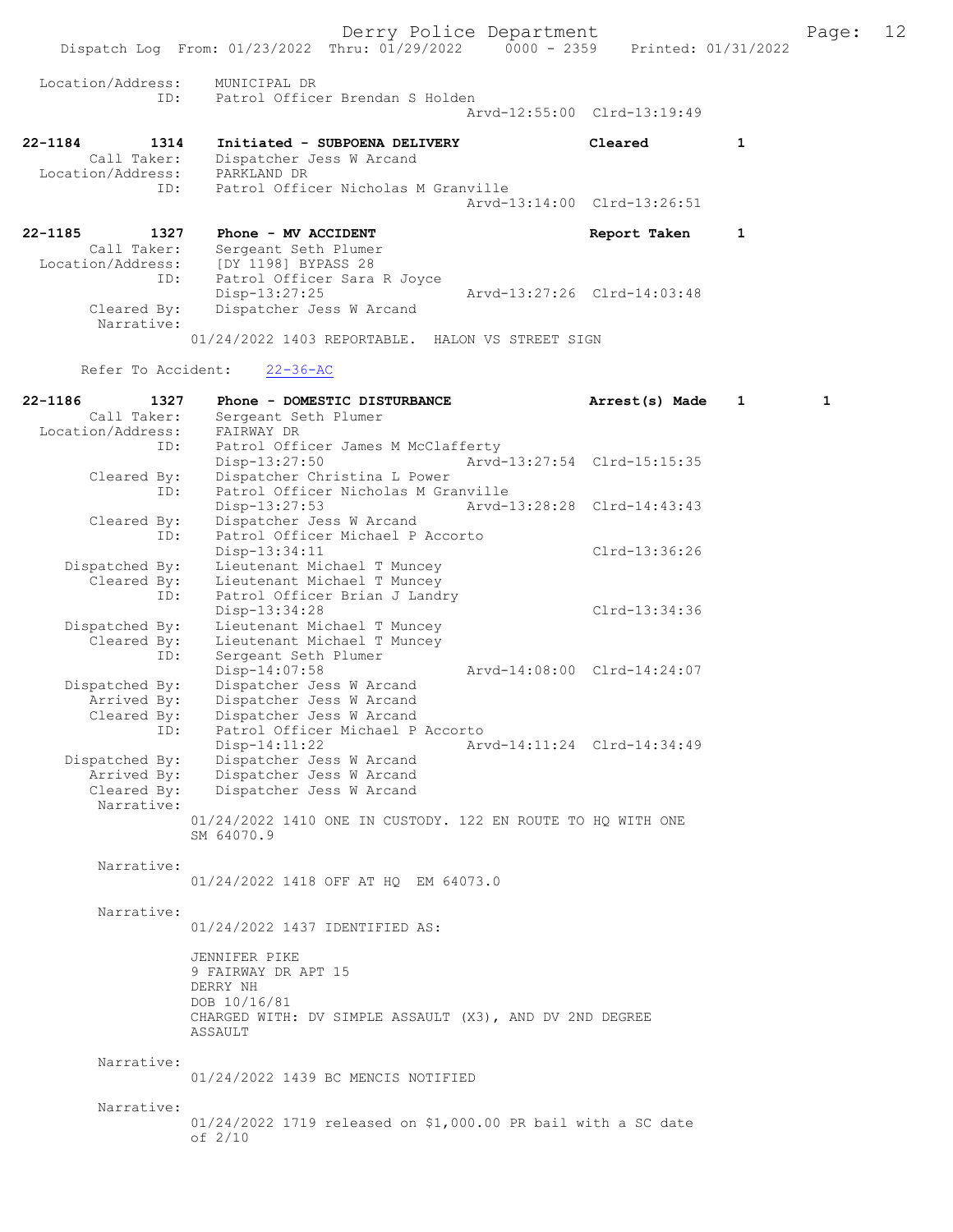Refer To Arrest: 22-79-AR 22-1187 1335 911 - DISTURBANCE No Mo Action Required 1 Call Taker: Lieutenant Michael T Muncey Location/Address: FAIRWAY DR ID: Patrol Officer Charles L Doherty Disp-13:36:19 Arvd-13:41:12 Clrd-13:44:47 Arrived By: Dispatcher Jess W Arcand Cleared By: Dispatcher Jess W Arcand ID: Patrol Officer Brian J Landry Disp-13:36:23 Arvd-13:38:40 Clrd-13:44:51 Arrived By: Dispatcher Jess W Arcand Cleared By: Dispatcher Jess W Arcand ID: Patrol Officer Michael P Accorto Disp-13:36:32 Arvd-13:36:50 Clrd-14:11:02 Arrived By: Dispatcher Jess W Arcand Cleared By: Dispatcher Jess W Arcand Narrative: 01/24/2022 1411 DUPLICATE CALL. SEE CALL 22-1186 22-1188 1405 Initiated - Unlicensed Dog Warning Issued 2 Call Taker: Dispatcher Jess W Arcand Location/Address: FAIRVIEW AVE ID: Civilian Robin Bordonaro Arvd-14:05:00 Clrd-14:06:00<br>22-305-FI Refer To Field Int: 22-1189 1435 Other - WELFARE CHECK Services Rendered 2 Call Taker: Dispatcher Jess W Arcand Location/Address: SCOBIE POND RD ID: Patrol Officer Michael P Accorto Disp-14:35:33 Clrd-14:43:34 ID: Patrol Officer Charles L Doherty<br>Disp-14:35:39 Arvd Disp-14:35:39 Arvd-14:40:27 Clrd-14:48:36 22-1190 1445 Phone - SUSPICIOUS ACTIVITY Services Rendered 2 Call Taker: Dispatcher Jess W Arcand Location/Address: LAWRENCE RD ID: Patrol Officer Michael P Accorto Disp-14:46:34 Arvd-14:57:42 Clrd-15:15:23 Cleared By: Dispatcher Christina L Power Refer To Field Int: 22-289-FI 22-1191 1519 Phone - MV ACCIDENT Report Taken 1 Call Taker: Dispatcher Christina L Power Location/Address: E DERRY RD + LANE RD ID: Patrol Officer Michael P Accorto Disp-15:20:07 Arvd-15:24:45 Clrd-15:45:26 ID: Patrol Officer Samuel J Troy Disp-15:20:10 Arvd-15:24:46 Clrd-15:44:19 ID: Sergeant Jeffrey M Dawe Disp-15:23:22 Clrd-15:49:12 Narrative: Reinhardt vs bickford non reportable Refer To Accident: 22-37-AC 22-1192 1546 Walk-In - WARRANT ARREST Arrest(s) Made 2 Call Taker: Dispatcher Christina L Power Location/Address: MUNICIPAL DR ID: Patrol Officer Brendan S Holden Disp-15:47:30 Arvd-15:48:57 Clrd-16:47:50 Narrative: subject into hq's to turn himself in on a warrant for criminal contempt Bailey, Steven 14 Chester Rd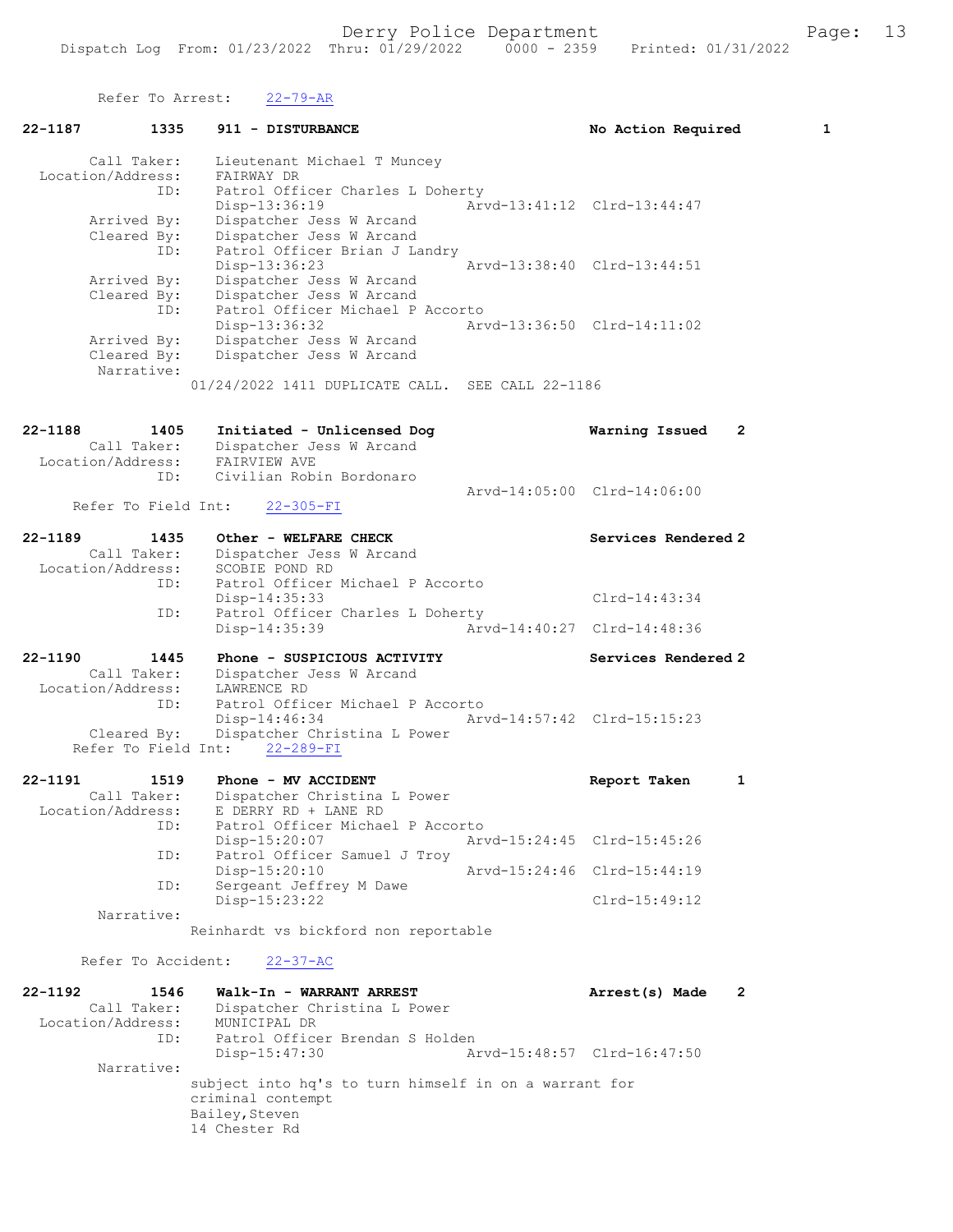Derry, NH dob 060269

Narrative:

01/24/2022 1643 released on PR bail with a court date of 4/7

Refer To Arrest: 22-80-AR

Refer To Field Int: 22-315-FI

| 22-1193            | 1547<br>Call Taker:      | Phone - SUSPICIOUS ACTIVITY<br>Dispatcher Christina L Power |               | Report Taken                | $\mathbf{2}$ |
|--------------------|--------------------------|-------------------------------------------------------------|---------------|-----------------------------|--------------|
|                    | Location/Address:        | LITTLE JOHN CT                                              |               |                             |              |
|                    | ID:                      | Patrol Officer Ryan M Panaro                                |               |                             |              |
|                    |                          | $Disp-15:49:05$                                             |               | Arvd-15:58:14 Clrd-17:13:06 |              |
|                    | ID:                      | Sergeant Jeffrey M Dawe                                     |               |                             |              |
|                    |                          | $Disp-16:39:49$                                             |               | Arvd-16:39:51 Clrd-16:48:03 |              |
| 22-1194            | 1635                     | Initiated - MV STOP                                         |               | Warning Issued              | 3            |
|                    | Call Taker:              | Dispatcher Christina L Power                                |               |                             |              |
|                    | Location/Address:        | HAMPSTEAD RD                                                |               |                             |              |
|                    | ID:                      | Patrol Officer Joshua W Morse                               |               |                             |              |
|                    |                          |                                                             |               | Arvd-16:35:00 Clrd-16:45:06 |              |
|                    |                          | Patrol Officer Nathan S Lavoie                              |               |                             |              |
| Refer To Citation: |                          | $22 - 265 - CN$                                             |               |                             |              |
|                    |                          |                                                             |               |                             |              |
| 22-1195            | 1704                     | Walk-In - LARCENY /FORGERY/ FRAUD                           |               | Report Taken                | $\mathbf{2}$ |
|                    | Call Taker:              | Dispatcher Christina L Power                                |               |                             |              |
|                    | Location/Address:        | LESLEY CIR                                                  |               |                             |              |
|                    | ID:                      | Patrol Officer Samuel J Troy                                |               |                             |              |
|                    |                          | Disp-17:05:05                                               |               | Arvd-17:05:06 Clrd-17:05:15 |              |
|                    |                          | Refer To Incident: 22-113-OF                                |               |                             |              |
|                    |                          |                                                             |               |                             |              |
| 22-1196            | 1707                     | Phone - WELFARE CHECK                                       |               | <b>ADVICE GIVEN</b>         | $\mathbf{2}$ |
|                    | Call Taker:              | Dispatcher Christina L Power                                |               |                             |              |
|                    | Location/Address:        | LAWRENCE RD                                                 |               |                             |              |
|                    | ID:                      | Patrol Officer Michael P Accorto                            |               |                             |              |
|                    |                          | $Disp-17:08:46$                                             |               | Arvd-17:12:49 Clrd-17:46:44 |              |
|                    | ID:                      | Patrol Officer Joshua W Morse                               |               |                             |              |
|                    |                          | Disp-17:08:49<br>Patrol Officer Nathan S Lavoie             |               | Arvd-17:12:50 Clrd-17:46:42 |              |
|                    | Narrative:               |                                                             |               |                             |              |
|                    |                          | 01/24/2022 1721 DFD requested                               |               |                             |              |
|                    |                          |                                                             |               |                             |              |
|                    | Narrative:               |                                                             |               |                             |              |
|                    |                          | 01/24/2022 1729 DFD requested                               |               |                             |              |
|                    |                          |                                                             |               |                             |              |
|                    | Narrative:               |                                                             |               |                             |              |
|                    |                          | 01/24/2022 1736 DFD on scene                                |               |                             |              |
|                    |                          |                                                             |               |                             |              |
|                    | Refer To Field Int:      | $22 - 277 - FI$                                             |               |                             |              |
|                    |                          |                                                             |               |                             |              |
| 22-1197            | 1751                     | Initiated - MV STOP                                         |               | Warning Issued              | 3            |
|                    | Call Taker:              | Dispatcher Christina L Power                                |               |                             |              |
|                    | Location/Address:<br>ID: | TSIENNETO RD<br>Patrol Officer Samuel J Troy                |               |                             |              |
|                    |                          |                                                             |               | Arvd-17:51:00 Clrd-17:59:24 |              |
| Refer To Citation: |                          | $22 - 266 - CN$                                             |               |                             |              |
|                    |                          |                                                             |               |                             |              |
| 22-1198            | 1753                     | Phone - KEEP THE PEACE                                      |               | Services Rendered 2         |              |
|                    | Call Taker:              | Dispatcher Christina L Power                                |               |                             |              |
|                    | Location/Address:        | FAIRWAY DR                                                  |               |                             |              |
|                    | ID:                      | Patrol Officer Samuel J Troy                                |               |                             |              |
|                    |                          | Disp-17:59:38                                               |               | Arvd-18:10:05 Clrd-18:42:46 |              |
|                    | Arrived By:              | Patrol Officer Robert Corwin                                |               |                             |              |
|                    | ID:                      | Patrol Officer Michael P Accorto                            |               |                             |              |
|                    |                          | $Disp-17:59:41$                                             | Arvd-18:10:03 | $Clrd-18:42:47$             |              |
|                    | Arrived By:              | Patrol Officer Robert Corwin                                |               |                             |              |
|                    | ID:                      | Sergeant Jeffrey M Dawe                                     |               |                             |              |
|                    |                          | Disp-18:10:06                                               |               | Arvd-18:10:08 Clrd-18:42:43 |              |
|                    | Dispatched By:           | Patrol Officer Robert Corwin                                |               |                             |              |
|                    | Arrived By:              | Patrol Officer Robert Corwin                                |               |                             |              |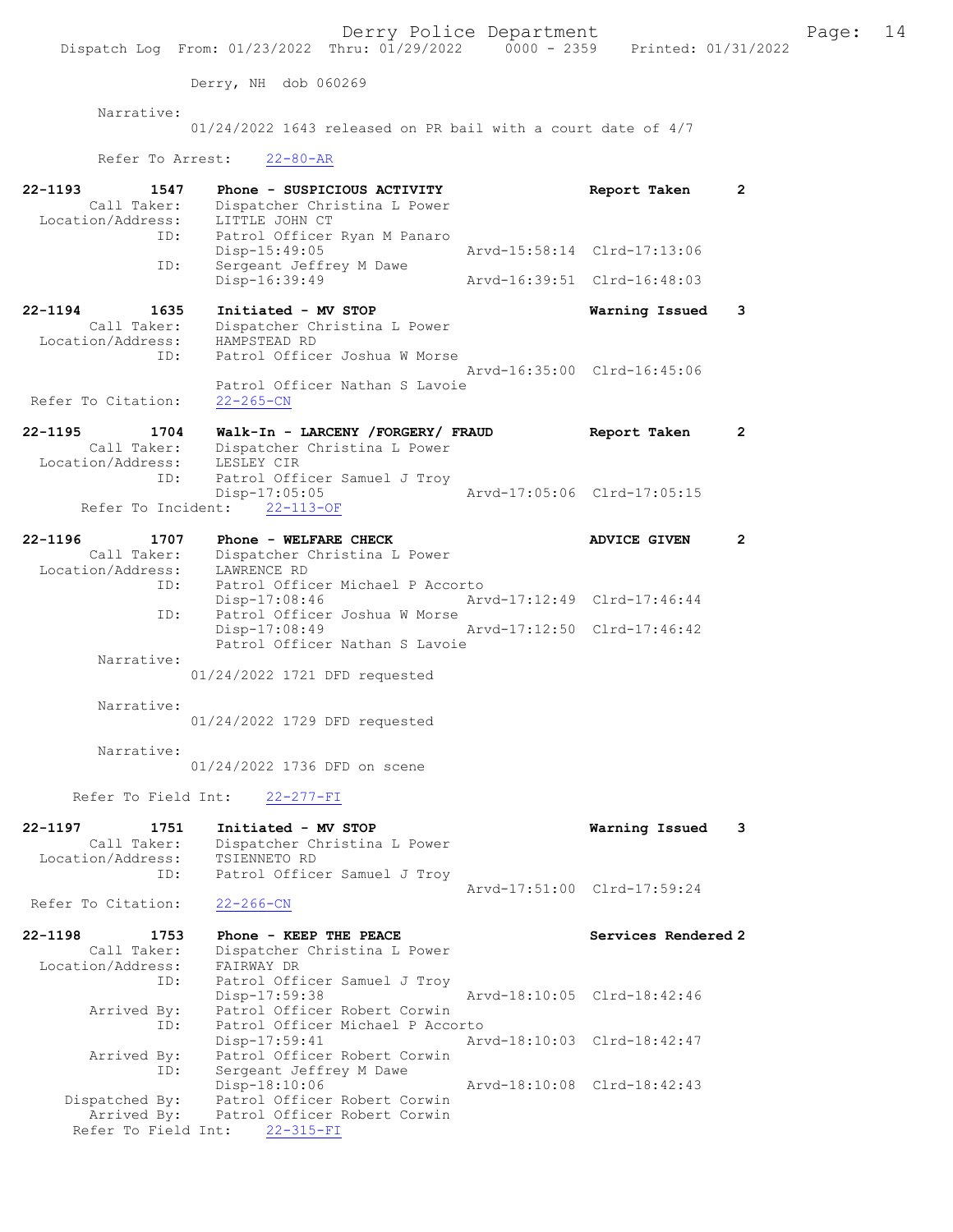| 22-1199<br>1813<br>Call Taker:<br>Location/Address:            | Phone - WELFARE CHECK<br>Sergeant Jared Knox<br>GERMANTOWN RD                                                                                                                                                               | Services Rendered 2         |                       |
|----------------------------------------------------------------|-----------------------------------------------------------------------------------------------------------------------------------------------------------------------------------------------------------------------------|-----------------------------|-----------------------|
| ID:<br>Arrived By:<br>Cleared By:<br>Narrative:                | Patrol Officer Joshua W Morse<br>Disp-18:14:53<br>Arvd-18:27:23 Clrd-19:18:15<br>Patrol Officer Nathan S Lavoie<br>Dispatcher Christina L Power<br>Dispatcher Christina L Power<br>01/24/2022 1900 checking Collettes Grove |                             |                       |
| Narrative:                                                     | 01/24/2022 1911 located and all was okay                                                                                                                                                                                    |                             |                       |
| Refer To Field Int:                                            | $22 - 313 - FI$                                                                                                                                                                                                             |                             |                       |
| $22 - 1200$<br>1820<br>Location/Address:<br>ID:                | Other - WARRANT ARREST<br>Call Taker: Patrol Officer Robert Corwin<br>[DY 2] MUNICIPAL DR<br>Patrol Officer Robert Corwin                                                                                                   | Arrest(s) Made              | $\mathbf{2}$          |
| Refer To Arrest:                                               | Disp-18:21:12<br>$22 - 81 - AR$                                                                                                                                                                                             | Arvd-18:21:14 Clrd-18:22:30 |                       |
| $22 - 1201$<br>1940<br>Call Taker:<br>Location/Address:        | Walk-In - FOUND/LOST PROPERTY<br>Patrol Officer Robert Corwin<br>[DY 2] MUNICIPAL DR                                                                                                                                        | Report Taken                | 3                     |
| ID:<br>Narrative:                                              | Sergeant Jeffrey M Dawe<br>Disp-19:41:11<br>NH license plate                                                                                                                                                                | Arvd-19:41:12 Clrd-19:41:21 |                       |
| Refer To Incident:                                             | $22 - 114 - OF$                                                                                                                                                                                                             |                             |                       |
| $22 - 1202$<br>2022                                            | Initiated - FOLLOW-UP                                                                                                                                                                                                       | Cleared                     | $\mathbf{2}^{\prime}$ |
| Call Taker:<br>Location/Address:<br>ID:                        | Dispatcher Christina L Power<br>RICHARDSON DR<br>Patrol Officer Joshua W Morse                                                                                                                                              | Arvd-20:22:00 Clrd-20:30:00 |                       |
|                                                                | Patrol Officer Nathan S Lavoie                                                                                                                                                                                              |                             |                       |
| $22 - 1203$<br>2035<br>Call Taker:<br>Location/Address:<br>ID: | Initiated - FOLLOW-UP<br>Dispatcher Christina L Power<br>DUBEAU DR<br>Patrol Officer Joshua W Morse                                                                                                                         | Cleared                     | $\mathbf{2}$          |
|                                                                | Patrol Officer Nathan S Lavoie                                                                                                                                                                                              | Arvd-20:35:00 Clrd-20:51:03 |                       |
| 22-1204<br>2051<br>Call Taker:<br>Location/Address:            | Initiated - MV STOP<br>Dispatcher Christina L Power<br>OLD CHESTER RD                                                                                                                                                       | Warning Issued              | 3                     |
| ID:<br>Refer To Citation:                                      | Patrol Officer Joshua W Morse<br>Patrol Officer Nathan S Lavoie<br>$22 - 267 - CN$                                                                                                                                          | Arvd-20:51:00 Clrd-21:09:05 |                       |
| $22 - 1205$<br>2109<br>Call Taker:<br>Location/Address:<br>ID: | Initiated - MV STOP<br>Dispatcher Christina L Power<br>OLD CHESTER RD<br>Patrol Officer Joshua W Morse                                                                                                                      | Warning Issued              | 3                     |
| Refer To Citation:<br>Refer To Citation:                       | Patrol Officer Nathan S Lavoie<br>$22 - 292 - CN$<br>22-816-007001                                                                                                                                                          | Arvd-21:09:00 Clrd-21:22:50 |                       |
| $22 - 1206$<br>2309<br>Call Taker:<br>Location/Address:        | Phone - DOMESTIC DISTURBANCE<br>Dispatcher Christine D Carlson<br>RICHARDSON DR                                                                                                                                             | Verbal in Nature 1          |                       |
| ID:                                                            | Patrol Officer Monica Ricci<br>Disp-23:10:35                                                                                                                                                                                | Arvd-23:22:30 Clrd-23:38:17 |                       |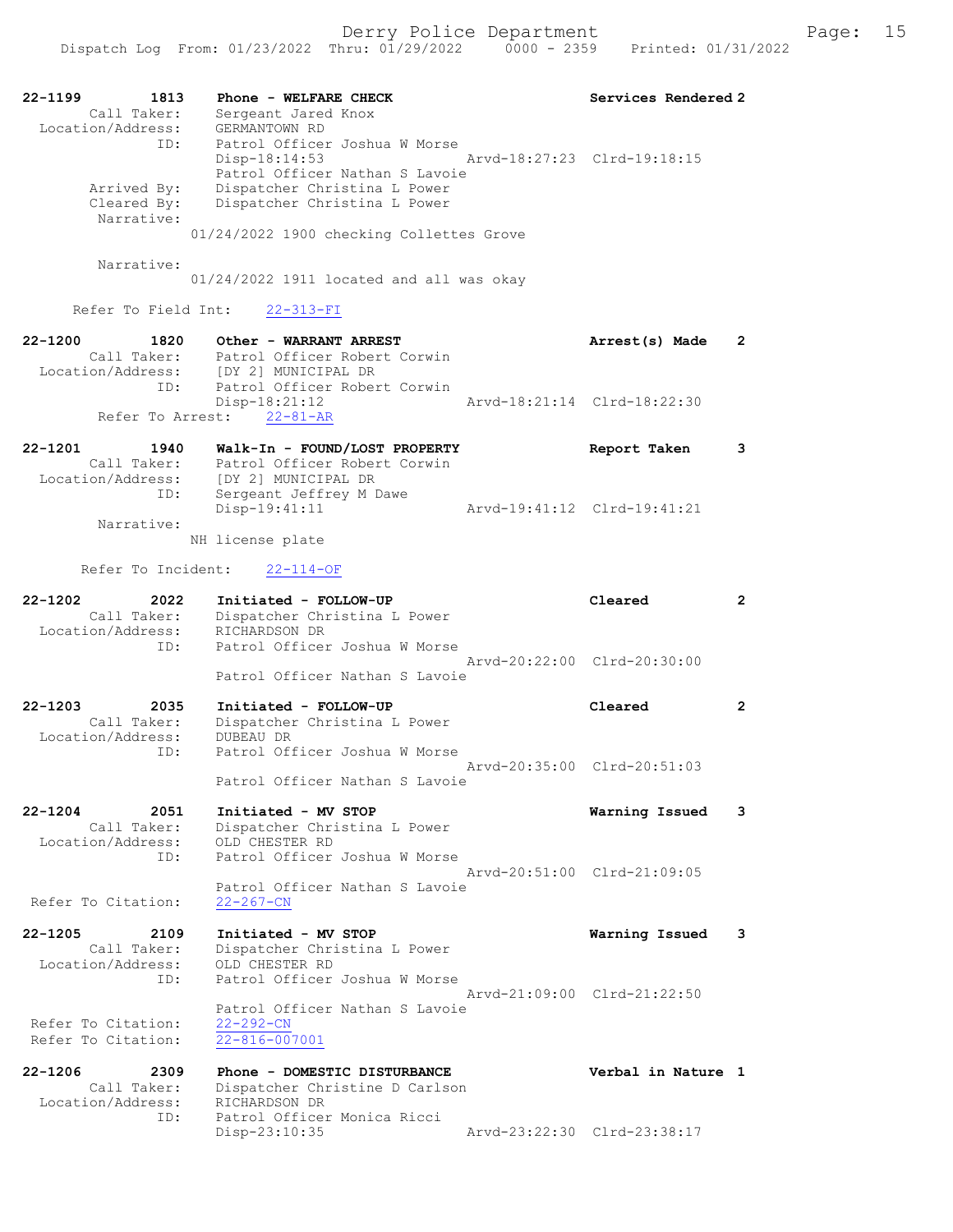Derry Police Department Fage: 16 Dispatch Log From: 01/23/2022 Thru: 01/29/2022 0000 - 2359 Printed: 01/31/2022 ID: Patrol Officer Awess Abdulkadir<br>Disp-23:10:36 Arvd-23:22:31 Clrd-23:38:08 Disp-23:10:36 Arvd-23:22:31 Clrd-23:38:08 ID: Sergeant Patrick H Dawson Disp-23:21:47 Arvd-23:22:32 Clrd-23:38:07 Refer To Field Int: 22-285-FI 22-1207 2316 Phone - DEPARTMENT INFO 2008 Services Rendered 3 Call Taker: Dispatcher Christine D Carlson Location/Address: MUNICIPAL DR Narrative: 01/24/2022 2316 DPW called to notify of snow 22-1208 2319 Initiated - MV STOP Warning Issued 3 Call Taker: Dispatcher Christine D Carlson Location/Address: E BROADWAY + HOODKROFT DR ID: Patrol Officer Andrew R Kennedy Arvd-23:19:00 Clrd-23:30:23 Refer To Citation: 22-268-CN For Date: 01/25/2022 - Tuesday 22-1209 0010 Initiated - DISABLED MV SENT ON THEIR WAY 3 Call Taker: Dispatcher Christine D Carlson Location/Address: [DY 830] MANCHESTER RD ID: Sergeant Patrick H Dawson Arvd-00:10:00 Clrd-00:17:45<br>ID: Patrol Officer Awess Abdulkadir Patrol Officer Awess Abdulkadir Disp-00:10:46 Arvd-00:15:03 Clrd-00:17:43 Refer To Field Int: 22-286-FI 22-1210 0039 Initiated - MV STOP Warning Issued 3 Call Taker: Dispatcher Christine D Carlson Location/Address: BIRCH ST + WILSON AVE ID: Patrol Officer Andrew R Kennedy Arvd-00:39:00 Clrd-00:45:26 Refer To Citation: 22-269-CN 22-1211 0101 Walk-In - CRIMINAL THREAT Report Taken 2 Call Taker: Patrol Officer Robert Corwin Location/Address: [DY 2] MUNICIPAL DR ID: Patrol Officer Robert Corwin Disp-01:02:06 Arvd-01:02:07 Clrd-01:17:05 Cleared By: Dispatcher Christine D Carlson Refer To Incident: 22-115-OF 22-1212 0111 Initiated - MV CHECK Vehicle checked 1 Call Taker: Dispatcher Christine D Carlson Location: O'HARA FIELD ID: Patrol Officer Andrew R Kennedy Arvd-01:11:00 Clrd-01:15:07 Refer To Field Int: 22-311-FI 22-1213 0205 Initiated - MV CHECK Vehicle checked 1 Call Taker: Dispatcher Christine D Carlson<br>Location/Address: [DY 1217] CRYSTAL AVE Location/Address: [DY 1217] CRYSTAL AVE ID: Patrol Officer Awess Abdulkadir Arvd-02:05:00 Clrd-02:18:14<br>ID: Patrol Officer Monica Ricci Patrol Officer Monica Ricci<br>Disp-02:11:29 Arvd-02:11:30 Clrd-02:18:12 22-1214 0217 Phone - NOISE COMPLAINT Quieted on Request 2 Call Taker: Dispatcher Christine D Carlson<br>ion/Address: LARAWAY CT Location/Address: ID: Patrol Officer Awess Abdulkadir<br>Disp-02:18:49 A Disp-02:18:49 Arvd-02:21:05 Clrd-02:26:00<br>ID: Patrol Officer Monica Ricci Patrol Officer Monica Ricci Disp-02:18:50 Arvd-02:22:23 Clrd-02:25:58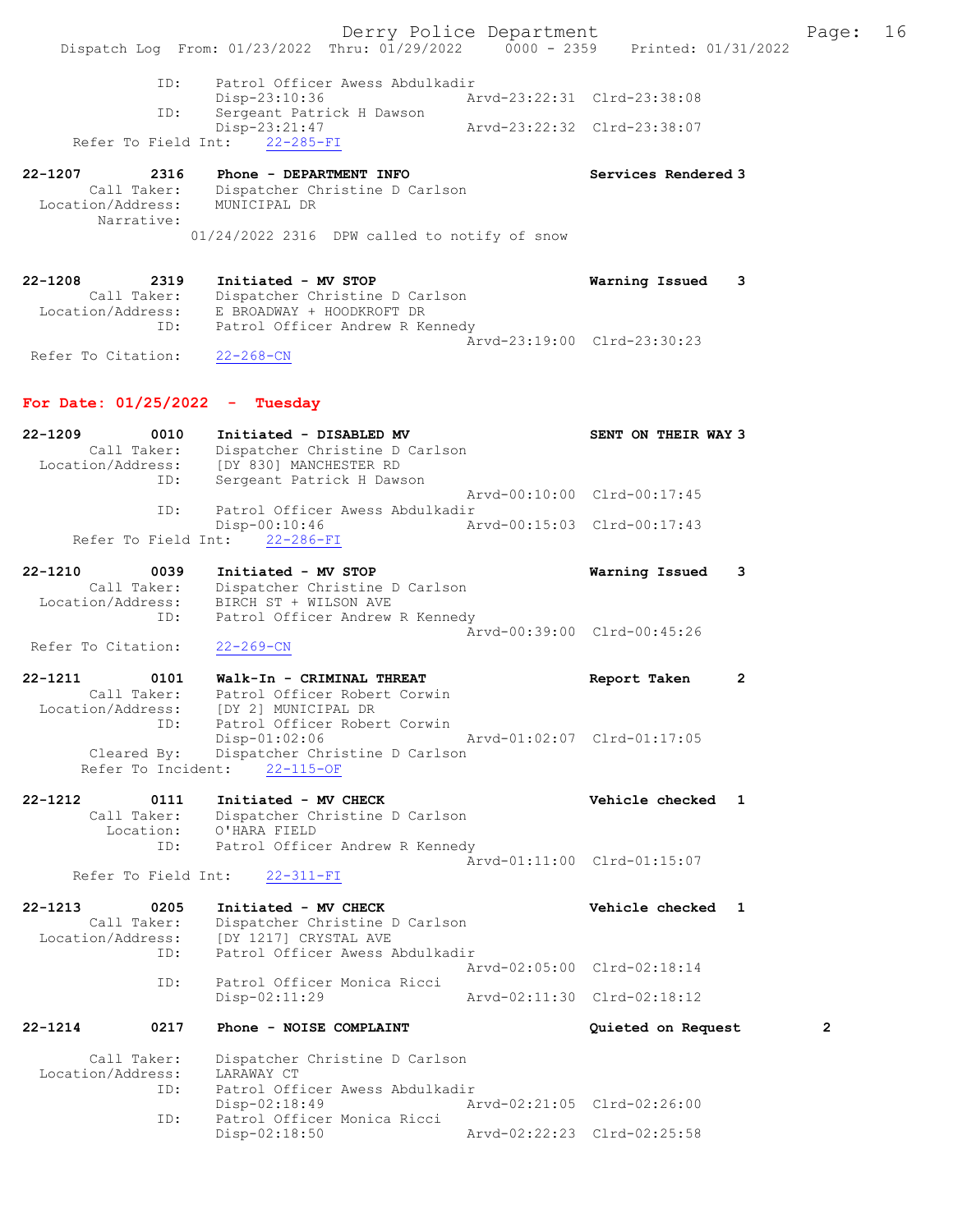Narrative:

01/25/2022 0218 Loud music

## Refer To Field Int: 22-312-FI

| 22-1215                      | 0320<br>Call Taker:                       | Initiated - MV STOP<br>Dispatcher Christine D Carlson                                                        |                             | Report Taken                | 3 |
|------------------------------|-------------------------------------------|--------------------------------------------------------------------------------------------------------------|-----------------------------|-----------------------------|---|
| Location/Address:            | ID:                                       | S MAIN ST + FAIRWAY DR<br>Patrol Officer Awess Abdulkadir                                                    |                             |                             |   |
|                              | ID:                                       | Patrol Officer Andrew R Kennedy                                                                              |                             | Arvd-03:20:00 Clrd-03:51:39 |   |
|                              | ID:                                       | $Disp-03:21:04$<br>Sergeant Patrick H Dawson                                                                 |                             | Arvd-03:21:05 Clrd-03:51:37 |   |
|                              |                                           | Disp-03:42:21                                                                                                | Arvd-03:42:23 Clrd-03:51:36 |                             |   |
| Refer To Citation:           | Narrative:                                | $22 - 270 - CN$                                                                                              |                             |                             |   |
|                              |                                           | 01/25/2022 0337 Start consent search                                                                         |                             |                             |   |
|                              | Narrative:                                |                                                                                                              |                             |                             |   |
|                              |                                           | 01/25/2022 0349 Consent search complete                                                                      |                             |                             |   |
|                              | Refer To Incident:<br>Refer To Field Int: | $22 - 116 - OF$<br>$22 - 287 - FI$                                                                           |                             |                             |   |
| 22-1216<br>Location/Address: | 0415<br>Call Taker:                       | Phone - SUSPICIOUS ACTIVITY<br>Dispatcher Christine D Carlson<br>CENTRAL ST                                  |                             | Services Rendered 2         |   |
|                              | ID:                                       | Patrol Officer Andrew R Kennedy<br>Disp-04:16:29                                                             |                             | Arvd-04:17:52 Clrd-04:26:33 |   |
|                              | ID:                                       | Patrol Officer Michael Carnazzo<br>Disp-04:16:30                                                             |                             | Arvd-04:21:55 Clrd-04:26:31 |   |
|                              | ID:                                       | Sergeant Patrick H Dawson<br>Disp-04:16:32                                                                   | Arvd-04:18:54 Clrd-04:26:26 |                             |   |
|                              | ID:                                       | Patrol Officer Monica Ricci<br>$Disp-04:16:43$                                                               |                             | Arvd-04:20:27 Clrd-04:26:29 |   |
|                              | Refer To Field Int:                       | $22 - 310 - FI$                                                                                              |                             |                             |   |
| 22-1217<br>Location/Address: | 0430<br>Call Taker:                       | Initiated - MV STOP<br>Dispatcher Christine D Carlson<br>KENDALL POND RD                                     |                             | Warning Issued              | 3 |
| Refer To Citation:           | ID:                                       | Patrol Officer Monica Ricci<br>$22 - 271 - CN$                                                               |                             | Arvd-04:30:00 Clrd-04:36:02 |   |
| 22-1218                      |                                           | Initiated - MV STOP                                                                                          |                             |                             |   |
|                              | 0720<br>Call Taker:                       | Dispatcher Jess W Arcand                                                                                     |                             | Warning Issued              | 3 |
| Location/Address:            | ID:                                       | WINDHAM RD + WILLOW ST<br>Patrol Officer Timothy J Underhill                                                 |                             |                             |   |
| Refer To Citation:           |                                           | $22 - 273 - CN$                                                                                              |                             | Arvd-07:20:00 Clrd-07:23:39 |   |
| 22-1219                      | 0722                                      | Initiated - MV STOP                                                                                          |                             | Warning Issued              | 3 |
| Location/Address:            | Call Taker:                               | Dispatcher Jess W Arcand<br>E DERRY RD                                                                       |                             |                             |   |
|                              | ID:                                       | Patrol Officer Sara R Joyce                                                                                  |                             | Arvd-07:22:00 Clrd-07:27:51 |   |
| Refer To Citation:           |                                           | $22 - 272 - CN$                                                                                              |                             |                             |   |
| 22-1220                      | 0733                                      | Initiated - FOLLOW-UP                                                                                        |                             | No Action Required          | 2 |
| Location/Address:            | Call Taker:<br>ID:                        | Dispatcher Jess W Arcand<br>MUNICIPAL DR<br>Patrol Officer James M McClafferty                               |                             |                             |   |
|                              |                                           |                                                                                                              |                             | Arvd-07:33:00 Clrd-09:21:09 |   |
| 22-1221<br>Location/Address: | 0803<br>Call Taker:<br>ID:                | Initiated - TRAFFIC CONTROL<br>Dispatcher Jess W Arcand<br>MANCHESTER RD + LINLEW DR<br>Sergeant Seth Plumer |                             | Services Rendered 3         |   |
|                              |                                           |                                                                                                              |                             | Arvd-08:03:00 Clrd-08:05:44 |   |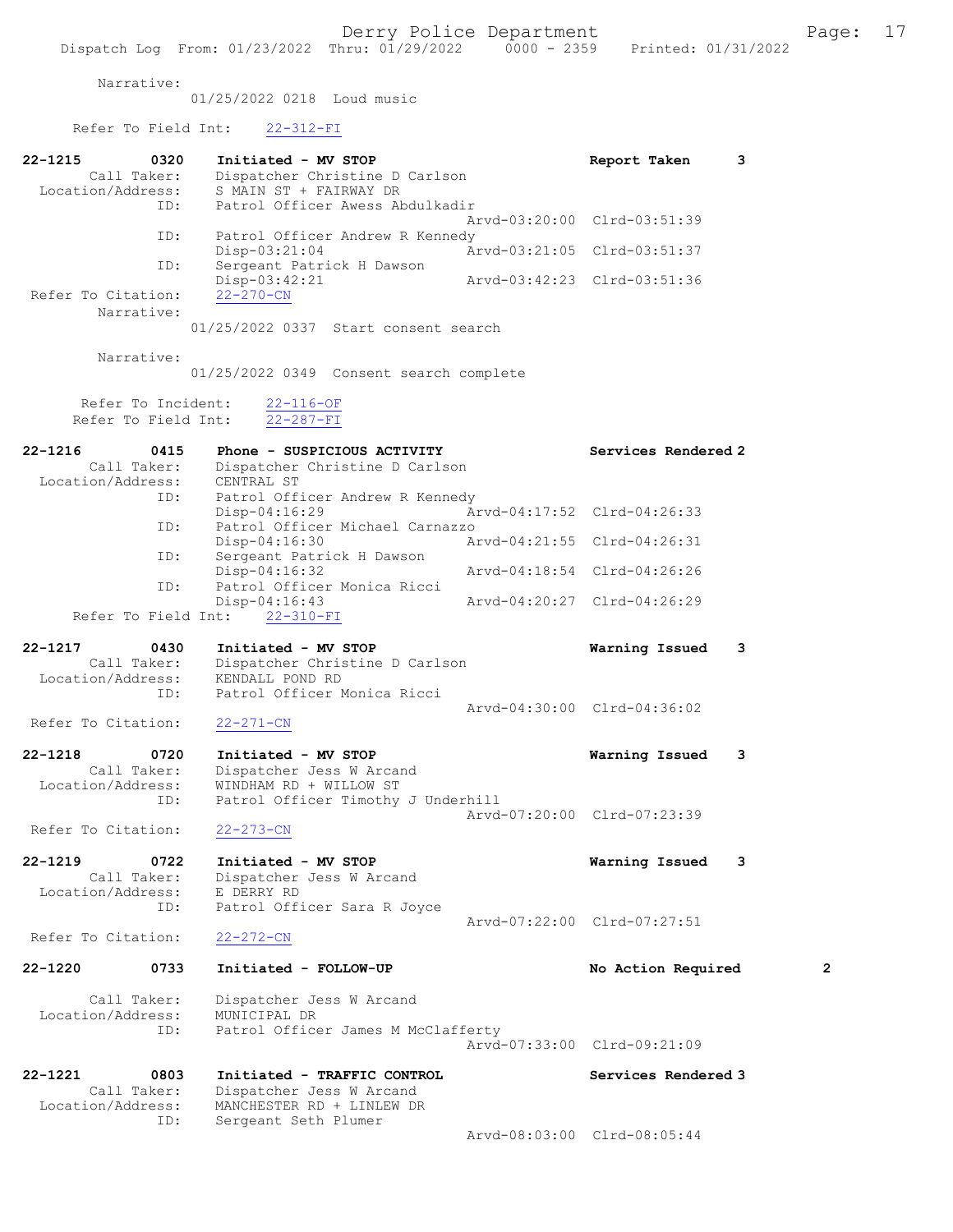Narrative: 01/25/2022 0804 NH DOT NOTIFIED THAT THE CROSSWALK IS ACTIVATING WITH EVERY CYCLE OF THE TRAFFIC LIGHT 22-1222 0808 Initiated - MV STOP Warning Issued 3 Call Taker: Dispatcher Jess W Arcand Location/Address: S MAIN ST ID: Patrol Officer Timothy J Underhill Arvd-08:08:00 Clrd-08:12:47 Refer To Citation: 22-274-CN 22-1223 0815 Initiated - SUBPOENA DELIVERY Not Served 1 Call Taker: Dispatcher Jess W Arcand Location/Address: JEFF LN ID: Patrol Officer Sara R Joyce Arvd-08:15:00 Clrd-08:18:14 22-1224 0823 Phone - ERRATIC OPERATION Could Not Locate 2 Call Taker: Dispatcher Jess W Arcand Location/Address: W BROADWAY ID: Patrol Officer Nicholas M Granville Disp-08:23:37 Arvd-08:24:46 Clrd-08:28:32 22-1225 0827 Initiated - MV STOP Warning Issued 3 Call Taker: Dispatcher Jess W Arcand Location/Address: PINKERTON ST ID: Patrol Officer Timothy J Underhill Arvd-08:27:00 Clrd-08:30:55<br>22-276-CN Refer To Citation: 22-1226 0828 Initiated - MV STOP Warning Issued 3 Call Taker: Dispatcher Jess W Arcand Location/Address: FRANKLIN ST + ROLLINS ST ID: Patrol Officer Blake A Martineau Arvd-08:28:00 Clrd-08:32:56 Refer To Citation: 22-275-CN 22-1227 0840 Initiated - MV STOP Warning Issued 3 Call Taker: Dispatcher Jess W Arcand Location/Address: E BROADWAY ID: Patrol Officer Timothy J Underhill Arvd-08:40:00 Clrd-08:46:14<br>22-277-CN Refer To Citation: 22-1228 0846 Initiated - MV STOP No Action Required 3 Call Taker: Dispatcher Jess W Arcand Location/Address: BIRCH ST ID: Patrol Officer Timothy J Underhill Arvd-08:46:00 Clrd-08:47:56 22-1229 0846 Initiated - DISABLED MV Vehicle checked 3 Call Taker: Dispatcher Jess W Arcand Location/Address: TSIENNETO RD + HORSESHOE DR ID: Patrol Officer Sara R Joyce Arvd-08:46:00 Clrd-08:48:14 22-1230 0849 Initiated - MV STOP Warning Issued 3 Call Taker: Dispatcher Jess W Arcand Location/Address: PARKLAND DR ID: Patrol Officer Timothy J Underhill Arvd-08:49:00 Clrd-08:59:13 Refer To Citation: 22-278-CN 22-1231 0849 Initiated - SUBPOENA DELIVERY Served 1 Call Taker: Dispatcher Jess W Arcand Location/Address: SCENIC DR ID: Patrol Officer Sara R Joyce

Arvd-08:49:00 Clrd-08:54:38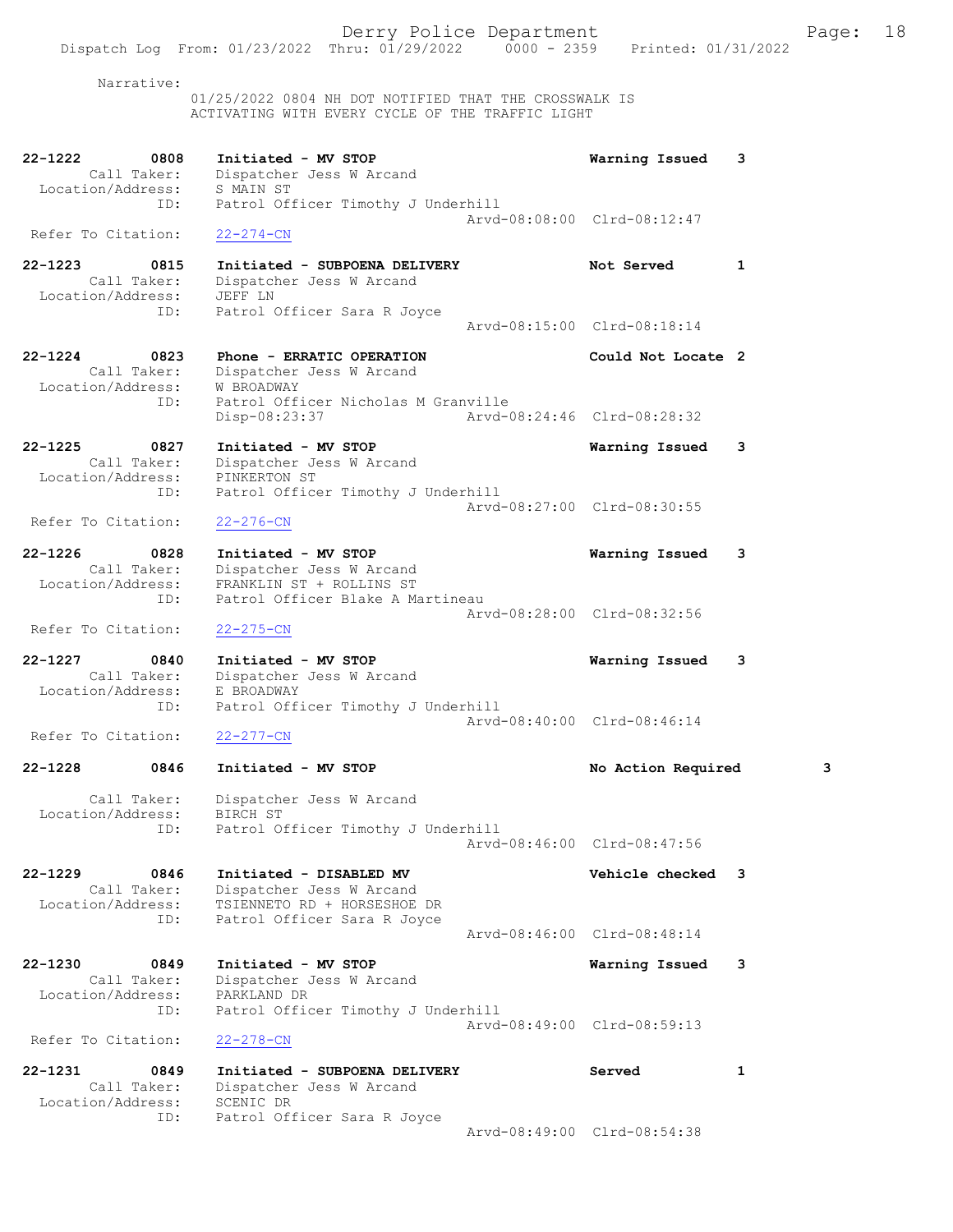22-1232 0908 Initiated - MV STOP Warning Issued 3 Call Taker: Dispatcher Jess W Arcand Location/Address: PINKERTON ST ID: Patrol Officer Timothy J Underhill Arvd-09:08:00 Clrd-09:13:28 Refer To Citation: 22-279-CN 22-1233 0922 Initiated - MV STOP Warning Issued 3 Call Taker: Dispatcher Jess W Arcand Location/Address: S MAIN ST ID: Patrol Officer Timothy J Underhill Arvd-09:22:00 Clrd-09:32:14<br>22-280-CN Refer To Citation: 22-1234 0926 Initiated - DOMESTIC VIOLENCE FOLLOW-UP No Action Required 2 Call Taker: Dispatcher Jess W Arcand Location/Address: FAIRWAY DR ID: Patrol Officer James M McClafferty Arvd-09:26:00 Clrd-09:34:25 22-1235 0935 Initiated - MV STOP Warning Issued 3 Call Taker: Dispatcher Jess W Arcand Location/Address: TSIENNETO RD ID: Patrol Officer Timothy J Underhill Arvd-09:35:00 Clrd-09:43:18 Refer To Citation: 22-281-CN 22-1236 0938 Phone - DISABLED MV Vehicle Towed 3 Call Taker: Dispatcher Jess W Arcand Location/Address: MANCHESTER RD + FOLSOM RD ID: Patrol Officer Blake A Martineau Disp-09:38:54 Arvd-09:41:51 Clrd-10:11:25 Narrative: 01/25/2022 0951 NEXT ON LIST BIRCH ST COLLISION NOTIFIED AND RESPONDING Narrative: 01/25/2022 1001 WRECKER ON SCENE 22-1237 0939 Initiated - TOBACCO VIOLATION Report Taken 1 Call Taker: Dispatcher Jess W Arcand Location/Address: PINKERTON ST ID: Patrol Officer Brian J Landry Arvd-09:39:00 Clrd-09:57:03 Refer To Summons: 22-82-AR 22-1238 0955 911 - MV ACCIDENT Report Taken 1 Call Taker: Dispatcher Jess W Arcand Location/Address: ASHLEIGH DR ID: Patrol Officer Brendan S Holden Disp-09:56:34 Arvd-10:01:20 Clrd-11:35:21 ID: Patrol Officer Blake A Martineau Disp-10:17:01 Arvd-10:17:03 Clrd-10:30:54 Refer To Citation: Narrative: 01/25/2022 1121 AAA CONTACTED BY OWNER. AAA ON SCENE Narrative: 01/25/2022 1134 REPORTABLE. MESSIER VS PARKING DIVIDER Refer To Accident: 22-38-AC 22-1239 1000 Initiated - MV STOP Warning Issued 3 Call Taker: Dispatcher Jess W Arcand Location/Address: WALL ST ID: Patrol Officer Timothy J Underhill Arvd-10:00:00 Clrd-10:04:17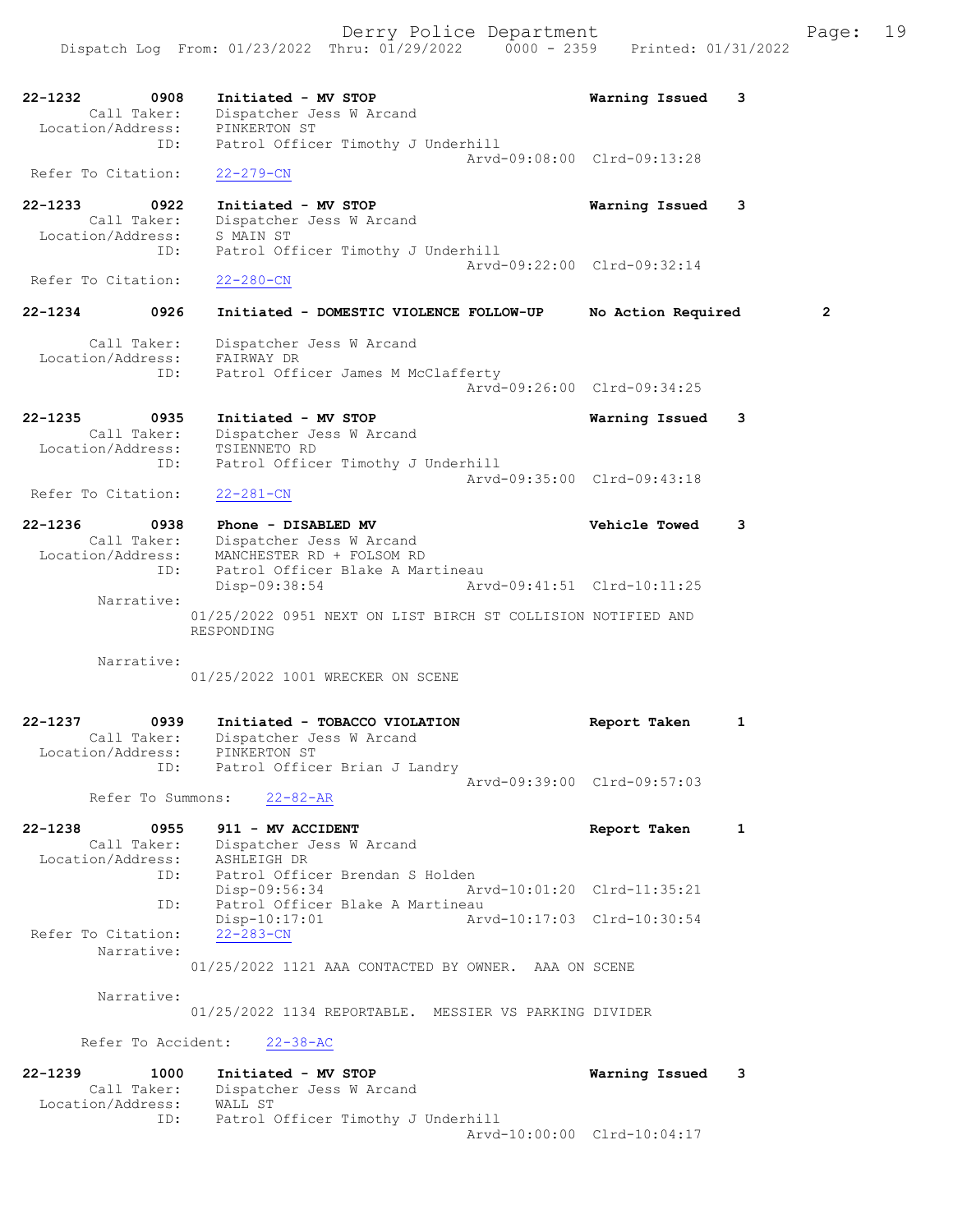Derry Police Department Fage: 20 Dispatch Log From: 01/23/2022 Thru: 01/29/2022 0000 - 2359 Printed: 01/31/2022 Refer To Citation: 22-282-CN 22-1240 1029 Initiated - MV STOP Warning Issued 3 Call Taker: Dispatcher Jess W Arcand Location/Address: CRYSTAL AVE ID: Patrol Officer Timothy J Underhill Arvd-10:29:00 Clrd-10:39:15 Refer To Citation: 22-284-CN 22-1241 1030 Initiated - PED CHECK SENT ON THEIR WAY 2 Call Taker: Dispatcher Jess W Arcand Location/Address: CRYSTAL AVE ID: Patrol Officer Charles L Doherty Arvd-10:30:00 Clrd-10:33:57 22-1242 1040 Initiated - MV STOP Warning Issued 3 Call Taker: Dispatcher Jess W Arcand Location/Address: BIRCH ST ID: Patrol Officer Timothy J Underhill Arvd-10:40:00 Clrd-10:50:05 Refer To Citation: 22-285-CN 22-1243 1053 Initiated - MV STOP Warning Issued 3 Call Taker: Dispatcher Jess W Arcand Location/Address: N HIGH ST + HIGH ST ID: Patrol Officer Timothy J Underhill Arvd-10:53:00 Clrd-10:56:18<br>22-286-CN Refer To Citation: 22-1244 1100 Walk-In - LARCENY /FORGERY/ FRAUD Report Taken 2 Call Taker: Dispatcher Jess W Arcand Location/Address: WYMAN ST ID: Patrol Officer Sara R Joyce Disp-11:00:29 Refer To Incident: 22-117-OF 22-1245 1110 Phone - ASSIST OTHER AGENCY Assistance Rendered 3 Call Taker: Dispatcher Jess W Arcand Location/Address: JAMES ST ID: Patrol Officer James M McClafferty Disp-11:14:12 Arvd-11:24:06 Clrd-11:32:21 Narrative: 01/25/2022 1114 ASSIST USSS 22-1246 1154 Walk-In - ANNOYING PHONE CALLS Report Taken 3 Call Taker: Dispatcher Jess W Arcand Location/Address: MUNICIPAL DR ID: Patrol Officer Sara R Joyce Disp-11:54:34 Arvd-11:54:37 Clrd-12:15:01 Refer To Incident: 22-118-OF 22-1247 1215 Phone - NEIGHBORHOOD DISPUTE Services Rendered 2 Call Taker: Dispatcher Jess W Arcand Location/Address: W BROADWAY ID: Patrol Officer Nicholas M Granville Disp-12:15:52 Arvd-12:17:47 Clrd-12:38:09 ID: Patrol Officer Brendan S Holden Disp-12:15:54 Arvd-12:24:41 Clrd-12:38:12 Refer To Field Int: 22-306-FI

22-1248 1215 Walk-In - SCHOOL BUS PASSING Report Taken 2 Call Taker: Dispatcher Jess W Arcand Location/Address: PINKERTON ST ID: Patrol Officer Sara R Joyce Disp-12:17:16 Arvd-12:17:20 Clrd-12:27:16 Refer To Incident: 22-119-OF

22-1249 1329 Initiated - FOLLOW-UP No Action Required 2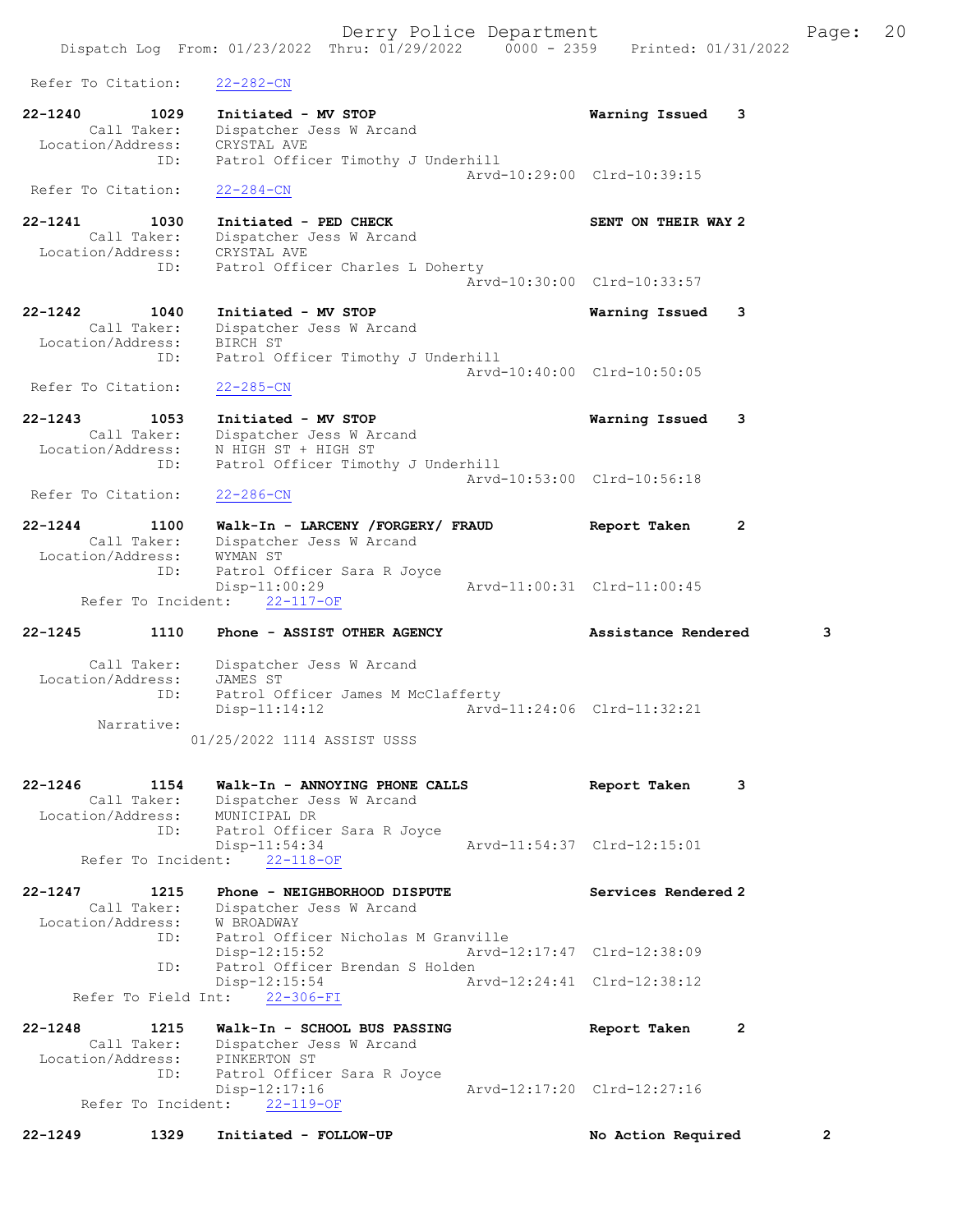|                              |                                                            | Derry Police Department<br>Dispatch Log From: 01/23/2022 Thru: 01/29/2022 0000 - 2359 Printed: 01/31/2022                                     |                             |                             |   | Page:          | 21 |
|------------------------------|------------------------------------------------------------|-----------------------------------------------------------------------------------------------------------------------------------------------|-----------------------------|-----------------------------|---|----------------|----|
| Location/Address:            | Call Taker:<br>ID:                                         | Dispatcher Jess W Arcand<br>S MAIN ST<br>Patrol Officer Brendan S Holden                                                                      |                             | Arvd-13:29:00 Clrd-14:00:12 |   |                |    |
| 22-1250                      | 1331<br>Call Taker:                                        | Initiated - PAPER SERVICE<br>Dispatcher Jess W Arcand<br>Location/Address: PINKERTON ST                                                       |                             | Services Rendered 3         |   |                |    |
|                              | ID:                                                        | Patrol Officer Blake A Martineau                                                                                                              |                             | Arvd-13:31:00 Clrd-14:00:26 |   |                |    |
| 22-1251                      | 1335                                                       | Initiated - FOLLOW-UP                                                                                                                         |                             | No Action Required          |   | $\overline{2}$ |    |
| Location/Address:            | Call Taker:<br>ID:                                         | Dispatcher Jess W Arcand<br>ROCKINGHAM RD<br>Patrol Officer James M McClafferty                                                               |                             | Arvd-13:35:00 Clrd-13:38:54 |   |                |    |
| 22-1252<br>Location/Address: | 1424<br>Call Taker:                                        | Walk-In - ASSIST CITIZEN<br>Dispatcher Jess W Arcand<br>MUNICIPAL DR                                                                          |                             | <b>ADVICE GIVEN</b>         | 3 |                |    |
|                              | ID:                                                        | Patrol Officer Sara R Joyce<br>$Disp-14:24:23$<br>Refer To Field Int: 22-304-FI                                                               |                             | Arvd-14:24:26 Clrd-14:24:36 |   |                |    |
| 22-1253<br>Location/Address: | 1425<br>Call Taker:<br>ID:                                 | Initiated - MV STOP<br>Dispatcher Jess W Arcand<br>FORDWAY ST<br>Patrol Officer Blake A Martineau                                             |                             | Warning Issued              | 3 |                |    |
| Refer To Citation:           |                                                            | $22 - 289 - CN$                                                                                                                               |                             | Arvd-14:25:00 Clrd-14:32:28 |   |                |    |
| 22-1254<br>Location/Address: | 1430<br>Call Taker:                                        | Phone - STRUCK ANIMAL<br>Dispatcher Jess W Arcand<br>S MAIN ST                                                                                |                             | Report Taken                | 2 |                |    |
|                              | ID:<br>Cleared By:<br>ID:                                  | Patrol Officer Brendan S Holden<br>$Disp-14:31:04$<br>Dispatcher Christina L Power<br>Patrol Officer Samuel J Troy                            |                             | Arvd-14:32:21 Clrd-15:25:51 |   |                |    |
|                              | Dispatched By:<br>Arrived By:<br>Cleared By:<br>Narrative: | $Disp-15:03:42$<br>Dispatcher Christina L Power<br>Dispatcher Christina L Power<br>Dispatcher Christina L Power<br>01/25/2022 1438 STRUCK CAT | Arvd-15:14:54 Clrd-15:14:55 |                             |   |                |    |
|                              | Refer To Incident:                                         | $22 - 120 - OF$                                                                                                                               |                             |                             |   |                |    |

 Location/Address: E BROADWAY ID: Patrol Officer Ryan M Panaro Arvd-15:18:00 Clrd-15:21:18 22-1256 1519 Initiated - Community Relations Cleared 2 Call Taker: Dispatcher Christina L Power Location/Address: CRYSTAL AVE ID: Patrol Officer Samuel J Troy Arvd-15:19:00 Clrd-15:29:43

22-1255 1518 Initiated - Community Relations Cleared 2

Call Taker: Dispatcher Christina L Power

22-1257 1524 Initiated - Community Relations Cleared 2 Call Taker: Dispatcher Christina L Power Location/Address: BYPASS 28 ID: Patrol Officer Joshua W Morse Arvd-15:24:00 Clrd-15:48:07

| 22-1258<br>1555   | Initiated - ATTEMPTED PAPER SERVICE | Served |  |
|-------------------|-------------------------------------|--------|--|
| Call Taker:       | Dispatcher Christina L Power        |        |  |
| Location/Address: | PEMBROKE DR                         |        |  |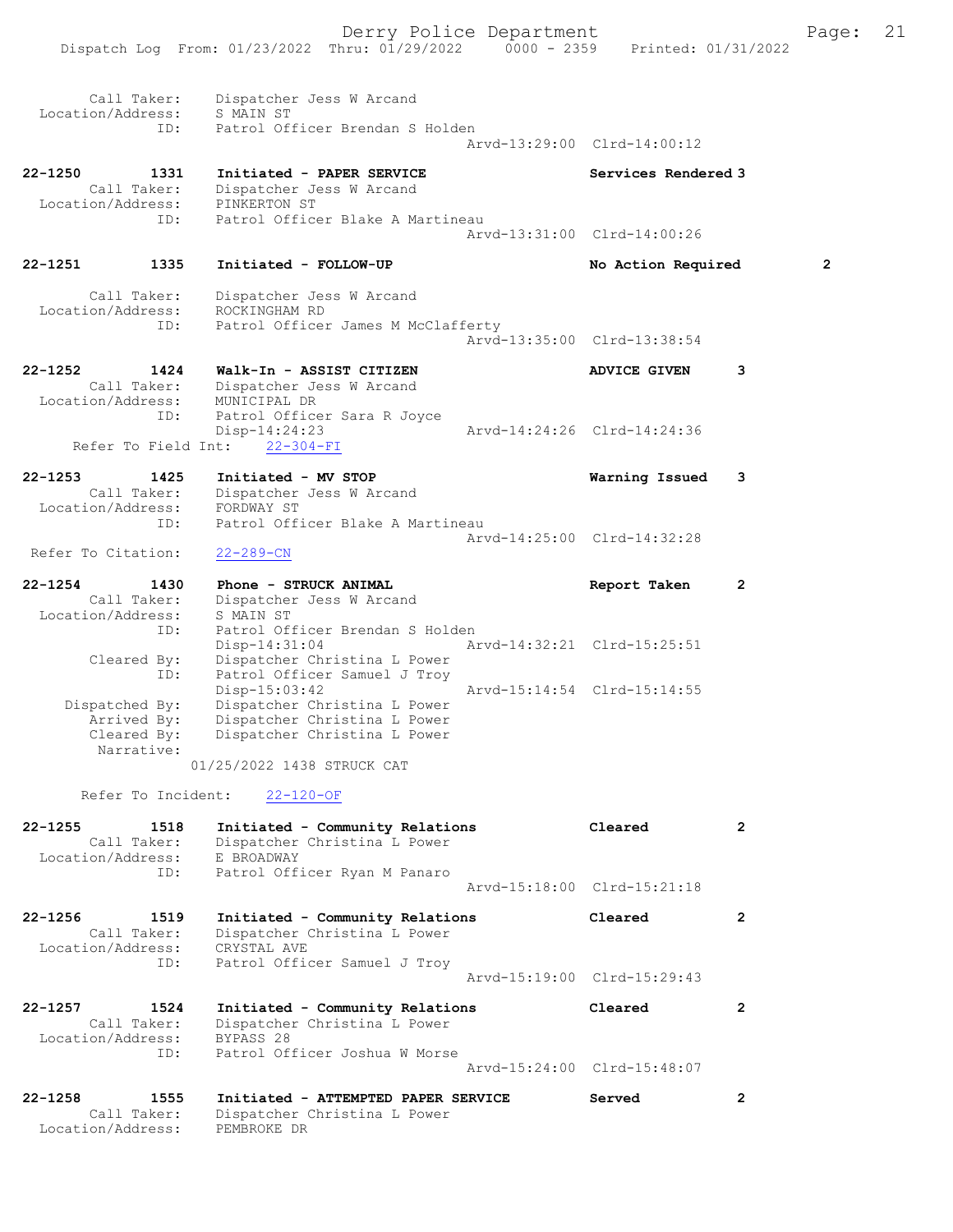| ID:                                | Patrol Officer Joshua W Morse                                                    |                             |                |
|------------------------------------|----------------------------------------------------------------------------------|-----------------------------|----------------|
|                                    | Patrol Officer Nathan S Lavoie                                                   | Arvd-15:55:00 Clrd-16:00:24 |                |
| $22 - 1259$<br>1600<br>Call Taker: | Radio - JUVENILE OFFENSES<br>Dispatcher Christina L Power                        | Services Rendered 2         |                |
| Location/Address:                  | STEVEN AVE                                                                       |                             |                |
| ID:                                | Patrol Officer Joshua W Morse<br>Disp-16:00:53<br>Patrol Officer Nathan S Lavoie | Arvd-16:07:25 Clrd-16:24:59 |                |
| ID:                                | Sergeant Jeffrey M Dawe<br>Disp-16:00:55                                         | Arvd-16:16:23 Clrd-16:25:03 |                |
| Arrived By:<br>Refer To Field Int: | Sergeant Jared Knox<br>$22 - 296 - FI$                                           |                             |                |
| $22 - 1260$<br>1636                | Initiated - MV CHECK                                                             | SENT ON THEIR WAY 1         |                |
| Call Taker:<br>Location/Address:   | Dispatcher Christina L Power<br>ASHLEIGH DR                                      |                             |                |
| ID:                                | Sergeant Jeffrey M Dawe                                                          |                             |                |
| ID:                                | Patrol Officer Samuel J Troy                                                     | Arvd-16:36:00 Clrd-16:58:10 |                |
| Refer To Field Int:                | Disp-16:45:06<br>$22 - 299 - FI$                                                 | Arvd-16:45:08 Clrd-16:58:06 |                |
|                                    |                                                                                  |                             |                |
|                                    |                                                                                  |                             |                |
| $22 - 1261$<br>1645                | Initiated - FOLLOW-UP                                                            | Cleared                     | $\overline{2}$ |
| Call Taker:<br>Location/Address:   | Dispatcher Christina L Power<br>COLLETTES GROVE RD                               |                             |                |
| ID:                                | Patrol Officer Joshua W Morse                                                    |                             |                |
|                                    | Patrol Officer Nathan S Lavoie                                                   | Arvd-16:45:00 Clrd-16:55:00 |                |
| $22 - 1262$<br>1706                | Phone - MV ACCIDENT                                                              | Report Taken                | 1              |
| Call Taker:                        | Dispatcher Christina L Power                                                     |                             |                |
| Location/Address:                  | SOUTH AVE                                                                        |                             |                |
| ID:                                | Patrol Officer Ryan M Panaro<br>Disp-17:07:11                                    | Arvd-17:09:33 Clrd-17:20:37 |                |
| ID:                                | Patrol Officer Samuel J Troy                                                     |                             |                |
| ID:                                | $Disp-17:07:12$<br>Patrol Officer Joshua W Morse                                 | Arvd-17:12:48 Clrd-17:20:39 |                |
|                                    | Disp-17:07:13                                                                    | Arvd-17:12:47 Clrd-18:12:08 |                |
| Refer To Citation:                 | Patrol Officer Nathan S Lavoie<br>$22 - 291 - CN$                                |                             |                |
| Narrative:                         |                                                                                  |                             |                |
|                                    | Reportable: Iarrobino v. Fendone                                                 |                             |                |

# Refer To Accident: 22-39-AC

| $22 - 1263$<br>1831<br>Call Taker:<br>Location/Address:<br>ID: | Initiated - FOLLOW-UP<br>Dispatcher Christina L Power<br>LEDGEWOOD DR<br>Patrol Officer Casey J Noyes | Cleared                     |  |
|----------------------------------------------------------------|-------------------------------------------------------------------------------------------------------|-----------------------------|--|
|                                                                |                                                                                                       | Arvd-18:31:00 Clrd-19:15:15 |  |
| $22 - 1264$<br>2039<br>Call Taker:                             | Phone - FOUND/LOST PROPERTY<br>Patrol Officer Robert Corwin                                           | Report Taken                |  |
| Location/Address:                                              | WINDHAM RD                                                                                            |                             |  |
| ID:                                                            | Patrol Officer Casey J Noyes<br>Disp-20:40:51                                                         | Arvd-20:45:47 Clrd-21:50:39 |  |
| Arrived By:                                                    | Dispatcher Christina L Power                                                                          |                             |  |
| Cleared By:                                                    | Dispatcher Christina L Power                                                                          |                             |  |
| Narrative:                                                     |                                                                                                       |                             |  |
|                                                                | tools                                                                                                 |                             |  |

# Refer To Incident: 22-121-OF

| Initiated - MV STOP          |                  |
|------------------------------|------------------|
| Dispatcher Christina L Power |                  |
| E BROADWAY                   |                  |
| Patrol Officer Ryan M Panaro |                  |
|                              | Warning Issued 3 |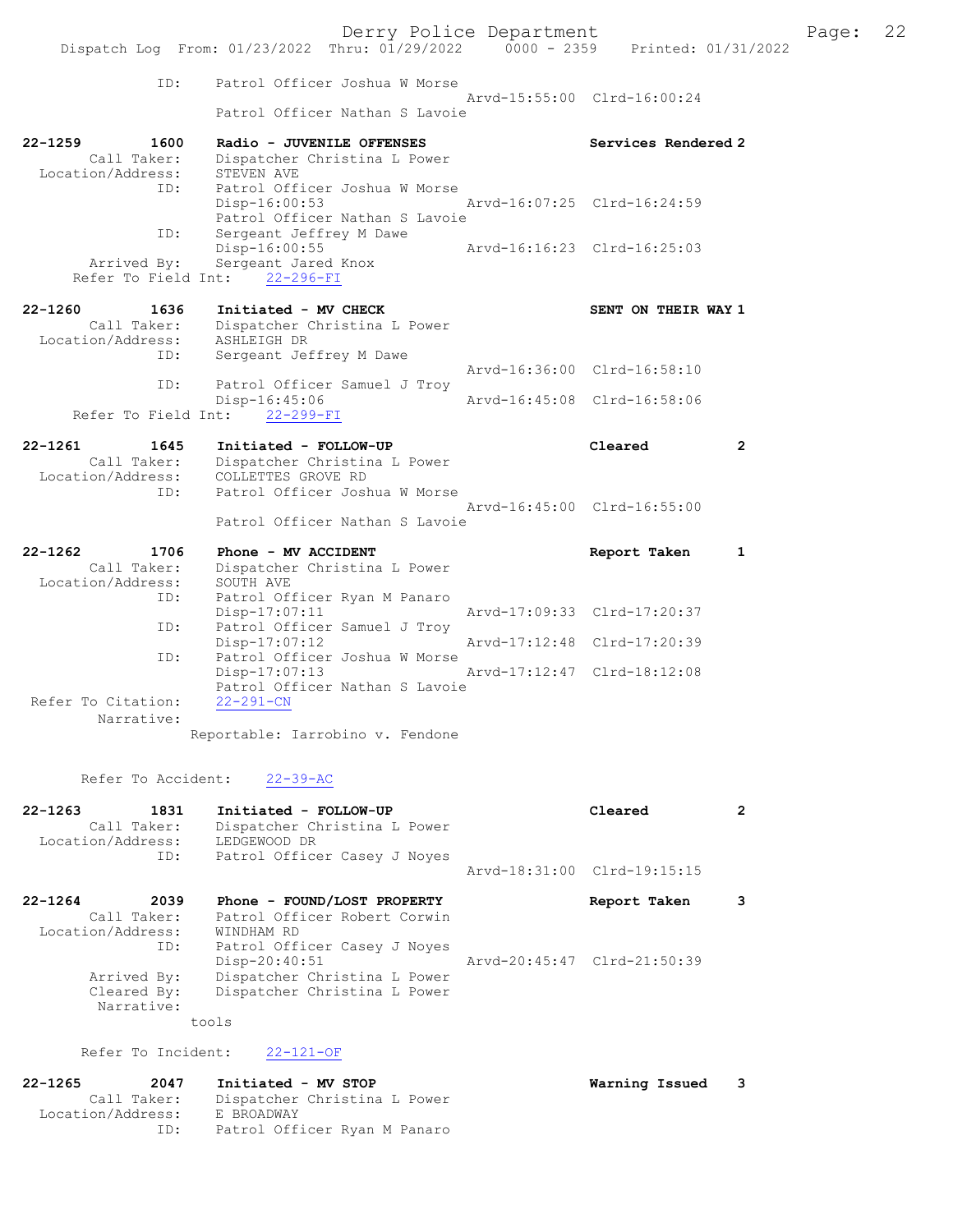Arvd-20:47:00 Clrd-20:52:27<br>22-294-CN

22-1266 2204 Phone - SUSPICIOUS ACTIVITY Services Rendered 2 Call Taker: Patrol Officer Robert Corwin Location/Address: HAMPSHIRE DR ID: Patrol Officer Joshua W Morse Disp-22:09:05 Arvd-22:22:14 Clrd-23:15:02 Patrol Officer Nathan S Lavoie Arrived By: Dispatcher Christina L Power Cleared By: Dispatcher Jonathon S Pickering Refer To Incident: 22-122-OF

| $22 - 1267$<br>2220 | Phone - SUSPICIOUS ACTIVITY  | Services Rendered 2         |
|---------------------|------------------------------|-----------------------------|
| Call Taker:         | Patrol Officer Robert Corwin |                             |
| Location/Address:   | DUSTIN AVE                   |                             |
| ID:                 | Patrol Officer Casey J Noyes |                             |
|                     | Disp-22:21:29                | Arvd-22:26:27 Clrd-22:40:20 |
| Arrived By:         | Dispatcher Christina L Power |                             |
| Cleared By:         | Dispatcher Christina L Power |                             |
| ID:                 | Patrol Officer Ryan M Panaro |                             |
|                     | $Disp-22:21:33$              | Arvd-22:24:07 Clrd-22:40:17 |
| Arrived By:         | Dispatcher Christina L Power |                             |
| Cleared By:         | Dispatcher Christina L Power |                             |
| Narrative:          |                              |                             |
|                     | vehicle w/ flash light       |                             |
| Narrative:          |                              |                             |
|                     | 01/25/2022 2229 my check     |                             |
|                     |                              |                             |

 Narrative: resident looking for their dog. no issues.

## For Date: 01/26/2022 - Wednesday

Refer To Citation:

| $22 - 1268$<br>0159<br>Call Taker:<br>ID:                      | Initiated - ASSIST CITIZEN<br>Dispatcher Jonathon S Pickering<br>Location/Address: [DY 2] MUNICIPAL DR<br>Dispatcher Jonathon S Pickering | <b>ADVICE GIVEN</b>                                        | 3 |
|----------------------------------------------------------------|-------------------------------------------------------------------------------------------------------------------------------------------|------------------------------------------------------------|---|
| Refer To Field Int:                                            | $22 - 297 - FI$                                                                                                                           | Aryd-01:59:00 Clrd-02:04:46                                |   |
| $22 - 1269$<br>0246                                            | Phone - MEDICAL EMERGENCY                                                                                                                 | Assistance Rendered                                        | 1 |
| Call Taker:<br>ID:                                             | Dispatcher Jonathon S Pickering<br>Location/Address: [DY 1060] MANCHESTER RD<br>Patrol Officer Monica Ricci                               |                                                            |   |
| ID:                                                            | $Disp-02:46:53$<br>Patrol Officer Andrew R Kennedy                                                                                        | Aryd-02:52:22 Clrd-02:54:39                                |   |
| ID:                                                            | Disp-02:46:54<br>Sergeant Patrick H Dawson                                                                                                | Arvd-02:52:22 Clrd-02:54:40                                |   |
| Refer To Field Int:                                            | Disp-02:52:23<br>$22 - 298 - FI$                                                                                                          | Arvd-02:52:24 Clrd-02:54:39                                |   |
| $22 - 1270$<br>0310<br>Call Taker:<br>Location/Address:<br>ID: | Initiated - MV STOP<br>Dispatcher Jonathon S Pickering<br>PINKERTON ST<br>Patrol Officer Monica Ricci                                     | Warning Issued                                             | 3 |
| Refer To Citation:                                             | $22 - 295 - CN$                                                                                                                           | Arvd-03:10:00 Clrd-03:14:39                                |   |
| $22 - 1271$<br>0415<br>Call Taker:<br>Location/Address:<br>ID: | Phone - SUSPICIOUS ACTIVITY<br>Dispatcher Jonathon S Pickering<br>[DY 2777] MANCHESTER RD<br>Patrol Officer Monica Ricci                  | SENT ON THEIR WAY 2                                        |   |
| ID:                                                            | Disp-04:15:36<br>Patrol Officer Jack Stafford<br>$Disp-04:15:37$                                                                          | Arvd-04:23:58 Clrd-05:04:18<br>Arvd-04:23:57 Clrd-05:04:17 |   |
|                                                                |                                                                                                                                           |                                                            |   |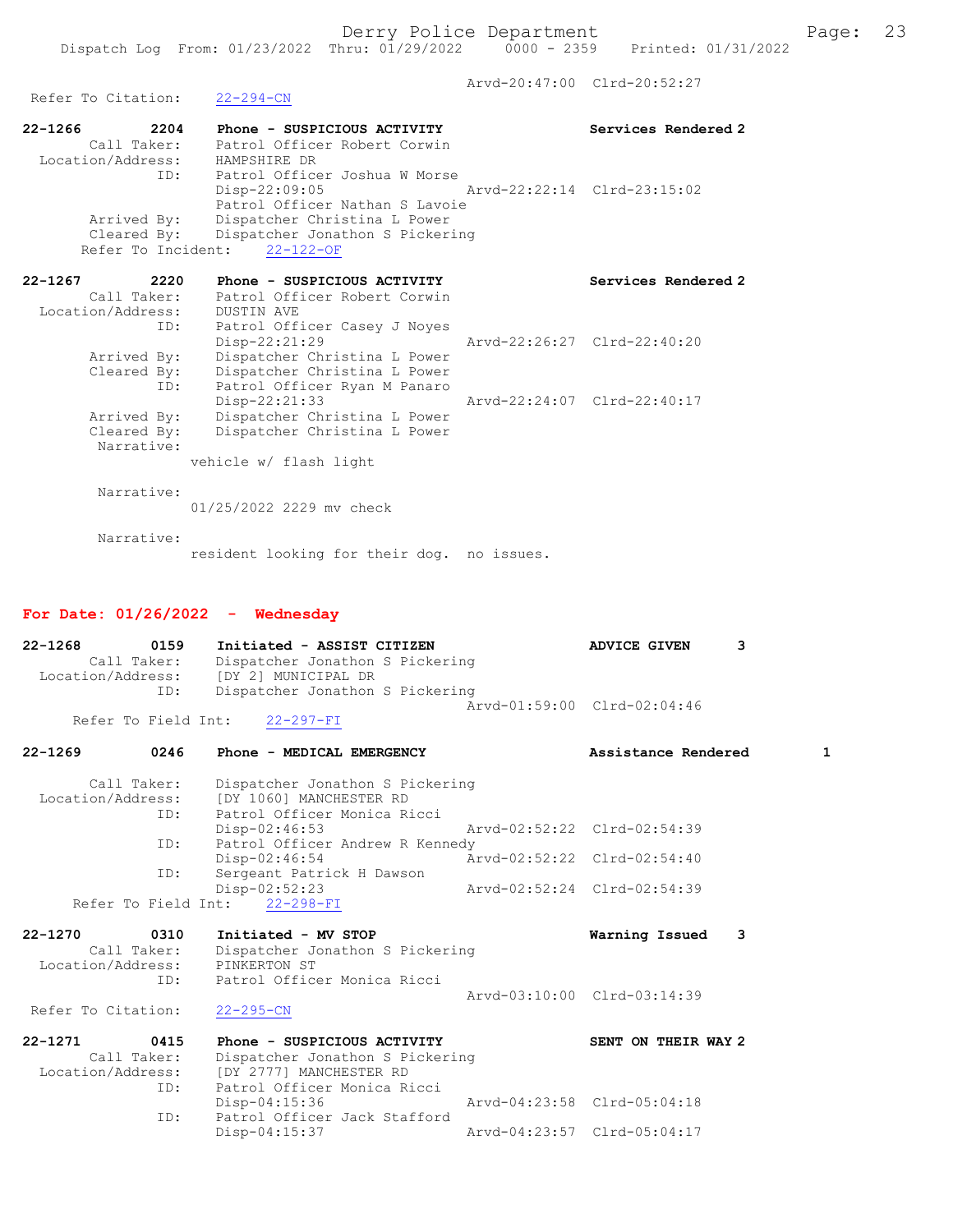Narrative:

01/26/2022 0424 suspicious MV in the area

| 22-1272<br>0716    | Initiated - MV STOP             | Warning Issued              |  |
|--------------------|---------------------------------|-----------------------------|--|
| Call Taker:        | Dispatcher Jess W Arcand        |                             |  |
| Location/Address:  | SOUTH AVE                       |                             |  |
| TD:                | Patrol Officer Michael Carnazzo |                             |  |
|                    |                                 | Aryd-07:16:00 Clrd-07:22:07 |  |
| Refer To Citation: | $22 - 297 - CN$                 |                             |  |

22-1273 0720 Initiated - MV STOP Warning Issued 3 Call Taker: Dispatcher Jess W Arcand Location/Address: MANCHESTER RD ID: Patrol Officer Sara R Joyce Arvd-07:20:00 Clrd-07:26:32<br>22-298-CN Refer To Citation:

22-1274 0723 Initiated - MV STOP Warning Issued 3 Call Taker: Dispatcher Jess W Arcand Location/Address: FORDWAY ST ID: Patrol Officer Michael Carnazzo Arvd-07:23:00 Clrd-07:30:35 Refer To Citation: 22-299-CN

22-1275 0740 Initiated - PARKING COMPLAINT Vehicle checked 1 Call Taker: Dispatcher Jess W Arcand Location/Address: PINKERTON ST ID: Patrol Officer James M McClafferty Arvd-07:40:00 Clrd-08:04:26

22-1276 0804 Initiated - FOLLOW-UP No Action Required 2 Call Taker: Dispatcher Jess W Arcand Location/Address: MUNICIPAL DR ID: Patrol Officer Sara R Joyce Arvd-08:04:00 Clrd-08:13:48 22-1277 0821 Phone - PARKING COMPLAINT Vehicle Towed 1

 Call Taker: Dispatcher Jess W Arcand Location/Address: CORWIN DR<br>ID: Patrol Off Patrol Officer Sara R Joyce<br>Disp-08:22:01 Disp-08:22:01 Arvd-08:25:03 Clrd-08:37:16

22-1278 0833 Initiated - MV STOP Warning Issued 3 Call Taker: Dispatcher Jess W Arcand Location/Address: FORDWAY ST ID: Patrol Officer Michael Carnazzo Arvd-08:33:00 Clrd-08:37:58 Refer To Citation: 22-300-CN

22-1279 0900 Initiated - FOLLOW-UP No Action Required 2 Call Taker: Dispatcher Jess W Arcand

 Location/Address: MUNICIPAL DR ID: Patrol Officer Sara R Joyce Arvd-09:00:00 Clrd-09:07:10

22-1280 0909 Initiated - MV STOP Warning Issued 3 Call Taker: Dispatcher Jess W Arcand Location/Address: MANCHESTER RD + LINLEW DR ID: Patrol Officer Sara R Joyce Arvd-09:09:00 Clrd-09:15:31 Refer To Citation: 22-301-CN

22-1281 0912 Other - WARRANT ARREST 22-1281 Arrest(s) Made 2 Call Taker: Dispatcher Jess W Arcand<br>Location/Address: [HMS] VETERANS WAY ess: [HMS] VETERANS WAY<br>ID: Patrol Officer Cody Patrol Officer Cody Johnson Disp-09:13:05 Clrd-09:20:00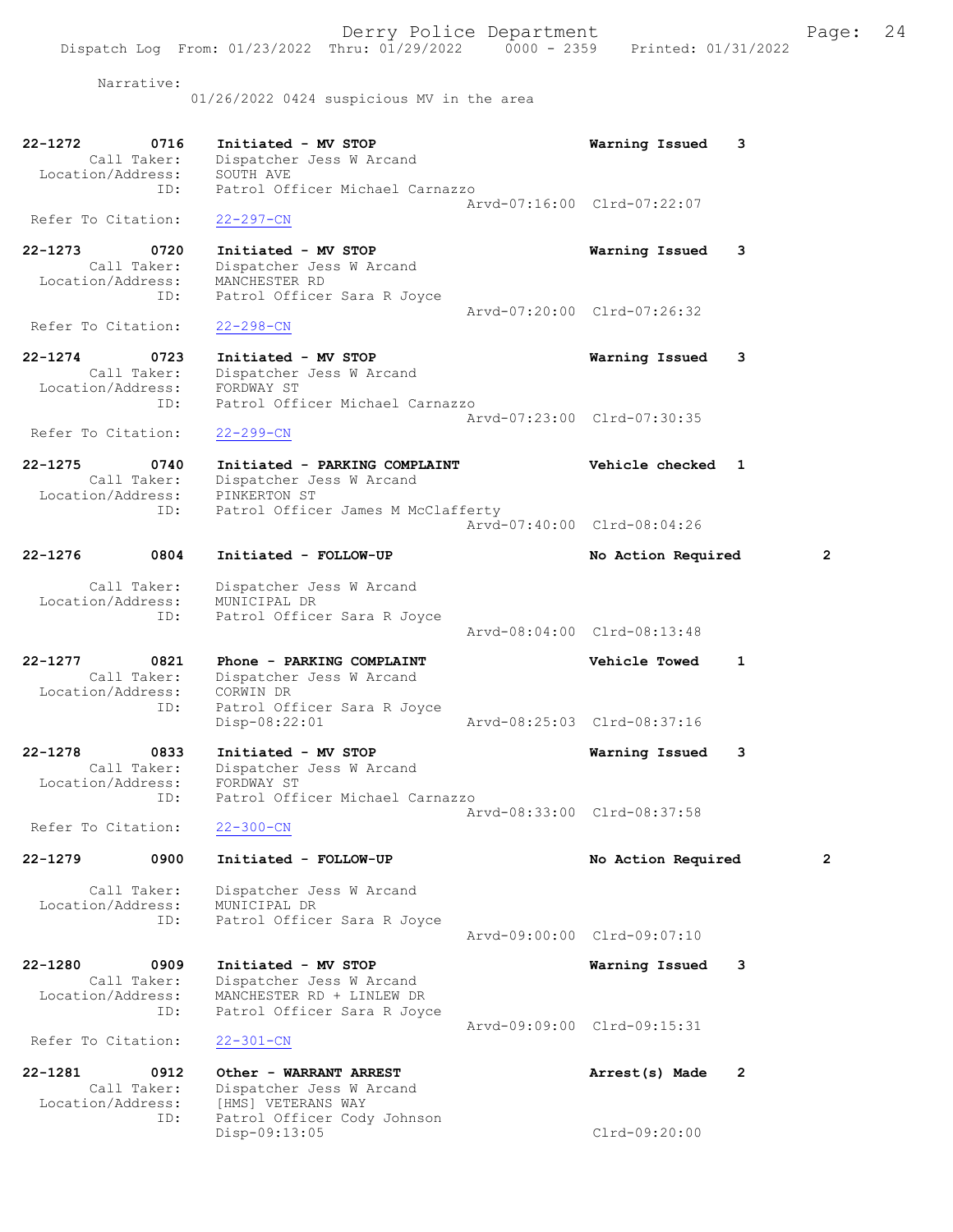Derry Police Department The Page: 25 Dispatch Log From: 01/23/2022 Thru: 01/29/2022 0000 - 2359 Printed: 01/31/2022 ID: Patrol Officer Blake A Martineau Disp-09:23:48 Arvd-09:36:51 Clrd-10:15:45<br>TD: Patrol Officer Scott M Beegan Patrol Officer Scott M Beegan<br>Disp-10:07:01 Disp-10:07:01 Arvd-10:07:03 Clrd-11:08:14 Narrative: 01/26/2022 0912 HAMPSTEAD PD HAS ONE IN CUSTODY ON A DERRY WARRANT Narrative: 01/26/2022 0947 225 EN ROUTE TO HQ WITH ONE SM 45581.0 Narrative: 01/26/2022 1006 OFF AT HQ EM 45590.3 Narrative: 01/26/2022 1052 PLACED IN CELL 3 Narrative: 01/26/2022 1053 IDENTIFIED AS: JAMES KRONILLIS 50 MAIN ST HAMPSTEAD NH DOB 6/14/81 Narrative: 01/26/2022 1221 RELEASED ON PR BAIL WITH RCSC DATE 2/10/22 PER BC MENCIS Refer To Arrest: 22-83-AR 22-1282 0920 Initiated - MV STOP Summons Issued 3 Call Taker: Dispatcher Jess W Arcand Location/Address: HAMPSTEAD RD + NUTMEADOW LN ID: Patrol Officer Cody Johnson Arvd-09:20:00 Clrd-10:25:54 ID: Patrol Officer Brendan S Holden<br>Disp-09:22:40 Ar Disp-09:22:40 Arvd-09:29:33 Clrd-09:52:32<br>ID: Sergeant Seth Plumer Sergeant Seth Plumer<br>Disp-09:24:48 Disp-09:24:48 Arvd-09:24:50 Clrd-09:41:00 ID: Sergeant Seth Plumer<br>Disp-09:42:54 Disp-09:42:54 Arvd-09:43:02 Clrd-10:17:34 Narrative: 01/26/2022 0931 NEXT ON LIST SPACETOWN AUTO NOTIFIED AND RESPONDING Narrative: 01/26/2022 0955 WRECKER ON SCENE Refer To Arrest: 22-84-AR 22-1283 0933 Walk-In - SUBPOENA DELIVERY Served 1 Call Taker: Patrol Officer Scott M Beegan Location/Address: [DY 2] MUNICIPAL DR ID: Patrol Officer Scott M Beegan Disp-09:34:01 Arvd-09:34:03 Clrd-09:35:51 22-1284 0941 Initiated - TRAFFIC CONTROL Services Rendered 3 Call Taker: Dispatcher Jess W Arcand Location/Address: NUTMEADOW LN + HAMPSTEAD RD ID: Sergeant Seth Plumer Arvd-09:41:00 Clrd-09:42:54 Narrative: 01/26/2022 0942 DPW NOTIFIED OF MISSING STREET SIGN NUTMEADOW LN AT HAMPSTEAD RD 22-1285 0946 Initiated - WELFARE CHECK Services Rendered 2 Call Taker: Dispatcher Jess W Arcand Location/Address: MICHAEL AVE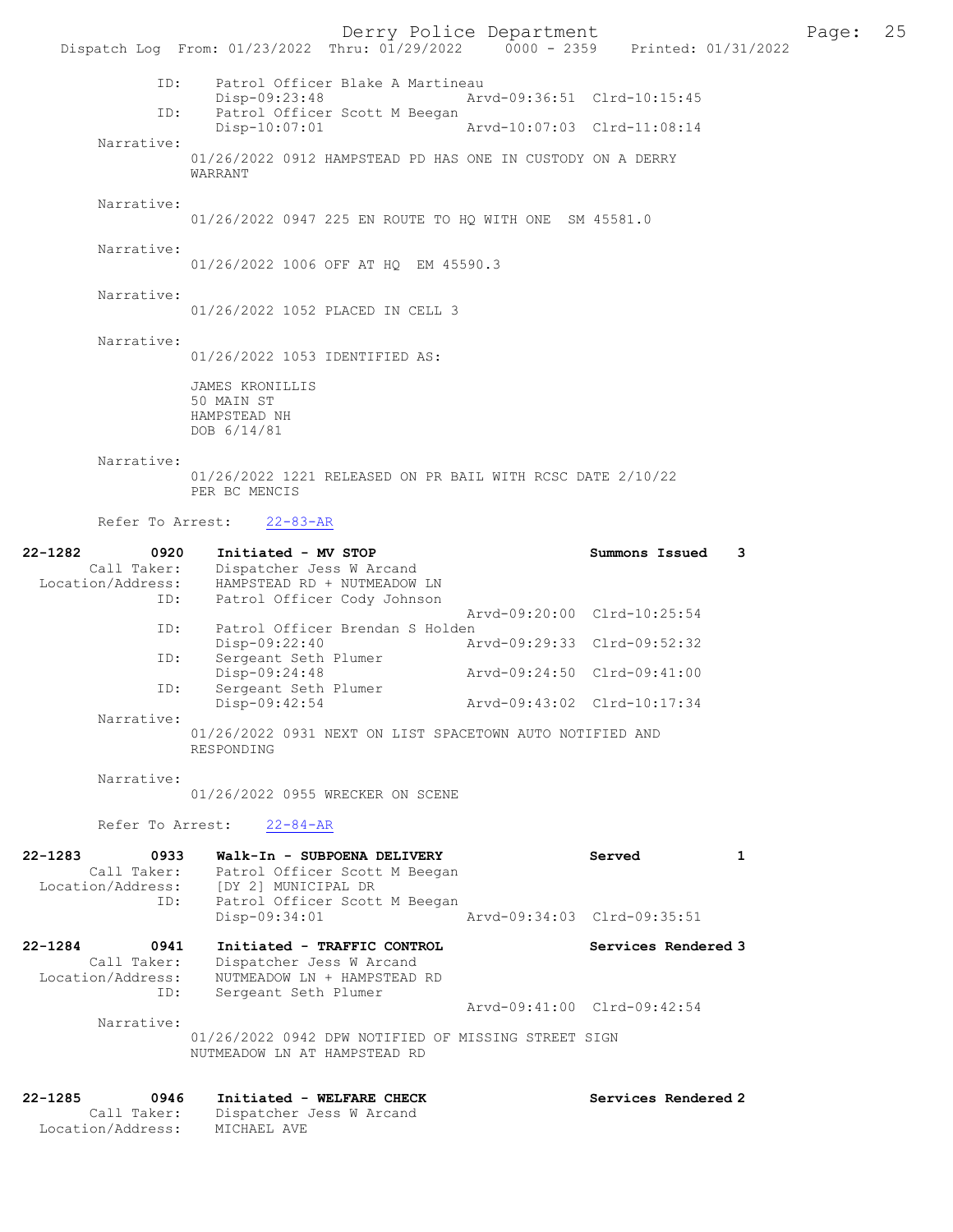Derry Police Department The Page: 26 Dispatch Log From:  $01/23/2022$  Thru:  $01/29/2022$  0000 - 2359 Printed:  $01/31/2022$  ID: Patrol Officer Brian J Landry Arvd-09:46:00 Clrd-10:29:05<br>TD: Patrol Officer Michael Carnazzo Patrol Officer Michael Carnazzo<br>Disp-09:47:00 A Arvd-09:53:42 Clrd-10:28:59 ID: Patrol Officer Sara R Joyce Disp-09:47:39 Arvd-09:53:40 Clrd-10:29:00 ID: Sergeant Seth Plumer<br>Disp-10:17:42 Disp-10:17:42 Arvd-10:17:46 Clrd-10:29:02 Refer To Field Int: 22-301-FI 22-1286 0948 Initiated - DEPARTMENT INFO Report Taken 3 Call Taker: Dispatcher Jess W Arcand Location/Address: MUNICIPAL DR ID: Detective Peter A Houlis Arvd-09:48:00 Clrd-09:49:05 Refer To Incident: 22-123-OF 22-1287 0953 911 - MEDICAL EMERGENCY 1 Assistance Rendered 1 Call Taker: Dispatcher Jess W Arcand Location/Address: ENGLISH RANGE RD ID: Patrol Officer Brendan S Holden Disp-09:54:10 Arvd-10:00:22 Clrd-10:06:31 Refer To Field Int: 22-300-FI 22-1288 1016 911 - MEDICAL EMERGENCY Assistance Rendered 1 Call Taker: Dispatcher Jess W Arcand Location/Address: PEABODY RD<br>ID: Patrol Offi ID: Patrol Officer Brendan S Holden Disp-10:18:29 Arvd-10:22:15 Clrd-10:42:22 ID: Patrol Officer Blake A Martineau Disp-10:18:33 Arvd-10:22:13 Clrd-10:35:55 Narrative: 01/26/2022 1028 DFD NOTIFIED AND RESPONDING Narrative: 01/26/2022 1033 DFD ON SCENE Refer To Field Int: 22-303-FI 22-1289 1021 Phone - PARKING COMPLAINT Services Rendered 1 Call Taker: Dispatcher Jess W Arcand<br>Location/Address: SQUAMSCOTT AVE Location/Address: SQUAMSCOTT AVE ID: Patrol Officer Blake A Martineau Disp-10:36:21 Arvd-10:48:59 Clrd-10:58:29 Narrative: 01/26/2022 1021 DPW REPORTING A TRAILER PARKED PARTIALLY IN THE ROADWAY Narrative: 01/26/2022 1056 MESSAGE LEFT WITH FAMILY MEMBER OF REGISTERED OWNER TO MOVE TRAILER 22-1290 1024 Phone - SUSPICIOUS ACTIVITY TRANSPORTED 2 Call Taker: Dispatcher Jess W Arcand Location/Address: CRYSTAL AVE ID: Patrol Officer Cody Johnson Disp-10:29:13 Arvd-10:30:35 Clrd-11:12:35 Narrative: 01/26/2022 1045 115 TRANSPORTING ONE TO PINKERTON ACADEMY SM 10498.3 Narrative: 01/26/2022 1049 OFF AT PINKERTON ACADEMY EM 10498.9 22-1291 1038 Initiated - JUVENILE OFFENSES Services Rendered 2<br>Call Taker: Dispatcher Jess W Arcand

Dispatcher Jess W Arcand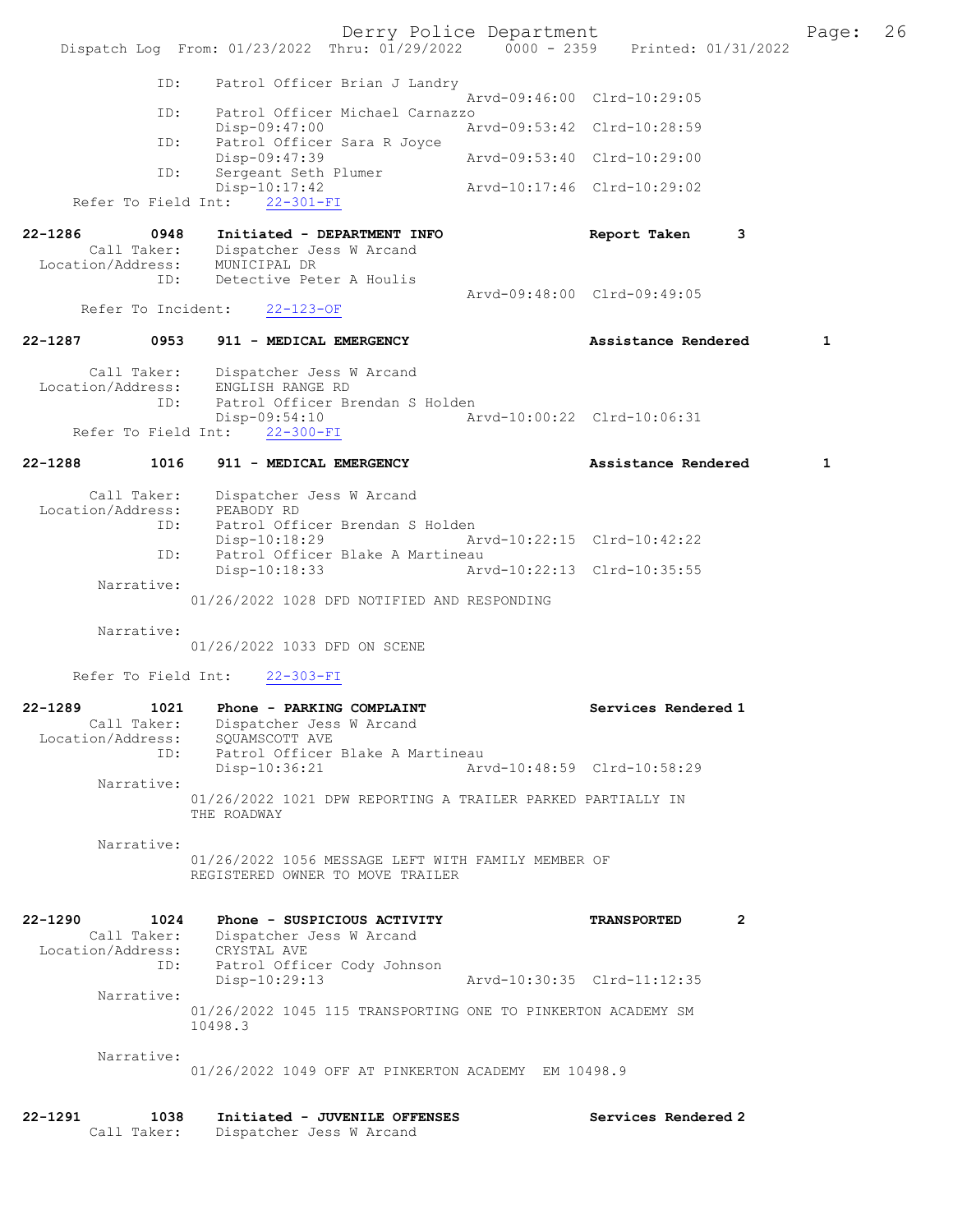|                                         | Dispatch Log From: 01/23/2022 Thru: 01/29/2022 0000 - 2359 Printed: 01/31/2022                                                    | Derry Police Department     |                             | Page:          | 27 |
|-----------------------------------------|-----------------------------------------------------------------------------------------------------------------------------------|-----------------------------|-----------------------------|----------------|----|
| Location/Address:<br>ID:                | PINKERTON ST<br>Patrol Officer James M McClafferty                                                                                |                             |                             |                |    |
| Refer To Field Int:                     | $22 - 302 - FI$                                                                                                                   |                             | Arvd-10:38:00 Clrd-10:58:43 |                |    |
| $22 - 1292$<br>1112                     | Initiated - Community Relations                                                                                                   |                             | No Action Required          | $\overline{2}$ |    |
| Call Taker:<br>Location/Address:<br>ID: | Dispatcher Jess W Arcand<br>PINKERTON ST<br>Patrol Officer Cody Johnson                                                           |                             |                             |                |    |
|                                         |                                                                                                                                   |                             | Arvd-11:12:00 Clrd-12:07:08 |                |    |
| 22-1293<br>1115                         | Initiated - FOLLOW-UP                                                                                                             |                             | No Action Required          | $\overline{2}$ |    |
| Call Taker:<br>Location/Address:<br>ID: | Dispatcher Jess W Arcand<br>MUNICIPAL DR<br>Patrol Officer Sara R Joyce                                                           |                             |                             |                |    |
|                                         |                                                                                                                                   |                             | Arvd-11:15:00 Clrd-11:18:40 |                |    |
| 22-1294 1126<br>Call Taker:<br>ID:      | Initiated - MV STOP<br>Dispatcher Jess W Arcand<br>Location/Address: MANCHESTER RD<br>Patrol Officer Sara R Joyce                 |                             | Warning Issued              | 3              |    |
| Refer To Citation:                      | $22 - 302 - CN$                                                                                                                   |                             | Arvd-11:26:00 Clrd-11:36:14 |                |    |
| $22 - 1295$                             | 1214 Walk-In - ASSIST CITIZEN<br>Call Taker: Patrol Officer Scott M Beegan<br>Location/Address: [DY 2] MUNICIPAL DR               |                             | ADVICE GIVEN                | 3              |    |
| ID:                                     | Patrol Officer Scott M Beegan<br>Disp-12:14:37<br>Refer To Field Int: 22-307-FI                                                   | Arvd-12:14:38 Clrd-12:30:37 |                             |                |    |
| 1215<br>$22 - 1296$                     | Initiated - TRANSPORT                                                                                                             |                             | No Action Required          | 3              |    |
| Call Taker:<br>Location/Address:<br>ID: | Dispatcher Jess W Arcand<br>MUNICIPAL DR<br>Patrol Officer Brendan S Holden                                                       |                             |                             |                |    |
| Narrative:                              |                                                                                                                                   |                             | Arvd-12:15:00 Clrd-12:37:23 |                |    |
|                                         | 01/26/2022 1216 TRANSPORTING ONE TO HAMPSTEAD SM 38785.8                                                                          |                             |                             |                |    |
| Narrative:                              | 01/26/2022 1231 OFF AT HAMPSTEAD EM 38794.7                                                                                       |                             |                             |                |    |
| 22-1297<br>1228<br>Call Taker:          | Phone - VIN CHECK<br>Dispatcher Jess W Arcand<br>Location/Address: SCOBIE POND RD                                                 |                             | Services Rendered 3         |                |    |
| ID:                                     | Patrol Officer Sara R Joyce<br>Disp-12:30:29                                                                                      |                             | Arvd-12:37:30 Clrd-12:53:23 |                |    |
| $22 - 1298$<br>1232<br>ID:              | Phone - MV CHECK<br>Call Taker: Dispatcher Jess W Arcand<br>Location/Address: BYPASS 28 + PAUL AVE<br>Patrol Officer Cody Johnson |                             | Services Rendered 1         |                |    |
| Narrative:                              | $Disp-12:32:42$                                                                                                                   |                             | Arvd-12:38:12 Clrd-12:39:35 |                |    |
|                                         | 01/26/2022 1232 PERSON POSSIBLY SLEEPING IN A PARKED CAR                                                                          |                             |                             |                |    |
| $22 - 1299$                             | 1236 Phone - ASSIST CITIZEN<br>Call Taker: Patrol Officer Scott M Beegan<br>Location/Address: [DY 2] MUNICIPAL DR                 |                             | <b>ADVICE GIVEN</b>         | 3              |    |
|                                         |                                                                                                                                   |                             |                             |                |    |
|                                         | ID: Patrol Officer Scott M Beegan<br>Disp-12:39:28<br>Refer To Field Int: 22-308-FI                                               |                             | Arvd-12:39:31 Clrd-12:39:55 |                |    |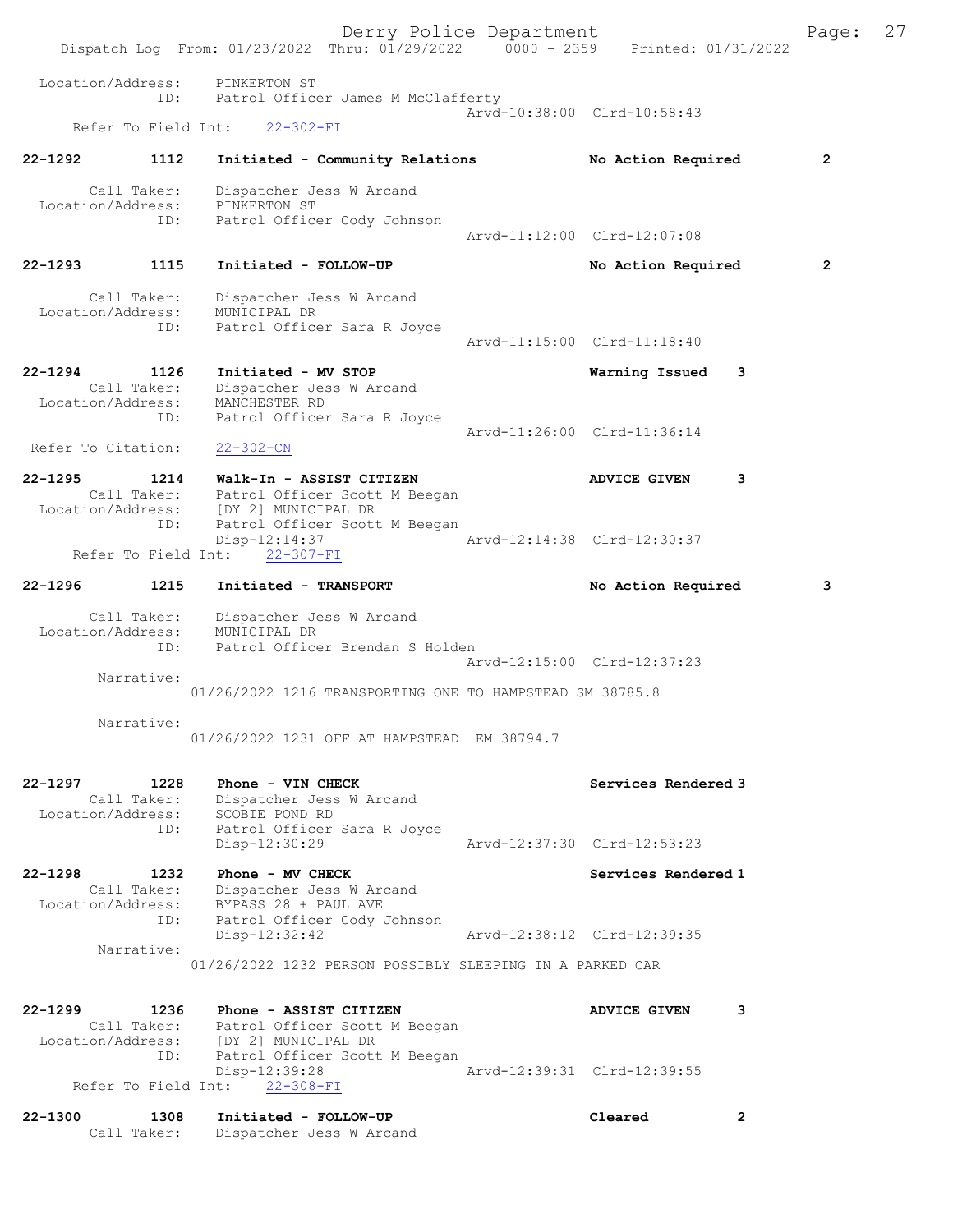|                                                                | Dispatch Log From: 01/23/2022 Thru: 01/29/2022 0000 - 2359                                          | Derry Police Department | Printed: 01/31/2022         |              | Page: | 28 |
|----------------------------------------------------------------|-----------------------------------------------------------------------------------------------------|-------------------------|-----------------------------|--------------|-------|----|
| Location/Address:<br>ID:                                       | FAIRWAY DR<br>Patrol Officer Sara R Joyce                                                           |                         | Arvd-13:08:00 Clrd-13:18:34 |              |       |    |
| $22 - 1301$<br>1318<br>Call Taker:<br>Location/Address:<br>ID: | Initiated - FOLLOW-UP<br>Dispatcher Jess W Arcand<br>FAIRWAY DR<br>Patrol Officer Sara R Joyce      |                         | Cleared                     | $\mathbf{2}$ |       |    |
|                                                                |                                                                                                     |                         | Arvd-13:18:00 Clrd-13:24:12 |              |       |    |
| $22 - 1302$<br>1336<br>Call Taker:<br>Location/Address:<br>ID: | Initiated - MV STOP<br>Dispatcher Jess W Arcand<br>[DY 997] PARKLAND DR<br>Sergeant Seth Plumer     |                         | Warning Issued              | 3            |       |    |
| ID:                                                            | Patrol Officer Brendan S Holden                                                                     |                         | Arvd-13:36:00 Clrd-13:39:58 |              |       |    |
| Refer To Citation:                                             | $Disp-13:36:41$<br>$22 - 303 - CN$                                                                  |                         | Arvd-13:36:46 Clrd-13:39:56 |              |       |    |
| $22 - 1303$<br>1340<br>Call Taker:<br>Location/Address:        | Initiated - DEPARTMENT INFO<br>Dispatcher Jess W Arcand<br>ELM ST                                   |                         | Report Taken                | 3            |       |    |
| ID:                                                            | Detective Peter A Houlis                                                                            |                         | Arvd-13:40:00 Clrd-14:04:33 |              |       |    |
| Refer To Incident:                                             | $22 - 124 - OF$                                                                                     |                         |                             |              |       |    |
| $22 - 1304$<br>1411<br>Call Taker:<br>Location/Address:<br>ID: | Initiated - MV STOP<br>Dispatcher Jess W Arcand<br>RT 28<br>Patrol Officer Blake A Martineau        |                         | Warning Issued              | 3            |       |    |
|                                                                |                                                                                                     |                         | Arvd-14:11:00 Clrd-14:17:05 |              |       |    |
| Refer To Citation:                                             | $22 - 304 - CN$                                                                                     |                         |                             |              |       |    |
| $22 - 1305$<br>1508<br>Call Taker:                             | Phone - LARCENY /FORGERY/ FRAUD<br>Patrol Officer Scott M Beegan                                    |                         | Report Taken                | 2            |       |    |
| Location/Address:<br>ID:                                       | [DY 2] MUNICIPAL DR<br>Patrol Officer Scott M Beegan<br>Disp-15:14:48                               |                         | Arvd-15:14:50 Clrd-15:16:50 |              |       |    |
| Refer To Incident:                                             | $22 - 125 - OF$                                                                                     |                         |                             |              |       |    |
| $22 - 1306$<br>1516<br>Call Taker:<br>Location/Address:        | Initiated - MV STOP<br>Dispatcher Christina L Power<br>ASH ST                                       |                         | Warning Issued              | 3            |       |    |
| ID:                                                            | Patrol Officer Joshua W Morse<br>Patrol Officer Nathan S Lavoie                                     |                         | Arvd-15:16:00 Clrd-15:25:38 |              |       |    |
| ID:<br>Refer To Citation:                                      | Patrol Officer Joshua W Morse<br>Disp-16:27:26<br>Patrol Officer Nathan S Lavoie<br>$22 - 305 - CN$ |                         | $Clrd-16:27:30$             |              |       |    |
| $22 - 1307$<br>1517                                            | Phone - LARCENY /FORGERY/ FRAUD                                                                     |                         | Report Taken                | 2            |       |    |
| Call Taker:<br>Location/Address:<br>ID:                        | Patrol Officer Scott M Beegan<br>[DY 2] MUNICIPAL DR<br>Patrol Officer Scott M Beegan               |                         |                             |              |       |    |
| Refer To Incident:                                             | $Disp-15:20:05$<br>$22 - 126 - OF$                                                                  |                         | Arvd-15:20:07 Clrd-15:20:21 |              |       |    |
| $22 - 1308$                                                    |                                                                                                     |                         |                             |              |       |    |
| 1520<br>Call Taker:<br>Location/Address:<br>ID:                | Initiated - MV STOP<br>Dispatcher Christina L Power<br>N MAIN ST<br>Patrol Officer Melissa M Houde  |                         | Summons Issued              | 3            |       |    |
| Refer To Citation:                                             | $22 - 816 - 007002$                                                                                 |                         | Arvd-15:20:00 Clrd-15:26:29 |              |       |    |
| $22 - 1309$<br>1525<br>Call Taker:<br>Location/Address:        | Phone - JUVENILE OFFENSES<br>Dispatcher Christina L Power<br>S MAIN ST                              |                         | Cleared                     | $\mathbf{2}$ |       |    |
| ID:                                                            | Patrol Officer Joshua W Morse<br>$Disp-15:26:19$                                                    |                         | Arvd-15:34:18 Clrd-16:21:32 |              |       |    |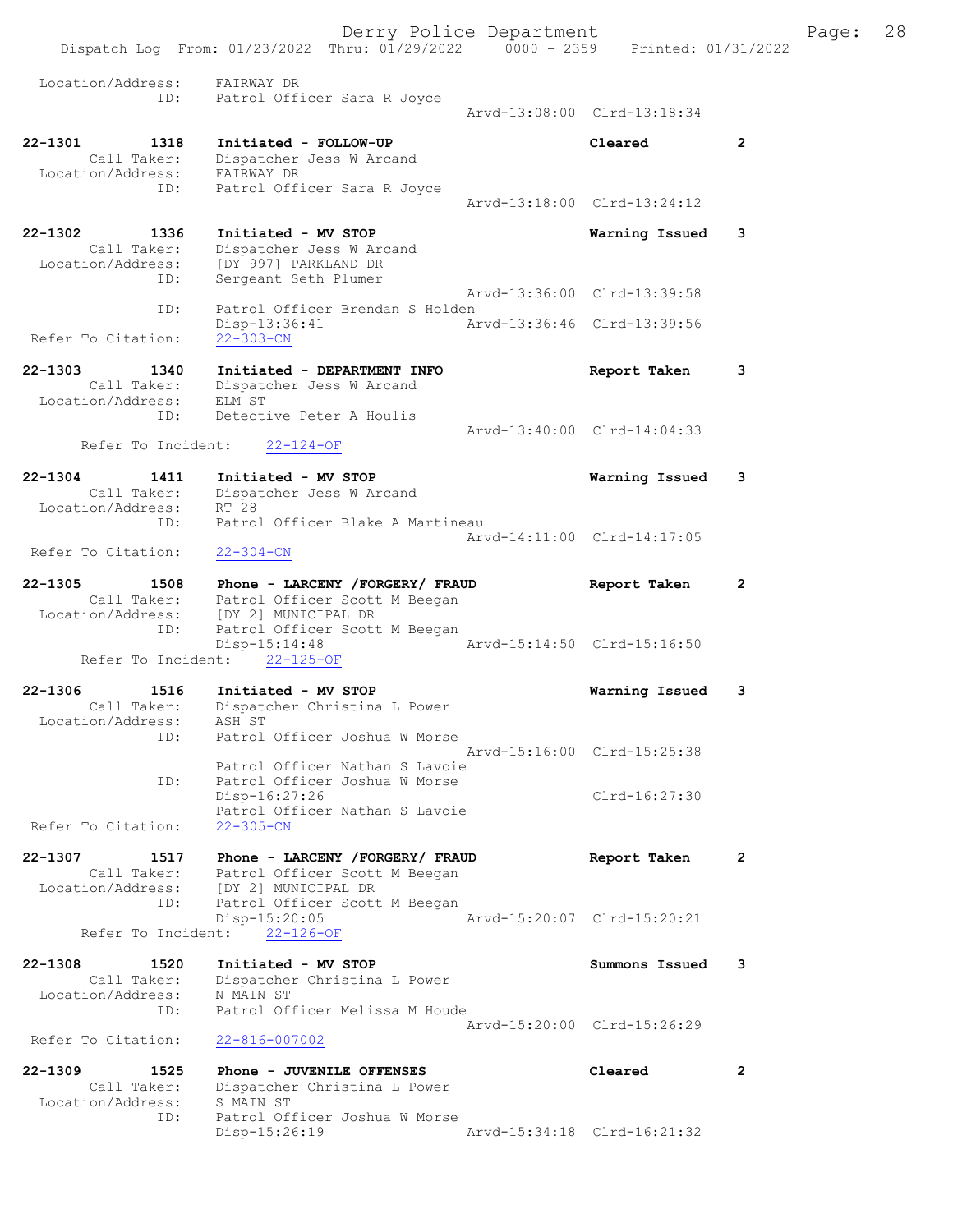Patrol Officer Nathan S Lavoie

Narrative:

01/26/2022 1608 off on N Shore Rd for follow up

## Refer To Field Int: 22-309-FI

ID: Patrol Officer Ryan M Panaro

| 22-1310<br>1528<br>Call Taker:<br>Location/Address: | Phone - ASSAULT<br>Dispatcher Christina L Power<br>W RUNNING BROOK LN               | Report Taken                | 1            |
|-----------------------------------------------------|-------------------------------------------------------------------------------------|-----------------------------|--------------|
| ID:<br>Refer To Incident:                           | Patrol Officer Casey J Noyes<br>Disp-15:33:26<br>$22 - 127 - OF$                    | Arvd-15:33:27 Clrd-16:04:12 |              |
| $22 - 1311$<br>1540                                 | Phone - WELFARE CHECK                                                               | Report Taken                | $\mathbf{2}$ |
| Call Taker:<br>Location/Address:<br>ID:             | Dispatcher Christina L Power<br>LAWRENCE RD<br>Patrol Officer Melissa M Houde       |                             |              |
| ID:                                                 | $Disp-15:40:52$<br>Patrol Officer Ryan M Panaro                                     | Arvd-15:54:25 Clrd-16:21:24 |              |
|                                                     | Disp-15:40:55                                                                       | Arvd-15:48:46 Clrd-16:21:04 |              |
| ID:                                                 | Sergeant Jeffrey M Dawe<br>Disp-15:54:31                                            | Arvd-15:54:33 Clrd-16:21:21 |              |
|                                                     | Refer To Incident: 22-128-OF                                                        |                             |              |
| 22-1312<br>1626<br>Call Taker:<br>Location/Address: | Phone - MV CHECK<br>Dispatcher Christina L Power<br>ASHLEIGH DR                     | Vehicle checked             | 1            |
| ID:                                                 | Patrol Officer Joshua W Morse<br>Disp-16:27:36<br>Patrol Officer Nathan S Lavoie    | Arvd-16:38:54 Clrd-16:43:35 |              |
| ID:                                                 | Patrol Officer Brendan S Holden<br>$Disp-16:28:42$<br>Refer To Field Int: 22-314-FI | Arvd-16:28:44 Clrd-16:43:33 |              |
| $22 - 1313$<br>1631                                 | Initiated - SUBPOENA DELIVERY                                                       | Not Served                  | $\mathbf{1}$ |
| Call Taker:                                         | Dispatcher Christina L Power                                                        |                             |              |
| Location/Address:<br>ID:                            | JEFF LN<br>Patrol Officer Melissa M Houde                                           |                             |              |
|                                                     |                                                                                     | Arvd-16:31:00 Clrd-16:34:09 |              |
| $22 - 1314$<br>1643                                 | Initiated - SUBPOENA DELIVERY                                                       | Served                      | $\mathbf{1}$ |
| Call Taker:<br>Location/Address:                    | Dispatcher Christina L Power<br>WALNUT HILL RD                                      |                             |              |
| ID:                                                 | Patrol Officer Melissa M Houde                                                      | Arvd-16:43:00 Clrd-16:46:54 |              |
| $22 - 1315$<br>1652                                 | Initiated - JUVENILE OFFENSES                                                       | Cleared                     | $\mathbf{2}$ |
| Call Taker:<br>Location/Address:                    | Dispatcher Christina L Power<br>FAIRWAY DR                                          |                             |              |
| ID:                                                 | Patrol Officer Joshua W Morse                                                       |                             |              |
| Refer To Incident:                                  | Patrol Officer Nathan S Lavoie<br>$22 - 129 - OF$                                   | Arvd-16:52:00 Clrd-17:13:14 |              |
| $22 - 1316$<br>1652                                 | Initiated - SUBPOENA DELIVERY                                                       | Served                      | $\mathbf{1}$ |
| Call Taker:<br>Location/Address:                    | Dispatcher Christina L Power<br>OLD AUBURN RD                                       |                             |              |
| ID:                                                 | Patrol Officer Melissa M Houde                                                      | Arvd-16:52:00 Clrd-16:55:41 |              |
| 22-1317<br>1659                                     | Initiated - SUBPOENA DELIVERY                                                       | Not Served                  | 1            |
| Call Taker:<br>Location/Address:                    | Dispatcher Christina L Power<br>WORTHLEY RD                                         |                             |              |
| ID:                                                 | Patrol Officer Melissa M Houde                                                      |                             |              |
|                                                     |                                                                                     | Arvd-16:59:00 Clrd-17:03:07 |              |
| 22-1318<br>1703<br>Call Taker:<br>Location/Address: | Initiated - ATTEMPTED PAPER SERVICE<br>Dispatcher Christina L Power<br>W BROADWAY   | Served                      | $\mathbf{2}$ |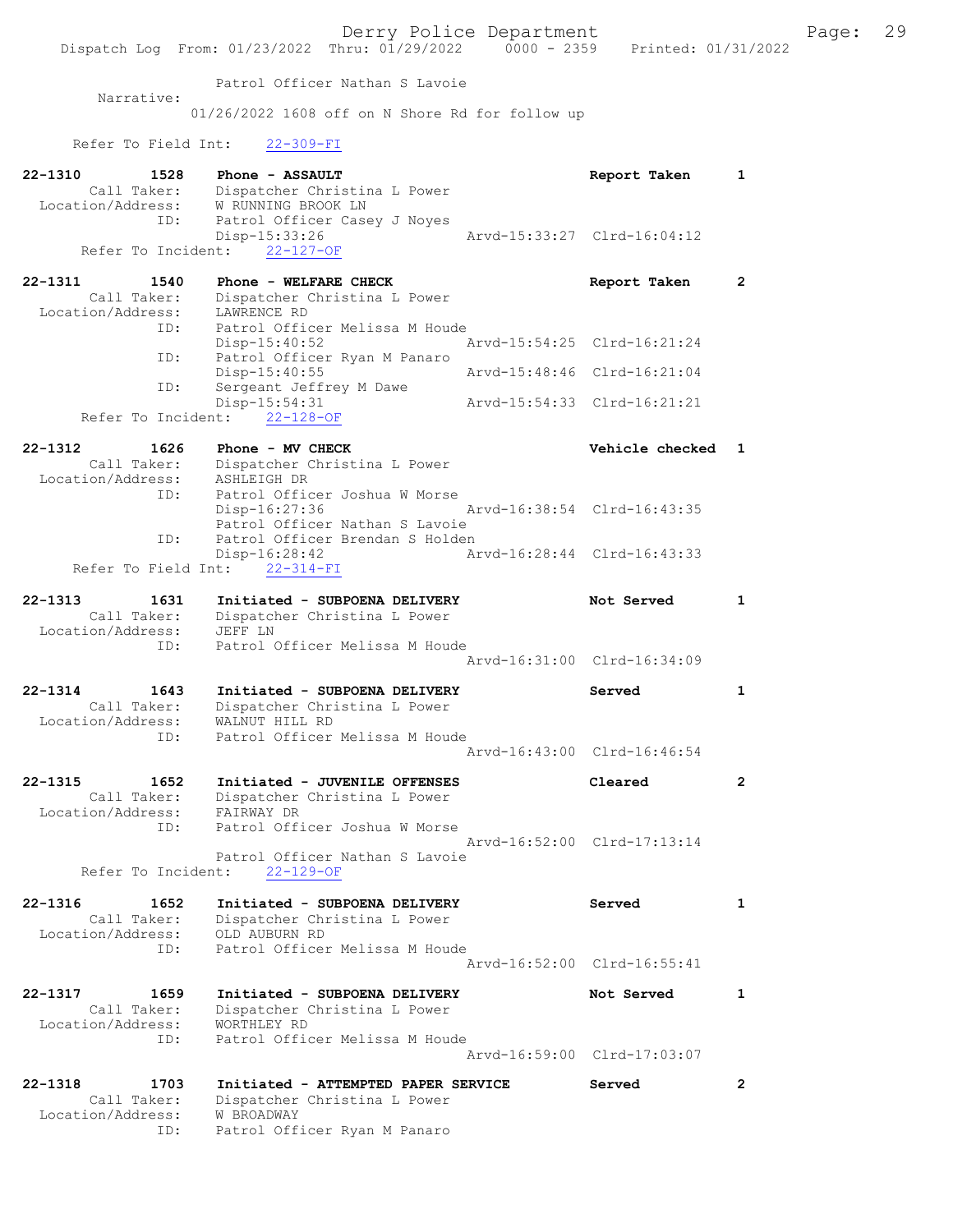Derry Police Department<br>Page: 30 Printed: 01/31/2022 0000 - 2359 Printed: 01/31/2022 Dispatch Log From:  $01/23/2022$  Thru:  $01/29/2022$  0000 - 2359 Arvd-17:03:00 Clrd-17:17:19 ID: Patrol Officer Brendan S Holden<br>Disp-17:03:55 Am Disp-17:03:55 Arvd-17:03:56 Clrd-17:17:17 22-1319 1719 Phone - FOLLOW-UP Cleared 2 Call Taker: Dispatcher Christina L Power<br>Cion/Address: MILL RD Location/Address:<br>ID: Patrol Officer Joshua W Morse Disp-17:20:49 Arvd-17:27:40 Clrd-17:35:07 Patrol Officer Nathan S Lavoie 22-1320 1732 Initiated - SUBPOENA DELIVERY Not Served 1 Call Taker: Dispatcher Christina L Power<br>tion/Address: EMERALD DR Location/Address: ID: Patrol Officer Melissa M Houde Arvd-17:32:00 Clrd-17:37:42 22-1321 1829 Phone - SUSPICIOUS ACTIVITY Report Taken 2 Call Taker: Dispatcher Christina L Power Location/Address: MORNINGSIDE DR ID: Norman Don Diversion Diversion Melissa M Houde<br>Disp-18:30:31 1 Disp-18:30:31 Arvd-18:35:23 Clrd-19:26:44 Arrived By: Lieutenant Shawn P O'Donaghue Cleared By: Lieutenant Shawn P O'Donaghue ID: Patrol Officer Ryan M Panaro Disp-19:07:51 Arvd-19:08:40 Clrd-19:26:18 Cleared By: Lieutenant Shawn P O'Donaghue ID: Sergeant Jeffrey M Dawe Disp-19:08:39 Arvd-19:10:23 Clrd-19:26:28<br>Cleared By: Lieutenant Shawn P O'Donaghue Lieutenant Shawn P O'Donaghue Narrative: 01/26/2022 1908 off on follow up Refer To Incident: 22-130-OF 22-1322 1850 Initiated - MV STOP Summons Issued 3 Call Taker: Dispatcher Christina L Power<br>ion/Address: FOLSOM RD Location/Address:<br>TD: Patrol Officer Collin Kennedy Arvd-18:50:00 Clrd-19:22:44<br>TD: Patrol Officer Joshua W Morse Patrol Officer Joshua W Morse<br>Disp-18:55:53 Arvd-18:59:07 Clrd-19:22:58 Patrol Officer Nathan S Lavoie Refer To Summons: 22-85-AR 22-1323 1922 Phone - WELFARE CHECK TRANSPORTED Transported to Hospital 2 Call Taker: Patrol Officer Robert Corwin Location/Address: FAIRWAY DR ID: Patrol Officer Joshua W Morse<br>Disp-19:23:16 Disp-19:23:16 Arvd-19:33:20 Clrd-20:15:22 Patrol Officer Nathan S Lavoie Arrived By: Dispatcher Christina L Power Cleared By: Dispatcher Christina L Power ID: Patrol Officer Collin Kennedy Disp-19:23:19 Arvd-19:33:21 Clrd-20:15:21<br>Arrived By: Dispatcher Christina L Power Arrived By: Dispatcher Christina L Power Cleared By: Dispatcher Christina L Power Narrative: 01/26/2022 1941 DFD requested Narrative: 01/26/2022 1947 DFD on scene Narrative: 01/26/2022 2015 transported to PMC via DFD Refer To P/C: 22-86-AR 22-1324 2042 Phone - DISTURBANCE Services Rendered 1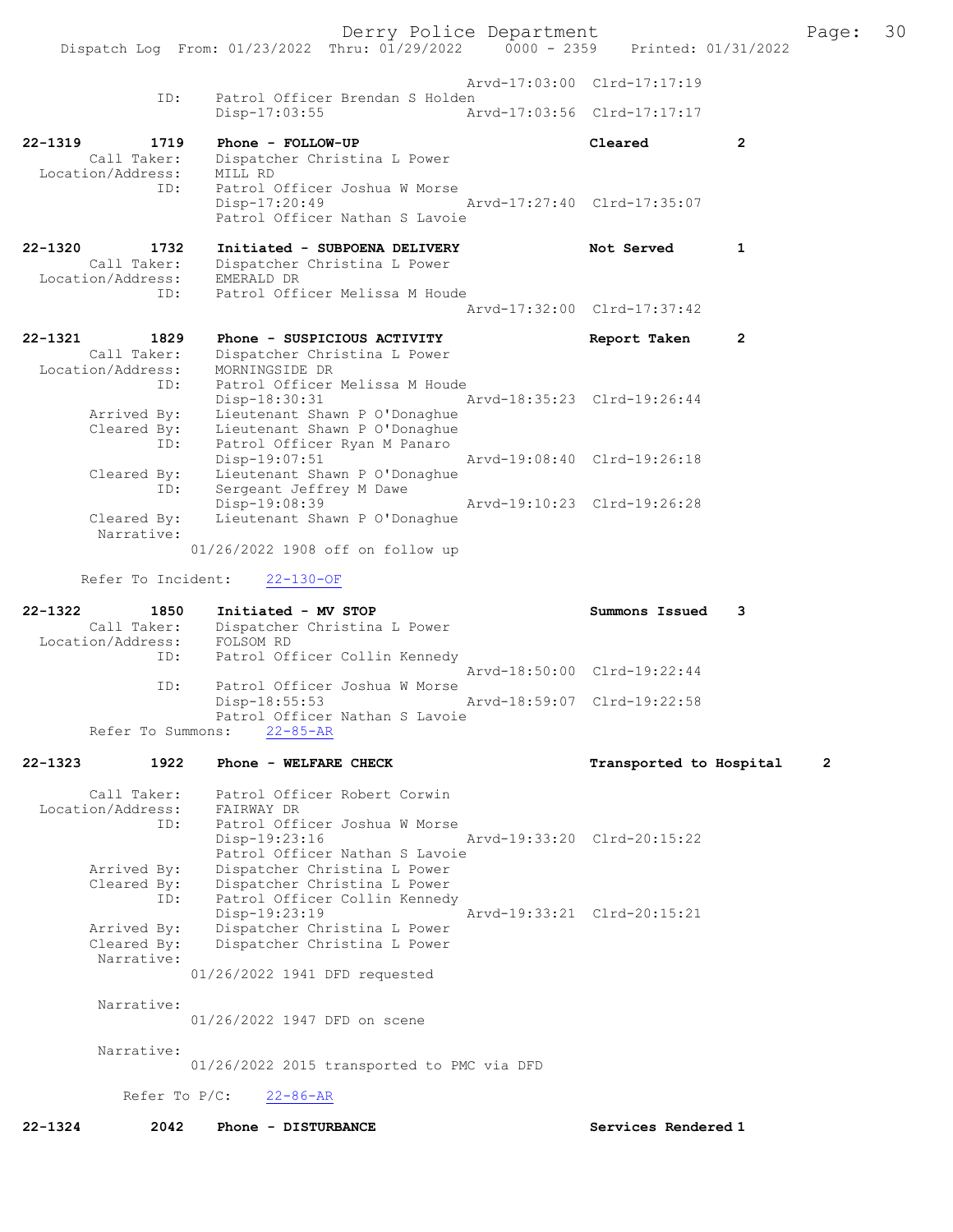Dispatch Log From: 01/23/2022 Thru: 01/29/2022 0000 - 2359 Printed: 01/31/2022 Call Taker: Patrol Officer Robert Corwin Location/Address: KAREN AVE ID: Patrol Officer Melissa M Houde Disp-20:43:19 Arvd-20:55:14 Clrd-21:49:11 Arrived By: Dispatcher Christina L Power Cleared By: Dispatcher Christina L Power ID: Patrol Officer Collin Kennedy Disp-20:43:21 Arvd-20:55:23 Clrd-21:49:09 Arrived By: Dispatcher Christina L Power Cleared By: Dispatcher Christina L Power ID: Sergeant Jeffrey M Dawe Disp-21:19:08 Arvd-21:46:46 Clrd-21:49:07 Dispatched By: Dispatcher Christina L Power Arrived By: Dispatcher Christina L Power Cleared By: Dispatcher Christina L Power Narrative: DIRT BIKES/BON FIRE Narrative: 01/26/2022 2116 DFD on scene Narrative: all parents notified and matter resolved 22-1325 2114 Phone - DOMESTIC DISTURBANCE Arrest(s) Made 1 Call Taker: Patrol Officer Robert Corwin Location/Address: SUNDOWN DR ID: Patrol Officer Ryan M Panaro Disp-21:15:59 Arvd-21:21:12 Clrd-22:51:52 Arrived By: Dispatcher Christina L Power Cleared By: Dispatcher Christina L Power ID: Patrol Officer Casey J Noyes Disp-21:16:03 <br>
Arvd-21:21:12 Clrd-22:34:38<br>
Arrived By: Dispatcher Christina L Power Arrived By: Dispatcher Christina L Power<br>Cleared By: Lieutenant Shawn P O'Donaghue Lieutenant Shawn P O'Donaghue Narrative: 01/26/2022 2216 one in protective custody Narrative: 01/26/2022 2221 enroute to hq's s/m 45704.0 Narrative: 01/26/2022 2224 off at hq's em 45704.8 Narrative: 01/26/2022 2309 placed in cell #3 Narrative: 01/26/2022 2309 Subject Info: Nathan Provost 9A Sundown Dr Derry, NH DOB:12/26/70 Held for Protective Custody Narrative: 01/26/2022 2332 subject checked Narrative: 01/26/2022 2347 released to sober party Refer To Incident:  $\frac{22-131-OF}{22-87-AR}$ Refer To P/C: 22-1326 2207 Radio - TRANSPORT CONSTRANSPORTED 3 Call Taker: Dispatcher Christina L Power Location/Address: PARKLAND DR ID: Patrol Officer Collin Kennedy<br>Disp-22:08:32 Disp-22:08:32 Arvd-22:08:39 Clrd-22:23:56

Narrative: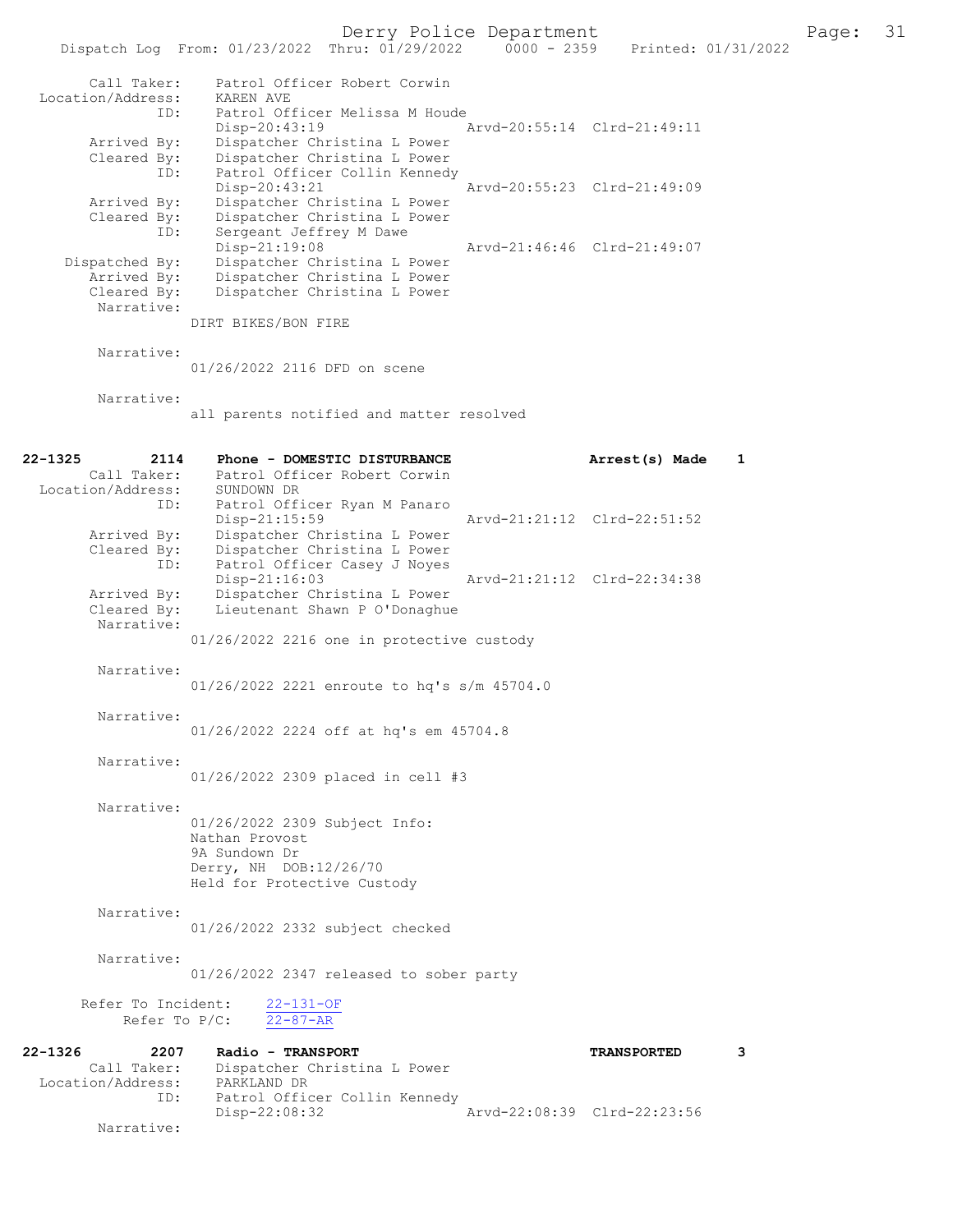01/26/2022 2213 courtesy transport to Fairway Dr s/m 76797.4

Narrative:

01/26/2022 2222 e/m 76799.7

| 22-1327     | 2226                         | Initiated - MV STOP                       | Warning Issued 3            |                |
|-------------|------------------------------|-------------------------------------------|-----------------------------|----------------|
|             | Call Taker:                  | Dispatcher Christina L Power              |                             |                |
|             | Location/Address:            | N MAIN ST                                 |                             |                |
|             |                              | ID: Patrol Officer Collin Kennedy         |                             |                |
|             |                              |                                           | Arvd-22:26:00 Clrd-22:35:29 |                |
|             | Cleared By:                  | Lieutenant Shawn P O'Donaghue             |                             |                |
|             | ID:                          | Patrol Officer Melissa M Houde            |                             |                |
|             |                              | Disp-22:31:52                             | Arvd-22:31:53 Clrd-22:35:27 |                |
|             | Cleared By:                  | Lieutenant Shawn P O'Donaghue             |                             |                |
|             | Refer To Citation: 22-306-CN |                                           |                             |                |
| 22-1328     | 2228                         | Phone - NOISE COMPLAINT                   | Quieted on Request          | $\overline{2}$ |
|             | Call Taker:                  | Dispatcher Christina L Power              |                             |                |
|             | Location/Address:            | ELM ST                                    |                             |                |
|             | ID:                          | Patrol Officer Melissa M Houde            |                             |                |
|             |                              | Disp-22:29:44 Arvd-22:29:47 Clrd-22:31:40 |                             |                |
|             | ID:                          | Patrol Officer Joshua W Morse             |                             |                |
|             |                              | Disp-22:31:39                             | Arvd-22:36:03 Clrd-22:40:27 |                |
|             |                              | Patrol Officer Nathan S Lavoie            |                             |                |
|             |                              | Arrived By: Lieutenant Shawn P O'Donaghue |                             |                |
|             | Narrative:                   |                                           |                             |                |
|             |                              | loud music                                |                             |                |
|             |                              | Refer To Field Int: 22-351-FI             |                             |                |
| $22 - 1329$ |                              | 2326 Initiated - MV STOP                  | Warning Issued              | 3              |
|             | Call Taker:                  | Dispatcher Jonathon S Pickering           |                             |                |
|             | Togetion (Addresse) DIDOU OF |                                           |                             |                |

| Location/Address:<br>ID: | BIRCH ST<br>Patrol Officer Collin Kennedy |                             |  |
|--------------------------|-------------------------------------------|-----------------------------|--|
|                          |                                           | Arvd-23:26:00 Clrd-23:31:41 |  |
| Cleared By:              | Lieutenant Michael T Muncey               |                             |  |
| Refer To Citation:       | $22 - 307 - CN$                           |                             |  |

| $22 - 1330$        | 2330 | Initiated - MV STOP             | Warning Issued 3 |  |
|--------------------|------|---------------------------------|------------------|--|
| Call Taker:        |      | Lieutenant Michael T Muncey     |                  |  |
| Location/Address:  |      | W BROADWAY                      |                  |  |
|                    | ID:  | Patrol Officer Michael Carnazzo |                  |  |
|                    |      | Arvd-23:30:00 Clrd-23:34:47     |                  |  |
| Cleared By:        |      | Dispatcher Jonathon S Pickering |                  |  |
| Refer To Citation: |      | $22 - 308 - CN$                 |                  |  |

22-1331 2340 Initiated - MV STOP Warning Issued 3 Call Taker: Dispatcher Jonathon S Pickering Location/Address: KENDALL POND RD ID: Patrol Officer Michael Carnazzo Arvd-23:40:00 Clrd-23:45:57<br>22-309-CN

Refer To Citation:

22-1332 2341 Initiated - MV STOP Warning Issued 3 Call Taker: Dispatcher Jonathon S Pickering Location/Address: FOREST RIDGE RD + S MAIN ST ID: Patrol Officer Jack Stafford Arvd-23:41:00 Clrd-23:45:44

|  | Refer To Citation: | $22 - 310 - CN$ |
|--|--------------------|-----------------|
|  |                    |                 |

| $22 - 1333$       | 2357        | Initiated - MV STOP             | Arrest(s) Made                           | 3 |
|-------------------|-------------|---------------------------------|------------------------------------------|---|
|                   | Call Taker: | Dispatcher Jonathon S Pickering |                                          |   |
| Location/Address: |             | [DY 167] CRYSTAL AVE            |                                          |   |
|                   | ID:         | Patrol Officer Jack Stafford    |                                          |   |
|                   |             |                                 | Arvd-23:57:00 Clrd-01/27/2022 @ 00:50:15 |   |
|                   | ID:         | Patrol Officer Collin Kennedy   |                                          |   |
|                   |             | Disp-00:01:06                   | Arvd-00:01:07 Clrd-01/27/2022 @ 00:34:33 |   |
|                   | ID:         | Sergeant Patrick H Dawson       |                                          |   |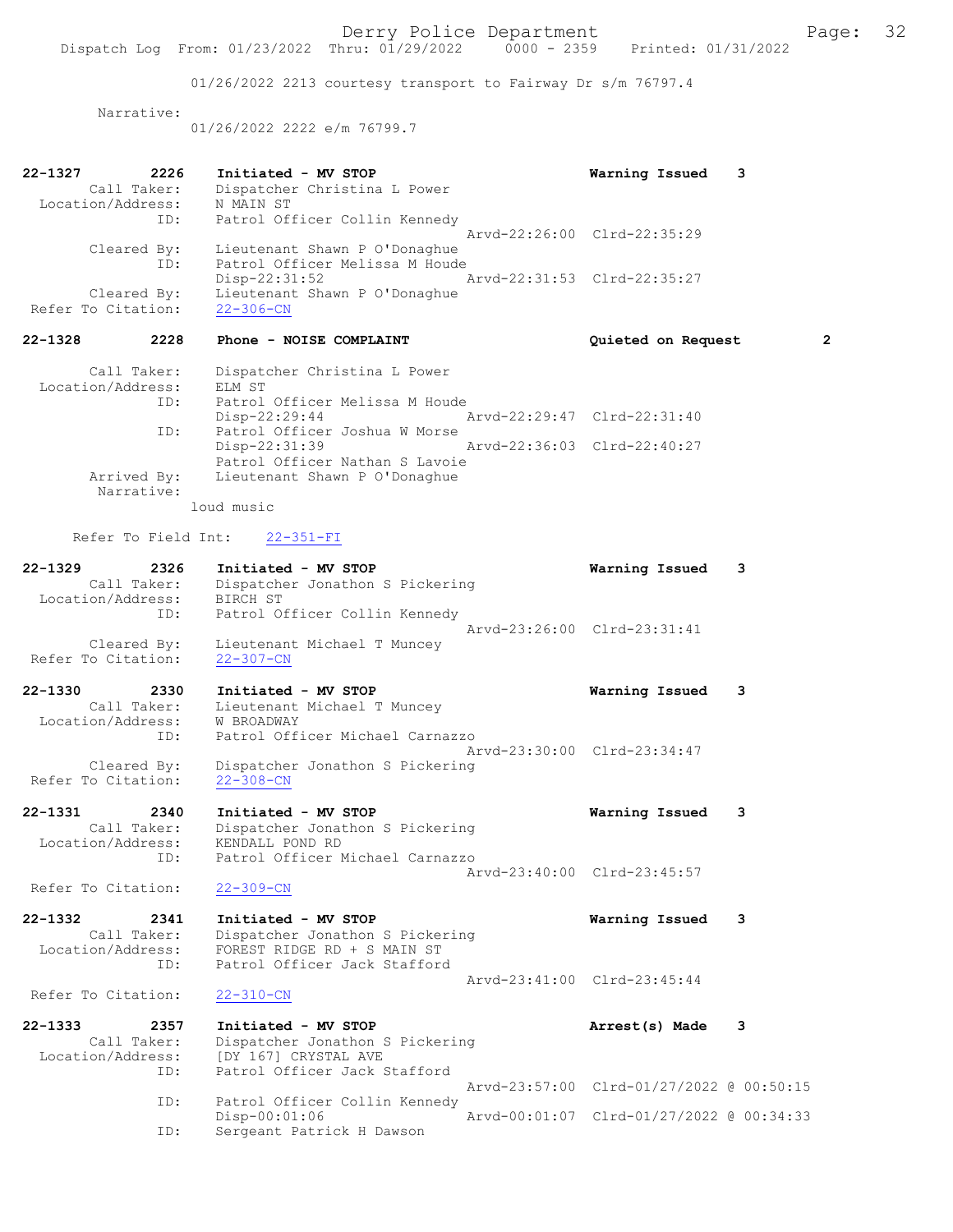|                    |                                  | Derry Police Department<br>Dispatch Log From: 01/23/2022 Thru: 01/29/2022 0000 - 2359 Printed: 01/31/2022 |                                          | Page: | 33 |
|--------------------|----------------------------------|-----------------------------------------------------------------------------------------------------------|------------------------------------------|-------|----|
| Refer To Citation: | Disp-00:03:30<br>$22 - 355 - CN$ |                                                                                                           | Arvd-00:04:45 Clrd-01/27/2022 @ 00:16:44 |       |    |
| Narrative:         |                                  | 01/27/2022 0003 731 reports one detained                                                                  |                                          |       |    |
| Narrative:         |                                  | 01/27/2022 0006 S7 reports one in custody                                                                 |                                          |       |    |
| Narrative:         | Solutions notified               | 01/27/2022 0007 next on the list for NH 3670245, Recovery                                                 |                                          |       |    |
| Narrative:         |                                  | 01/27/2022 0010 Recovery unable to tow, LBP Towing assigned                                               |                                          |       |    |
| Narrative:         |                                  | 01/27/2022 0011 130 transporting to DPDHQ s/m: 10615.0                                                    |                                          |       |    |
| Narrative:         |                                  | 01/27/2022 0013 130 off at DPDHO e/m: 10615.3                                                             |                                          |       |    |
| Narrative:         |                                  | 01/27/2022 0046 ID'd as a juvenile, placed in room 217                                                    |                                          |       |    |
| Narrative:         |                                  | $01/27/2022$ 0048 released to quardian                                                                    |                                          |       |    |

# For Date: 01/27/2022 - Thursday

| $22 - 1334$<br>0025<br>Call Taker:                      | Initiated - MV STOP<br>Dispatcher Jonathon S Pickering                                                                        | Warning Issued | 3            |
|---------------------------------------------------------|-------------------------------------------------------------------------------------------------------------------------------|----------------|--------------|
| Location/Address:<br>ID:                                | E BROADWAY<br>Patrol Officer Michael Carnazzo<br>Arvd-00:25:00 Clrd-00:33:09                                                  |                |              |
| Refer To Citation:                                      | $22 - 311 - CN$                                                                                                               |                |              |
| $22 - 1335$<br>0031<br>Call Taker:<br>Location/Address: | Phone - DOMESTIC DISTURBANCE<br>Dispatcher Jonathon S Pickering<br>SUNDOWN DR                                                 | Arrest(s) Made | $\mathbf{1}$ |
| ID:<br>ID:                                              | Patrol Officer Nikita Tomnyuk<br>Arvd-00:36:03 Clrd-02:19:03<br>$Disp-00:32:18$<br>Patrol Officer Monica Ricci                |                |              |
| ID:                                                     | Disp-00:32:20<br>Arvd-00:36:00 Clrd-01:06:46<br>Sergeant Patrick H Dawson                                                     |                |              |
| ID:                                                     | Disp-00:33:21<br>Arvd-00:36:10 Clrd-01:06:49<br>Patrol Officer Collin Kennedy                                                 |                |              |
| Narrative:                                              | Arvd-00:36:02 Clrd-01:22:18<br>Disp-00:34:35<br>01/27/2022 0046 one in custody                                                |                |              |
| Narrative:                                              | 01/27/2022 0047 Subject Info:<br>Nathan Provost<br>9A Sundown Dr<br>Derry, NH DOB:12/26/70<br>Arrested for Protective Custody |                |              |
| Narrative:                                              | 01/27/2022 0051 232 transporting to PMC s/m: 65607.4                                                                          |                |              |
| Narrative:                                              | 01/27/2022 0100 232 off at PMC e/m: 65609.8                                                                                   |                |              |
| Narrative:                                              | $01/27/2022$ 0131 232 transporting subject to Brentwood s/m:<br>65609.8                                                       |                |              |
| Narrative:                                              |                                                                                                                               |                |              |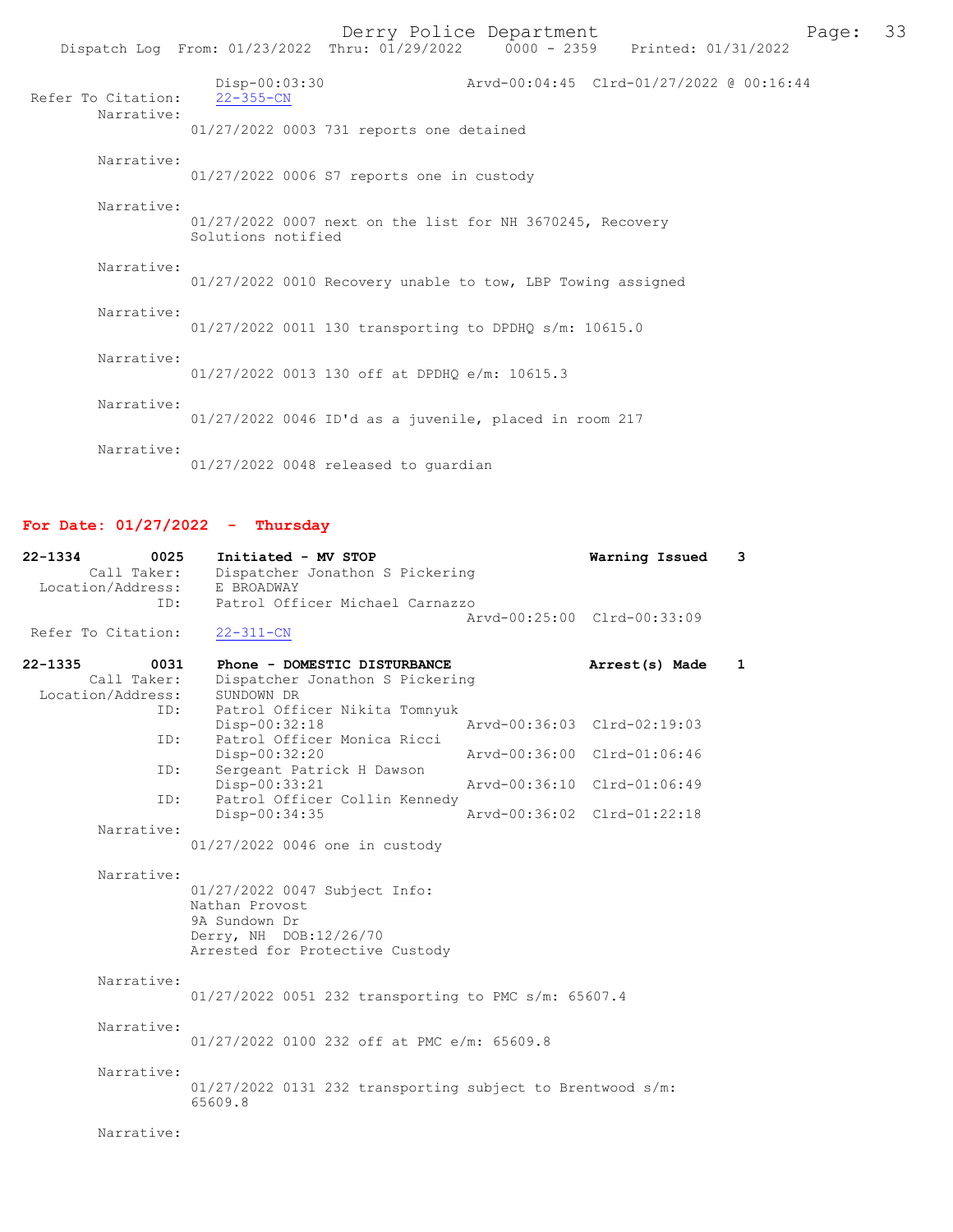|                                                                | Dispatch Log From: 01/23/2022 Thru: 01/29/2022 0000 - 2359 Printed: 01/31/2022                                                                     | Derry Police Department |                             |   | Page: | 34 |
|----------------------------------------------------------------|----------------------------------------------------------------------------------------------------------------------------------------------------|-------------------------|-----------------------------|---|-------|----|
|                                                                | 01/27/2022 0147 ERO granted by Judge Alfano                                                                                                        |                         |                             |   |       |    |
| Narrative:                                                     | $01/27/2022$ 0205 off at Brentwood e/m: 65632.5                                                                                                    |                         |                             |   |       |    |
| Refer To $P/C$ :                                               | $22 - 89 - AR$                                                                                                                                     |                         |                             |   |       |    |
| $22 - 1336$<br>0106<br>Call Taker:<br>ID:                      | Initiated - EMERGENCY RESTRAINING ORDER<br>Dispatcher Jonathon S Pickering<br>Location/Address: [DY 2] MUNICIPAL DR<br>Patrol Officer Monica Ricci |                         | Report Taken                | 2 |       |    |
| Narrative:                                                     |                                                                                                                                                    |                         | Arvd-01:06:00 Clrd-02:08:07 |   |       |    |
|                                                                | 01/27/2022 0148 granted by Judge Alfano                                                                                                            |                         |                             |   |       |    |
|                                                                | Refer To P/C:<br>$22 - 89 - AR$                                                                                                                    |                         |                             |   |       |    |
| 22-1337<br>0154<br>Location/Address: PIERCE AVE                | Initiated - PROPERTY CHECK<br>Call Taker: Dispatcher Jonathon S Pickering                                                                          |                         | Services Rendered 2         |   |       |    |
| ID:                                                            | Patrol Officer Michael Carnazzo                                                                                                                    |                         | Arvd-01:54:00 Clrd-01:54:46 |   |       |    |
| $22 - 1338$<br>0214<br>Call Taker:<br>Location/Address:        | Initiated - MV CHECK<br>Dispatcher Jonathon S Pickering<br>RT 28                                                                                   |                         | Vehicle checked 1           |   |       |    |
| ID:                                                            | Patrol Officer Michael Carnazzo                                                                                                                    |                         | Arvd-02:14:00 Clrd-02:18:36 |   |       |    |
| Narrative:                                                     | 01/27/2022 0218 vehicle and property checked, no issues                                                                                            |                         |                             |   |       |    |
| 22-1339<br>0354<br>Call Taker:<br>Location/Address:<br>ID:     | Initiated - MV STOP<br>Dispatcher Jonathon S Pickering<br>RT 28<br>Patrol Officer Nikita Tomnyuk                                                   |                         | Warning Issued              | 3 |       |    |
| Refer To Citation:                                             | $22 - 312 - CN$                                                                                                                                    |                         | Arvd-03:54:00 Clrd-04:00:44 |   |       |    |
| 22-1340<br>0404<br>Call Taker:<br>Location/Address:<br>ID:     | Initiated - MV STOP<br>Dispatcher Jonathon S Pickering<br>W BROADWAY + FORDWAY ST<br>Patrol Officer Michael Carnazzo                               |                         | Warning Issued              | 3 |       |    |
| Refer To Citation:                                             | $22 - 313 - CN$                                                                                                                                    |                         | Arvd-04:04:00 Clrd-04:09:32 |   |       |    |
| $22 - 1341$<br>0536<br>Call Taker:<br>Location/Address:<br>ID: | Initiated - MV STOP<br>Dispatcher Jonathon S Pickering<br>S MAIN ST<br>Patrol Officer Nikita Tomnyuk                                               |                         | Warning Issued              | 3 |       |    |
| Refer To Citation:                                             | $22 - 314 - CN$                                                                                                                                    |                         | Arvd-05:36:00 Clrd-05:43:28 |   |       |    |
| $22 - 1342$<br>0544<br>Call Taker:<br>Location/Address:        | Phone - ALARM, BURGLAR<br>Dispatcher Jonathon S Pickering<br>[DY 3305] KRISTIN DR                                                                  |                         | <b>False Alarm</b>          | 1 |       |    |
| ID:<br>ID:                                                     | Patrol Officer Jack Stafford<br>$Disp-05:46:52$<br>Patrol Officer Monica Ricci                                                                     |                         | Arvd-05:59:38 Clrd-06:04:46 |   |       |    |
| Refer To Field Int:                                            | $Disp-05:46:53$<br>$22 - 325 - FI$                                                                                                                 |                         | Arvd-05:57:52 Clrd-06:04:47 |   |       |    |
| $22 - 1343$<br>0705                                            | Phone - SUSPICIOUS ACTIVITY                                                                                                                        |                         | Could Not Locate 2          |   |       |    |
| Call Taker:<br>Location/Address:<br>ID:                        | Dispatcher Jess W Arcand<br>KRISTIN DR<br>Patrol Officer Cody Johnson                                                                              |                         |                             |   |       |    |
| ID:                                                            | Disp-07:08:26<br>Patrol Officer James M McClafferty                                                                                                |                         | Arvd-07:20:51 Clrd-08:01:05 |   |       |    |
| ID:                                                            | Disp-07:12:59<br>Patrol Officer Brian J Landry                                                                                                     |                         | Arvd-07:24:26 Clrd-08:01:05 |   |       |    |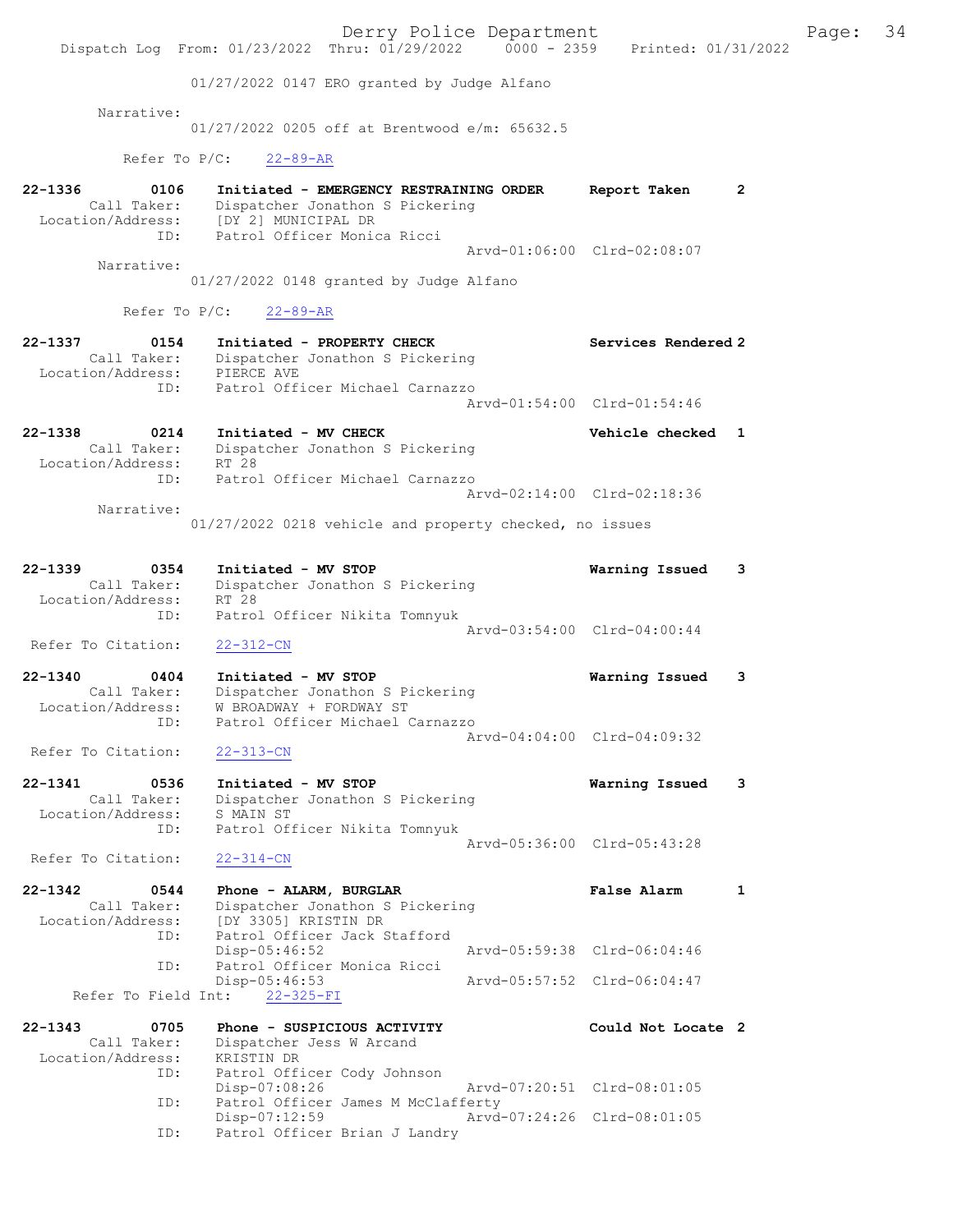|             |                                                 |                                                                                                                                    | Derry Police Department |                             |   | Page:          | 35 |
|-------------|-------------------------------------------------|------------------------------------------------------------------------------------------------------------------------------------|-------------------------|-----------------------------|---|----------------|----|
|             |                                                 | Dispatch Log From: 01/23/2022 Thru: 01/29/2022 0000 - 2359 Printed: 01/31/2022                                                     |                         |                             |   |                |    |
|             | ID:                                             | Disp-07:20:47<br>Sergeant Seth Plumer                                                                                              |                         | Arvd-07:20:49 Clrd-08:01:05 |   |                |    |
|             |                                                 | Disp-07:22:38                                                                                                                      |                         | Arvd-07:24:27 Clrd-08:01:05 |   |                |    |
|             | Narrative:                                      | 01/27/2022 0724 MALE SUBJECT RUNNING THROUGH THE<br>NEIGHBORHOOD ASKING FOR A RIDE                                                 |                         |                             |   |                |    |
| $22 - 1344$ | 0802<br>ID:                                     | Initiated - PAPER SERVICE<br>Call Taker: Dispatcher Jess W Arcand<br>Location/Address: KINGSBURY ST<br>Patrol Officer Sara R Joyce |                         | Served                      | 3 |                |    |
|             |                                                 |                                                                                                                                    |                         | Arvd-08:02:00 Clrd-08:17:15 |   |                |    |
| $22 - 1345$ | 0817<br>Call Taker:                             | Initiated - SUBPOENA DELIVERY<br>Dispatcher Jess W Arcand<br>Location/Address: FRANKLIN ST EXT                                     |                         | Served                      | 1 |                |    |
|             | ID:                                             | Patrol Officer Sara R Joyce                                                                                                        |                         | Arvd-08:17:00 Clrd-08:21:09 |   |                |    |
| $22 - 1346$ | 0841<br>Call Taker:<br>Location/Address:        | Initiated - SUBPOENA DELIVERY<br>Dispatcher Jess W Arcand<br>ASHLEIGH DR                                                           |                         | Not Served                  | 1 |                |    |
|             | ID:                                             | Patrol Officer Sara R Joyce                                                                                                        |                         | Arvd-08:41:00 Clrd-08:44:57 |   |                |    |
| $22 - 1347$ | 0849                                            | Initiated - FOLLOW-UP                                                                                                              |                         | No Action Required          |   | $\mathbf{2}$   |    |
|             | Call Taker:<br>Location/Address:<br>ID:         | Dispatcher Jess W Arcand<br>W RUNNING BROOK LN<br>Patrol Officer Timothy J Underhill                                               |                         |                             |   |                |    |
|             |                                                 |                                                                                                                                    |                         | Arvd-08:49:00 Clrd-09:03:11 |   |                |    |
| $22 - 1348$ | 0853                                            | Initiated - DOMESTIC VIOLENCE FOLLOW-UP                                                                                            |                         | No Action Required          |   | $\overline{2}$ |    |
|             | Call Taker:<br>Location/Address:                | Dispatcher Jess W Arcand<br>FAIRWAY DR                                                                                             |                         |                             |   |                |    |
|             | ID:                                             | Patrol Officer James M McClafferty                                                                                                 |                         | Arvd-08:53:00 Clrd-08:58:24 |   |                |    |
| $22 - 1349$ | 0901<br>Call Taker:<br>Location/Address:        | Initiated - Community Relations<br>Dispatcher Jess W Arcand<br>S MAIN ST                                                           |                         | Services Rendered 2         |   |                |    |
|             | ID:                                             | Patrol Officer James M McClafferty                                                                                                 |                         | Arvd-09:01:00 Clrd-09:17:02 |   |                |    |
| $22 - 1350$ | 0904<br>Call Taker:<br>Location/Address:<br>ID: | Phone - SUSPICIOUS ACTIVITY<br>Dispatcher Jess W Arcand<br>MANCHESTER RD                                                           |                         | Services Rendered 2         |   |                |    |
|             | ID:                                             | Patrol Officer Sara R Joyce<br>Disp-09:05:22<br>Patrol Officer Brian J Landry                                                      |                         | Arvd-09:11:56 Clrd-09:21:48 |   |                |    |
|             | ID:                                             | Disp-09:05:26<br>Patrol Officer Cody Johnson                                                                                       |                         | Clrd-09:06:00               |   |                |    |
|             | ID:                                             | Disp-09:05:56<br>Sergeant Seth Plumer                                                                                              |                         | Aryd-09:08:00 Clrd-09:21:48 |   |                |    |
|             | Narrative:                                      | Disp-09:09:10                                                                                                                      |                         | Arvd-09:09:12 Clrd-09:21:48 |   |                |    |
|             |                                                 | 01/27/2022 0908 VEHICLE PARKED BEHIND BUILDING                                                                                     |                         |                             |   |                |    |
| $22 - 1351$ | 0916                                            | Phone - THEFT                                                                                                                      |                         | Report Taken                | 2 |                |    |
|             | Call Taker:<br>Location/Address:                | Patrol Officer Scott M Beegan<br>ASHLEIGH DR                                                                                       |                         |                             |   |                |    |
|             | ID:                                             | Patrol Officer Scott M Beegan<br>Disp-09:18:10                                                                                     |                         | Arvd-09:18:12 Clrd-09:18:24 |   |                |    |

Narrative:

PAST TENSE THEFT FROM WALMART

Refer To Incident: 22-132-OF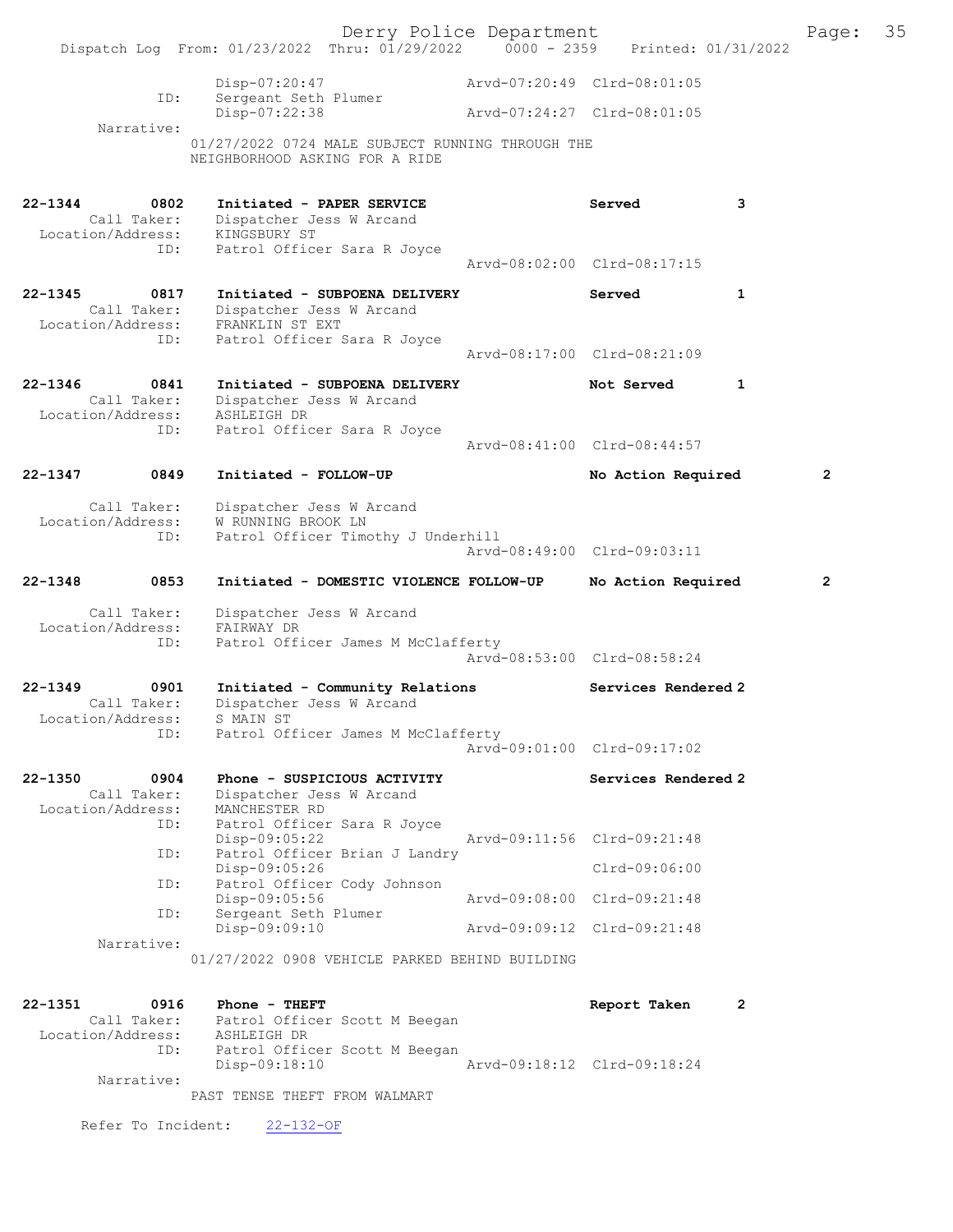22-1352 0920 Initiated - Community Relations Services Rendered 2 Call Taker: Dispatcher Jess W Arcand Location/Address: DRURY LN ID: Patrol Officer James M McClafferty Arvd-09:20:00 Clrd-09:42:13 22-1353 0951 Initiated - Community Relations Services Rendered 2 Call Taker: Dispatcher Jess W Arcand Location/Address: DUBEAU DR ID: Patrol Officer James M McClafferty Arvd-09:51:00 Clrd-10:15:11 22-1354 0953 Initiated - FOLLOW-UP No Action Required 2 Call Taker: Dispatcher Jess W Arcand Location/Address: MUNICIPAL DR ID: Patrol Officer Cody Johnson Arvd-09:53:00 Clrd-10:30:09 22-1355 1005 Phone - SUSPICIOUS ACTIVITY Could Not Locate 2 Call Taker: Dispatcher Jess W Arcand Location/Address: TSIENNETO RD ID: Patrol Officer Brendan S Holden Disp-10:06:04 Arvd-10:07:13 Clrd-10:14:56 Narrative: 01/27/2022 1005 PURSE IN THE ROADWAY 22-1356 1017 Initiated - Community Relations Services Rendered 2 Call Taker: Dispatcher Jess W Arcand Location/Address: EASTGATE RD ID: Patrol Officer James M McClafferty Arvd-10:17:00 Clrd-10:39:56 22-1357 1024 Initiated - ATTEMPTED PAPER SERVICE Not Served 2 Call Taker: Dispatcher Jess W Arcand Location/Address: ROCKINGHAM RD ID: Patrol Officer Timothy J Underhill Arvd-10:24:00 Clrd-10:27:50 ID: Patrol Officer Brian J Landry<br>Disp-10:24:42 Arvd-10:24:44 Clrd-10:27:52  $Disp-10:24:42$ 22-1358 1027 Initiated - ATTEMPTED PAPER SERVICE Not Served 2 Call Taker: Dispatcher Jess W Arcand Location/Address: BEDARD AVE ID: Patrol Officer Timothy J Underhill Arvd-10:27:00 Clrd-10:36:01 ID: Patrol Officer Brian J Landry Disp-10:28:12 Arvd-10:29:41 Clrd-10:35:59 22-1359 1029 Initiated - MV STOP Warning Issued 3 Call Taker: Dispatcher Jess W Arcand Location/Address: W BROADWAY ID: Patrol Officer Melissa M Houde Arvd-10:29:00 Clrd-10:33:16 Refer To Citation: 22-315-CN 22-1360 1035 Initiated - SUBPOENA DELIVERY Served 51 Call Taker: Dispatcher Jess W Arcand Location/Address: JEFF LN ID: Patrol Officer Cody Johnson Arvd-10:35:00 Clrd-10:42:24 22-1361 1037 Initiated - Community Relations Services Rendered 2 Call Taker: Dispatcher Jess W Arcand Location/Address: W RUNNING BROOK LN ID: Patrol Officer Brian J Landry

Arvd-10:37:00 Clrd-10:47:16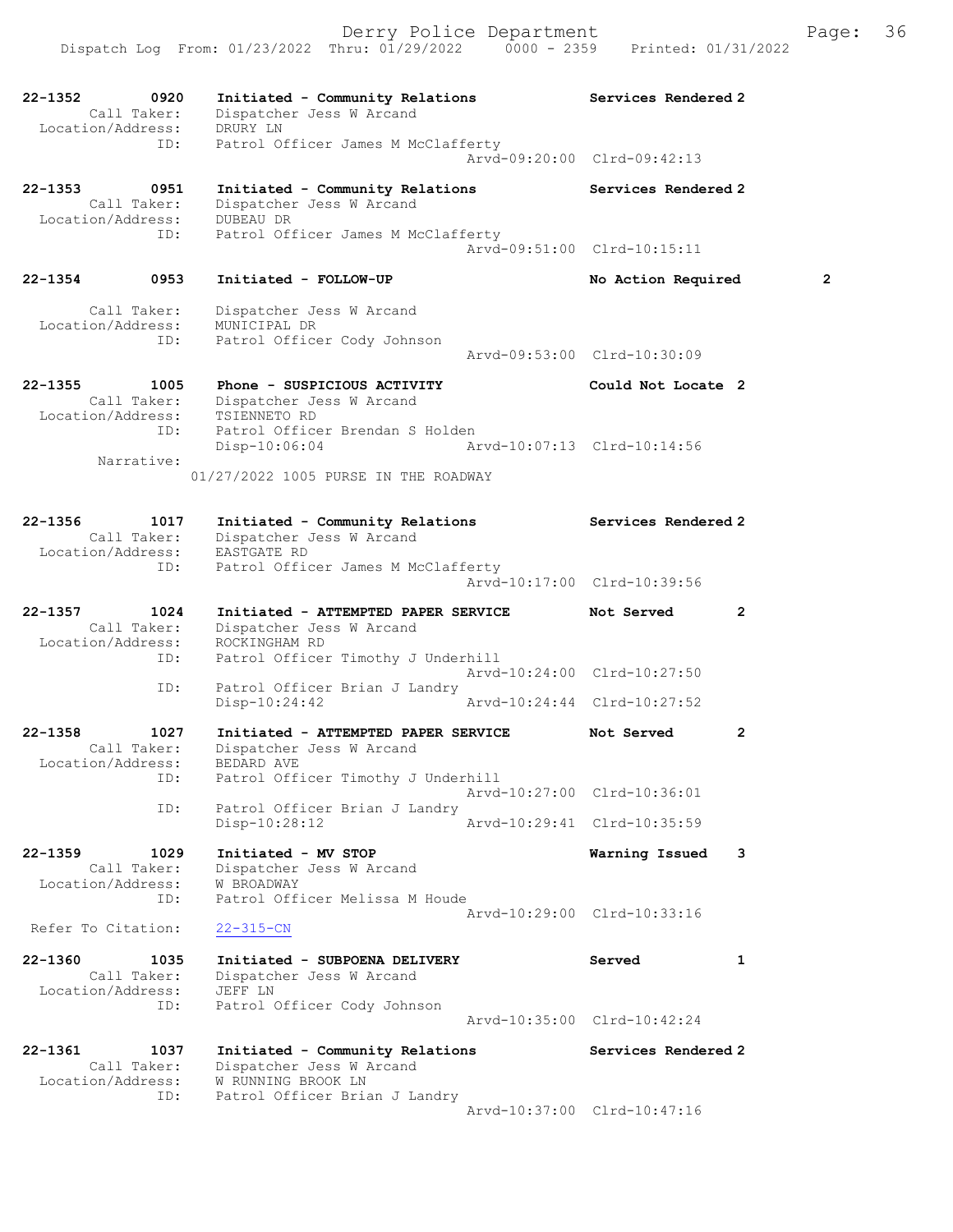Derry Police Department Fage: 37 Dispatch Log From:  $01/23/2022$  Thru:  $01/29/2022$  0000 - 2359 Printed:  $01/31/2022$ 22-1362 1038 Initiated - MV STOP Warning Issued 3 Call Taker: Dispatcher Jess W Arcand Call Taker: Dispatcher<br>Location/Address: W BROADWAY ID: Patrol Officer Melissa M Houde Arvd-10:38:00 Clrd-10:44:13 Refer To Citation: 22-316-CN 22-1363 1045 Initiated - Community Relations Services Rendered 2 Call Taker: Dispatcher Jess W Arcand Location/Address: GRINNELL RD ID: Patrol Officer James M McClafferty Arvd-10:45:00 Clrd-11:08:58 22-1364 1050 Initiated - FOLLOW-UP No Action Required 2 Call Taker: Dispatcher Jess W Arcand Location/Address: TSIENNETO RD ID: Patrol Officer Timothy J Underhill Arvd-10:50:00 Clrd-11:02:34 22-1365 1055 Initiated - MV STOP Warning Issued 3 Call Taker: Dispatcher Jess W Arcand Location/Address: E BROADWAY ID: Patrol Officer Melissa M Houde Arvd-10:55:00 Clrd-11:00:40<br>22-317-CN Refer To Citation: 22-1366 1103 Phone - CUSTOMER PROBLEM North Services Rendered 2 Call Taker: Dispatcher Jess W Arcand Location/Address: CRYSTAL AVE ID: Patrol Officer Brendan S Holden<br>Disp-11:06:21 Ar Disp-11:06:21 Arvd-11:07:11 Clrd-11:17:46 ID: Patrol Officer Sara R Joyce<br>Disp-11:06:25 Disp-11:06:25 Arvd-11:07:49 Clrd-11:17:44 22-1367 1108 Initiated - MV STOP Warning Issued 3 Call Taker: Dispatcher Jess W Arcand Location/Address: E BROADWAY ID: Patrol Officer Melissa M Houde Arvd-11:08:00 Clrd-11:14:38 Cleared By: Patrol Officer Melissa M Houde Refer To Citation: 22-318-CN 22-1368 1109 Initiated - Community Relations Services Rendered 2 Call Taker: Dispatcher Jess W Arcand Location/Address: HOOD RD ID: Patrol Officer James M McClafferty Arvd-11:09:00 Clrd-11:47:06 22-1369 1118 Initiated - MV STOP Warning Issued 3 Call Taker: Dispatcher Jess W Arcand Location/Address: W BROADWAY ID: Patrol Officer Melissa M Houde Arvd-11:18:00 Clrd-11:22:43<br>22-319-CN Refer To Citation: 22-1370 1123 Initiated - FOLLOW-UP No Action Required 2 Call Taker: Dispatcher Jess W Arcand Location/Address: MUNICIPAL DR Patrol Officer Blake A Martineau Arvd-11:23:00 Clrd-11:54:30 22-1371 1144 Initiated - MV STOP Warning Issued 3 Call Taker: Dispatcher Jess W Arcand

 Location/Address: W BROADWAY ID: Patrol Officer Melissa M Houde Arvd-11:44:00 Clrd-11:48:25<br>22-320-CN

Refer To Citation: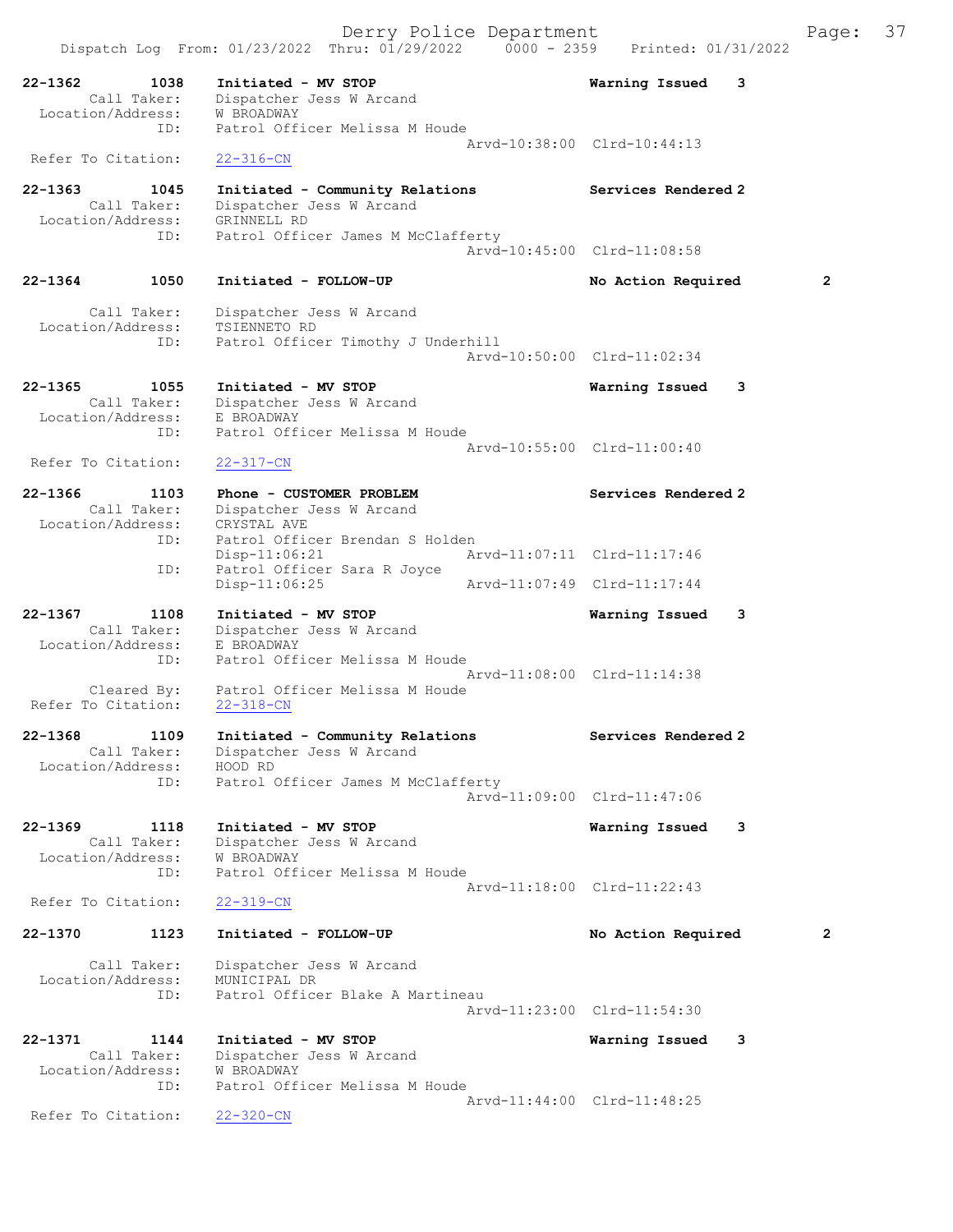22-1372 1150 911 - TRAFFIC CONTROL Assistance Rendered 3 Call Taker: Dispatcher Jess W Arcand Location/Address: W BROADWAY ID: Patrol Officer Brendan S Holden Disp-11:50:34 Arvd-11:53:21 Clrd-12:00:09 22-1373 1154 Initiated - MV STOP Warning Issued 3 Call Taker: Dispatcher Jess W Arcand Location/Address: BIRCH ST ID: Patrol Officer Melissa M Houde Arvd-11:54:00 Clrd-11:57:54 Refer To Citation: 22-321-CN 22-1374 1158 Initiated - MV STOP Warning Issued 3 Call Taker: Dispatcher Jess W Arcand Location/Address: CRYSTAL AVE ID: Patrol Officer Blake A Martineau Arvd-11:58:00 Clrd-12:09:37 Refer To Citation: 22-323-CN 22-1375 1158 Phone - VANDALISM Report Taken 3 Call Taker: Dispatcher Jess W Arcand Location/Address: DORIS ST ID: Patrol Officer Cody Johnson Disp-11:58:57 Arvd-12:04:54 Clrd-12:21:43 Narrative: 01/27/2022 1203 HOUSE EGGED Refer To Incident: 22-133-OF 22-1376 1209 Initiated - MV STOP Warning Issued 3 Call Taker: Dispatcher Jess W Arcand Location/Address: W BROADWAY ID: Patrol Officer Melissa M Houde Arvd-12:09:00 Clrd-12:14:10 Refer To Citation: 22-322-CN 22-1377 1217 Initiated - MV STOP Warning Issued 3 Call Taker: Dispatcher Jess W Arcand Location/Address: WINDHAM RD ID: Patrol Officer Timothy J Underhill Arvd-12:17:00 Clrd-12:20:19 Refer To Citation: 22-1378 1223 Initiated - MV STOP Warning Issued 3 Call Taker: Dispatcher Jess W Arcand Location/Address: PAUL AVE ID: Patrol Officer Cody Johnson Arvd-12:23:00 Clrd-12:26:34 Refer To Citation: 22-326-CN 22-1379 1225 Initiated - ATTEMPTED PAPER SERVICE Services Rendered 2 Call Taker: Dispatcher Jess W Arcand Location/Address: KENDALL POND RD ID: Patrol Officer Blake A Martineau Arvd-12:25:00 Clrd-12:33:48<br>ID: Patrol Officer Brendan S Holden Patrol Officer Brendan S Holden Disp-12:25:43 Arvd-12:27:08 Clrd-12:33:46 22-1380 1227 Initiated - MV STOP Warning Issued 3 Call Taker: Dispatcher Jess W Arcand Location/Address: E BROADWAY ID: Patrol Officer Melissa M Houde Arvd-12:27:00 Clrd-12:30:44 Refer To Citation: 22-325-CN 22-1381 1229 Initiated - FOLLOW-UP No Action Required 2

Call Taker: Dispatcher Jess W Arcand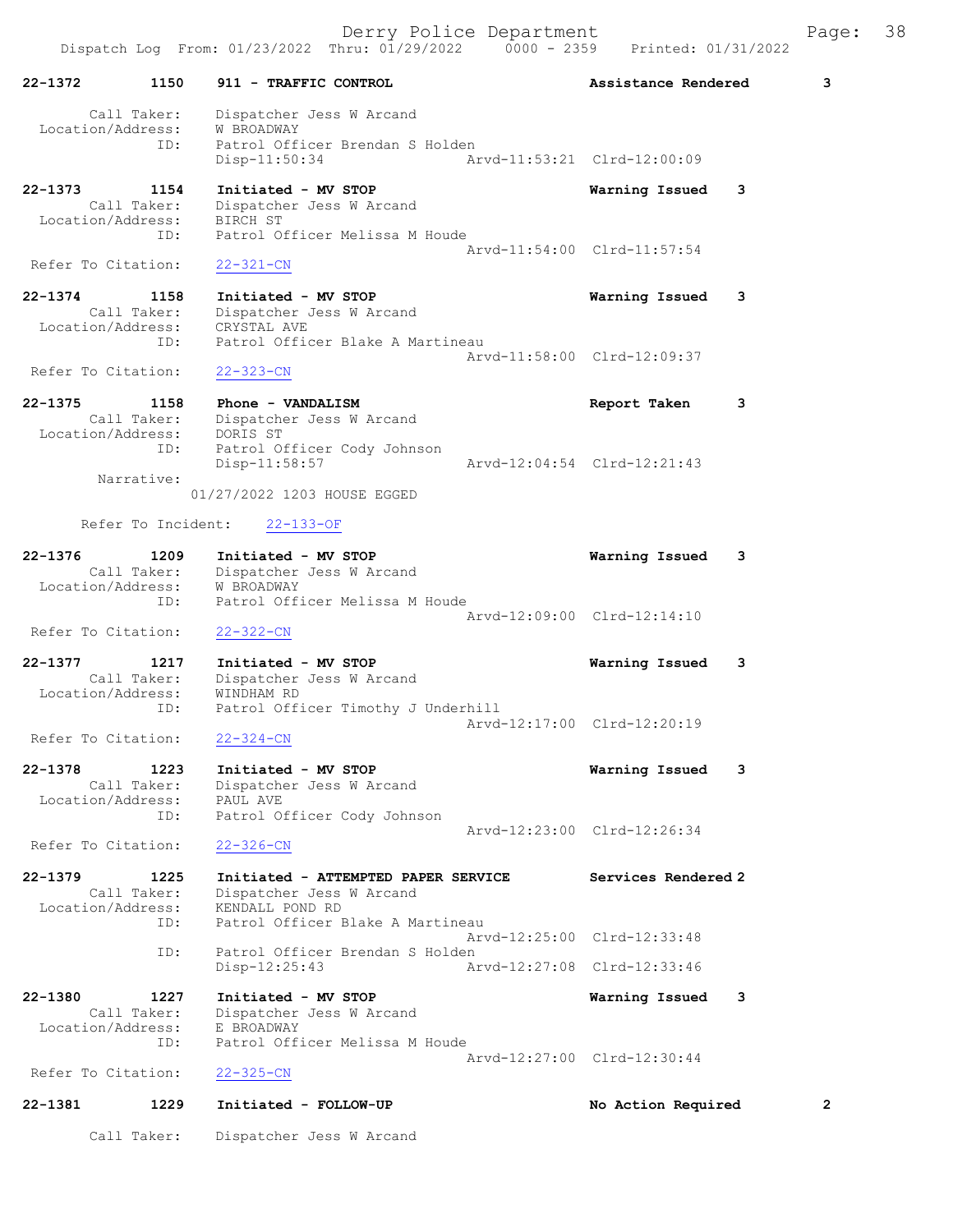Derry Police Department Fage: 39 Dispatch Log From: 01/23/2022 Thru: 01/29/2022 0000 - 2359 Printed: 01/31/2022 Location/Address: MANCHESTER RD ID: Patrol Officer Sara R Joyce Arvd-12:29:00 Clrd-12:34:24 22-1382 1235 Phone - STRUCK ANIMAL 22-1382 Services Rendered 2 Call Taker: Dispatcher Jess W Arcand Location/Address: ASH ST EXT ID: Patrol Officer Sara R Joyce Disp-12:36:14 Arvd-12:40:49 Clrd-12:43:36 Narrative: 01/27/2022 1236 STRUCK CAT Narrative: 01/27/2022 1243 DETERMINED TO BE IN LONDONDDERRY. LONDONDERRY PD NOTIFIED 22-1383 1244 Initiated - MV STOP Warning Issued 3 Call Taker: Dispatcher Jess W Arcand Location/Address: W BROADWAY ID: Patrol Officer Melissa M Houde Arvd-12:44:00 Clrd-12:47:33 Refer To Citation: 22-327-CN 22-1384 1248 Phone - MV ACCIDENT Report Taken 1 Call Taker: Dispatcher Jess W Arcand Location/Address: S MAIN ST + ISLAND POND RD<br>ID: Patrol Officer Brendan S Ho<br>Disp-12:48:42 Patrol Officer Brendan S Holden Disp-12:48:42 Arvd-12:49:57 Clrd-13:53:28 Narrative: 01/27/2022 1300 NH COMM 24522 Narrative: 01/27/2022 1353 REPORTABLE. POOLER VS TRAFFIC LIGHT POLE Narrative: 01/31/2022 0945 DIVISION 5 NOTIFIED OF STRUCK LIGHT POLE Refer To Accident: 22-40-AC 22-1385 1256 Initiated - PAPER SERVICE 1988 Not Served 3 Call Taker: Dispatcher Jess W Arcand Location/Address: MT PLEASANT ST ID: Patrol Officer Blake A Martineau Arvd-12:56:00 Clrd-13:03:49 22-1386 1305 Initiated - SUBPOENA DELIVERY Served 1 Call Taker: Dispatcher Jess W Arcand Location/Address: [DY 1625] CRYSTAL AVE ID: Patrol Officer Blake A Martineau Arvd-13:05:00 Clrd-13:11:41 22-1387 1306 Initiated - MV STOP Warning Issued 3 Call Taker: Dispatcher Jess W Arcand Location/Address: TSIENNETO RD ID: Patrol Officer Sara R Joyce Arvd-13:06:00 Clrd-13:10:32 Refer To Citation: 22-328-CN 22-1388 1312 Initiated - MV STOP Warning Issued 3 Call Taker: Dispatcher Jess W Arcand Location/Address: W BROADWAY ID: Patrol Officer Melissa M Houde Arvd-13:12:00 Clrd-13:16:17 Refer To Citation: 22-329-CN 22-1389 1313 Initiated - MV STOP Warning Issued 3 Call Taker: Dispatcher Jess W Arcand Location/Address: A ST

ID: Patrol Officer Timothy J Underhill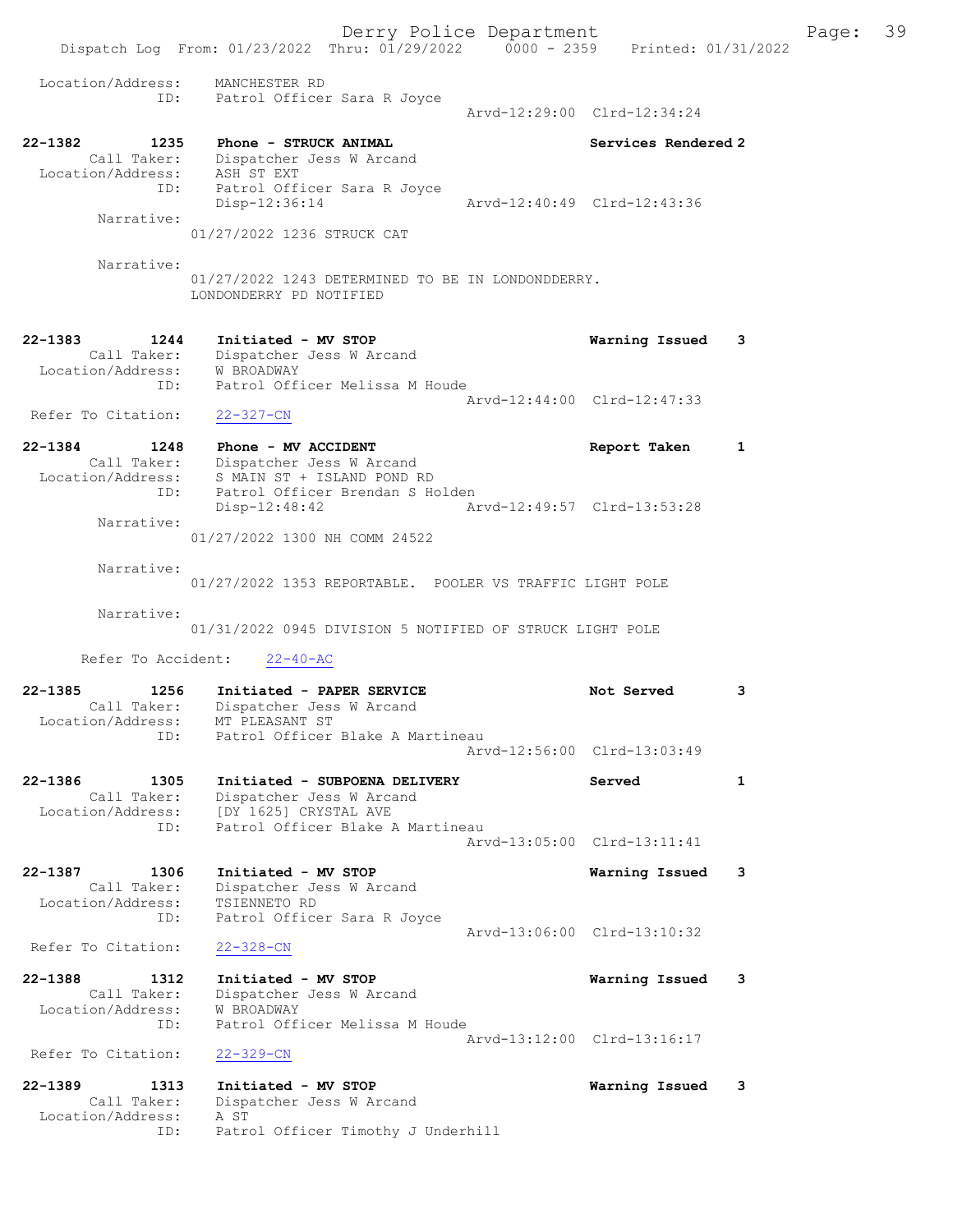Derry Police Department [1991] Page: 40<br>Phru: 01/29/2022 | 0000 - 2359 | Printed: 01/31/2022 Dispatch Log From:  $01/23/2022$  Thru:  $01/29/2022$  0000 - 2359 Arvd-13:13:00 Clrd-13:14:57 ID: Patrol Officer Sara R Joyce<br>Disp-13:14:50 Disp-13:14:50 Arvd-13:14:54 Clrd-13:19:28 Refer To Citation: 22-1390 1315 Initiated - FOLLOW-UP No Action Required 2 Call Taker: Dispatcher Jess W Arcand<br>Location/Address: [DY 2] MUNICIPAL DR Location USS W Aless: [DY 2] MUNICIPAL DR<br>TD: Patrol Officer Cody Patrol Officer Cody Johnson Arvd-13:15:00 Clrd-13:58:37 22-1391 1317 Phone - SUSPICIOUS ACTIVITY 1317 Report Taken 2 Call Taker: Dispatcher Jess W Arcand Location/Address: GRINNELL RD ID: Lieutenant Robert F Smith<br>Disp-13:18:51 Disp-13:18:51 Arvd-13:18:54 Clrd-13:18:57 Refer To Field Int: 22-316-FI 22-1392 1337 Other - Drop Box Maintenance Report Taken 3<br>Call Taker: Dispatcher Jess W Arcand Dispatcher Jess W Arcand<br>ent: 22-134-OF Refer To Incident: 22-1393 1343 Initiated - FOLLOW-UP No Action Required 2 Call Taker: Dispatcher Jess W Arcand Location/Address: FAIRWAY DR ID: Patrol Officer Sara R Joyce Arvd-13:43:00 Clrd-13:53:18 22-1394 1346 Initiated - MV STOP 1394 Warning Issued 3<br>Call Taker: Dispatcher Jess W Arcand Dispatcher Jess W Arcand<br>ELM ST Location/Address: ID: Patrol Officer Melissa M Houde Arvd-13:46:00 Clrd-13:49:30<br>
22-331-CN Refer To Citation: 22-1395 1354 Phone - SUSPICIOUS ACTIVITY Transported to Hospital 2 Call Taker: Dispatcher Jess W Arcand Location/Address: PARKLAND DR Patrol Officer Blake A Martineau<br>Disp-13:54:33 Ary Disp-13:54:33 Arvd-13:58:55 Clrd-14:59:12<br>Cleared By: Dispatcher Christina L Power Dispatcher Christina L Power ID: Patrol Officer Brendan S Holden<br>Disp-13:54:36 Ar Disp-13:54:36 Arvd-13:58:48 Clrd-14:05:32<br>TD: Sergeant Seth Plumer Sergeant Seth Plumer<br>Disp-13:54:47 Disp-13:54:47 Arvd-13:58:21 Clrd-14:16:32<br>ID: Captain Vernon L Thomas Captain Vernon L Thomas<br>Disp-13:57:16 Disp-13:57:16 Arvd-13:57:18 Clrd-14:12:36<br>TD: Patrol Officer Cody Johnson Patrol Officer Cody Johnson<br>Disp-13:58:57 Disp-13:58:57 Arvd-13:58:59 Clrd-14:54:41<br>Cleared By: Dispatcher Christina L Power By: Dispatcher Christina L Power<br>ID: Patrol Officer Timothy J Unde Patrol Officer Timothy J Underhill<br>Disp-14:02:02 Arvd Disp-14:02:02 Arvd-14:02:04 Clrd-14:16:30 Narrative: 01/27/2022 1414 325 TRANSPORTING ONE TO PMC SM 45819.3 Narrative: 01/27/2022 1415 OFF AT PMC EM 45819.7 22-1396 1359 Phone - ASSIST CITIZEN Assistance Rendered 3 Call Taker: Dispatcher Jess W Arcand<br>Location/Address: OLD MANCHESTER RD ess: OLD MANCHESTER RD<br>ID: Patrol Officer Sara Patrol Officer Sara R Joyce<br>Disp-14:00:11

Arvd-14:12:10 Clrd-14:22:06

22-1397 1404 Initiated - TRANSPORT 120-1397 No Action Required 3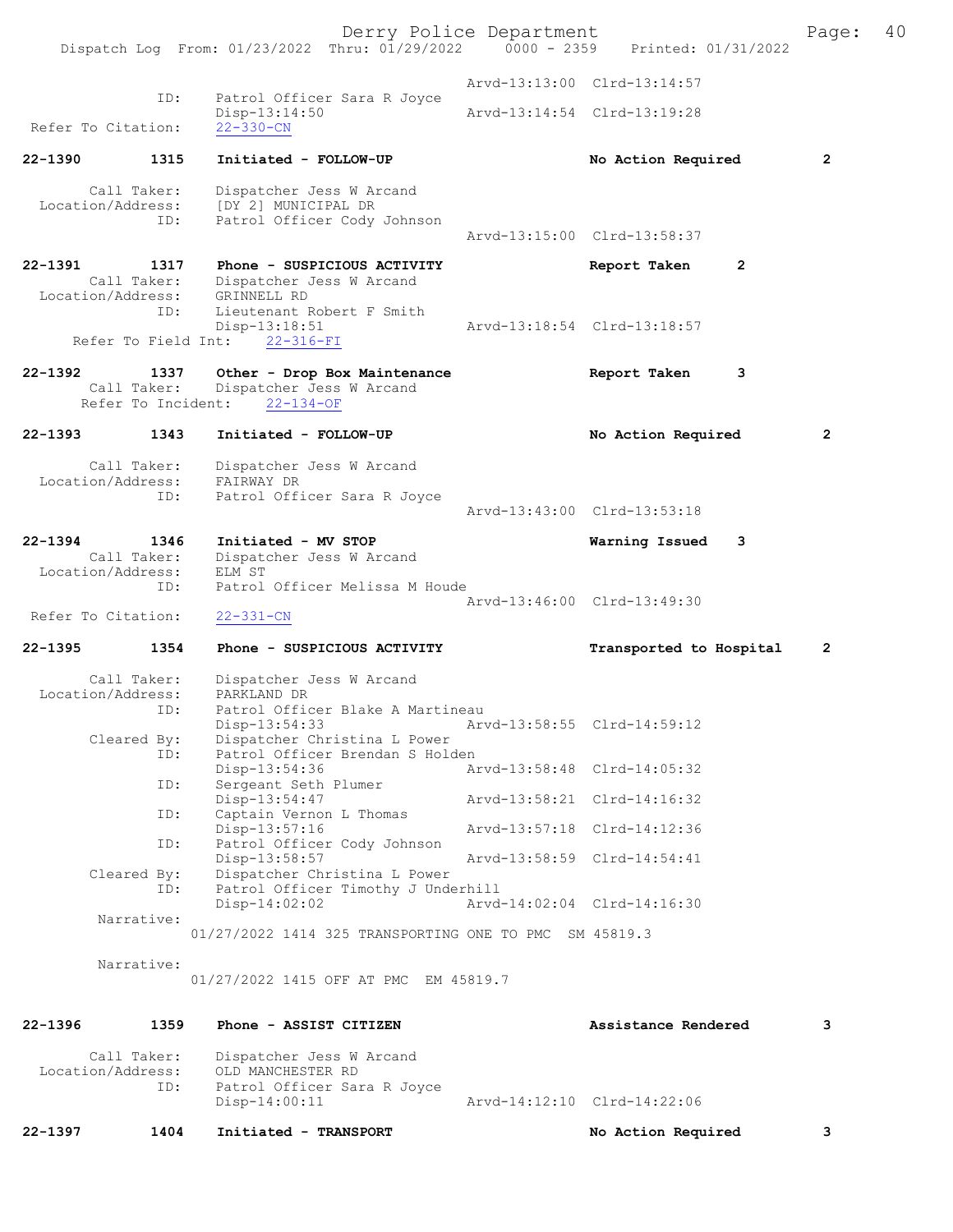| aqe: |  | 41 |
|------|--|----|
|      |  |    |

| Call Taker:<br>Location/Address: | Dispatcher Jess W Arcand<br>CRYSTAL AVE                                    |               |                             |                |
|----------------------------------|----------------------------------------------------------------------------|---------------|-----------------------------|----------------|
| ID:                              | Detective Scott A Tompkins                                                 |               | Arvd-14:04:00 Clrd-14:12:00 |                |
| Narrative:                       | 01/27/2022 1404 TRANSPORTING ONE TO CRYSTAL AVE SM 22259.3                 |               |                             |                |
| Narrative:                       | 01/27/2022 1411 OFF AT HO                                                  |               |                             |                |
| 22-1398<br>1408<br>Call Taker:   | Phone - SUSPICIOUS ACTIVITY<br>Dispatcher Jess W Arcand                    |               | Services Rendered 2         |                |
| Location/Address:<br>ID:         | LAWRENCE RD<br>Patrol Officer Brendan S Holden<br>Disp-14:09:34            |               | Arvd-14:16:05 Clrd-14:32:14 |                |
| 22-1399<br>1501                  | Radio - ARREST                                                             |               | Arrest(s) Made              | $\overline{2}$ |
| Call Taker:                      | Dispatcher Christina L Power                                               |               |                             |                |
| Location/Address:<br>ID:         | CRYSTAL AVE<br>Patrol Officer Michael P Accorto                            |               |                             |                |
|                                  | Disp-15:03:30                                                              |               | Arvd-15:08:13 Clrd-15:56:27 |                |
| ID:                              | Sergeant Jeffrey M Dawe<br>Disp-15:03:33                                   | Arvd-15:08:17 | Clrd-15:19:03               |                |
| ID:                              | Patrol Officer Melissa M Houde<br>Disp-15:03:37                            |               | $Clrd-15:03:42$             |                |
| ID:                              | Patrol Officer Joshua W Morse<br>Disp-15:04:10                             | Arvd-15:08:23 | Clrd-15:56:37               |                |
| ID:                              | Patrol Officer Nathan S Lavoie<br>Detective Daniel J McCarthy              |               |                             |                |
|                                  | $Disp-15:04:19$                                                            |               | Arvd-15:08:28 Clrd-15:41:17 |                |
| ID:                              | Detective Kevin G Ruppel<br>Disp-15:04:21                                  | Arvd-15:08:29 | $Clrd-15:41:15$             |                |
| ID:                              | Detective Scott A Tompkins<br>$Disp-15:04:22$                              | Arvd-15:08:31 | $Clrd-15:41:13$             |                |
| ID:                              | Detective Victoria M Kidd                                                  |               |                             |                |
| ID:                              | Disp-15:04:28<br>Detective Lieutenant Jon M Breen                          | Arvd-15:08:26 | $Clrd-15:41:21$             |                |
| ID:                              | Disp-15:04:37<br>Detective Sergeant Ryan O'Rourke                          | Arvd-15:19:00 | Clrd-15:34:55               |                |
| ID:                              | $Disp-15:04:40$<br>Patrol Officer Scott M Beegan                           | Arvd-15:08:27 | Clrd-15:39:07               |                |
|                                  | Disp-15:08:19                                                              |               | $Clrd-15:08:22$             |                |
| ID:                              | Patrol Officer Collin Kennedy<br>$Disp-20:59:28$                           |               | Arvd-21:17:28 Clrd-22:01:38 |                |
| Narrative:                       | 01/27/2022 1508 one in custody for attempted sexual assault,               |               |                             |                |
|                                  | certain uses of a computer prohibited and felonious use of a<br>firearm    |               |                             |                |
| Narrative:                       |                                                                            |               |                             |                |
|                                  | 01/27/2022 1511 enroute to hq's s/m 11621.3                                |               |                             |                |
| Narrative:                       | 01/27/2022 1512 off at hq's e/m 11621.6 with;                              |               |                             |                |
|                                  | Tisbert, Alac                                                              |               |                             |                |
|                                  | 5 Towle Rd<br>Kingston, NH dob 020988                                      |               |                             |                |
|                                  |                                                                            |               |                             |                |
| Narrative:                       |                                                                            |               |                             |                |
|                                  | 01/27/2022 1517 next on the list requested, Birch St<br>collision assigned |               |                             |                |
| Narrative:                       |                                                                            |               |                             |                |
|                                  | 01/27/2022 1528 wrecker on scene                                           |               |                             |                |
| Narrative:                       |                                                                            |               |                             |                |
|                                  | 01/27/2022 1536 Birch St towing mv to DPD, 437 also enroute                |               |                             |                |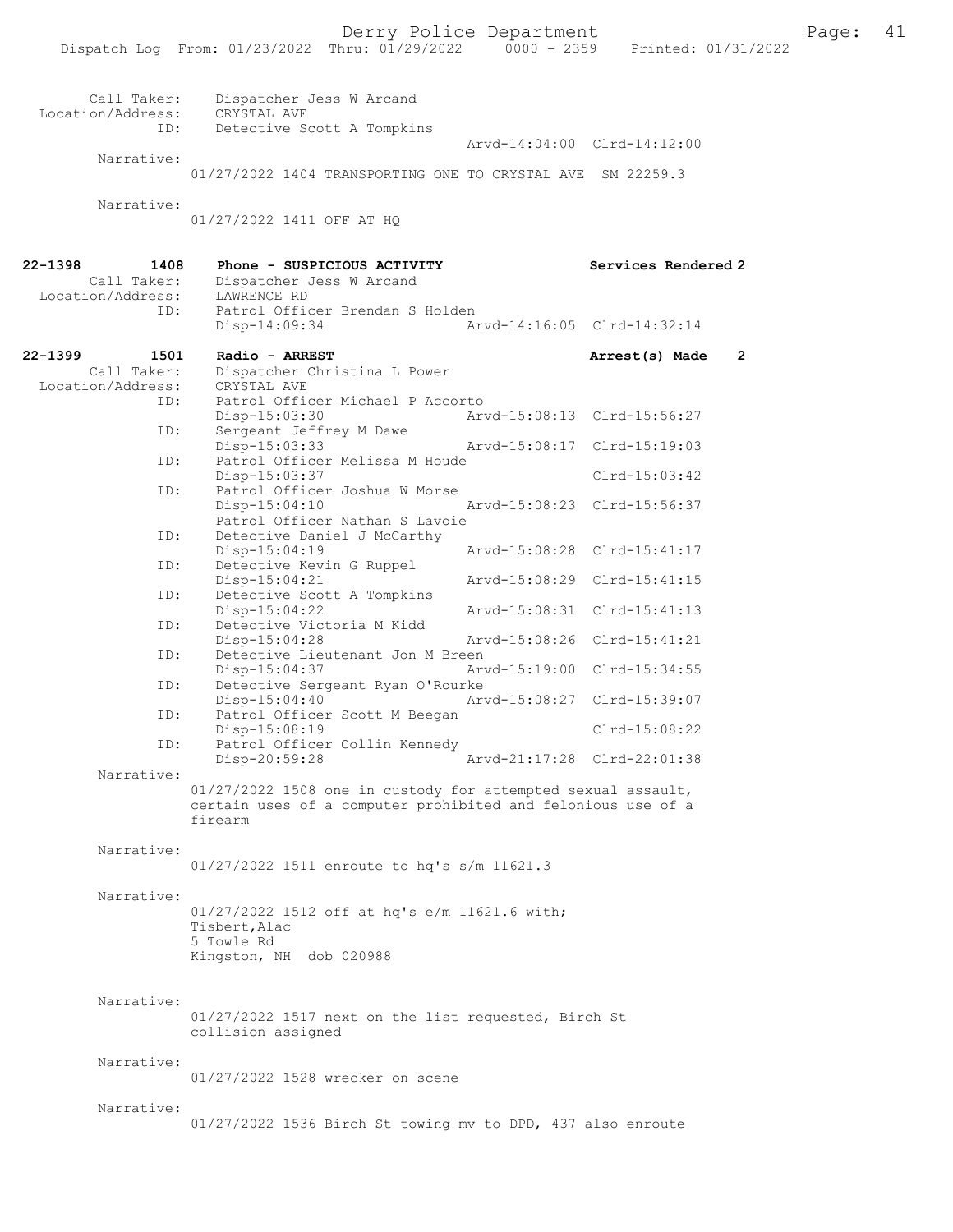|                                                                | Dispatch Log From: 01/23/2022 Thru: 01/29/2022 0000 - 2359 Printed: 01/31/2022                                 | Derry Police Department |                             | 42<br>Page:  |
|----------------------------------------------------------------|----------------------------------------------------------------------------------------------------------------|-------------------------|-----------------------------|--------------|
| Narrative:                                                     | 01/27/2022 1539 437 off at hq's with Birch St collison with<br>the mv                                          |                         |                             |              |
| Narrative:                                                     | 01/27/2022 1659 placed in cell # 3.                                                                            |                         |                             |              |
| Narrative:                                                     | 01/27/2022 1659 BC notified and responding                                                                     |                         |                             |              |
| Narrative:                                                     | 01/27/2022 1808 prisoner checked                                                                               |                         |                             |              |
| Narrative:                                                     | 01/27/2022 1930 held on preventitive detention                                                                 |                         |                             |              |
| Narrative:                                                     | 01/27/2022 2051 prisoner checked                                                                               |                         |                             |              |
| Narrative:                                                     | 01/27/2022 2117 enroute to RCJ s/m 38902.8                                                                     |                         |                             |              |
| Narrative:                                                     | 01/27/2022 2148 38924.4                                                                                        |                         |                             |              |
| Refer To Arrest:                                               | $22 - 91 - AR$                                                                                                 |                         |                             |              |
| $22 - 1401$<br>1521                                            | Phone - ALARM, BURGLAR<br>Call Taker: Dispatcher Christina L Power<br>Location/Address: [DY 2294] DIANA RD     |                         | <b>False Alarm</b>          | $\mathbf{1}$ |
| ID:                                                            | Patrol Officer Melissa M Houde<br>Disp-15:22:55                                                                |                         | Arvd-15:31:58 Clrd-15:34:26 |              |
| ID:                                                            | Patrol Officer Casey J Noyes<br>Disp-15:22:58                                                                  |                         | Arvd-15:31:59 Clrd-15:34:28 |              |
| Narrative:                                                     | confirmed false by homeowner                                                                                   |                         |                             |              |
| Refer To Field Int:                                            | $22 - 355 - FI$                                                                                                |                         |                             |              |
| $22 - 1400$<br>1522<br>Call Taker:<br>Location/Address:<br>ID: | Initiated - MV STOP<br>Dispatcher Christina L Power<br>E BROADWAY<br>Patrol Officer James M McClafferty        |                         | Summons Issued              | 3            |
| Refer To Citation:                                             | $22 - 332 - CN$                                                                                                |                         | Arvd-15:22:00 Clrd-15:39:01 |              |
| $22 - 1402$<br>1552<br>Call Taker:<br>Location/Address:<br>ID: | Initiated - MV STOP<br>Dispatcher Christina L Power<br><b>W BROADWAY</b><br>Patrol Officer James M McClafferty |                         | Warning Issued              | - 3          |
| Refer To Citation:                                             | $22 - 333 - CN$                                                                                                |                         | Arvd-15:52:00 Clrd-15:57:57 |              |
| $22 - 1403$<br>1602                                            | Initiated - MV STOP                                                                                            |                         | Warning Issued              | 3            |
| Call Taker:<br>Location/Address:                               | Dispatcher Christina L Power<br><b>W BROADWAY</b>                                                              |                         |                             |              |
| ID:                                                            | Patrol Officer James M McClafferty                                                                             |                         | Arvd-16:02:00 Clrd-16:07:28 |              |
| Refer To Citation:                                             | $22 - 334 - CN$                                                                                                |                         |                             |              |
| $22 - 1404$<br>1610                                            | Initiated - MV STOP                                                                                            |                         | No Action Required          | 3            |
| Call Taker:<br>Location/Address:                               | Dispatcher Christina L Power<br>E DERRY RD                                                                     |                         |                             |              |
| ID:                                                            | Patrol Officer Melissa M Houde                                                                                 |                         | Arvd-16:10:00 Clrd-16:12:33 |              |
| 22-1405<br>1611<br>Call Taker:<br>Location/Address:            | Initiated - MV STOP<br>Dispatcher Christina L Power<br>W BROADWAY                                              |                         | Warning Issued              | 3            |
|                                                                |                                                                                                                |                         |                             |              |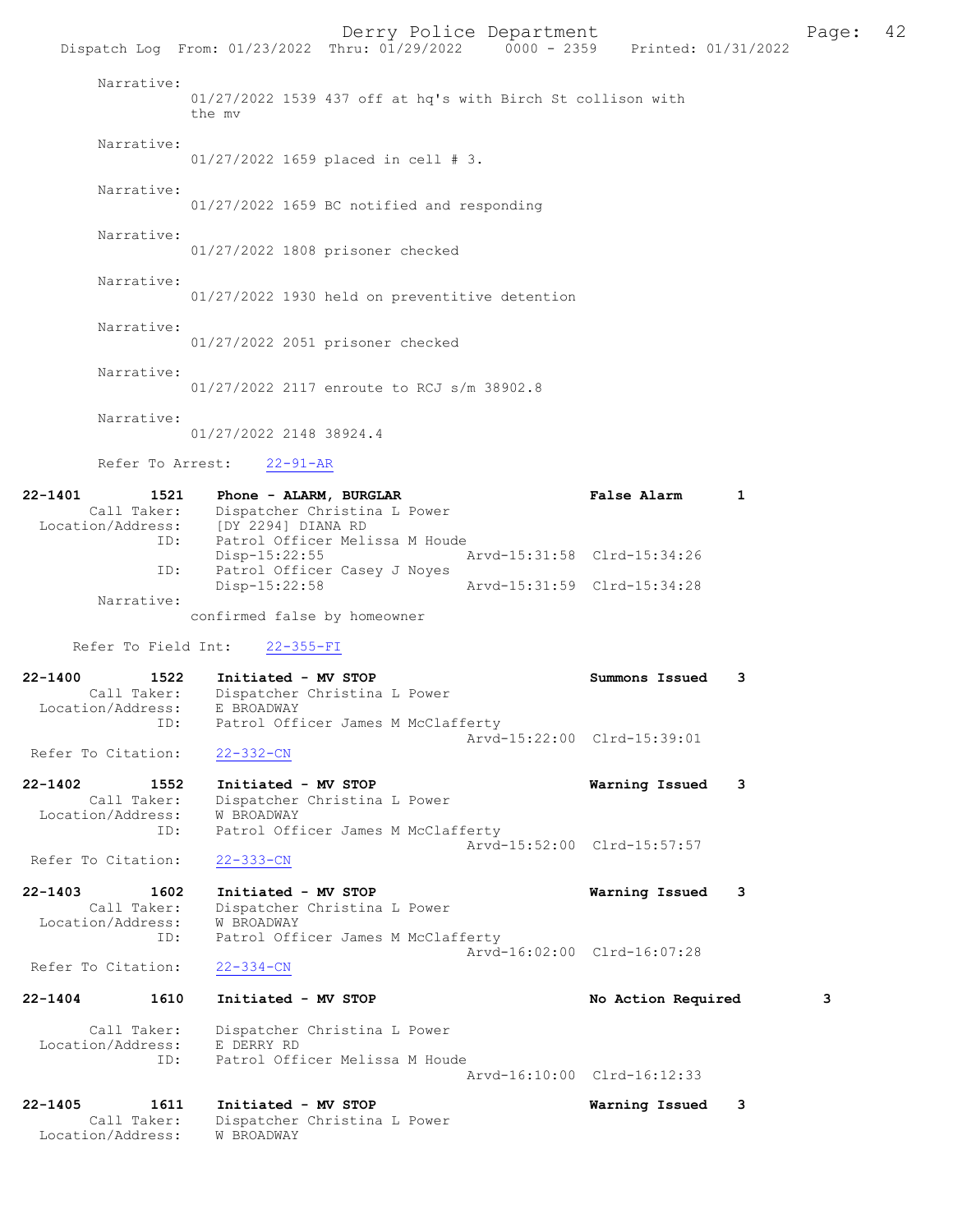|                                                                          | Derry Police Department<br>Dispatch Log From: 01/23/2022 Thru: 01/29/2022 0000 - 2359                                | Printed: 01/31/2022         |              | Page: | 43 |
|--------------------------------------------------------------------------|----------------------------------------------------------------------------------------------------------------------|-----------------------------|--------------|-------|----|
| ID:                                                                      | Patrol Officer James M McClafferty                                                                                   |                             |              |       |    |
| Refer To Citation:                                                       | $22 - 335 - CN$                                                                                                      | Arvd-16:11:00 Clrd-16:17:31 |              |       |    |
| 22-1406<br>1618<br>Call Taker:<br>Location/Address:<br>ID:               | Initiated - MV STOP<br>Dispatcher Christina L Power<br>W BROADWAY<br>Patrol Officer James M McClafferty              | Warning Issued              | 3            |       |    |
| Refer To Citation:                                                       | $22 - 336 - CN$                                                                                                      | Arvd-16:18:00 Clrd-16:24:19 |              |       |    |
| $22 - 1407$<br>1620<br>Call Taker:<br>Location/Address:<br>ID:           | Initiated - FOLLOW-UP<br>Dispatcher Christina L Power<br>MUNICIPAL DR<br>Patrol Officer Joshua W Morse               | Cleared                     | $\mathbf{2}$ |       |    |
|                                                                          | Patrol Officer Nathan S Lavoie                                                                                       | Arvd-16:20:00 Clrd-17:00:12 |              |       |    |
| $22 - 1408$<br>1626<br>Call Taker:<br>Location/Address: BYPASS 28<br>ID: | Phone - HIT AND RUN<br>Dispatcher Christina L Power<br>Patrol Officer Melissa M Houde                                | Report Taken                | $\mathbf{2}$ |       |    |
| Narrative:                                                               | Disp-16:26:52<br>01/27/2022 1634 off with NH 4363039                                                                 | Arvd-16:29:41 Clrd-16:46:47 |              |       |    |
| Refer To Incident:<br>Refer To Accident:                                 | $22 - 135 - OF$<br>$22 - 41 - AC$                                                                                    |                             |              |       |    |
| $22 - 1409$<br>1632<br>Location/Address:<br>ID:                          | Initiated - MV STOP<br>Call Taker: Lieutenant Shawn P O'Donaghue<br>W BROADWAY<br>Patrol Officer James M McClafferty | Warning Issued              | 3            |       |    |
| Refer To Citation:<br>Refer To Citation:                                 | $22 - 337 - CN$<br>$22 - 338 - CN$                                                                                   | Arvd-16:32:52 Clrd-16:39:33 |              |       |    |
| $22 - 1410$<br>1635<br>Call Taker:<br>Location/Address:<br>ID:           | Initiated - DISABLED MV<br>Dispatcher Christina L Power<br>N MAIN ST<br>Patrol Officer Brendan S Holden              | <b>Vehicle Moved</b>        | 3            |       |    |
|                                                                          |                                                                                                                      | Arvd-16:35:00 Clrd-17:06:48 |              |       |    |
| 22-1411<br>1645<br>Call Taker:<br>Location/Address:<br>ID:               | Initiated - MV STOP<br>Dispatcher Christina L Power<br>W BROADWAY<br>Patrol Officer James M McClafferty              | Warning Issued              | 3            |       |    |
| Refer To Citation:                                                       | $22 - 339 - CN$                                                                                                      | Arvd-16:45:00 Clrd-16:50:42 |              |       |    |
| 22-1412<br>1649<br>Call Taker:                                           | Phone - WELFARE CHECK<br>Dispatcher Christina L Power                                                                | Services Rendered 2         |              |       |    |
| Location/Address:<br>ID:                                                 | FAIRWAY DR<br>Patrol Officer Casey J Noyes<br>Disp-16:49:33                                                          | Arvd-16:56:03 Clrd-17:53:10 |              |       |    |
| ID:                                                                      | Sergeant Jeffrey M Dawe<br>$Disp-16:57:12$                                                                           | Arvd-16:57:13 Clrd-17:23:46 |              |       |    |
| ID:<br>Refer To Field Int:                                               | Sergeant Jeffrey M Dawe<br>Disp-17:44:40<br>$22 - 317 - FI$                                                          | Arvd-17:44:41 Clrd-17:51:56 |              |       |    |
| $22 - 1416$<br>1655<br>Call Taker:                                       | Initiated - FOLLOW-UP<br>Dispatcher Christina L Power                                                                | Cleared                     | $\mathbf{2}$ |       |    |
| Location/Address:<br>ID:                                                 | TSIENNETO RD<br>Patrol Officer Melissa M Houde                                                                       | Arvd-16:55:00 Clrd-17:21:52 |              |       |    |
| 22-1413<br>1656                                                          | Initiated - MV STOP                                                                                                  |                             | 3            |       |    |
| Call Taker:<br>Location/Address:                                         | Dispatcher Christina L Power<br>WALL ST                                                                              | Warning Issued              |              |       |    |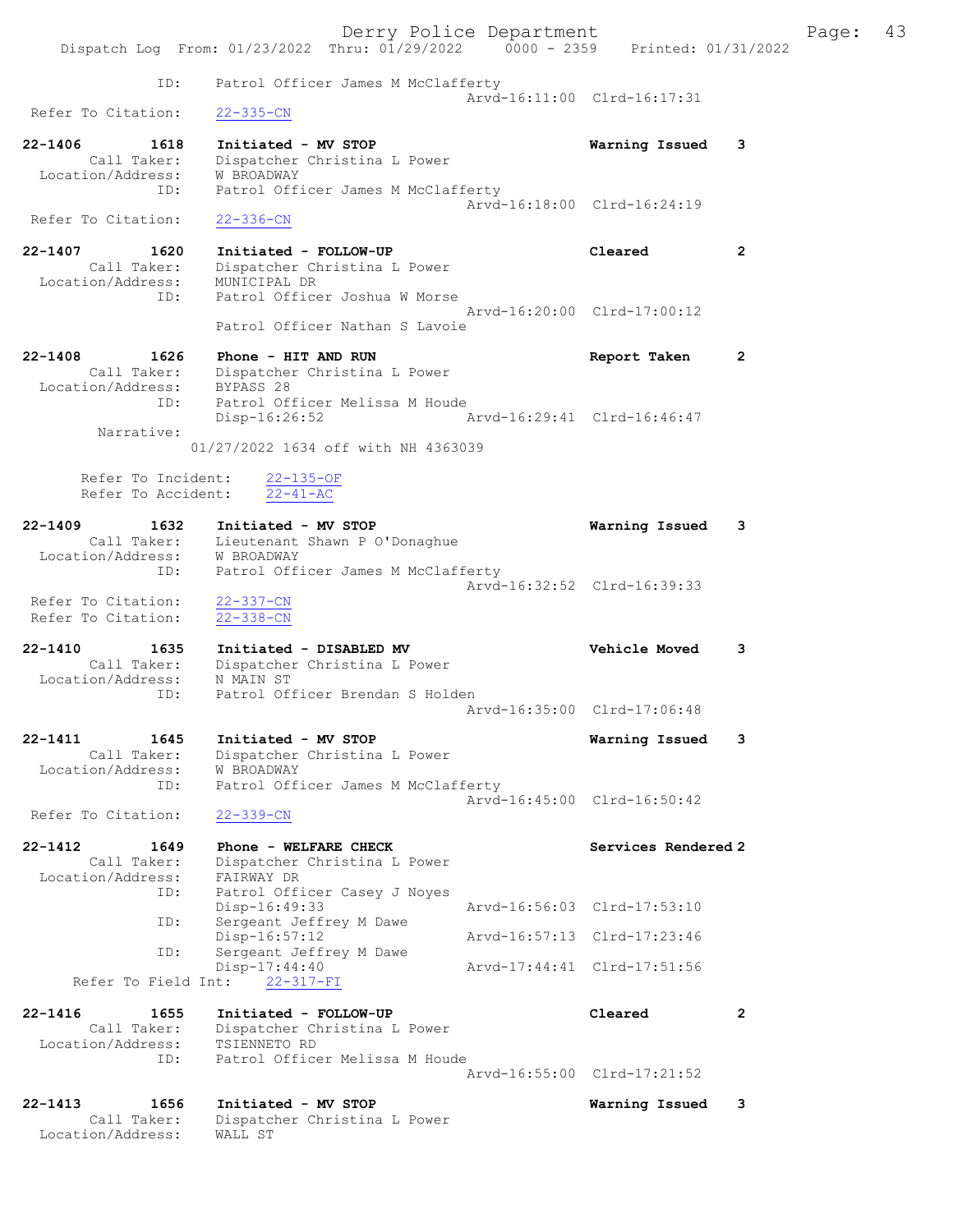|                                              | Derry Police Department                                                            |                             |              | Page: | 44 |
|----------------------------------------------|------------------------------------------------------------------------------------|-----------------------------|--------------|-------|----|
|                                              | Dispatch Log From: 01/23/2022 Thru: 01/29/2022 0000 - 2359 Printed: 01/31/2022     |                             |              |       |    |
| ID:                                          | Patrol Officer James M McClafferty                                                 |                             |              |       |    |
| Refer To Citation:                           | $22 - 340 - CN$                                                                    | Arvd-16:56:00 Clrd-16:58:25 |              |       |    |
| $22 - 1414$<br>1711                          | Initiated - MV STOP                                                                | Warning Issued              | 3            |       |    |
| Call Taker:                                  | Dispatcher Christina L Power                                                       |                             |              |       |    |
| Location/Address:<br>ID:                     | W BROADWAY<br>Patrol Officer James M McClafferty                                   |                             |              |       |    |
|                                              |                                                                                    | Arvd-17:11:00 Clrd-17:18:31 |              |       |    |
| Cleared By:<br>Refer To Citation:            | Lieutenant Shawn P O'Donaghue<br>$22 - 341 - CN$                                   |                             |              |       |    |
| $22 - 1415$<br>1713                          | Walk-In - FOUND/LOST PROPERTY                                                      | Report Taken                | 3            |       |    |
|                                              | Call Taker: Patrol Officer Scott M Beegan<br>Location/Address: [DY 2] MUNICIPAL DR |                             |              |       |    |
| ID:                                          | Patrol Officer Scott M Beegan                                                      |                             |              |       |    |
|                                              | Disp-17:13:45                                                                      | Arvd-17:13:47 Clrd-17:14:15 |              |       |    |
| Refer To Incident:                           | $22 - 136 - OF$                                                                    |                             |              |       |    |
| $22 - 1417$<br>1721                          | Initiated - FOLLOW-UP                                                              | Cleared                     | $\mathbf{2}$ |       |    |
|                                              | Call Taker: Dispatcher Christina L Power<br>Location/Address: BYPASS 28            |                             |              |       |    |
| ID:                                          | Patrol Officer Melissa M Houde                                                     |                             |              |       |    |
|                                              |                                                                                    | Arvd-17:21:00 Clrd-17:23:48 |              |       |    |
| 1728<br>$22 - 1418$                          | Initiated - ATTEMPTED PAPER SERVICE                                                | Not Served                  | 2            |       |    |
| Call Taker:<br>Location/Address: PEMBROKE DR | Dispatcher Christina L Power                                                       |                             |              |       |    |
| ID:                                          | Patrol Officer Melissa M Houde                                                     |                             |              |       |    |
|                                              |                                                                                    | Arvd-17:28:00 Clrd-17:33:56 |              |       |    |
| $22 - 1419$<br>1734                          | Initiated - MV STOP                                                                | Warning Issued              | 3            |       |    |
| Call Taker:                                  | Dispatcher Christina L Power                                                       |                             |              |       |    |
| Location/Address:<br>ID:                     | WALL ST<br>Patrol Officer James M McClafferty                                      |                             |              |       |    |
|                                              |                                                                                    | Arvd-17:34:00 Clrd-17:42:45 |              |       |    |
| Refer To Citation:                           | $22 - 342 - CN$                                                                    |                             |              |       |    |
| 22-1420<br>1740                              | Initiated - SUBPOENA DELIVERY                                                      | Cleared                     | 1            |       |    |
| Call Taker:<br>Location/Address:             | Dispatcher Christina L Power<br>SILVESTRI CIR                                      |                             |              |       |    |
| ID:                                          | Patrol Officer Melissa M Houde                                                     |                             |              |       |    |
|                                              |                                                                                    | Arvd-17:40:00 Clrd-17:44:15 |              |       |    |
| $22 - 1421$<br>1744                          | Initiated - SUBPOENA DELIVERY                                                      | Not Served                  | 1            |       |    |
| Call Taker:                                  | Dispatcher Christina L Power                                                       |                             |              |       |    |
| Location/Address:<br>ID:                     | TSIENNETO RD<br>Patrol Officer Melissa M Houde                                     |                             |              |       |    |
|                                              |                                                                                    | Arvd-17:44:00 Clrd-17:47:15 |              |       |    |
| Cleared By:                                  | Lieutenant Shawn P O'Donaghue                                                      |                             |              |       |    |
| 1748<br>22-1422                              | Phone - ASSIST OTHER AGENCY                                                        | Assistance Rendered         |              | 3     |    |
| Call Taker:                                  | Dispatcher Christina L Power                                                       |                             |              |       |    |
| Location/Address:<br>ID:                     | PEABODY RD<br>Patrol Officer Collin Kennedy                                        |                             |              |       |    |
|                                              | Disp-17:49:16                                                                      | Arvd-17:53:16 Clrd-18:12:32 |              |       |    |
| ID:                                          | Patrol Officer Melissa M Houde<br>Disp-17:49:20                                    | Arvd-17:51:32 Clrd-18:12:33 |              |       |    |
|                                              | Refer To Field Int: 22-319-FI                                                      |                             |              |       |    |
| $22 - 1423$<br>1748                          |                                                                                    |                             |              |       |    |
| Call Taker:                                  | Initiated - MV STOP<br>Dispatcher Christina L Power                                | Warning Issued              | 3            |       |    |
| Location/Address:                            | W BROADWAY                                                                         |                             |              |       |    |
| ID:                                          | Patrol Officer James M McClafferty                                                 | Arvd-17:48:00 Clrd-17:53:24 |              |       |    |
| Refer To Citation:                           | $22 - 343 - CN$                                                                    |                             |              |       |    |
| $22 - 1424$<br>1802                          | Phone - WELFARE CHECK                                                              | Services Rendered 2         |              |       |    |
|                                              | Call Taker: Patrol Officer Robert Corwin                                           |                             |              |       |    |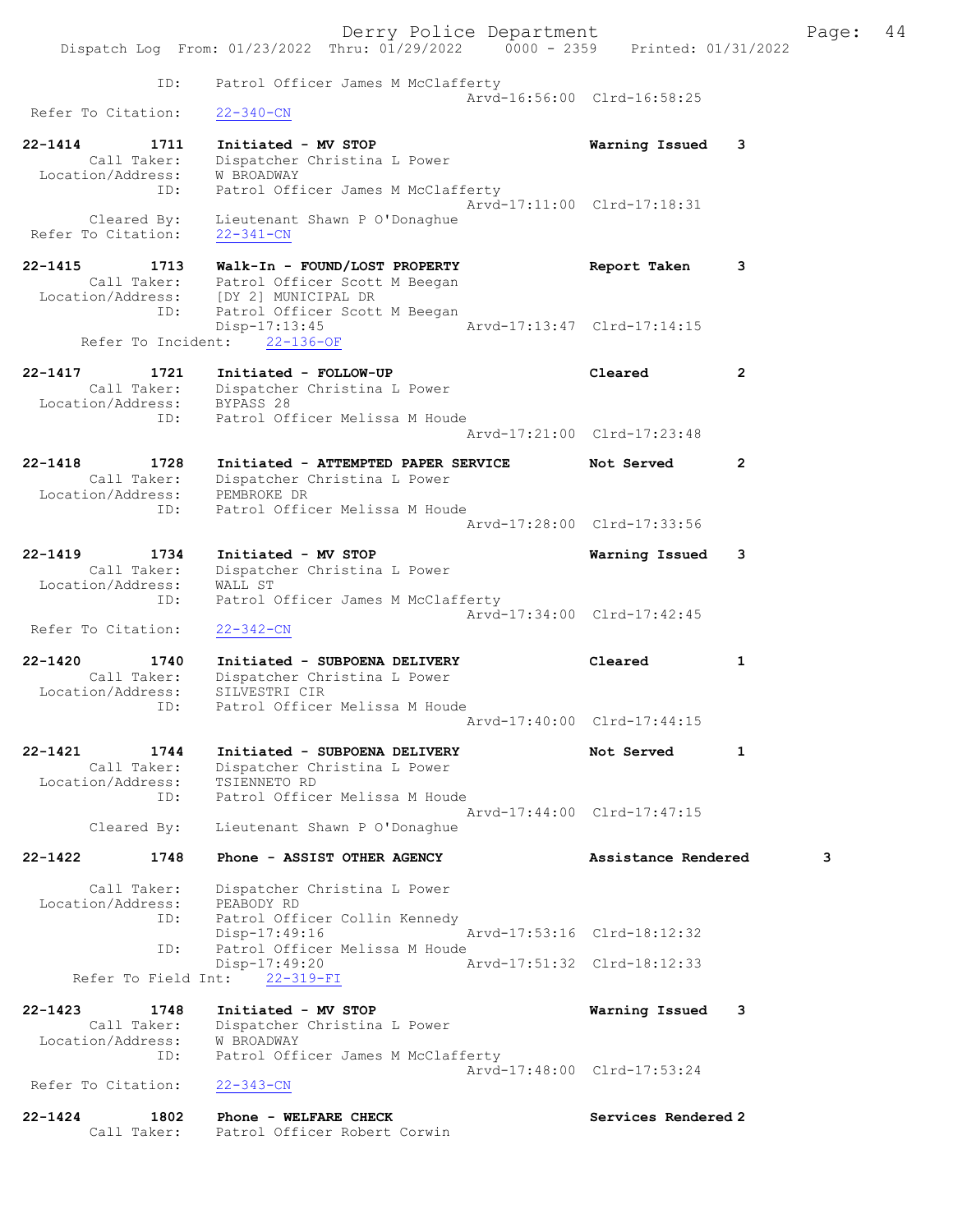| Refer To Citation:<br>1905<br>Call Taker:<br>Location/Address:<br>ID: | Cleared By: Patrol Officer Robert Corwin<br>$22 - 344 - CN$<br>Initiated - SUBPOENA DELIVERY<br>Dispatcher Christina L Power<br>MUNICIPAL DR<br>Patrol Officer Melissa M Houde | Arvd-19:05:00 Clrd-19:05:53                                                                                                                                                                                                                                                                                                                                                                                                                                                                                                                                                                                                                                                                                                                                                                                                                                                                                                                                                                                                                | Served                                                                                                                                                                                                                                                                                                               | 1                                                                                                                                                                                                                                                                                                 |                                                                                                                   |
|-----------------------------------------------------------------------|--------------------------------------------------------------------------------------------------------------------------------------------------------------------------------|--------------------------------------------------------------------------------------------------------------------------------------------------------------------------------------------------------------------------------------------------------------------------------------------------------------------------------------------------------------------------------------------------------------------------------------------------------------------------------------------------------------------------------------------------------------------------------------------------------------------------------------------------------------------------------------------------------------------------------------------------------------------------------------------------------------------------------------------------------------------------------------------------------------------------------------------------------------------------------------------------------------------------------------------|----------------------------------------------------------------------------------------------------------------------------------------------------------------------------------------------------------------------------------------------------------------------------------------------------------------------|---------------------------------------------------------------------------------------------------------------------------------------------------------------------------------------------------------------------------------------------------------------------------------------------------|-------------------------------------------------------------------------------------------------------------------|
|                                                                       |                                                                                                                                                                                |                                                                                                                                                                                                                                                                                                                                                                                                                                                                                                                                                                                                                                                                                                                                                                                                                                                                                                                                                                                                                                            |                                                                                                                                                                                                                                                                                                                      |                                                                                                                                                                                                                                                                                                   |                                                                                                                   |
|                                                                       |                                                                                                                                                                                |                                                                                                                                                                                                                                                                                                                                                                                                                                                                                                                                                                                                                                                                                                                                                                                                                                                                                                                                                                                                                                            |                                                                                                                                                                                                                                                                                                                      |                                                                                                                                                                                                                                                                                                   |                                                                                                                   |
|                                                                       |                                                                                                                                                                                |                                                                                                                                                                                                                                                                                                                                                                                                                                                                                                                                                                                                                                                                                                                                                                                                                                                                                                                                                                                                                                            |                                                                                                                                                                                                                                                                                                                      |                                                                                                                                                                                                                                                                                                   |                                                                                                                   |
| ID:                                                                   | Patrol Officer James M McClafferty                                                                                                                                             | Arvd-18:34:00 Clrd-18:37:38                                                                                                                                                                                                                                                                                                                                                                                                                                                                                                                                                                                                                                                                                                                                                                                                                                                                                                                                                                                                                |                                                                                                                                                                                                                                                                                                                      |                                                                                                                                                                                                                                                                                                   |                                                                                                                   |
| 1834<br>Call Taker:                                                   |                                                                                                                                                                                |                                                                                                                                                                                                                                                                                                                                                                                                                                                                                                                                                                                                                                                                                                                                                                                                                                                                                                                                                                                                                                            | Warning Issued                                                                                                                                                                                                                                                                                                       | 3                                                                                                                                                                                                                                                                                                 |                                                                                                                   |
|                                                                       | $22 - 321 - FI$                                                                                                                                                                |                                                                                                                                                                                                                                                                                                                                                                                                                                                                                                                                                                                                                                                                                                                                                                                                                                                                                                                                                                                                                                            |                                                                                                                                                                                                                                                                                                                      |                                                                                                                                                                                                                                                                                                   |                                                                                                                   |
|                                                                       |                                                                                                                                                                                |                                                                                                                                                                                                                                                                                                                                                                                                                                                                                                                                                                                                                                                                                                                                                                                                                                                                                                                                                                                                                                            |                                                                                                                                                                                                                                                                                                                      |                                                                                                                                                                                                                                                                                                   |                                                                                                                   |
| Narrative:                                                            |                                                                                                                                                                                |                                                                                                                                                                                                                                                                                                                                                                                                                                                                                                                                                                                                                                                                                                                                                                                                                                                                                                                                                                                                                                            |                                                                                                                                                                                                                                                                                                                      |                                                                                                                                                                                                                                                                                                   |                                                                                                                   |
| ID:                                                                   |                                                                                                                                                                                |                                                                                                                                                                                                                                                                                                                                                                                                                                                                                                                                                                                                                                                                                                                                                                                                                                                                                                                                                                                                                                            |                                                                                                                                                                                                                                                                                                                      |                                                                                                                                                                                                                                                                                                   |                                                                                                                   |
| ID:                                                                   |                                                                                                                                                                                |                                                                                                                                                                                                                                                                                                                                                                                                                                                                                                                                                                                                                                                                                                                                                                                                                                                                                                                                                                                                                                            |                                                                                                                                                                                                                                                                                                                      |                                                                                                                                                                                                                                                                                                   |                                                                                                                   |
| Call Taker:                                                           |                                                                                                                                                                                |                                                                                                                                                                                                                                                                                                                                                                                                                                                                                                                                                                                                                                                                                                                                                                                                                                                                                                                                                                                                                                            |                                                                                                                                                                                                                                                                                                                      |                                                                                                                                                                                                                                                                                                   |                                                                                                                   |
| Refer To Citation:                                                    |                                                                                                                                                                                |                                                                                                                                                                                                                                                                                                                                                                                                                                                                                                                                                                                                                                                                                                                                                                                                                                                                                                                                                                                                                                            |                                                                                                                                                                                                                                                                                                                      |                                                                                                                                                                                                                                                                                                   |                                                                                                                   |
| ID:                                                                   |                                                                                                                                                                                |                                                                                                                                                                                                                                                                                                                                                                                                                                                                                                                                                                                                                                                                                                                                                                                                                                                                                                                                                                                                                                            |                                                                                                                                                                                                                                                                                                                      |                                                                                                                                                                                                                                                                                                   |                                                                                                                   |
| Call Taker:                                                           |                                                                                                                                                                                |                                                                                                                                                                                                                                                                                                                                                                                                                                                                                                                                                                                                                                                                                                                                                                                                                                                                                                                                                                                                                                            |                                                                                                                                                                                                                                                                                                                      |                                                                                                                                                                                                                                                                                                   |                                                                                                                   |
| 1828                                                                  |                                                                                                                                                                                |                                                                                                                                                                                                                                                                                                                                                                                                                                                                                                                                                                                                                                                                                                                                                                                                                                                                                                                                                                                                                                            |                                                                                                                                                                                                                                                                                                                      | 3                                                                                                                                                                                                                                                                                                 |                                                                                                                   |
| ID:                                                                   |                                                                                                                                                                                |                                                                                                                                                                                                                                                                                                                                                                                                                                                                                                                                                                                                                                                                                                                                                                                                                                                                                                                                                                                                                                            |                                                                                                                                                                                                                                                                                                                      |                                                                                                                                                                                                                                                                                                   |                                                                                                                   |
| Location/Address:                                                     |                                                                                                                                                                                |                                                                                                                                                                                                                                                                                                                                                                                                                                                                                                                                                                                                                                                                                                                                                                                                                                                                                                                                                                                                                                            |                                                                                                                                                                                                                                                                                                                      |                                                                                                                                                                                                                                                                                                   |                                                                                                                   |
| 1821                                                                  |                                                                                                                                                                                |                                                                                                                                                                                                                                                                                                                                                                                                                                                                                                                                                                                                                                                                                                                                                                                                                                                                                                                                                                                                                                            | Cleared                                                                                                                                                                                                                                                                                                              | $\overline{2}$                                                                                                                                                                                                                                                                                    |                                                                                                                   |
| Cleared By:                                                           |                                                                                                                                                                                |                                                                                                                                                                                                                                                                                                                                                                                                                                                                                                                                                                                                                                                                                                                                                                                                                                                                                                                                                                                                                                            |                                                                                                                                                                                                                                                                                                                      |                                                                                                                                                                                                                                                                                                   |                                                                                                                   |
| Location/Address:<br>ID:                                              |                                                                                                                                                                                |                                                                                                                                                                                                                                                                                                                                                                                                                                                                                                                                                                                                                                                                                                                                                                                                                                                                                                                                                                                                                                            |                                                                                                                                                                                                                                                                                                                      |                                                                                                                                                                                                                                                                                                   |                                                                                                                   |
| 1820                                                                  |                                                                                                                                                                                |                                                                                                                                                                                                                                                                                                                                                                                                                                                                                                                                                                                                                                                                                                                                                                                                                                                                                                                                                                                                                                            | Cleared                                                                                                                                                                                                                                                                                                              | 1                                                                                                                                                                                                                                                                                                 |                                                                                                                   |
| ID:                                                                   |                                                                                                                                                                                |                                                                                                                                                                                                                                                                                                                                                                                                                                                                                                                                                                                                                                                                                                                                                                                                                                                                                                                                                                                                                                            |                                                                                                                                                                                                                                                                                                                      |                                                                                                                                                                                                                                                                                                   |                                                                                                                   |
| 1814                                                                  |                                                                                                                                                                                |                                                                                                                                                                                                                                                                                                                                                                                                                                                                                                                                                                                                                                                                                                                                                                                                                                                                                                                                                                                                                                            | Cleared                                                                                                                                                                                                                                                                                                              | $\mathbf{1}$                                                                                                                                                                                                                                                                                      |                                                                                                                   |
|                                                                       |                                                                                                                                                                                |                                                                                                                                                                                                                                                                                                                                                                                                                                                                                                                                                                                                                                                                                                                                                                                                                                                                                                                                                                                                                                            |                                                                                                                                                                                                                                                                                                                      |                                                                                                                                                                                                                                                                                                   |                                                                                                                   |
| ID:                                                                   |                                                                                                                                                                                |                                                                                                                                                                                                                                                                                                                                                                                                                                                                                                                                                                                                                                                                                                                                                                                                                                                                                                                                                                                                                                            |                                                                                                                                                                                                                                                                                                                      |                                                                                                                                                                                                                                                                                                   |                                                                                                                   |
| 1807                                                                  |                                                                                                                                                                                |                                                                                                                                                                                                                                                                                                                                                                                                                                                                                                                                                                                                                                                                                                                                                                                                                                                                                                                                                                                                                                            | Cleared                                                                                                                                                                                                                                                                                                              | 3                                                                                                                                                                                                                                                                                                 |                                                                                                                   |
|                                                                       | $22 - 320 - FI$                                                                                                                                                                |                                                                                                                                                                                                                                                                                                                                                                                                                                                                                                                                                                                                                                                                                                                                                                                                                                                                                                                                                                                                                                            |                                                                                                                                                                                                                                                                                                                      |                                                                                                                                                                                                                                                                                                   |                                                                                                                   |
|                                                                       |                                                                                                                                                                                |                                                                                                                                                                                                                                                                                                                                                                                                                                                                                                                                                                                                                                                                                                                                                                                                                                                                                                                                                                                                                                            |                                                                                                                                                                                                                                                                                                                      |                                                                                                                                                                                                                                                                                                   |                                                                                                                   |
| ID:                                                                   |                                                                                                                                                                                |                                                                                                                                                                                                                                                                                                                                                                                                                                                                                                                                                                                                                                                                                                                                                                                                                                                                                                                                                                                                                                            |                                                                                                                                                                                                                                                                                                                      |                                                                                                                                                                                                                                                                                                   |                                                                                                                   |
|                                                                       |                                                                                                                                                                                |                                                                                                                                                                                                                                                                                                                                                                                                                                                                                                                                                                                                                                                                                                                                                                                                                                                                                                                                                                                                                                            |                                                                                                                                                                                                                                                                                                                      |                                                                                                                                                                                                                                                                                                   |                                                                                                                   |
|                                                                       | Location/Address:<br>Dispatched By:<br>Call Taker:<br>Call Taker:<br>Location/Address:<br>Location/Address:<br>Arrived By:<br>Arrived By:<br>Location/Address:                 | [DY 2] MUNICIPAL DR<br>Patrol Officer Robert Corwin<br>$Disp-18:13:33$<br>Dispatcher Christina L Power<br>Arrived By: Dispatcher Christina L Power<br>Cleared By: Dispatcher Christina L Power<br>Refer To Field Int:<br>Phone - DEPARTMENT INFO<br>Call Taker: Dispatcher Christina L Power<br>Location/Address: [DY 2] MUNICIPAL DR<br>Detective Victoria M Kidd<br>Disp-18:07:55<br>Refer To Field Int: 22-318-FI<br>Call Taker: Dispatcher Christina L Power<br>Location/Address: FORDWAY EXT<br>Patrol Officer Casey J Noyes<br>Dispatcher Christina L Power<br>LINLEW DR<br>Dispatcher Christina L Power<br>RAILROAD AVE<br>Patrol Officer Casey J Noyes<br>Initiated - MV STOP<br>Dispatcher Christina L Power<br>KENDALL POND RD<br>$22 - 345 - CN$<br>1832 Phone - WELFARE CHECK<br>Dispatcher Christina L Power<br>KENDALL POND RD<br>Patrol Officer Casey J Noyes<br>Disp-18:33:24<br>Patrol Officer Robert Corwin<br>Disp-18:33:28<br>Patrol Officer Robert Corwin<br>Refer To Field Int:<br>Initiated - MV STOP<br>E BROADWAY | Initiated - SUBPOENA DELIVERY<br>Initiated - SUBPOENA DELIVERY<br>Patrol Officer Melissa M Houde<br>Patrol Officer Melissa M Houde<br>Initiated - ATTEMPTED PAPER SERVICE<br>Patrol Officer Collin Kennedy<br>Patrol Officer Collin Kennedy<br>located and in the care of a parent.<br>Lieutenant Shawn P O'Donaghue | Derry Police Department<br>Arvd-18:13:35 Clrd-18:20:04<br>Arvd-18:07:57 Clrd-18:08:05<br>Arvd-18:14:00 Clrd-18:20:12<br>Arvd-18:20:00 Clrd-18:29:26<br>Arvd-18:21:00 Clrd-18:29:38<br>Warning Issued<br>Arvd-18:28:00 Clrd-18:33:12<br>Arvd-18:37:35 Clrd-18:41:22<br>Arvd-18:37:36 Clrd-18:41:19 | Page: 45<br>Dispatch Log From: 01/23/2022 Thru: 01/29/2022 0000 - 2359 Printed: 01/31/2022<br>Services Rendered 2 |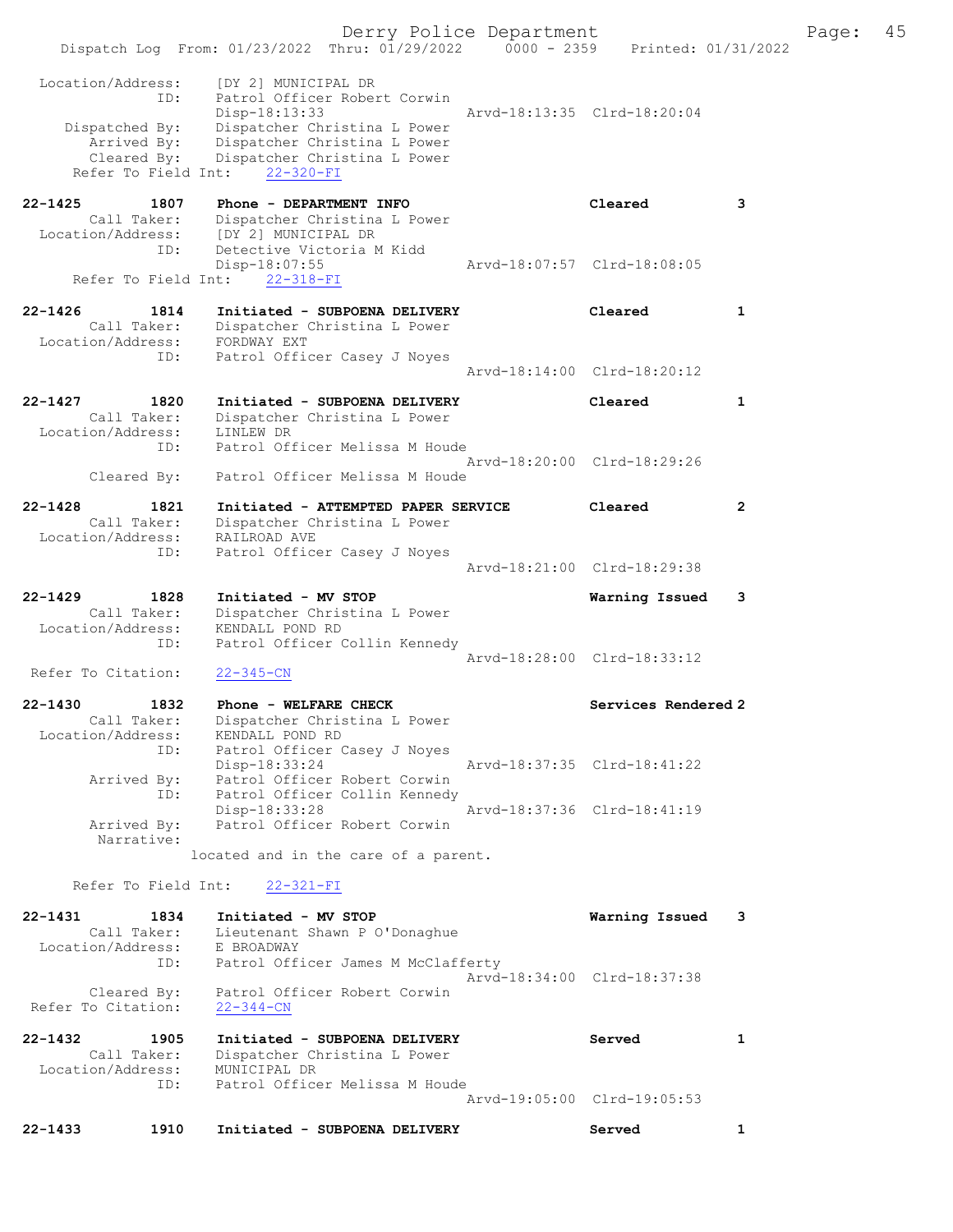Derry Police Department Fage: 46 Dispatch Log From: 01/23/2022 Thru: 01/29/2022 0000 - 2359 Printed: 01/31/2022 Call Taker: Dispatcher Christina L Power Location/Address: SILVESTRI CIR ID: Patrol Officer Melissa M Houde Arvd-19:10:00 Clrd-19:13:05 22-1434 1914 Initiated - SUBPOENA DELIVERY Served 1 Call Taker: Dispatcher Christina L Power Location/Address: BRIAN AVE ID: Patrol Officer Michael P Accorto Arvd-19:14:00 Clrd-19:23:34 22-1435 1923 Initiated - SUBPOENA DELIVERY Cleared 1 Call Taker: Dispatcher Christina L Power Location/Address: BRIAN AVE ID: Patrol Officer Michael P Accorto Arvd-19:23:00 Clrd-19:29:43 22-1436 1932 Initiated - SUBPOENA DELIVERY Served 1 Call Taker: Dispatcher Christina L Power Location/Address: FORDWAY EXT ID: Patrol Officer Casey J Noyes Arvd-19:32:00 Clrd-19:34:45 22-1437 1933 Initiated - SUBPOENA DELIVERY Served 1 Call Taker: Dispatcher Christina L Power Location/Address: NORMAN DR ID: Patrol Officer Michael P Accorto Arvd-19:33:00 Clrd-19:35:51 22-1438 1951 Initiated - SUBPOENA DELIVERY Served 1 Call Taker: Dispatcher Christina L Power Location/Address: DREW RD ID: Patrol Officer Michael P Accorto Arvd-19:51:00 Clrd-19:54:16 22-1439 1955 Initiated - MV CHECK Taken to Family/Guardian/Other 1 Call Taker: Dispatcher Christina L Power Location/Address: ASHLEIGH DR ID: Patrol Officer Collin Kennedy Arvd-19:55:00 Clrd-20:54:37 ID: Patrol Officer Joshua W Morse<br>Disp-19:56:02 Arvd-19:57:59 Clrd-20:54:36 Patrol Officer Nathan S Lavoie Narrative: 01/27/2022 2054 two status offenders released to parents Refer To Arrest: 22-92-AR Refer To Arrest: 22-93-AR 22-1440 2023 Walk-In - SEXUAL OFFENDER REGISTRATION Services Rendered 1 Call Taker: Dispatcher Christina L Power Location/Address: [DY 2] MUNICIPAL DR ID: Detective Mark Borgatti [DY 2] MUNICILED 2.<br>Detective Mark Borgatti<br>- 20:24:35 Clrd-20:24:37 22-1441 2027 Initiated - MV STOP Warning Issued 3 Call Taker: Dispatcher Christina L Power Location/Address: E DERRY RD ID: Patrol Officer Melissa M Houde Arvd-20:27:00 Clrd-20:32:42 Refer To Citation: 22-346-CN 22-1442 2043 Phone - ALARM, BURGLAR False Alarm 1 Call Taker: Dispatcher Christina L Power Location/Address: [DY 13] SOUTH AVE ID: Patrol Officer Melissa M Houde Disp-20:43:50 Arvd-20:47:53 Clrd-20:50:49 ID: Patrol Officer Casey J Noyes Disp-20:43:52 Arvd-20:48:35 Clrd-20:50:51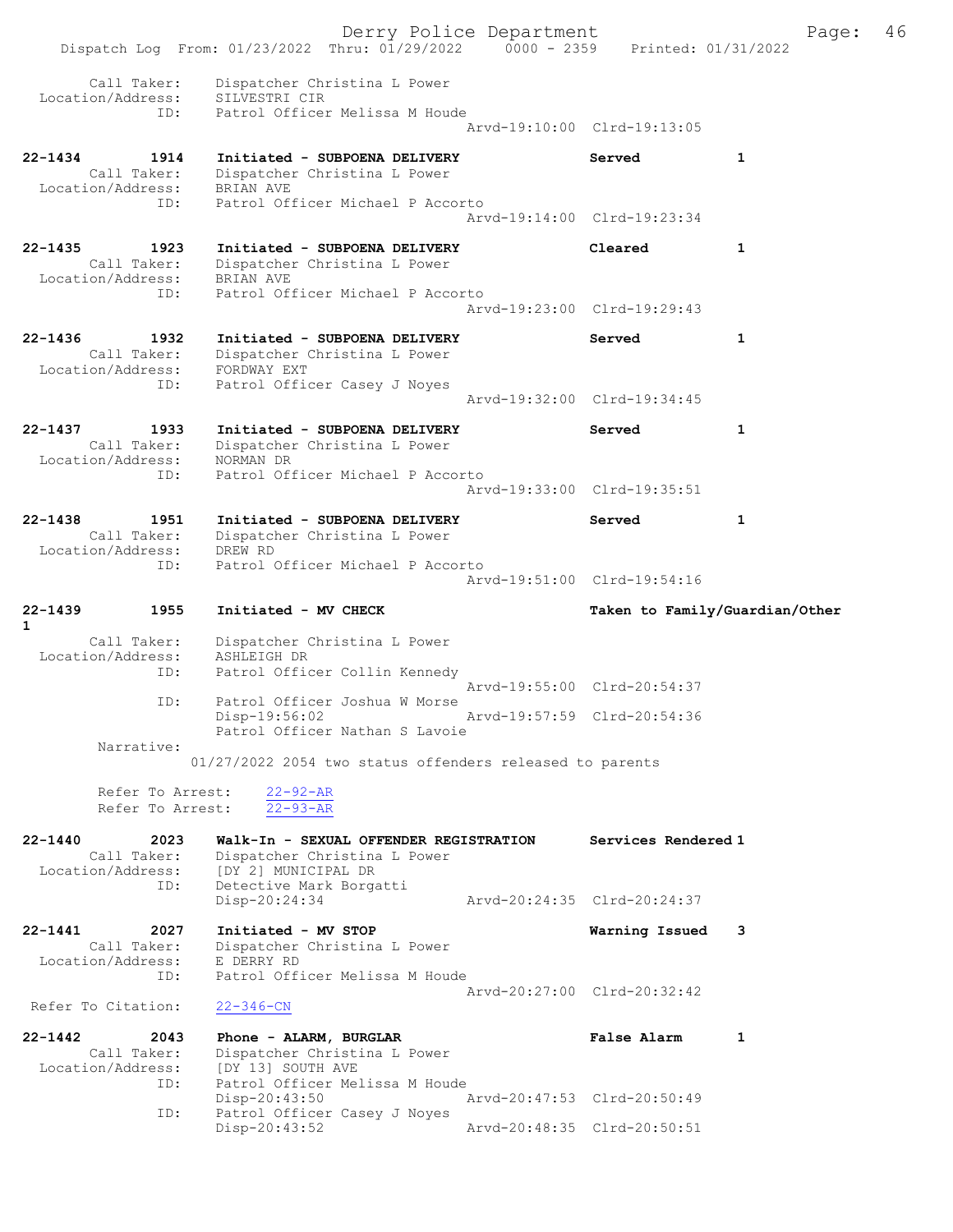Refer To Field Int: 22-349-FI

| 22-1443<br>2057                    | Initiated - MV STOP                                              | Warning Issued<br>з         |
|------------------------------------|------------------------------------------------------------------|-----------------------------|
| Call Taker:                        | Dispatcher Christina L Power                                     |                             |
| Location/Address:                  | E BROADWAY                                                       |                             |
| ID:                                | Patrol Officer Casey J Noyes                                     | Aryd-20:57:00 Clrd-21:02:57 |
|                                    |                                                                  |                             |
| $22 - 1444$<br>2130<br>Call Taker: | Initiated - MV STOP<br>Dispatcher Christina L Power              | Warning Issued<br>3         |
| Location/Address:                  | CRYSTAL AVE                                                      |                             |
| ID:                                | Patrol Officer Casey J Noyes                                     | Arvd-21:30:00 Clrd-21:37:11 |
| Refer To Citation:                 | $22 - 348 - CN$                                                  |                             |
| 2132                               |                                                                  |                             |
| $22 - 1445$<br>Call Taker:         | Initiated - MV STOP<br>Dispatcher Christina L Power              | Warning Issued<br>3         |
| Location/Address:                  | BYPASS 28                                                        |                             |
| ID:                                | Patrol Officer Melissa M Houde                                   |                             |
| Refer To Citation:                 |                                                                  | Arvd-21:32:00 Clrd-21:37:04 |
|                                    | $22 - 347 - CN$                                                  |                             |
| $22 - 1446$<br>2321                | Initiated - MV STOP                                              | 3<br>Warning Issued         |
| Call Taker:<br>Location/Address:   | Dispatcher Christine D Carlson<br>S MAIN ST                      |                             |
| ID:                                | Patrol Officer Awess Abdulkadir                                  |                             |
|                                    |                                                                  | Arvd-23:21:00 Clrd-23:29:56 |
| Refer To Citation:                 | $22 - 349 - CN$                                                  |                             |
| $22 - 1447$<br>2329                | Initiated - MV STOP                                              | Warning Issued<br>3         |
| Call Taker:                        | Dispatcher Christine D Carlson                                   |                             |
| Location/Address:                  | W BROADWAY                                                       |                             |
| ID:                                | Patrol Officer Michael Carnazzo                                  | Arvd-23:29:00 Clrd-23:37:19 |
| ID:                                | Sergeant James M Belanger                                        |                             |
| Refer To Citation:                 | Disp-23:34:53                                                    | Arvd-23:34:55 Clrd-23:37:14 |
|                                    | $22 - 350 - CN$                                                  |                             |
| $22 - 1448$<br>2333                | Initiated - MV CHECK                                             | Vehicle checked 1           |
| Call Taker:<br>Location/Address:   | Dispatcher Christine D Carlson<br>[DY 1516] ROCKINGHAM RD        |                             |
| ID:                                | Patrol Officer Jack Stafford                                     |                             |
|                                    |                                                                  | Arvd-23:33:00 Clrd-23:36:54 |
| $22 - 1449$<br>2335                | Phone - NOISE COMPLAINT                                          | 2<br>Quieted on Request     |
| Call Taker:                        | Patrol Officer Robert Corwin                                     |                             |
| Location/Address:                  | E BROADWAY                                                       |                             |
| ID:                                | Patrol Officer Collin Kennedy                                    |                             |
|                                    | Disp-23:36:35                                                    | Arvd-23:37:41 Clrd-23:50:48 |
| Arrived By:<br>Cleared By:         | Dispatcher Christine D Carlson<br>Dispatcher Christine D Carlson |                             |
| ID:                                | Patrol Officer Nikita Tomnyuk                                    |                             |
|                                    | Disp-23:36:44                                                    | $Clrd-23:37:26$             |
| Cleared By:                        | Dispatcher Christine D Carlson                                   |                             |
| ID:                                | Patrol Officer Michael Carnazzo<br>Disp-23:37:27                 | Arvd-23:39:07 Clrd-23:50:50 |
| Dispatched By:                     |                                                                  |                             |
|                                    | Dispatcher Christine D Carlson                                   |                             |
| Arrived By:                        | Dispatcher Christine D Carlson                                   |                             |
| Cleared By:                        | Dispatcher Christine D Carlson                                   |                             |
| ID:                                | Sergeant James M Belanger                                        | Arvd-23:39:29 Clrd-23:50:46 |
| Dispatched By:                     | Disp-23:39:29<br>Dispatcher Christine D Carlson                  |                             |
| Arrived By:                        | Dispatcher Christine D Carlson                                   |                             |
| Cleared By:<br>Refer To Field Int: | Dispatcher Christine D Carlson<br>$22 - 339 - FI$                |                             |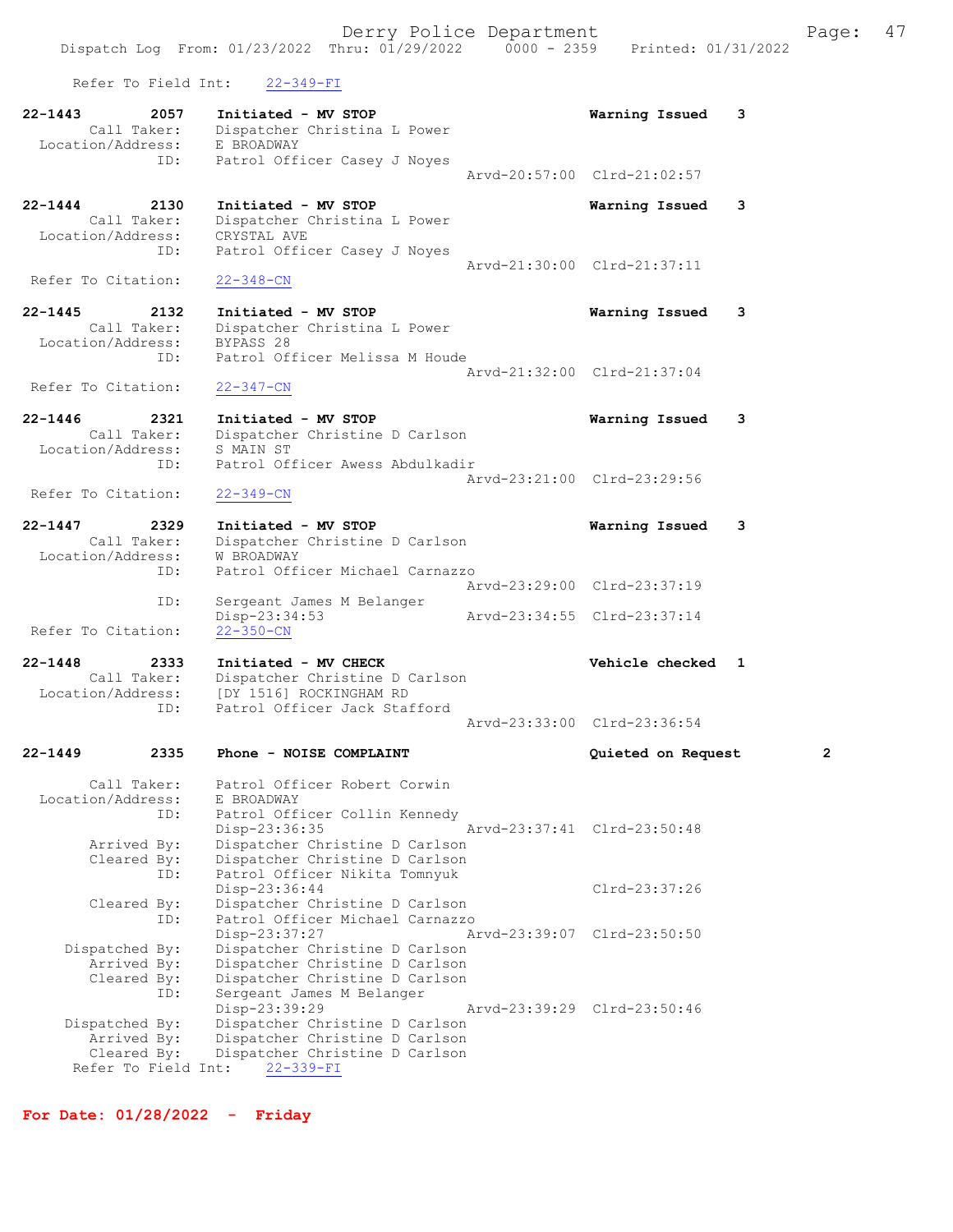Derry Police Department Fage: 48 Dispatch Log From:  $01/23/2022$  Thru:  $01/29/2022$  0000 - 2359 Printed:  $01/31/2022$ 22-1450 0005 Initiated - MV STOP Warning Issued 3 Call Taker: Dispatcher Christine D Carlson Location/Address: S MAIN ST ess. Simin Si<br>ID: Patrol Officer Awess Abdulkadir Arvd-00:05:00 Clrd-00:15:36 Refer To Citation: 22-351-CN 22-1451 0023 Initiated - PROPERTY CHECK Services Rendered 2 Call Taker: Dispatcher Christine D Carlson Location/Address: PIERCE AVE ID: Patrol Officer Michael Carnazzo Arvd-00:23:00 Clrd-00:23:18 22-1452 0034 Initiated - PROPERTY CHECK Services Rendered 2 Call Taker: Dispatcher Christine D Carlson Location/Address: ROLLINS ST ID: Patrol Officer Michael Carnazzo Arvd-00:34:00 Clrd-00:35:13 22-1453 0048 Initiated - MV STOP Warning Issued 3 Call Taker: Dispatcher Christine D Carlson Location/Address: E BROADWAY + CENTRAL ST ID: Patrol Officer Michael Carnazzo Arvd-00:48:00 Clrd-00:56:02 Refer To Citation: 22-352-CN 22-1454 0105 Initiated - MV STOP Warning Issued 3 Call Taker: Dispatcher Christine D Carlson Location/Address: PHILLIP RD ID: Patrol Officer Michael Carnazzo Arvd-01:05:00 Clrd-01:12:44 Refer To Citation: 22-353-CN 22-1455 0202 Initiated - PED CHECK SENT ON THEIR WAY 2 Call Taker: Dispatcher Christine D Carlson Location/Address: WALL ST ID: Patrol Officer Michael Carnazzo Arvd-02:02:00 Clrd-02:06:41 22-1456 0210 Initiated - MV STOP Warning Issued 3 Call Taker: Dispatcher Christine D Carlson Location/Address: W BROADWAY ID: Patrol Officer Michael Carnazzo Arvd-02:10:00 Clrd-02:18:18 Refer To Citation: 22-354-CN 22-1457 0423 Initiated - MV STOP Warning Issued 3 Call Taker: Dispatcher Christine D Carlson Location/Address: RT 28 ID: Patrol Officer Nikita Tomnyuk Arvd-04:23:00 Clrd-04:29:28 Refer To Citation: 22-356-CN 22-1458 0523 Phone - ALARM, BURGLAR False Alarm 1 Call Taker: Dispatcher Christine D Carlson Location/Address: [DY 276] GRINNELL RD ID: Patrol Officer Michael Carnazzo Disp-05:24:30 Arvd-05:29:03 Clrd-05:43:38 ID: Patrol Officer Nikita Tomnyuk Disp-05:24:31 Arvd-05:28:33 Clrd-05:43:37 Narrative: 01/28/2022 0528 Basement motion Refer To Field Int: 22-336-FI 22-1459 0612 Walk-In - HIT AND RUN Report Taken 2 Call Taker: Dispatcher Christine D Carlson Location/Address: N HIGH ST<br>ID: Patrol Off

Patrol Officer Michael Carnazzo<br>Disp-06:12:37 Ar

Disp-06:12:37 Arvd-06:15:34 Clrd-07:37:50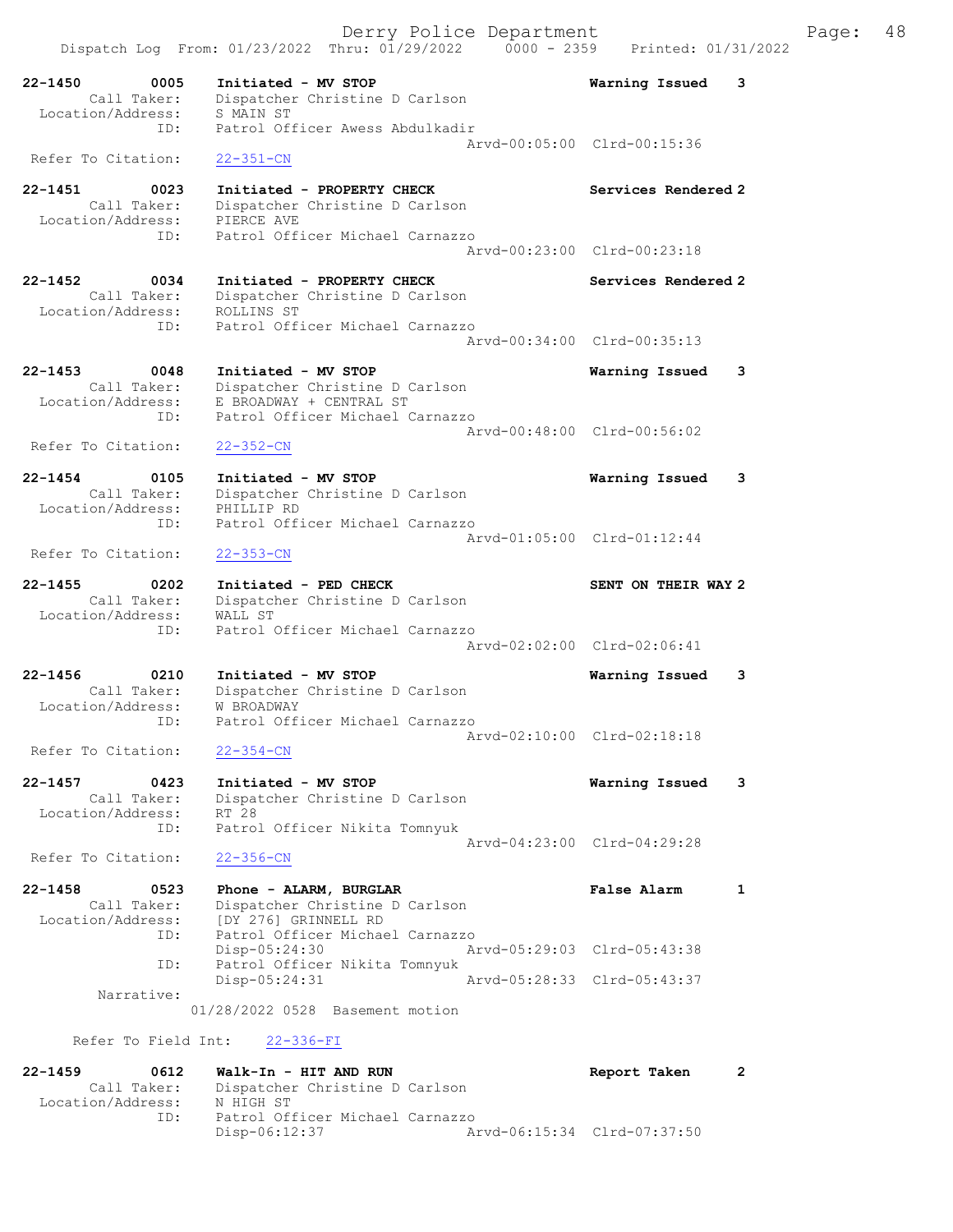Derry Police Department Fage: 49

|                | Dispatch Log From: 01/23/2022 Thru: 01/29/2022<br>$0000 - 2359$ Printed: $01/31/2022$ |
|----------------|---------------------------------------------------------------------------------------|
| Cleared By:    | Dispatcher Jonathon S Pickering                                                       |
| ID:            | Sergeant James M Belanger                                                             |
|                | Disp-06:29:01<br>Arvd-06:29:02 Clrd-06:31:05                                          |
| ID:            | Patrol Officer Jack Stafford                                                          |
|                | Arvd-06:33:30 Clrd-07:29:01<br>$Disp-06:30:45$                                        |
| Cleared By:    | Dispatcher Jonathon S Pickering                                                       |
| ID:            | Sergeant Jeffrey M Dawe                                                               |
|                | Disp-07:08:50                                                                         |
| Dispatched By: | Dispatcher Jonathon S Pickering                                                       |
| Arrived By:    | Dispatcher Jonathon S Pickering                                                       |
| Cleared By:    | Dispatcher Jonathon S Pickering                                                       |
| ID:            | Patrol Officer Blake A Martineau                                                      |
|                | Disp-07:19:26<br>Arvd-07:26:40 Clrd-07:37:51                                          |
| Dispatched By: | Dispatcher Jonathon S Pickering                                                       |
| Arrived By:    | Dispatcher Jonathon S Pickering                                                       |
| Cleared By:    | Dispatcher Jonathon S Pickering                                                       |
| Narrative:     |                                                                                       |
|                | 01/28/2022 0621 Off w/ NH 305295                                                      |
| Narrative:     |                                                                                       |
|                | 01/28/2022 0630 Spacetown called for tow - enroute                                    |

Narrative:

01/28/2022 0636 130 off at 2 N.Shore

 Narrative: 01/28/2022 0737 Spacetown clear with the tow

Refer To Incident: 22-137-OF

| 22-1460 0623<br>Call Taker:<br>Location/Address: | <b>Phone - CRIMINAL TRESPASS</b><br>Dispatcher Christine D Carlson<br>[DY 276] GRINNELL RD<br>ID: Patrol Officer Nikita Tomnyuk |                             | Report Taken | 2 |
|--------------------------------------------------|---------------------------------------------------------------------------------------------------------------------------------|-----------------------------|--------------|---|
| Cleared By:                                      | Disp-06:23:49<br>Dispatcher Jonathon S Pickering                                                                                | Arvd-06:26:37 Clrd-07:08:34 |              |   |
| ID:                                              | Patrol Officer Awess Abdulkadir                                                                                                 |                             |              |   |
| Cleared By:<br>ID:                               | $Disp-06:30:42$<br>Dispatcher Jonathon S Pickering<br>Sergeant James M Belanger                                                 | Arvd-06:33:27 Clrd-07:08:36 |              |   |
|                                                  | $Disp-06:31:08$                                                                                                                 | Arvd-06:33:26 Clrd-07:08:38 |              |   |
| Cleared By:<br>ID:                               | Dispatcher Jonathon S Pickering<br>Patrol Officer Blake A Martineau                                                             |                             |              |   |
| Cleared By:                                      | Disp-06:41:29<br>Dispatcher Jonathon S Pickering                                                                                |                             |              |   |
| ID:                                              | Patrol Officer James M McClafferty                                                                                              |                             |              |   |
| Cleared By:<br>Narrative:                        | $Disp-06:41:33$<br>Dispatcher Jonathon S Pickering                                                                              | Arvd-06:45:50 Clrd-07:08:37 |              |   |

01/28/2022 0704 building check completed

Refer To Incident: 22-138-OF

| $22 - 1461$<br>0703 | Phone - ASSIST OTHER AGENCY                    | Assistance Rendered         | 3 |
|---------------------|------------------------------------------------|-----------------------------|---|
| Call Taker:         | Dispatcher Jonathon S Pickering                |                             |   |
| Location/Address:   | HAMPSTEAD RD + HARVEST DR                      |                             |   |
| ID:                 | Patrol Officer Cody Johnson                    |                             |   |
|                     | $Disp-07:04:09$                                | Arvd-07:13:54 Clrd-07:38:52 |   |
| ID:                 | Patrol Officer Timothy J Underhill             |                             |   |
|                     | Disp-07:04:12                                  | Arvd-07:13:55 Clrd-07:38:52 |   |
| Narrative:          |                                                |                             |   |
|                     | 01/28/2022 0713 reported smoke from a building |                             |   |

| 22-1462           | 0740        | Initiated - FOLLOW-UP           | Services Rendered 2 |
|-------------------|-------------|---------------------------------|---------------------|
|                   | Call Taker: | Dispatcher Jonathon S Pickering |                     |
| Location/Address: |             | IDY 26341 N HIGH ST             |                     |
|                   | ID:         | Patrol Officer Michael Carnazzo |                     |
|                   |             | Arvd-07:40:00 Clrd-08:20:12     |                     |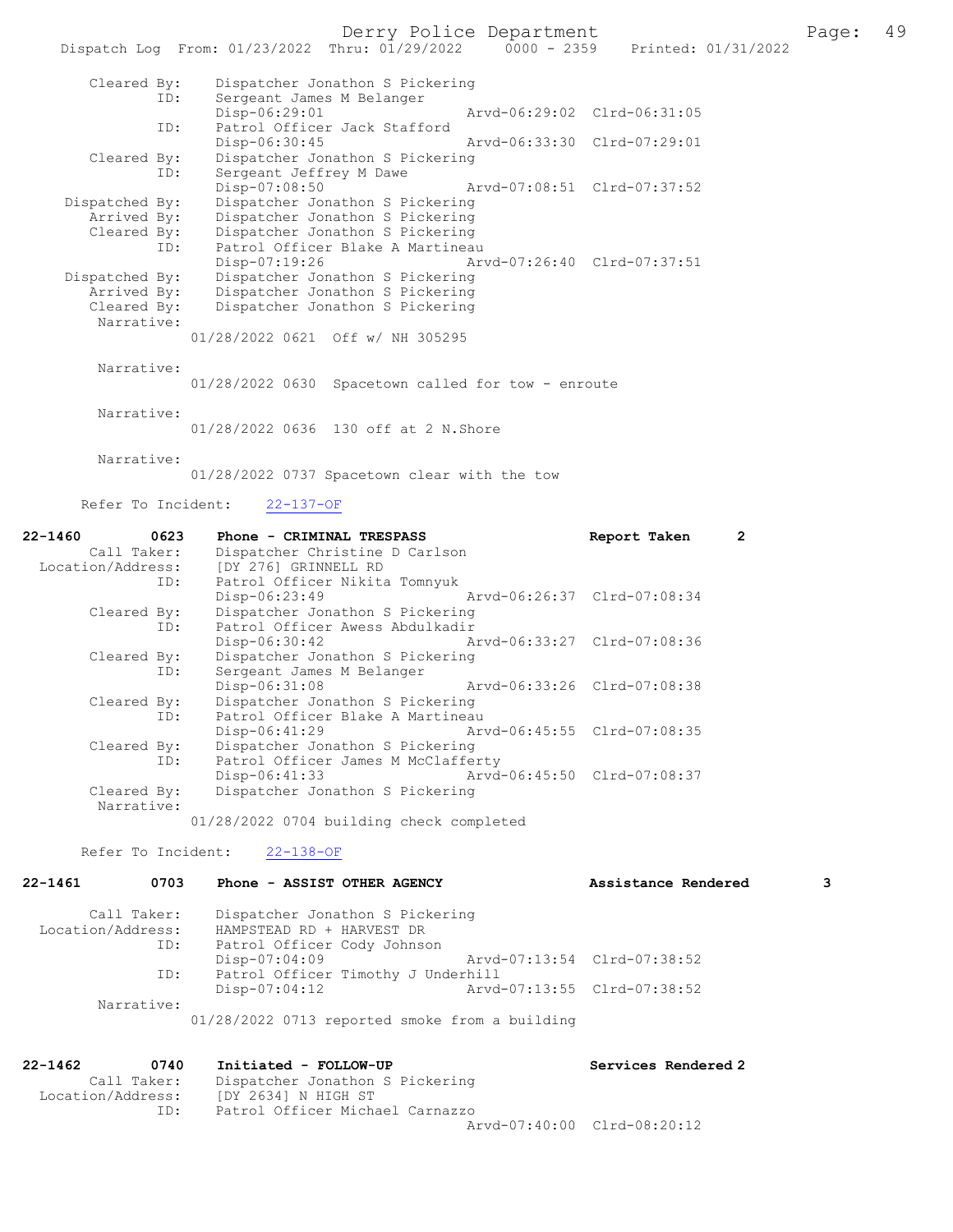|                                  |                                   | Dispatch Log From: 01/23/2022 Thru: 01/29/2022 0000 - 2359 Printed: 01/31/2022                                          | Derry Police Department |                             | Page:        | 50 |
|----------------------------------|-----------------------------------|-------------------------------------------------------------------------------------------------------------------------|-------------------------|-----------------------------|--------------|----|
|                                  | ID:                               | Patrol Officer Blake A Martineau<br>Disp-07:40:39                                                                       |                         | Arvd-07:40:39 Clrd-08:20:12 |              |    |
| $22 - 1463$                      | 0746<br>Call Taker:               | Initiated - SERVE RESTRAINING ORDER<br>Dispatcher Jonathon S Pickering                                                  |                         | Not Served<br>2             |              |    |
|                                  | ID:                               | Location/Address: [DY 1489] CRYSTAL AVE<br>Patrol Officer James M McClafferty                                           |                         | Arvd-07:46:00 Clrd-07:51:11 |              |    |
| $22 - 1464$                      | 0805                              | Phone - WELFARE CHECK                                                                                                   |                         | No Action Required          | 2            |    |
|                                  | Call Taker:                       | Dispatcher Jonathon S Pickering                                                                                         |                         |                             |              |    |
| Location/Address:                | ID:                               | LAWRENCE RD<br>Patrol Officer Timothy J Underhill<br>Disp-08:06:44                                                      |                         | Arvd-08:13:56 Clrd-08:23:43 |              |    |
|                                  | Narrative:                        | 01/28/2022 0823 checked, no issues                                                                                      |                         |                             |              |    |
|                                  | Refer To Field Int:               |                                                                                                                         |                         |                             |              |    |
|                                  |                                   | $22 - 326 - FI$                                                                                                         |                         |                             |              |    |
| $22 - 1465$                      | 0824                              | Initiated - FOLLOW-UP                                                                                                   |                         | No Action Required          | 2            |    |
| Location/Address:                | Call Taker:                       | Dispatcher Jonathon S Pickering<br>FRANKLIN ST EXT                                                                      |                         |                             |              |    |
|                                  | ID:                               | Patrol Officer Blake A Martineau                                                                                        |                         | Arvd-08:24:00 Clrd-08:30:39 |              |    |
| $22 - 1466$                      | 0837                              | Initiated - FOLLOW-UP                                                                                                   |                         | No Action Required          | $\mathbf{2}$ |    |
| Location/Address:                | Call Taker:                       | Dispatcher Jonathon S Pickering<br>ROCKINGHAM RD                                                                        |                         |                             |              |    |
|                                  | ID:                               | Patrol Officer Blake A Martineau                                                                                        |                         | Arvd-08:37:00 Clrd-08:45:52 |              |    |
| $22 - 1467$                      | 0848                              | Initiated - FOLLOW-UP                                                                                                   |                         | No Action Required          | $\mathbf{2}$ |    |
|                                  | Call Taker:                       | Dispatcher Jonathon S Pickering                                                                                         |                         |                             |              |    |
| Location/Address:                | ID:                               | PARKLAND DR<br>Patrol Officer Timothy J Underhill                                                                       |                         |                             |              |    |
|                                  |                                   |                                                                                                                         |                         | Arvd-08:48:00 Clrd-09:02:20 |              |    |
| $22 - 1468$                      | 0904<br>Call Taker:               | Phone - SUSPICIOUS ACTIVITY<br>Dispatcher Jonathon S Pickering                                                          |                         | Services Rendered 2         |              |    |
| Location/Address:                | ID:                               | DREW WOODS DR<br>Patrol Officer James M McClafferty                                                                     |                         |                             |              |    |
|                                  |                                   | Disp-09:05:20                                                                                                           |                         | Arvd-09:16:24 Clrd-09:21:05 |              |    |
|                                  | ID:                               | Patrol Officer Cody Johnson<br>Disp-09:05:21                                                                            |                         | Arvd-09:16:23 Clrd-09:21:24 |              |    |
|                                  | ID:                               | Sergeant Jeffrey M Dawe<br>Disp-09:12:58                                                                                |                         | Arvd-09:21:03 Clrd-09:21:04 |              |    |
|                                  | Narrative:                        | 01/28/2022 0921 suspicious MV in the driveway - determined<br>to be cleaning service                                    |                         |                             |              |    |
| $22 - 1469$<br>Location/Address: | 0912<br>Call Taker:               | Phone - SUSPICIOUS ACTIVITY<br>Lieutenant Michael T Muncey<br>[DY 1453] MANCHESTER RD                                   |                         | Services Rendered 2         |              |    |
|                                  | ID:<br>Arrived By:<br>Cleared By: | Patrol Officer Blake A Martineau<br>Disp-09:13:43<br>Dispatcher Jonathon S Pickering<br>Dispatcher Jonathon S Pickering |                         | Arvd-09:26:25 Clrd-10:12:08 |              |    |
|                                  | ID:<br>Arrived By:                | Patrol Officer Timothy J Underhill<br>Disp-09:13:46<br>Dispatcher Jonathon S Pickering                                  |                         | Arvd-09:31:34 Clrd-10:12:08 |              |    |
|                                  | Cleared By:<br>ID:                | Dispatcher Jonathon S Pickering<br>Lieutenant Michael T Muncey<br>Disp-09:21:42                                         |                         | Arvd-09:33:40 Clrd-09:36:42 |              |    |
|                                  | Dispatched By:<br>Arrived By:     | Dispatcher Jonathon S Pickering<br>Dispatcher Jonathon S Pickering                                                      |                         |                             |              |    |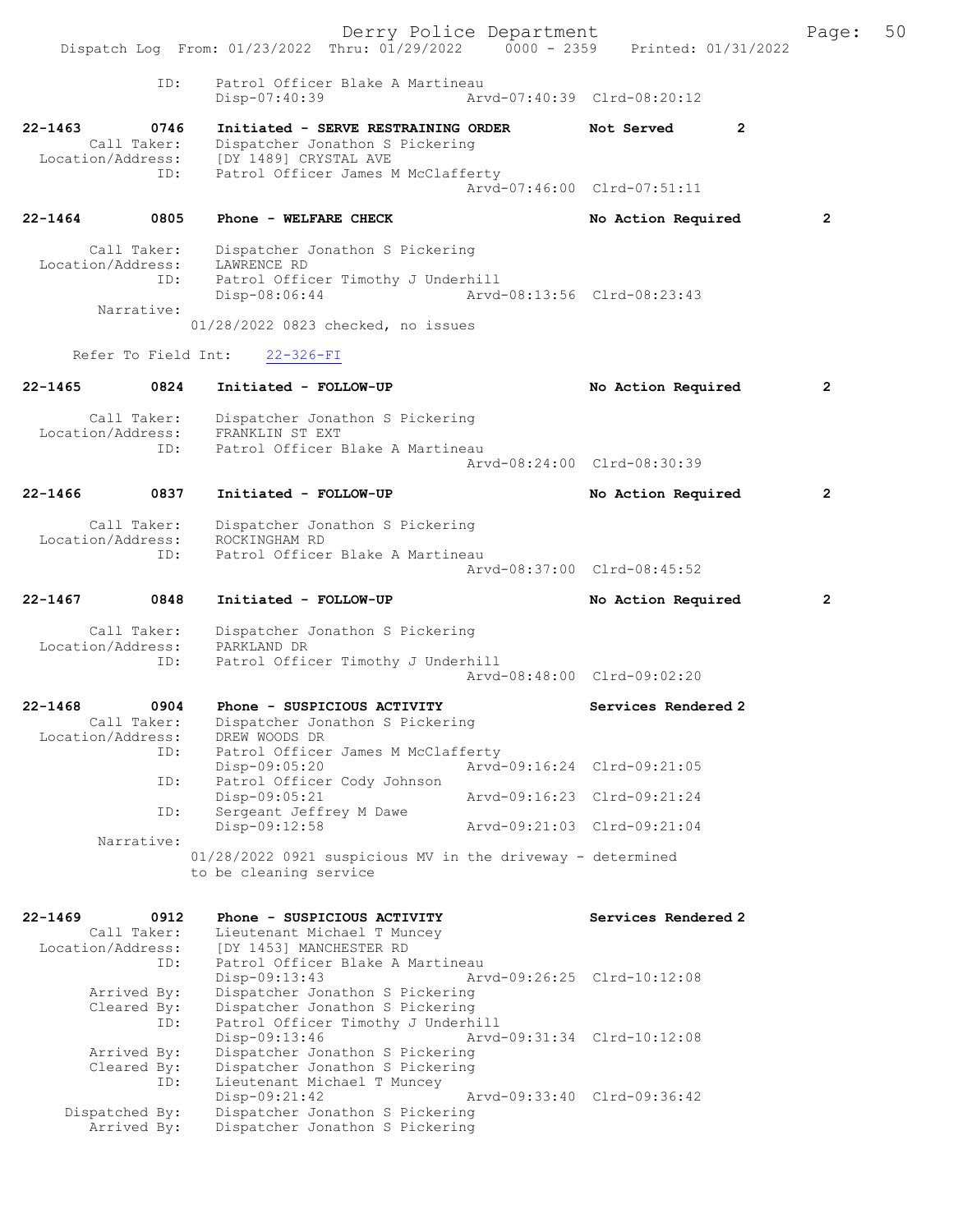Derry Police Department The Page: 51 Dispatch Log From: 01/23/2022 Thru: 01/29/2022 0000 - 2359 Printed: 01/31/2022 Cleared By: Dispatcher Jonathon S Pickering<br>ID: Sergeant Jeffrey M Dawe Sergeant Jeffrey M Dawe Disp-09:36:41 Arvd-09:36:41 Clrd-10:07:18 Dispatched By: Dispatcher Jonathon S Pickering Arrived By: Dispatcher Jonathon S Pickering Cleared By: Dispatcher Jonathon S Pickering Refer To Incident:  $\frac{22-140-OF}{22-328-FI}$ Refer To Field Int: 22-1470 0950 Phone - ASSIST CITIZEN Assistance Rendered 3 Call Taker: Dispatcher Jonathon S Pickering<br>Location/Address: [DY 2791] E BROADWAY ress: [DY 2791] E BROADWAY<br>ID: Patrol Officer Cody J Patrol Officer Cody Johnson<br>Disp-09:51:18 -09:51:18 <br>22-327-FI <br>22-327-FI Refer To Field Int: 22-1471 0951 Initiated - FOLLOW-UP Cleared 2 Call Taker: Dispatcher Jonathon S Pickering Location/Address: [DY 2] MUNICIPAL DR ID: Patrol Officer James M McClafferty Arvd-09:51:00 Clrd-10:18:26 Cleared By: Patrol Officer James M McClafferty 22-1472 1019 Initiated - MV STOP Warning Issued 3 Call Taker: Dispatcher Jonathon S Pickering<br>ion/Address: ENGLISH RANGE RD Location/Address: ID: Patrol Officer Cody Johnson Arvd-10:19:00 Clrd-10:24:33 22-1473 1023 Phone - JUVENILE OFFENSES Services Rendered 2 Call Taker: Dispatcher Jonathon S Pickering Location/Address: TSIENNETO RD ID: Patrol Officer Brian J Landry Disp-10:23:23 Arvd-10:26:29 Clrd-10:27:47 ID: Detective Scott A Tompkins<br>Disp-10:23:29 Disp-10:23:29 Arvd-10:25:26 Clrd-10:27:47 ID: Patrol Officer James M McClafferty Disp-10:23:34 Clrd-10:26:31<br>ID: Patrol Officer Cody Johnson Patrol Officer Cody Johnson Disp-10:24:39 Arvd-10:25:41 Clrd-10:27:47<br>TD: Sergeant Jeffrey M Dawe Sergeant Jeffrey M Dawe<br>Disp-10:24:42 Disp-10:24:42 Arvd-10:26:53 Clrd-10:27:47 Narrative: 01/28/2022 1024 special needs student fled from school Narrative: 01/28/2022 1028 student recovered by staff, PD response canceled Refer To Incident: 22-141-OF Refer To Field Int: 22-329-FI 22-1474 1028 Initiated - JUVENILE OFFENSES Services Rendered 2 Call Taker: Dispatcher Jonathon S Pickering Location/Address: [DY 250] PINKERTON ST ID: Patrol Officer Brian J Landry Arvd-10:28:00 Clrd-10:32:36<br>22-139-OF Refer To Incident: 22-1475 1031 Initiated - FOLLOW-UP No Action Required 2 Call Taker: Dispatcher Jonathon S Pickering<br>ion/Address: CRYSTAL AVE Location/Address:<br>ID: Detective Scott A Tompkins Arvd-10:31:00 Clrd-10:34:08 22-1476 1033 Initiated - FOLLOW-UP No Action Required 2 Call Taker: Dispatcher Jonathon S Pickering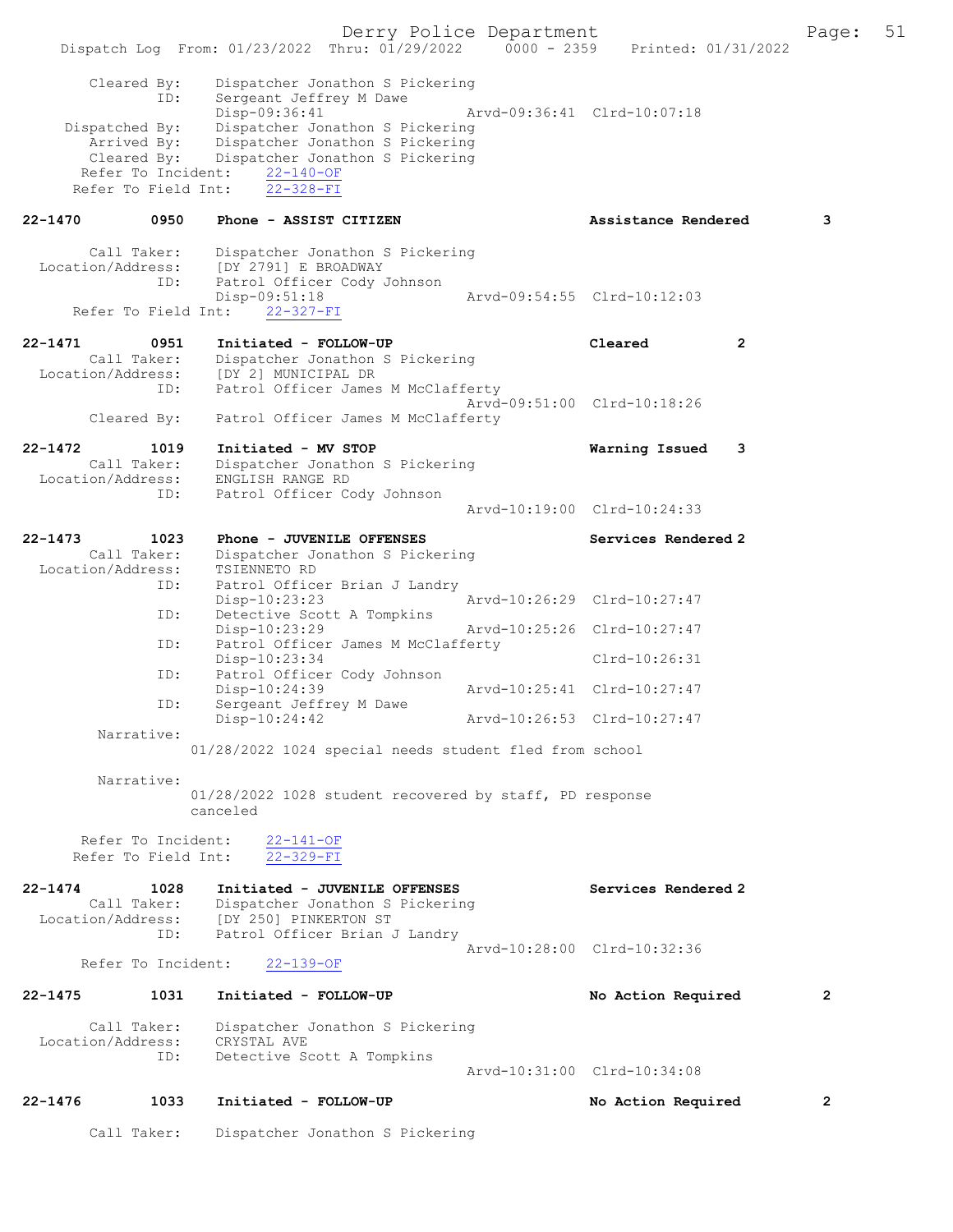Dispatch Log From: 01/23/2022 Thru: 01/29/2022 0000 - 2359 Printed: 01/31/2022 Location/Address: LAWRENCE RD<br>ID: Patrol Offic ID: Patrol Officer Timothy J Underhill Arvd-10:33:00 Clrd-10:34:13 22-1477 1042 Other - ANIMAL COMPLAINT Services Rendered 1 Call Taker: Lieutenant Michael T Muncey Location/Address: BRADFORD ST ID: Patrol Officer Timothy J Underhill Disp-10:43:07 Arvd-10:57:38 Clrd-11:05:11 Arrived By: Dispatcher Jonathon S Pickering Cleared By: Dispatcher Jonathon S Pickering 22-1478 1048 Initiated - MV STOP Warning Issued 3 Call Taker: Lieutenant Michael T Muncey Location/Address: KENDALL POND RD ID: Patrol Officer Collin Kennedy Arvd-10:48:00 Clrd-10:52:03 Cleared By: Dispatcher Jonathon S Pickering Refer To Citation: 22-357-CN 22-1479 1103 Initiated - MV STOP Warning Issued 3 Call Taker: Dispatcher Jonathon S Pickering Location/Address: BIRCH ST + SUMMIT AVE ID: Patrol Officer Collin Kennedy Arvd-11:03:00 Clrd-11:11:03<br>22-359-CN Refer To Citation: 22-1480 1124 Initiated - MV STOP Warning Issued 3 Call Taker: Dispatcher Jonathon S Pickering Location/Address: S MAIN ST + HUMPHREY RD ID: Patrol Officer Collin Kennedy Arvd-11:24:00 Clrd-11:29:08 Refer To Citation: 22-360-CN 22-1481 1129 Initiated - FOLLOW-UP Not Served 2 Call Taker: Dispatcher Jonathon S Pickering Location/Address: FOLSOM RD ID: Patrol Officer Blake A Martineau Arvd-11:29:00 Clrd-11:33:46 22-1482 1134 Initiated - FOLLOW-UP No Action Required 2 Call Taker: Dispatcher Jonathon S Pickering Location/Address: [DY 260] FOLSOM RD ID: Patrol Officer Blake A Martineau Arvd-11:34:00 Clrd-11:55:47<br>TD: Patrol Officer Blake A Martineau Patrol Officer Blake A Martineau<br>Disp-11:56:00 Arw Arvd-11:56:01 Clrd-12:48:45 22-1483 1140 Initiated - SEXUAL OFFENDER REGISTRATION Services Rendered 1 Call Taker: Dispatcher Jonathon S Pickering Location/Address: [DY 2] MUNICIPAL DR ID: Detective Benjamin J Doyle Arvd-11:40:00 Clrd-11:41:08 22-1484 1149 Initiated - MV STOP Warning Issued 3 Call Taker: Dispatcher Jonathon S Pickering Location/Address: S MAIN ST + DEXTER ST ID: Patrol Officer Collin Kennedy Arvd-11:49:00 Clrd-12:05:06 ID: Patrol Officer Timothy J Underhill Disp-11:53:16 Arvd-11:55:47 Clrd-12:05:07 Refer To Citation: 22-1485 1206 Initiated - MV STOP Warning Issued 3 Call Taker: Dispatcher Jonathon S Pickering Location/Address: S MAIN ST ID: Patrol Officer Collin Kennedy Arvd-12:06:00 Clrd-12:11:40<br>22-362-CN

Refer To Citation:

Derry Police Department The Page: 52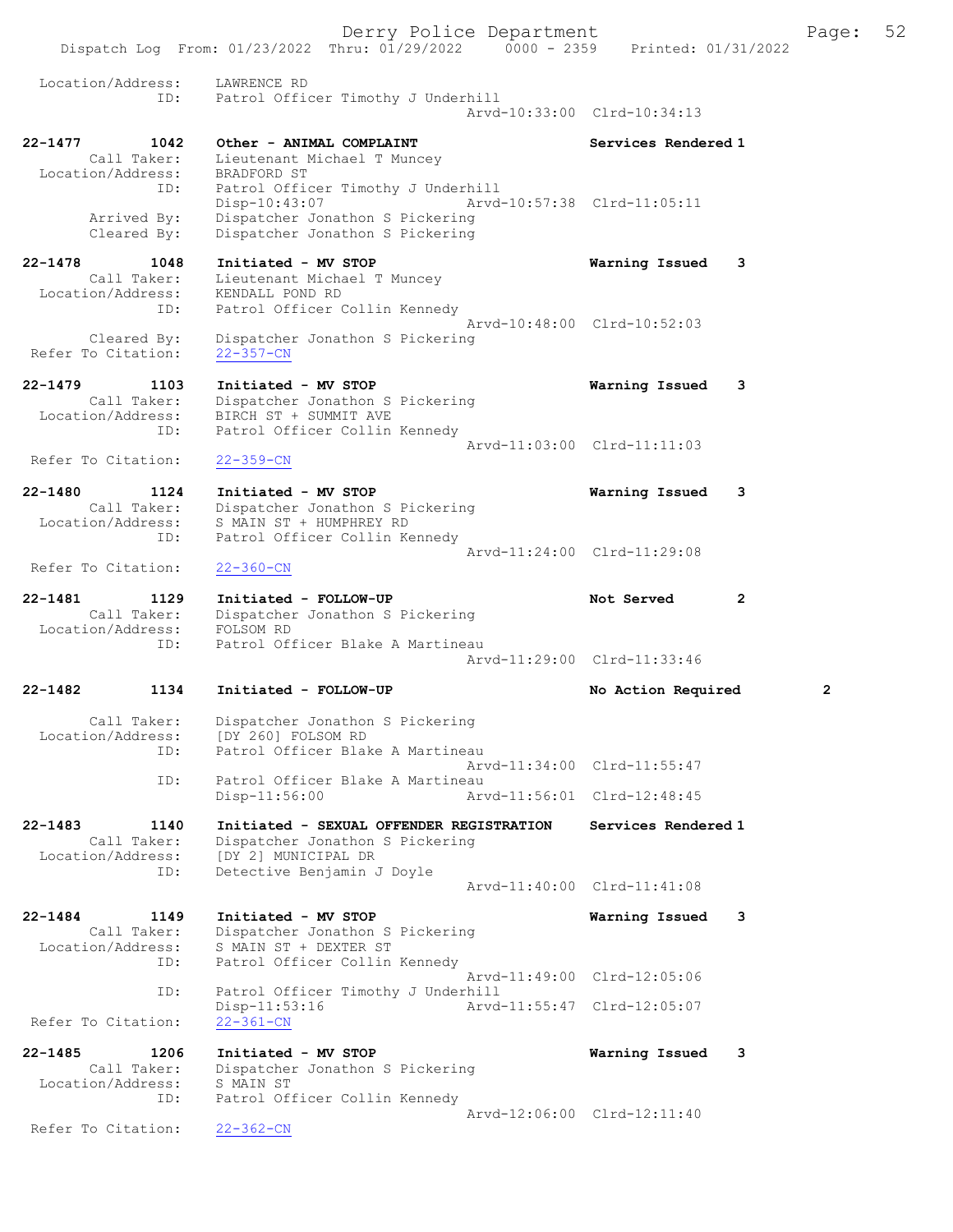Dispatch Log From: 01/23/2022 Thru: 01/29/2022 0000 - 2359 Printed: 01/31/2022

| 22-1486<br>1239<br>Call Taker:          | Initiated - MV STOP<br>Dispatcher Jonathon S Pickering                                  | Warning Issued<br>3            |   |
|-----------------------------------------|-----------------------------------------------------------------------------------------|--------------------------------|---|
| Location/Address:<br>ID:                | W BROADWAY<br>Patrol Officer Collin Kennedy                                             |                                |   |
| Refer To Citation:                      | $22 - 363 - CN$                                                                         | Arvd-12:39:00 Clrd-12:42:42    |   |
| 22-1487<br>1241                         | Initiated - THEFT                                                                       | $\overline{2}$<br>Report Taken |   |
| Call Taker:<br>Location/Address:<br>ID: | Dispatcher Jonathon S Pickering<br>[DY 2] MUNICIPAL DR<br>Patrol Officer Kevin L Davies |                                |   |
|                                         |                                                                                         | Arvd-12:41:00 Clrd-12:48:52    |   |
| Narrative:                              | 01/28/2022 1242 theft of cash from a car                                                |                                |   |
| Refer To Incident:                      | $22 - 142 - OF$                                                                         |                                |   |
| $22 - 1488$<br>1247                     | Initiated - MV STOP                                                                     | Warning Issued<br>3            |   |
| Call Taker:<br>Location/Address:        | Dispatcher Jonathon S Pickering<br>ROLLINS ST                                           |                                |   |
| ID:                                     | Patrol Officer Collin Kennedy                                                           |                                |   |
|                                         |                                                                                         | Arvd-12:47:00 Clrd-12:52:59    |   |
| Refer To Citation:                      | $22 - 364 - CN$                                                                         |                                |   |
| $22 - 1489$<br>1300                     | Initiated - MV STOP                                                                     | Warning Issued<br>3            |   |
| Call Taker:<br>Location/Address:        | Dispatcher Jonathon S Pickering<br>BIRCH ST + WILSON AVE                                |                                |   |
| ID:                                     | Patrol Officer Collin Kennedy                                                           |                                |   |
|                                         |                                                                                         | Arvd-13:00:00 Clrd-13:10:11    |   |
| Refer To Citation:                      | $22 - 365 - CN$                                                                         |                                |   |
| $22 - 1490$<br>1315                     | Initiated - MV STOP                                                                     | Warning Issued<br>3            |   |
| Call Taker:                             | Dispatcher Jonathon S Pickering                                                         |                                |   |
| Location/Address:<br>ID:                | [DY 81] TSIENNETO RD<br>Patrol Officer Collin Kennedy                                   |                                |   |
|                                         |                                                                                         | Arvd-13:15:00 Clrd-13:25:14    |   |
| Refer To Citation:                      | $22 - 366 - CN$                                                                         |                                |   |
| 22-1491<br>1320                         | Phone - DISABLED MV                                                                     | <b>Vehicle Moved</b><br>3      |   |
| Call Taker:<br>Location/Address:        | Dispatcher Jonathon S Pickering                                                         |                                |   |
| ID:                                     | OLD AUBURN RD<br>Patrol Officer Cody Johnson                                            |                                |   |
|                                         | $Disp-13:21:12$                                                                         | Arvd-13:28:10 Clrd-13:34:53    |   |
| ID:                                     | Patrol Officer James M McClafferty<br>Disp-13:28:09                                     | $Clrd-13:33:12$                |   |
|                                         |                                                                                         |                                |   |
| 22-1492<br>1328                         | Initiated - MV STOP                                                                     | No Action Required             | 3 |
| Call Taker:<br>Location/Address:        | Dispatcher Jonathon S Pickering<br>MANCHESTER RD + TINKHAM AVE                          |                                |   |
| ID:                                     | Patrol Officer Collin Kennedy                                                           |                                |   |
|                                         |                                                                                         | Arvd-13:28:00 Clrd-13:34:47    |   |
| 1345<br>$22 - 1493$                     | Initiated - MV STOP                                                                     | No Action Required             | 3 |
| Call Taker:                             | Dispatcher Jonathon S Pickering                                                         |                                |   |
| Location/Address:                       | [DY 2468] MANCHESTER RD                                                                 |                                |   |
| ID:                                     | Patrol Officer James M McClafferty                                                      | Arvd-13:45:00 Clrd-13:52:54    |   |
|                                         |                                                                                         |                                |   |
| $22 - 1494$<br>1346<br>Call Taker:      | Initiated - MV STOP<br>Dispatcher Jonathon S Pickering                                  | Warning Issued<br>3            |   |
| Location/Address:                       | W BROADWAY                                                                              |                                |   |
| ID:                                     | Patrol Officer Collin Kennedy                                                           |                                |   |
| Refer To Citation:                      | $22 - 367 - CN$                                                                         | Arvd-13:46:00 Clrd-13:53:32    |   |
| $22 - 1495$<br>1400                     | Initiated - MV STOP                                                                     | 3<br>Summons Issued            |   |
| Call Taker:                             | Dispatcher Jonathon S Pickering                                                         |                                |   |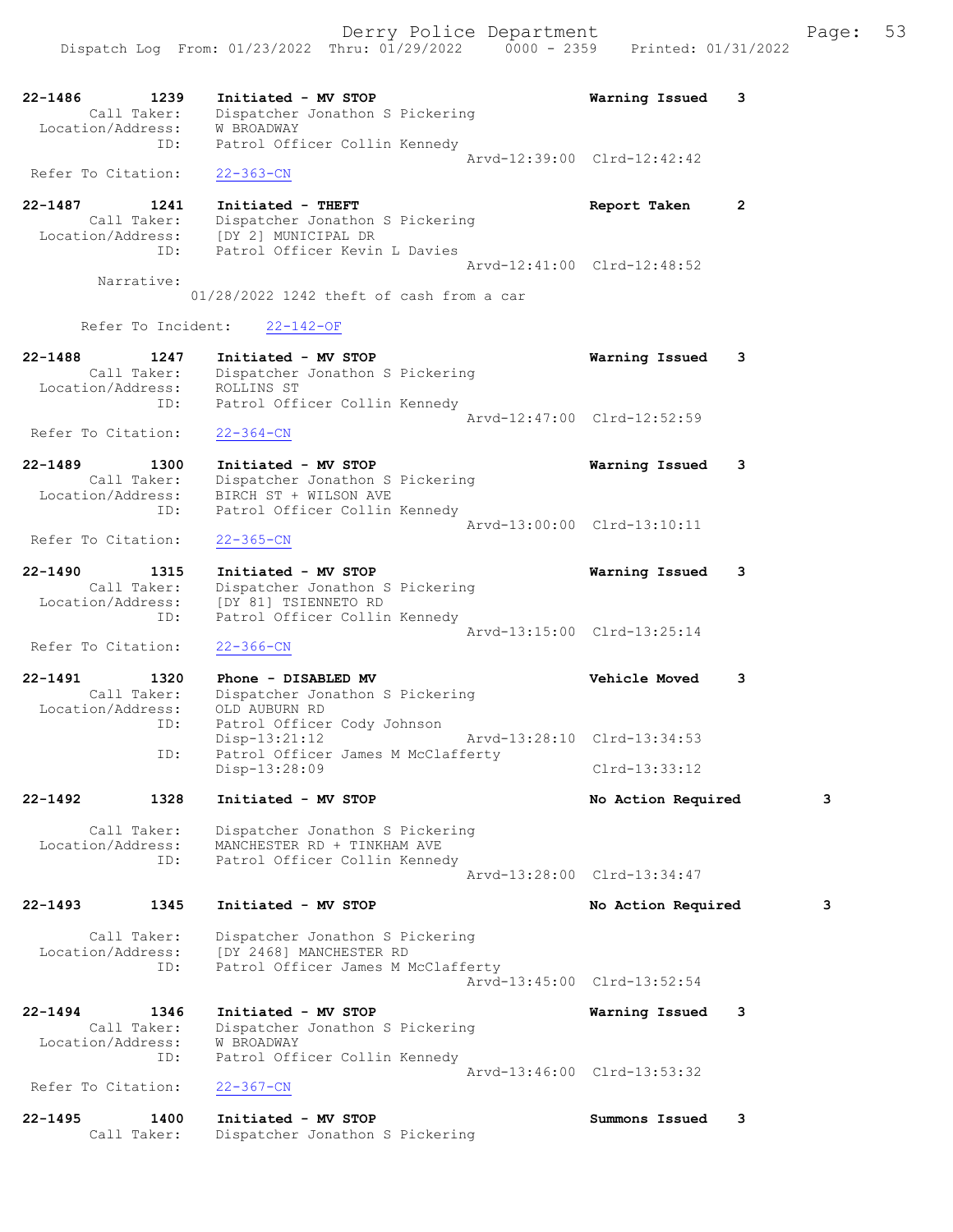|                                                                    | Dispatch Log From: 01/23/2022 Thru: 01/29/2022 0000 - 2359 Printed: 01/31/2022                                                                   |                                  |
|--------------------------------------------------------------------|--------------------------------------------------------------------------------------------------------------------------------------------------|----------------------------------|
| Location/Address:<br>ID:                                           | [DY 933] CRYSTAL AVE<br>Patrol Officer Collin Kennedy                                                                                            | Arvd-14:00:00 Clrd-14:10:03      |
| Refer To Citation:                                                 | $22 - 816 - 010002$                                                                                                                              |                                  |
| $22 - 1496$<br>1416<br>Location/Address:                           | Phone - FOUND/LOST PROPERTY<br>Call Taker: Dispatcher Jonathon S Pickering<br>BRADFORD ST                                                        | Services Rendered 3              |
| ID:<br>Narrative:                                                  | Patrol Officer Timothy J Underhill<br>$Disp-14:18:15$<br>01/28/2022 1433 debit card                                                              | Arvd-14:33:20 Clrd-14:33:21      |
| 22-1497<br>1439                                                    | Phone - HIT AND RUN<br>Call Taker: Patrol Officer Kevin L Davies                                                                                 | $\mathbf{2}$<br>Report Taken     |
| Location/Address: PINKERTON ST<br>ID:<br>Cleared By:<br>Narrative: | Patrol Officer Kevin L Davies<br>Disp-14:41:22<br>Dispatcher Jonathon S Pickering                                                                | Arvd-14:41:24 Clrd-14:46:48      |
|                                                                    | rear of vehicle struck on Pinkerton St.                                                                                                          |                                  |
| Refer To Incident:                                                 | $22 - 143 - OF$                                                                                                                                  |                                  |
| 22-1498<br>1446<br>ID:                                             | Phone - ASSIST CITIZEN<br>Call Taker: Dispatcher Jonathon S Pickering<br>Location/Address: [DY 3548] PINKERTON ST<br>Patrol Officer Cody Johnson | Services Rendered 3              |
|                                                                    | $Disp-14:47:05$<br>Cleared By: Patrol Officer Ryan M Panaro<br>Refer To Incident: 22-145-OF                                                      | Arvd-14:54:03 Clrd-15:02:39      |
| 22-1499<br>1454                                                    | Phone - ASSIST CITIZEN<br>Call Taker: Patrol Officer Kevin L Davies<br>Location/Address: [DY 2] MUNICIPAL DR                                     | <b>ADVICE GIVEN</b><br>3         |
| ID:                                                                | Patrol Officer Kevin L Davies<br>Disp-14:55:15<br>Refer To Field Int: 22-335-FI                                                                  | Arvd-14:55:18 Clrd-15:03:16      |
| $22 - 1500$<br>1503<br>Location/Address:                           | Initiated - DEPARTMENT INFO<br>Call Taker: Patrol Officer Ryan M Panaro<br>[DY 2] MUNICIPAL DR                                                   | 3<br>Report Taken                |
| ID:<br>Refer To Incident:                                          | Detective Victoria M Kidd<br>$22 - 144 - OF$                                                                                                     | Arvd-15:03:00 Clrd-15:03:43      |
| $22 - 1501$<br>1518<br>Call Taker:<br>Location/Address:            | 911 - ROAD HAZARD<br>Patrol Officer Ryan M Panaro<br>RT 28                                                                                       | Removed Hazard<br>$\overline{2}$ |
| ID:<br>Narrative:                                                  | Patrol Officer Cody Johnson<br>Disp-15:18:57<br>white sofa chair in roadway                                                                      | Arvd-15:38:39 Clrd-15:41:19      |
| Narrative:                                                         | 01/28/2022 1542 moved to side of road and Div. 5 notified                                                                                        |                                  |
| $22 - 1502$<br>1523<br>Call Taker:<br>Location/Address:            | Initiated - MV STOP<br>Patrol Officer Ryan M Panaro<br>POND RD                                                                                   | Summons Issued<br>3              |
| ID:<br>Refer To Citation:                                          | Patrol Officer Melissa M Houde<br>$22 - 816 - 000002$                                                                                            | Arvd-15:23:00 Clrd-15:30:51      |
| $22 - 1503$<br>1557<br>Call Taker:<br>Location/Address:<br>ID:     | Initiated - MV STOP<br>Patrol Officer Ryan M Panaro<br>E DERRY RD<br>Patrol Officer Melissa M Houde                                              | Warning Issued<br>3              |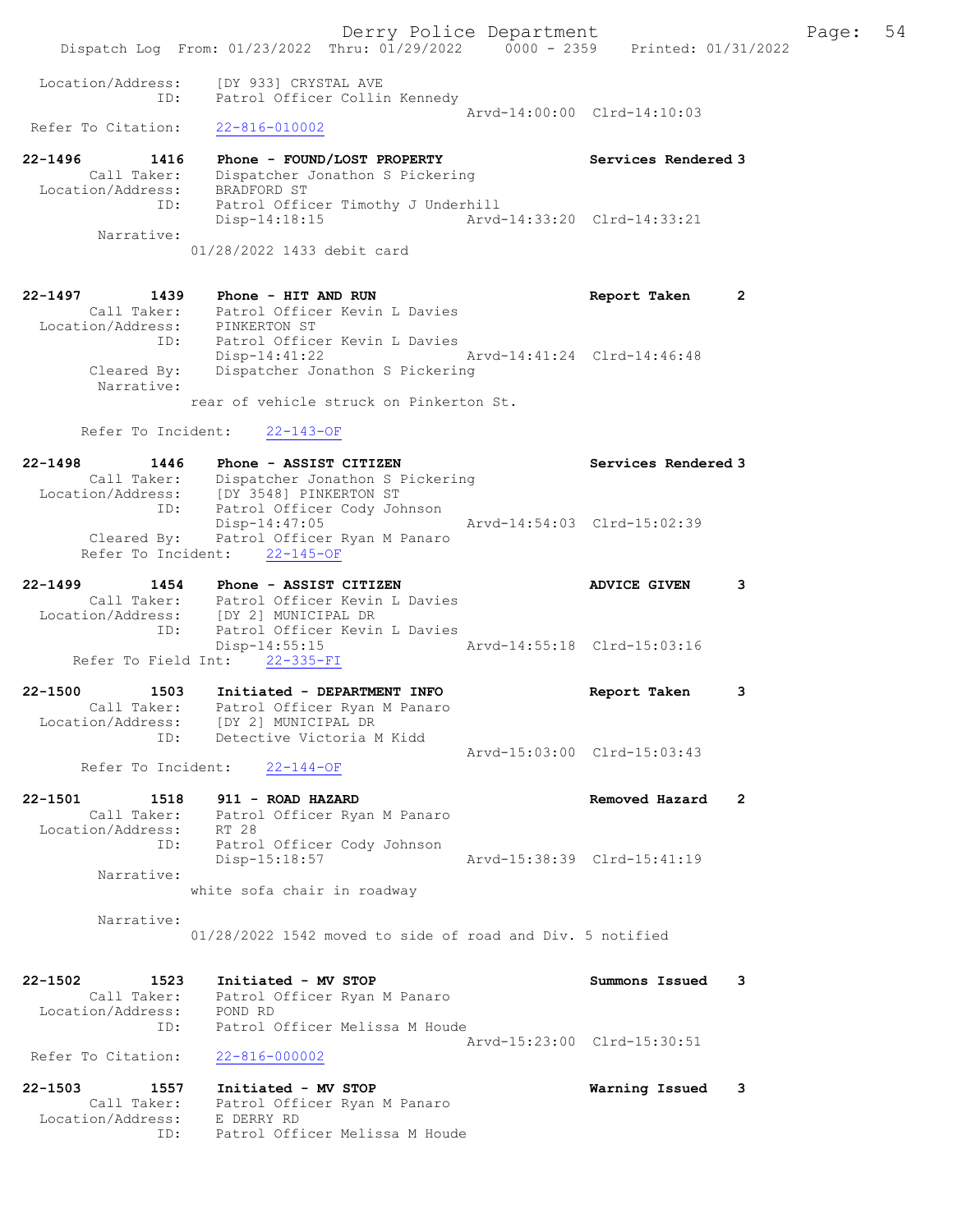Derry Police Department Fage: 55 Dispatch Log From: 01/23/2022 Thru: 01/29/2022 0000 - 2359 Printed: 01/31/2022 Arvd-15:57:00 Clrd-16:01:21 Refer To Citation: 22-368-CN 22-1504 1605 Initiated - MV STOP Warning Issued 3 Call Taker: Patrol Officer Ryan M Panaro Location/Address: ELM ST ID: Detective Kevin G Ruppel Arvd-16:05:00 Clrd-16:07:48 ID: Detective Scott A Tompkins<br>Disp-16:07:43 Disp-16:07:43 Arvd-16:07:45 Clrd-16:07:47 22-1505 1624 Initiated - FOLLOW-UP Cleared 2 Call Taker: Patrol Officer Ryan M Panaro Location/Address: [DY 3548] PINKERTON ST ID: Patrol Officer Cody Johnson Arvd-16:24:00 Clrd-16:42:44 22-1506 1631 Initiated - SUBPOENA DELIVERY Served 1 Call Taker: Patrol Officer Ryan M Panaro Location/Address: [DY 146] ASHLEIGH DR ID: Patrol Officer Samuel J Troy Arvd-16:31:00 Clrd-16:46:46 22-1507 1636 Initiated - SEXUAL OFFENDER REGISTRATION Services Rendered 1 Call Taker: Patrol Officer Ryan M Panaro Location/Address: [DY 2] MUNICIPAL DR ID: Detective Mark Borgatti Arvd-16:36:00 Clrd-16:37:20 22-1508 1647 Initiated - SUBPOENA DELIVERY Not Served 1 Call Taker: Patrol Officer Ryan M Panaro Location/Address: ROSE AVE ID: Patrol Officer Casey J Noyes Arvd-16:47:00 Clrd-16:52:59 22-1509 1651 Other - SUSPICIOUS ACTIVITY Report Taken 2 Call Taker: Patrol Officer Ryan M Panaro Location/Address: [DY 146] ASHLEIGH DR ID: Patrol Officer Samuel J Troy Disp-16:52:47 Arvd-16:52:55 Clrd-16:53:14 Narrative: Two past tense thefts (1/22/22) Refer To Incident:  $\frac{22-146-OF}{22-147-OF}$ Refer To Incident: 22-1510 1653 Walk-In - MV ACCIDENT Report Taken 1 Call Taker: Patrol Officer Ryan M Panaro Location/Address: CRYSTAL AVE ID: Patrol Officer Kevin L Davies Disp-16:53:53 Arvd-16:53:55 Clrd-17:17:07 Cleared By: Patrol Officer Kevin L Davies Narrative: 01/28/2022 2223 Joyce vs. Levasseur REPORTABLE

Refer To Accident: 22-42-AC

| $22 - 1511$<br>Location/Address: | 1653<br>Call Taker:<br>ID: | Initiated - SUBPOENA DELIVERY<br>Patrol Officer Ryan M Panaro<br>KENDALL POND RD<br>Patrol Officer Casey J Noyes | Served                      |  |
|----------------------------------|----------------------------|------------------------------------------------------------------------------------------------------------------|-----------------------------|--|
|                                  |                            |                                                                                                                  | Arvd-16:53:00 Clrd-17:07:29 |  |
| $22 - 1512$<br>Location/Address: | 1700<br>Call Taker:        | 911 - SUSPICIOUS ACTIVITY<br>Patrol Officer Ryan M Panaro<br>IDY 12171 CRYSTAL AVE                               | Report Taken                |  |

| Location/Address: | [DY 1217] CRYSTAL AVE          |                             |  |
|-------------------|--------------------------------|-----------------------------|--|
| ID:               | Patrol Officer Samuel J Troy   |                             |  |
|                   | Disp-17:01:42                  | Arvd-17:02:18 Clrd-18:21:09 |  |
| ID:               | Patrol Officer Melissa M Houde |                             |  |
|                   | Disp-17:01:49                  | Arvd-17:01:58 Clrd-17:47:35 |  |
|                   |                                |                             |  |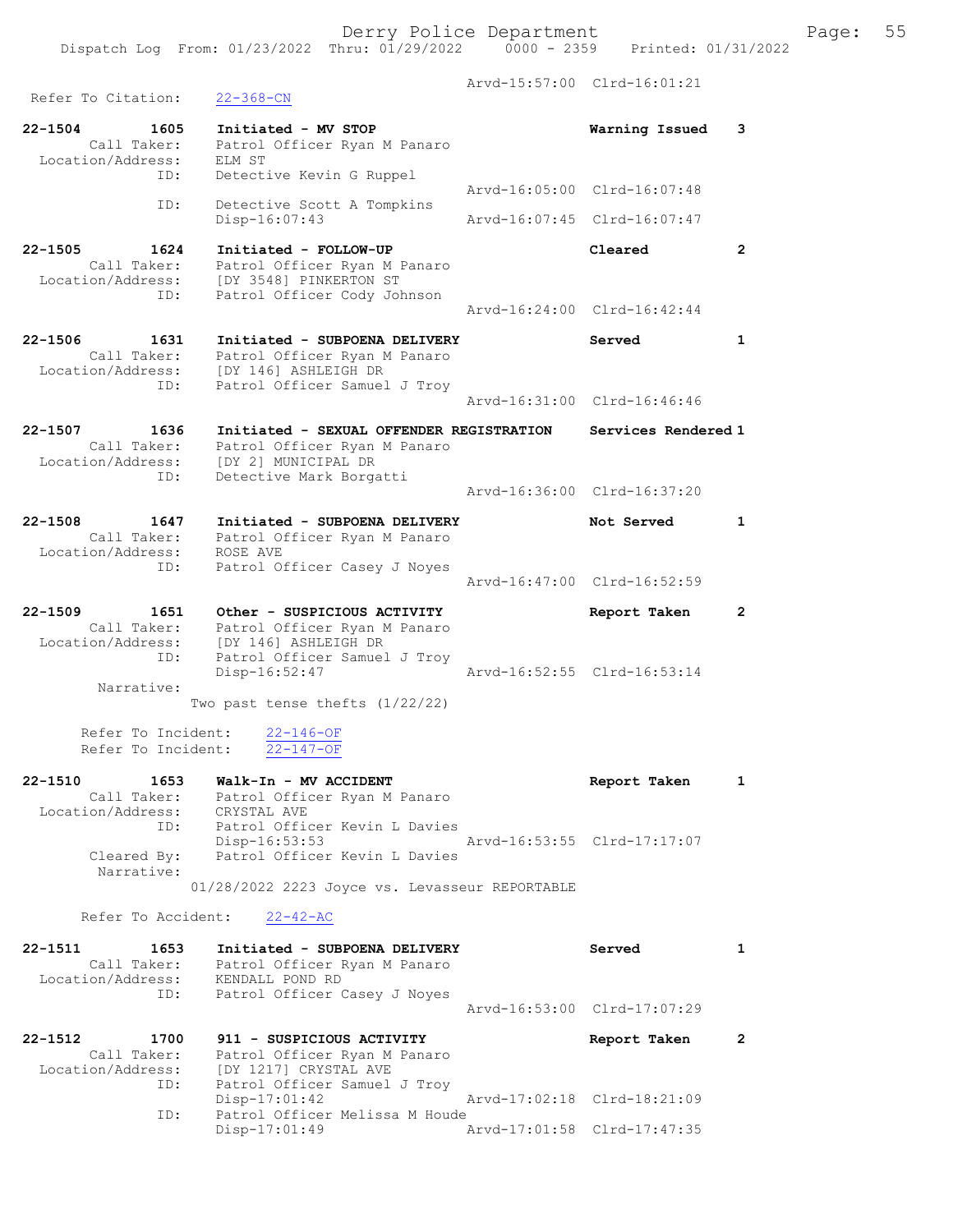Derry Police Department Fage: 56 Dispatch Log From: 01/23/2022 Thru: 01/29/2022 0000 - 2359 Printed: 01/31/2022 ID: Sergeant Jared Knox<br>Disp-17:01:55 Disp-17:01:55 Arvd-17:02:21 Clrd-18:08:31<br>TD: Patrol Officer Casey J Noves Patrol Officer Casey J Noyes<br>Disp-17:07:38 Disp-17:07:38 Arvd-17:09:44 Clrd-17:15:50 ID: Patrol Officer Cody Johnson Disp-17:07:42 Arvd-17:09:42 Clrd-17:39:09 Narrative: blue pickup truck Narrative: 01/28/2022 1704 S6 stopping NH (VF): 762X51 on E Derry Rd. Refer To Incident: 22-148-OF 22-1513 1738 Other - MV ACCIDENT 1992 Cone on Arrival 1 Call Taker: Patrol Officer Ryan M Panaro Location/Address: HAMPSTEAD RD ID: Patrol Officer Casey J Noyes<br>Disp-17:38:33 Disp-17:38:33 Arvd-17:41:50 Clrd-17:47:59 ID: Patrol Officer Cody Johnson<br>Disp-17:39:12 Disp-17:39:12 Arvd-17:41:52 Clrd-17:48:00 22-1514 1806 Phone - THEFT 2 Call Taker: Patrol Officer Scott M Beegan Location/Address: MARK AVE ID: Patrol Officer Scott M Beegan<br>Disp-18:07:26 Disp-18:07:26 Arvd-18:07:27 Clrd-18:07:43 Refer To Incident: 22-149-OF Refer To Field Int: 22-331-FI 22-1515 1823 Phone - FOUND/LOST PROPERTY Cleared 3 Call Taker: Patrol Officer Scott M Beegan Location/Address: FAIRWAY DR ID: Patrol Officer Collin Kennedy Disp-18:24:41 Arvd-18:31:08 Clrd-19:33:14 22-1516 1835 Phone - ERRATIC OPERATION Vehicle checked 2 Call Taker: Patrol Officer Ryan M Panaro Location/Address: MANCHESTER RD ID: Patrol Officer Cody Johnson Disp-18:35:45 Arvd-18:40:14 Clrd-18:54:42 Cleared By: Lieutenant Shawn P O'Donaghue ID: Patrol Officer Samuel J Troy Disp-18:35:55 Arvd-18:38:03 Clrd-18:54:49 Arrived By: Patrol Officer Scott M Beegan Cleared By: Lieutenant Shawn P O'Donaghue Narrative: 01/28/2022 1842 off w/ NH: 4427392 in front of Burger King

Refer To Field Int: 22-343-FI

| $22 - 1517$<br>1857 | Phone - KEEP THE PEACE        | Services Rendered 2         |
|---------------------|-------------------------------|-----------------------------|
| Call Taker:         | Patrol Officer Ryan M Panaro  |                             |
| Location/Address:   | FAIRWAY DR                    |                             |
| ID:                 | Patrol Officer Samuel J Troy  |                             |
|                     | Disp-18:58:47                 | Arvd-19:08:42 Clrd-19:36:27 |
| Arrived By:         | Patrol Officer Scott M Beegan |                             |
| Cleared By:         | Patrol Officer Scott M Beegan |                             |
| ID:                 | Patrol Officer Casey J Noyes  |                             |
|                     | Disp-18:58:50                 | Arvd-19:06:40 Clrd-19:36:25 |
| Arrived By:         | Patrol Officer Scott M Beegan |                             |
| Cleared By:         | Patrol Officer Scott M Beegan |                             |
| Refer To Field Int: | 22-345-FI                     |                             |

#### 22-1518 1933 Phone - ASSIST CITIZEN Assistance Rendered 3

| Call Taker:       | Patrol Officer Scott M Beegan |                             |  |
|-------------------|-------------------------------|-----------------------------|--|
| Location/Address: | LAWRENCE RD                   |                             |  |
| ID:               | Patrol Officer Collin Kennedy |                             |  |
|                   | Disp-20:15:48                 | Arvd-20:25:02 Clrd-20:53:41 |  |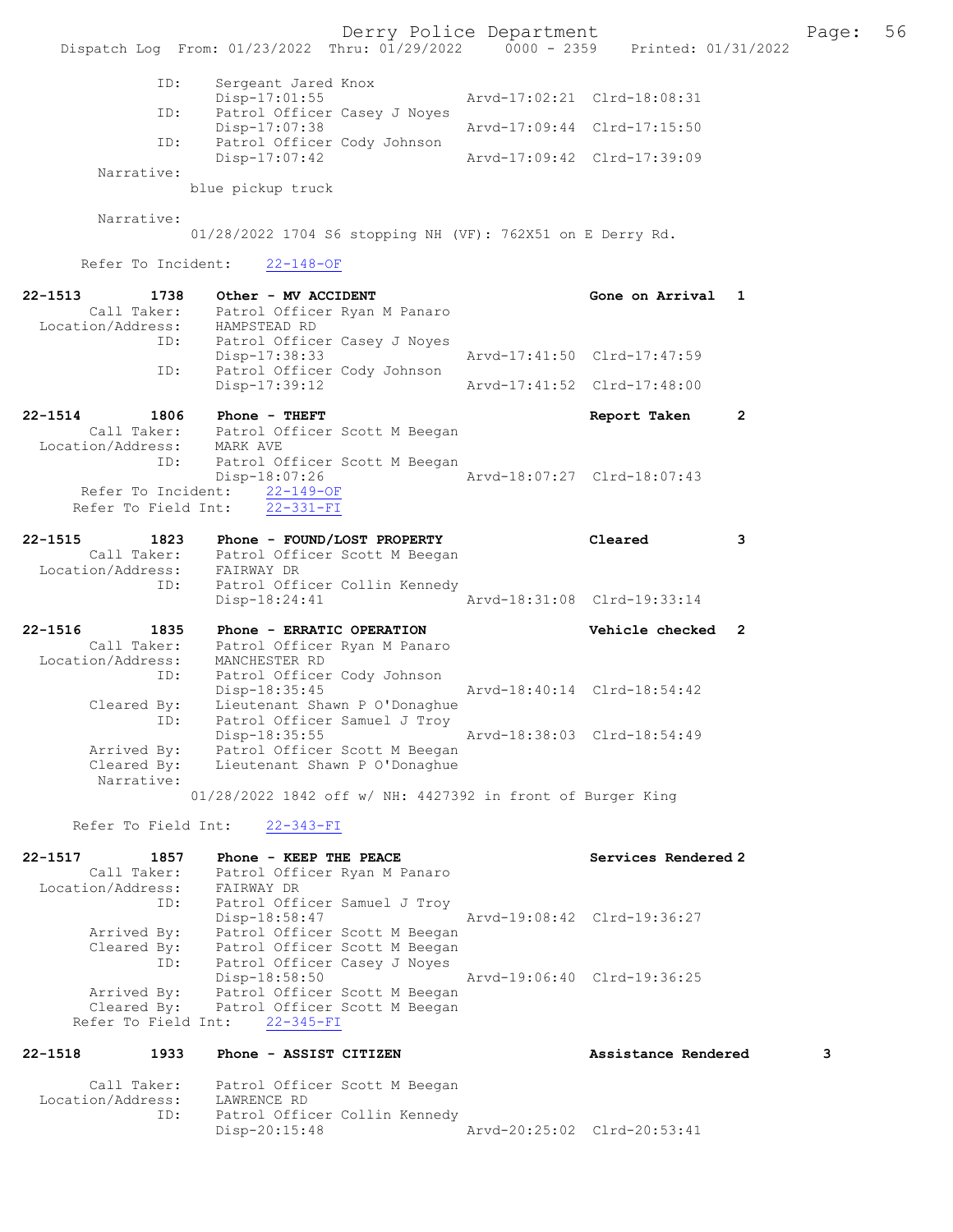|                                                      |                           |                                                                                                          | Derry Police Department |                             |                     |
|------------------------------------------------------|---------------------------|----------------------------------------------------------------------------------------------------------|-------------------------|-----------------------------|---------------------|
| Dispatch Log From: 01/23/2022 Thru: 01/29/2022       |                           |                                                                                                          | $0000 - 2359$           |                             | Printed: 01/31/2022 |
| Dispatched By:<br>Arrived By:<br>Refer To Field Int: | $22 - 332 - FI$           | Patrol Officer Ryan M Panaro<br>Patrol Officer Ryan M Panaro<br>Cleared By: Patrol Officer Ryan M Panaro |                         |                             |                     |
| $22 - 1519$<br>1937                                  | Phone - MV CHECK          |                                                                                                          |                         | <b>Vehicle Towed</b>        | 1                   |
| Location/Address:<br>ID:                             | CHESTER RD + COLE RD      | Call Taker: Patrol Officer Ryan M Panaro<br>Patrol Officer Melissa M Houde                               |                         |                             |                     |
| Narrative:                                           | Disp-19:38:37             |                                                                                                          |                         | Arvd-19:47:53 Clrd-20:00:59 |                     |
|                                                      | truck w/ hazard lights on |                                                                                                          |                         |                             |                     |
| Narrative:                                           |                           |                                                                                                          |                         |                             |                     |
|                                                      |                           | 01/28/2022 1947 off w/ MA: 2558B                                                                         |                         |                             |                     |
| $22 - 1520$<br>2020                                  | Initiated - FOLLOW-UP     |                                                                                                          |                         | Cleared                     | $\overline{2}$      |
| Call Taker:                                          |                           | Patrol Officer Scott M Beegan                                                                            |                         |                             |                     |
| Location/Address:<br>ID:                             | [DY 2] MUNICIPAL DR       | Patrol Officer Casey J Noyes                                                                             |                         |                             |                     |
|                                                      |                           |                                                                                                          |                         | Arvd-20:20:00 Clrd-20:28:36 |                     |
| Cleared By:                                          |                           | Patrol Officer Ryan M Panaro                                                                             |                         |                             |                     |
| $22 - 1521$<br>2028                                  | 911 - WELFARE CHECK       |                                                                                                          |                         | Report Taken                | $\mathbf{2}$        |
| Call Taker:<br>Location/Address:                     | [DY 2707] TSIENNETO RD    | Patrol Officer Ryan M Panaro                                                                             |                         |                             |                     |
| ID:                                                  |                           | Patrol Officer Melissa M Houde                                                                           |                         |                             |                     |
| ID:                                                  | $Disp-20:28:48$           | Patrol Officer Casey J Noyes                                                                             |                         | Arvd-20:31:16 Clrd-20:50:34 |                     |
|                                                      | Disp-20:28:52             |                                                                                                          |                         | Arvd-20:31:14 Clrd-20:48:43 |                     |
| Cleared By:<br>Refer To Incident:                    | $22 - 150 - OF$           | Lieutenant Shawn P O'Donaghue                                                                            |                         |                             |                     |
|                                                      |                           |                                                                                                          |                         |                             |                     |
| 22-1522<br>2048                                      | Phone - FIGHT             |                                                                                                          |                         | Report Taken                | $\mathbf{2}$        |
| Call Taker:<br>Location/Address:                     | [DY 178] CRYSTAL AVE      | Lieutenant Shawn P O'Donaghue                                                                            |                         |                             |                     |
| ID:                                                  |                           | Patrol Officer Samuel J Troy                                                                             |                         |                             |                     |
| Cleared By:                                          | $Disp-20:49:23$           | Patrol Officer Ryan M Panaro                                                                             |                         | Arvd-20:49:38 Clrd-21:51:08 |                     |
| ID:                                                  |                           | Patrol Officer Casey J Noyes                                                                             |                         |                             |                     |
| Cleared By:                                          | Disp-20:49:28             | Patrol Officer Ryan M Panaro                                                                             |                         | Arvd-20:49:36 Clrd-21:51:07 |                     |
| ID:                                                  | Sergeant Jared Knox       |                                                                                                          |                         |                             |                     |
| Cleared By:                                          | Disp-20:49:31             | Patrol Officer Ryan M Panaro                                                                             |                         | Arvd-20:49:34 Clrd-21:51:05 |                     |
| ID:                                                  |                           | Patrol Officer Melissa M Houde                                                                           |                         |                             |                     |
|                                                      | Disp-20:50:45             |                                                                                                          |                         | Arvd-20:50:48 Clrd-21:11:16 |                     |
| Dispatched By:<br>Arrived By:                        |                           | Patrol Officer Ryan M Panaro<br>Patrol Officer Ryan M Panaro                                             |                         |                             |                     |
| Cleared By:                                          |                           | Patrol Officer Ryan M Panaro                                                                             |                         |                             |                     |
| ID:                                                  | Disp-20:54:57             | Patrol Officer Collin Kennedy                                                                            |                         | Arvd-21:06:22 Clrd-21:51:10 |                     |
| Dispatched By:                                       |                           | Patrol Officer Ryan M Panaro                                                                             |                         |                             |                     |
| Arrived By:                                          |                           | Patrol Officer Ryan M Panaro                                                                             |                         |                             |                     |
| Cleared By:<br>Narrative:                            |                           | Patrol Officer Ryan M Panaro                                                                             |                         |                             |                     |
|                                                      |                           | 01/28/2022 2107 231 off w/ NH: 4857040 @ Beacon St.                                                      |                         |                             |                     |
| Refer To Incident:                                   | $22 - 151 - OF$           |                                                                                                          |                         |                             |                     |
|                                                      |                           |                                                                                                          |                         |                             |                     |

| $22 - 1523$                   | 2204 |           | Initiated - MV CHECK          |  | Vehicle checked 1           |  |
|-------------------------------|------|-----------|-------------------------------|--|-----------------------------|--|
| Call Taker:                   |      |           | Patrol Officer Ryan M Panaro  |  |                             |  |
| Location/Address:             |      | S MAIN ST |                               |  |                             |  |
|                               | ID:  |           | Patrol Officer Samuel J Troy  |  |                             |  |
|                               |      |           |                               |  | Aryd-22:04:00 Clrd-22:12:34 |  |
|                               | ID:  |           | Patrol Officer Collin Kennedy |  |                             |  |
|                               |      |           | $Disp-22:05:00$               |  | Arvd-22:05:01 Clrd-22:12:32 |  |
| Refer To Field Int: 22-344-FI |      |           |                               |  |                             |  |

Page: 57<br>2022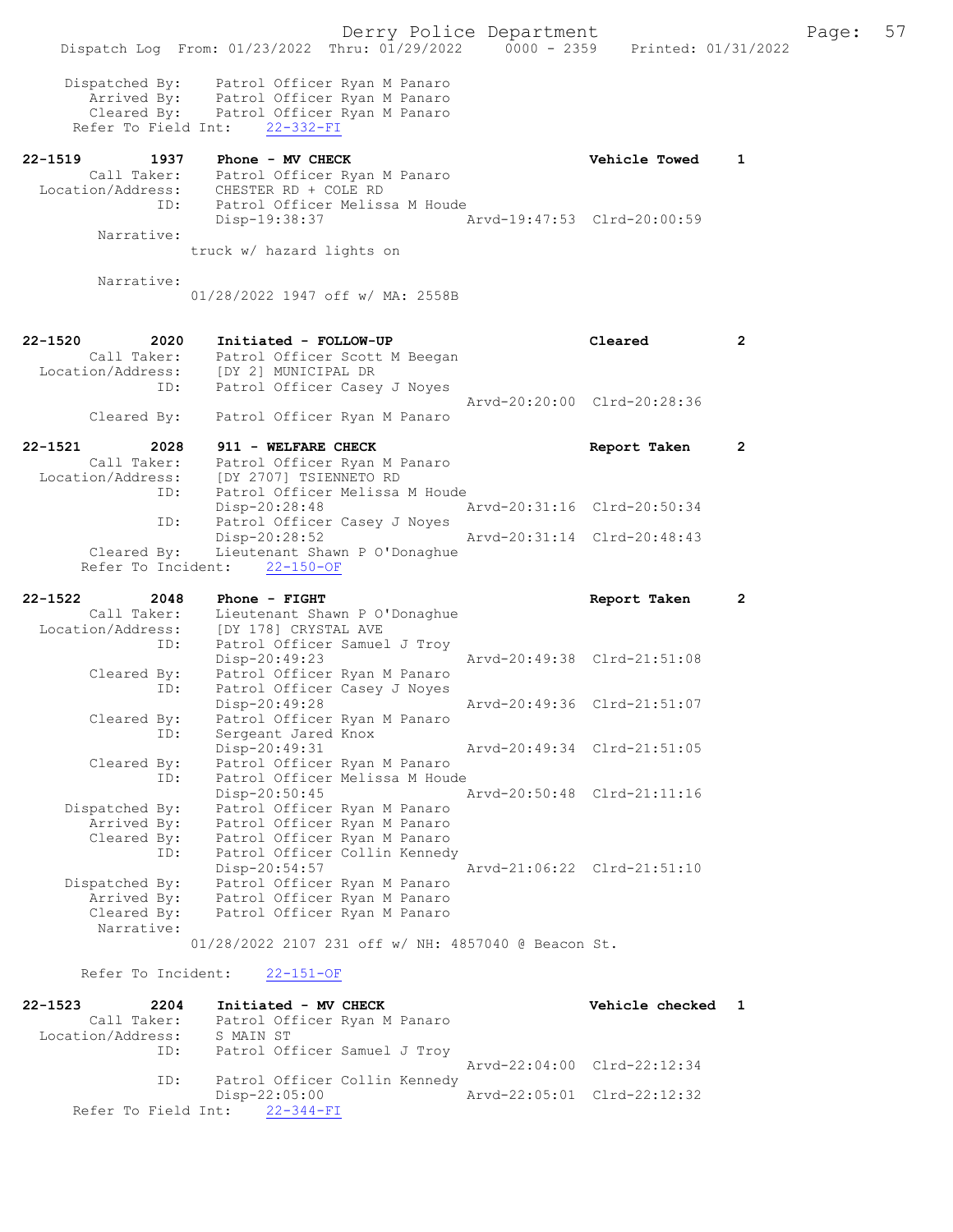|                                          | Dispatch Log From: 01/23/2022 Thru: 01/29/2022 0000 - 2359                                                                                                               |                                | Printed: 01/31/2022                         |   |
|------------------------------------------|--------------------------------------------------------------------------------------------------------------------------------------------------------------------------|--------------------------------|---------------------------------------------|---|
| $22 - 1524$<br>2216<br>ID:<br>Narrative: | Phone - FOUND/LOST PROPERTY<br>Call Taker: Patrol Officer Scott M Beegan<br>Location/Address: [DY 2071] PINKERTON ST<br>Patrol Officer Scott M Beegan<br>$Disp-22:16:54$ |                                | Cleared<br>3<br>Arvd-22:16:55 Clrd-22:35:49 |   |
|                                          | found wallet                                                                                                                                                             |                                |                                             |   |
| Refer To Field Int:                      | 22-333-FI                                                                                                                                                                |                                |                                             |   |
| $22 - 1525$                              | 2258<br>Phone - WARRANT ARREST                                                                                                                                           |                                | Arrest(s) Made<br>$\mathbf{2}$              |   |
| Location:<br>ID:                         | Call Taker: Dispatcher Christine D Carlson<br>[HDS] HUDSON POLICE DEPT<br>Patrol Officer Collin Kennedy<br>Disp-22:59:06                                                 |                                | Arvd-23:24:15 Clrd-23:50:40                 |   |
| Narrative:                               |                                                                                                                                                                          |                                |                                             |   |
|                                          | 01/28/2022 2308 Picking up one from Hudson PD on our<br>warrant #20-181-WA, disorderly conduct, criminal mischief<br>and simple assault:                                 |                                |                                             |   |
|                                          |                                                                                                                                                                          | Wayne Wight<br>420 Maple St    |                                             |   |
|                                          |                                                                                                                                                                          | Manchester NH<br>DOB: 11/26/95 |                                             |   |
| Narrative:                               |                                                                                                                                                                          |                                |                                             |   |
|                                          | 01/28/2022 2324 Subject in custody at HPD, enroute back to<br>HQ, s/m: 38,981.9                                                                                          |                                |                                             |   |
| Narrative:                               | 01/28/2022 2341 731 off at HQ, e/m: 38,991.8                                                                                                                             |                                |                                             |   |
| Narrative:                               | $01/28/2022$ 2348 B/C called at this time                                                                                                                                |                                |                                             |   |
| Narrative:                               | 01/29/2022 0020 Subject placed in cell 3                                                                                                                                 |                                |                                             |   |
| Narrative:                               | 01/29/2022 0035 Subject released on PR w/ court date of<br>$4/14/22$ as per b/c Mencis                                                                                   |                                |                                             |   |
| Refer To Arrest:                         | $22 - 94 - AR$                                                                                                                                                           |                                |                                             |   |
| 2310<br>22-1526                          | Phone - MEDICAL EMERGENCY                                                                                                                                                |                                | Transported to Hospital                     | 1 |
| Call Taker:<br>Location/Address:<br>ID:  | Dispatcher Christine D Carlson<br>BIRCH ST<br>Patrol Officer Andrew R Kennedy                                                                                            |                                |                                             |   |
|                                          | $Disp-23:11:39$                                                                                                                                                          |                                | Arvd-23:12:43 Clrd-23:32:03                 |   |
| ID:                                      | Patrol Officer Awess Abdulkadir<br>$Disp-23:11:41$                                                                                                                       |                                | Arvd-23:12:50 Clrd-23:16:06                 |   |
| ID:                                      | Sergeant James M Belanger<br>Disp-23:12:16                                                                                                                               |                                | Arvd-23:12:17 Clrd-23:31:34                 |   |
| Narrative:                               | 01/28/2022 2331 DFD transporting                                                                                                                                         |                                |                                             |   |
| Refer To Field Int:                      | $22 - 334 - FI$                                                                                                                                                          |                                |                                             |   |
| 22-1527<br>2311                          | Initiated - MV STOP                                                                                                                                                      |                                | Warning Issued<br>3                         |   |
| Call Taker:<br>Location/Address:         | Patrol Officer Scott M Beegan<br>CRYSTAL AVE                                                                                                                             |                                |                                             |   |
| ID:                                      | Patrol Officer Jack Stafford                                                                                                                                             |                                |                                             |   |
| Cleared By:<br>Refer To Citation:        | Dispatcher Christine D Carlson<br>$22 - 370 - CN$                                                                                                                        |                                | Arvd-23:11:00 Clrd-23:17:26                 |   |
| $22 - 1528$<br>2321                      | Phone - NOISE COMPLAINT                                                                                                                                                  |                                | Quieted on Request                          | 2 |

Call Taker: Dispatcher Christine D Carlson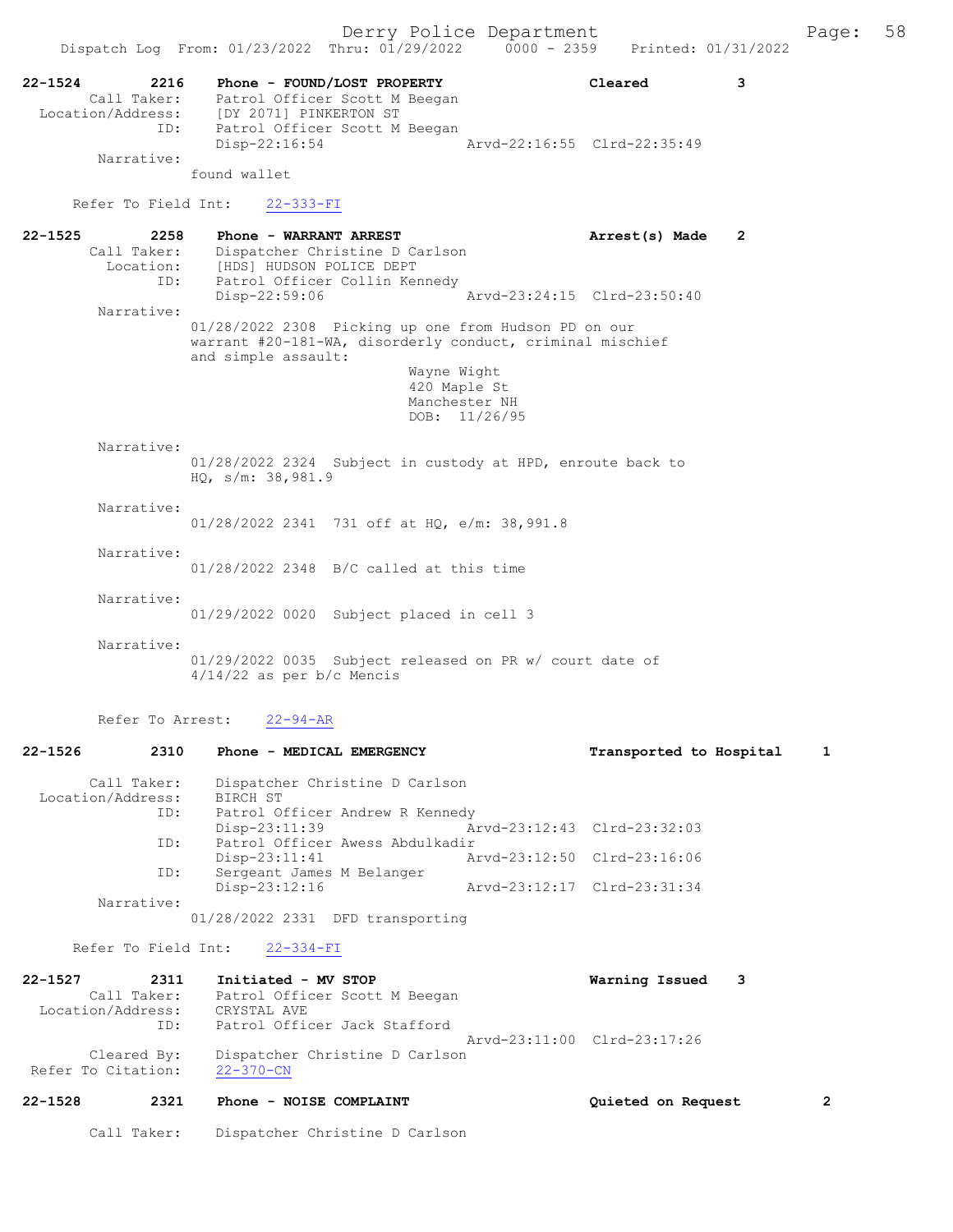Derry Police Department Fage: 59 Dispatch Log From: 01/23/2022 Thru: 01/29/2022 0000 - 2359 Printed: 01/31/2022 Location/Address: SILVESTRI CIR ID: Patrol Officer Jack Stafford Disp-23:22:47 Arvd-23:26:03 Clrd-23:31:41 ID: Patrol Officer Nikita Tomnyuk<br>Disp-23:22:50 Mrvd-23:25:10 Clrd-23:31:39 Disp-23:22:50 Narrative: 01/28/2022 2323 Loud music Refer To Field Int: 22-340-FI 22-1529 2327 Initiated - PROPERTY CHECK Services Rendered 2 Call Taker: Dispatcher Christine D Carlson Location/Address: ROLLINS ST ID: Patrol Officer Awess Abdulkadir Arvd-23:27:00 Clrd-23:27:55 22-1530 2344 Phone - ALARM(OTHER) Services Rendered 2 Call Taker: Dispatcher Christine D Carlson Location/Address: CHASES GROVE RD ID: Patrol Officer Nikita Tomnyuk Disp-23:44:58 Arvd-23:56:07 Clrd-01/29/2022 @ 00:05:01 ID: Patrol Officer Andrew R Kennedy Disp-23:45:02 Arvd-23:58:39 Clrd-01/29/2022 @ 00:05:00 Narrative: 01/28/2022 2345 Neighbor reports some sort of alarm sounding, unsure what kind it is Narrative: 01/29/2022 0005 DFD checked bldg along w/ DPD, no issues found - appears to be faulty alarm Refer To Field Int: 22-337-FI 22-1531 2349 Initiated - MV CHECK SENT ON THEIR WAY 1 Call Taker: Dispatcher Christine D Carlson

## For Date: 01/29/2022 - Saturday

Location/Address: [DY 3731] ROCKINGHAM RD

ID: Patrol Officer Awess Abdulkadir

| 22-1532           | 0019        | Initiated - PROPERTY CHECK      | Services Rendered 2         |
|-------------------|-------------|---------------------------------|-----------------------------|
|                   | Call Taker: | Dispatcher Christine D Carlson  |                             |
| Location/Address: |             | PIERCE AVE                      |                             |
|                   | ID:         | Patrol Officer Andrew R Kennedy |                             |
|                   |             |                                 | Arvd-00:19:00 Clrd-00:19:49 |
|                   |             |                                 |                             |

Arvd-23:49:00 Clrd-23:54:10

22-1533 0031 Initiated - MV STOP Warning Issued 3 Call Taker: Dispatcher Christine D Carlson Location/Address: W BROADWAY ID: Patrol Officer Andrew R Kennedy  $\bar{A}rvd-00:31:00$  Clrd-00:37:42<br>22-371-CN

Refer To Citation:

22-1534 0155 Phone - DEPARTMENT INFO Services Rendered 3 Call Taker: Dispatcher Christine D Carlson Location/Address: MUNICIPAL DR Narrative: 01/29/2022 0155 Called highway per FFP

| $22 - 1535$ | 0206        | Initiated - TRAFFIC CONTROL     | Services Rendered 3         |
|-------------|-------------|---------------------------------|-----------------------------|
|             | Call Taker: | Dispatcher Christine D Carlson  |                             |
|             | Location:   | WEBSTERS CORNER                 |                             |
|             | ID:         | Patrol Officer Nikita Tomnyuk   |                             |
|             |             |                                 | Aryd-02:06:00 Clrd-02:09:52 |
|             | TD:         | Patrol Officer Awess Abdulkadir |                             |
|             |             | $Disp-02:07:35$                 | Arvd-02:07:36 Clrd-02:09:35 |
|             | Narrative:  |                                 |                             |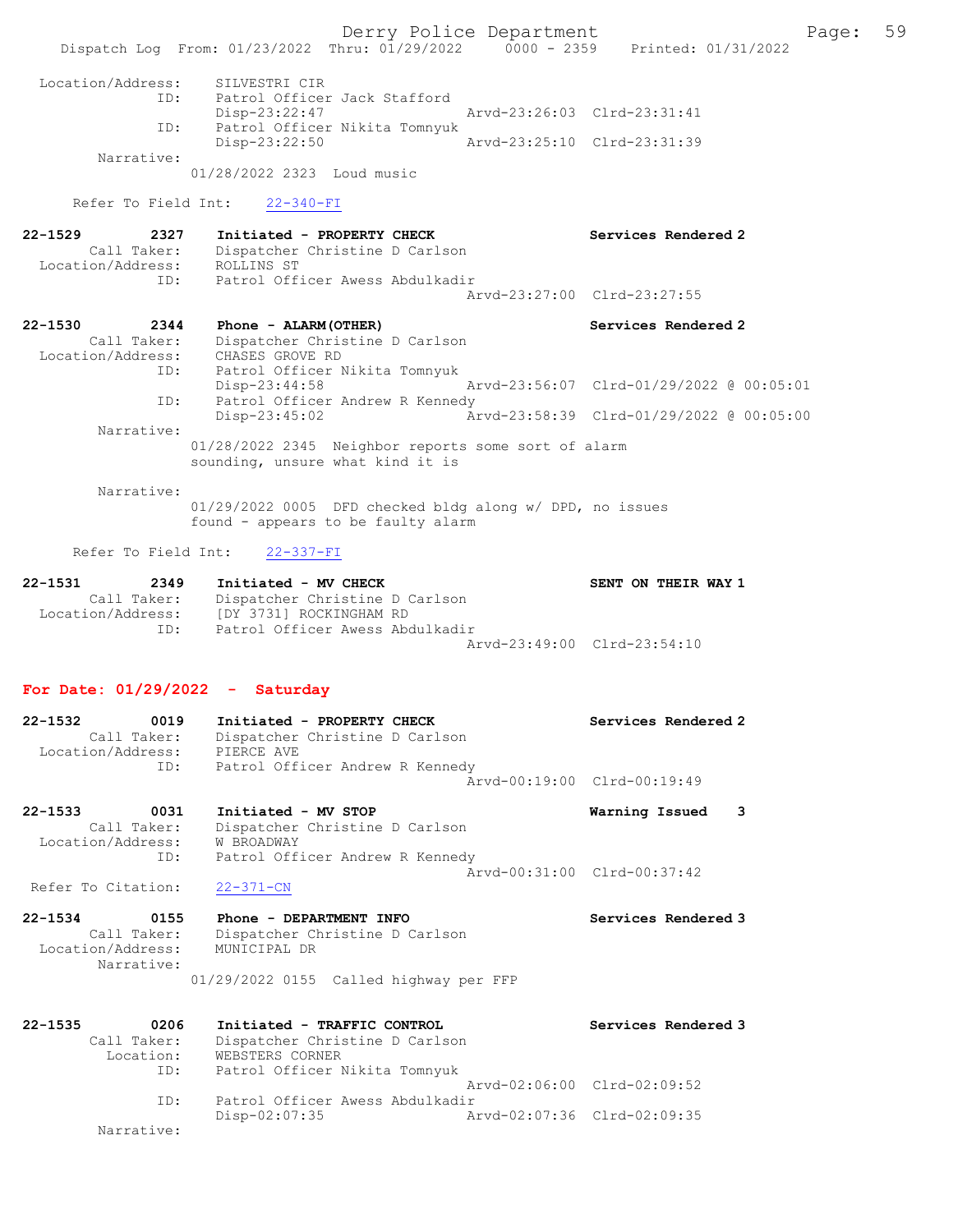01/29/2022 0207 Attempting to reset lights

Narrative:

01/29/2022 0209 Reset lights

| 22-1536           | 0238        | Phone - ASSIST CITIZEN          | Services Rendered 3         |
|-------------------|-------------|---------------------------------|-----------------------------|
|                   | Call Taker: | Dispatcher Christine D Carlson  |                             |
| Location/Address: |             | E BROADWAY                      |                             |
|                   | ID:         | Patrol Officer Andrew R Kennedy |                             |
|                   |             | $Disp-02:38:51$                 | Arvd-02:43:32 Clrd-02:52:00 |
|                   | ID:         | Patrol Officer Andrew R Kennedy |                             |
|                   |             | $Disp-03:03:20$                 | Arvd-03:03:28 Clrd-03:05:12 |
|                   | Narrative:  |                                 |                             |

01/29/2022 0246 Assist DFD w/ residential lock out

## Refer To Field Int: 22-338-FI

| $22 - 1537$       | 0245        | Phone - PARKING COMPLAINT                                         | Gone on Arrival 1 |  |
|-------------------|-------------|-------------------------------------------------------------------|-------------------|--|
|                   | Call Taker: | Dispatcher Christine D Carlson                                    |                   |  |
| Location/Address: |             | MORNINGSIDE DR                                                    |                   |  |
|                   | ID:         | Patrol Officer Jack Stafford                                      |                   |  |
|                   |             | Arvd-02:48:02 Clrd-02:52:41<br>$Disp-02:46:05$                    |                   |  |
|                   | Narrative:  |                                                                   |                   |  |
|                   |             | 01/29/2022 0246 Highway called about vehicle parked on<br>roadway |                   |  |
|                   | Narrative:  |                                                                   |                   |  |

01/29/2022 0302 No vehicles parked anywhere on the street

## 22-1538 0252 Initiated - PED CHECK TRANSPORTED 2 Call Taker: Dispatcher Christine D Carlson Location/Address: CRYSTAL AVE ID: Patrol Officer Andrew R Kennedy Arvd-02:52:00 Clrd-03:03:20 ID: Patrol Officer Awess Abdulkadir<br>Disp-02:52:59 Ar Disp-02:52:59 Arvd-02:53:00 Clrd-02:58:31 Narrative: 01/29/2022 0257 Transporting one to 73 E Broadway, s/m: 45,992.6

Narrative:

01/29/2022 0259 Off on E Broadway, e/m: 45.992.9

| $22 - 1539$       | 0258                      | Phone - PARKING COMPLAINT                                         |  |                             | Services Rendered 1 |  |
|-------------------|---------------------------|-------------------------------------------------------------------|--|-----------------------------|---------------------|--|
|                   | Call Taker:               | Dispatcher Christine D Carlson                                    |  |                             |                     |  |
| Location/Address: |                           | HUMMINGBIRD LN                                                    |  |                             |                     |  |
|                   | ID:                       | Patrol Officer Jack Stafford                                      |  |                             |                     |  |
|                   |                           | $Disp-02:59:23$                                                   |  | Arvd-03:00:57 Clrd-03:09:47 |                     |  |
|                   | Cleared By:<br>Narrative: | Lieutenant Michael T Muncey                                       |  |                             |                     |  |
|                   |                           | 01/29/2022 0302 Highway called about vehicle parked on<br>roadway |  |                             |                     |  |
|                   | Narrative:                |                                                                   |  |                             |                     |  |

01/29/2022 0309 ticket issued. Owner contacted.

| 22-1540<br>0311   | Initiated - Parking Enforcement | Services Rendered 1         |
|-------------------|---------------------------------|-----------------------------|
| Call Taker:       |                                 |                             |
| Location/Address: | SCENIC DR                       |                             |
| TD:               | Patrol Officer Jack Stafford    |                             |
|                   |                                 | Arvd-03:11:00 Clrd-03:15:37 |
|                   |                                 |                             |

## 22-1541 0507 Phone - SUSPICIOUS ACTIVITY Services Rendered 2 Call Taker: Dispatcher Christine D Carlson Location/Address: LARAWAY CT ID: Patrol Officer Awess Abdulkadir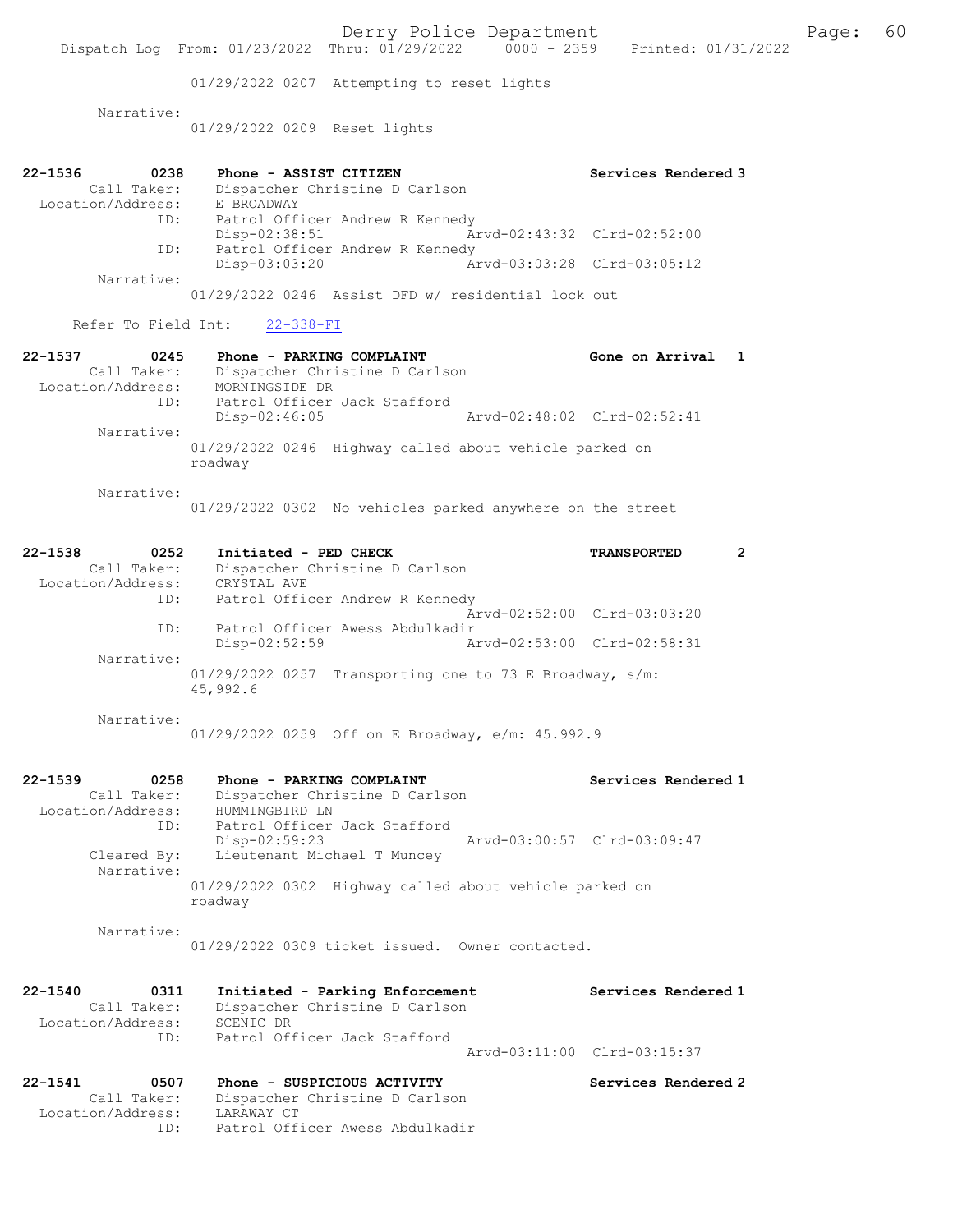Derry Police Department The Page: 61 Dispatch Log From: 01/23/2022 Thru: 01/29/2022 0000 - 2359 Printed: 01/31/2022 Disp-05:09:35 Arvd-05:11:57 Clrd-05:38:50 ID: Patrol Officer Jack Stafford Disp-05:10:13 Arvd-05:11:58 Clrd-05:38:48 22-1542 0605 Phone - WELFARE CHECK Services Rendered 2 Call Taker: Dispatcher Christine D Carlson Location/Address: ASHLEIGH DR ID: Patrol Officer Awess Abdulkadir Disp-06:07:03 Arvd-06:11:46 Clrd-06:46:17 ID: Patrol Officer Jack Stafford Disp-06:22:56 Arvd-06:32:14 Clrd-06:44:09 22-1543 0819 Phone - ANIMAL COMPLAINT Cleared 1 Call Taker: Dispatcher Jonathon S Pickering Location/Address: HUMPHREY RD + S MAIN ST ID: Patrol Officer Timothy J Underhill Disp-08:25:51 Arvd-08:25:54 Clrd-08:40:48 Narrative: 01/29/2022 0826 citizen concerned about horses on property Refer To Incident: 22-152-OF 22-1544 1047 Phone - WELFARE CHECK Services Rendered 2 Call Taker: Dispatcher Jonathon S Pickering<br>ion/Address: LINLEW DR Location/Address: ID: Patrol Officer Jack Stafford Disp-10:49:54 Arvd-10:54:14 Clrd-11:15:04 ID: Patrol Officer Cody Johnson Disp-10:49:55 Arvd-10:54:15 Clrd-11:15:03 ID: Sergeant James M Belanger Disp-10:49:57 Arvd-10:54:12 Clrd-11:15:05 Narrative: 01/29/2022 1115 juvenile checked, no issues found 22-1545 1113 Phone - PARKING COMPLAINT Vehicle Moved 1 Call Taker: Dispatcher Jonathon S Pickering Location/Address: SQUAMSCOTT AVE ID: Patrol Officer Timothy J Underhill Disp-11:13:42 Arvd-11:22:46 Clrd-11:34:48 22-1546 1203 Initiated - FOLLOW-UP Services Rendered 2 Call Taker: Dispatcher Jonathon S Pickering Location/Address: HUMPHREY RD Patrol Officer Timothy J Underhill Arvd-12:03:00 Clrd-12:16:33 22-1547 1518 Phone - ASSIST OTHER AGENCY Assistance Rendered 3 Call Taker: Detective Mark Borgatti Location/Address: BERRY RD<br>ID: Patrol 0 Patrol Officer Timothy J Underhill<br>Disp-15:19:15 Arvd Arvd-15:25:22 Clrd-16:18:19 Narrative: 01/29/2022 1518 Assist DFD with possible chimney fire. 22-1548 1605 Other - RUNAWAY JUVENILE<br>
Call Taker: Detective Mark Borgatti Call Taker: Detective Mark Borgatti Location/Address: [DY 1198] BYPASS 28 ID: Patrol Officer Melissa M Houde Disp-16:05:56 Arvd-16:06:00 Clrd-17:47:24 ID: Sergeant Jared Knox Disp-16:11:50 Arvd-16:11:53 Clrd-16:15:43 Refer To Incident: 22-153-OF 22-1549 1641 Phone - MV ACCIDENT 1 22-1549 Report Taken 1 Call Taker: Detective Mark Borgatti Location/Address: N HIGH ST + MADDEN RD ID: Patrol Officer Ryan M Panaro